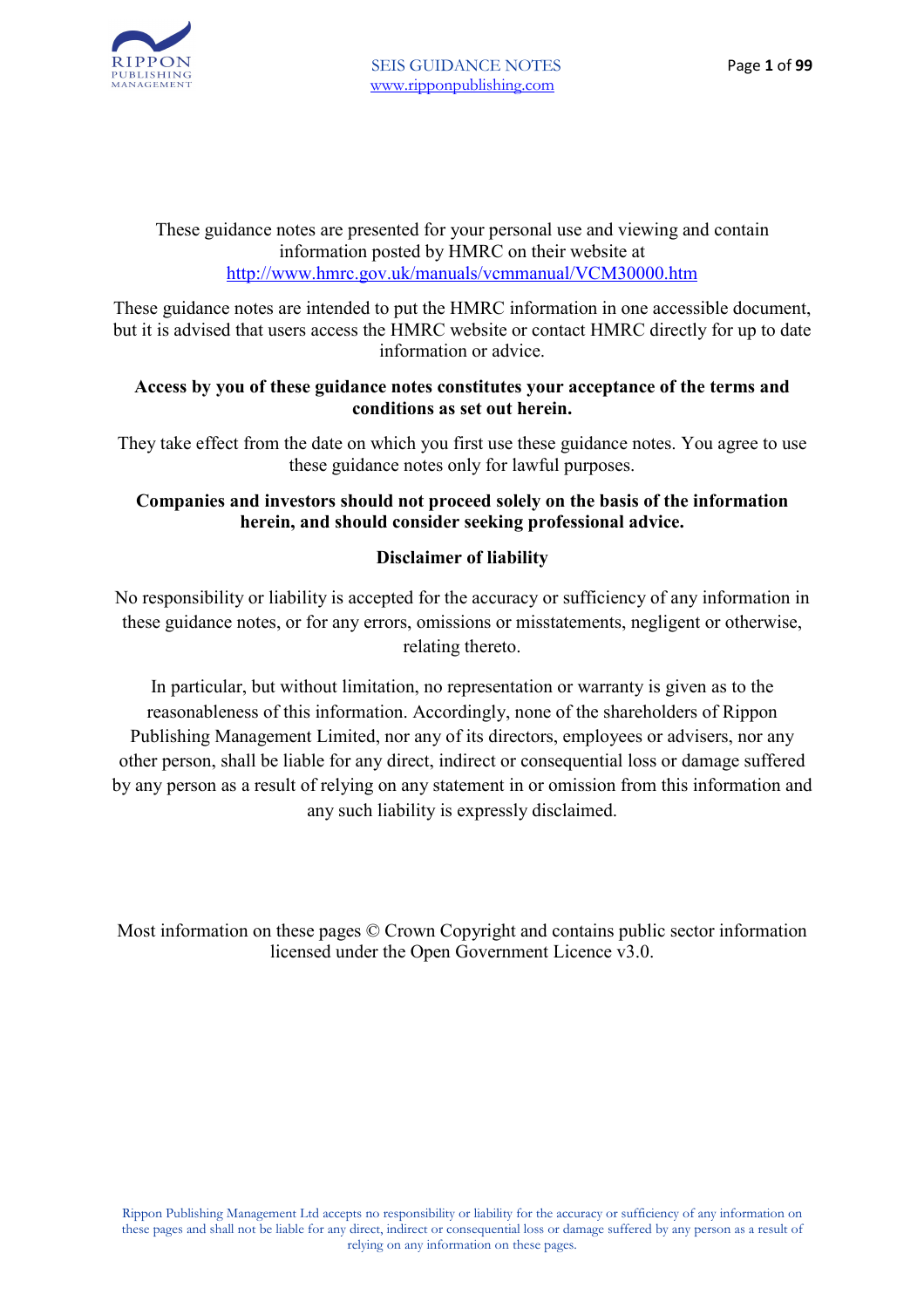

#### **Seed Enterprise Investment Scheme (SEIS)**

As of 6 April 2012, the Government introduced a new scheme aimed at incentivising investment into so-called "seed-stage" companies.

This note covers the basics of how the scheme works, what tax relief is available and who is eligible for the scheme.

SEIS operates in a similar manner to the Enterprise Investment Scheme, providing income tax and capital gains tax reliefs for individual investors who subscribe in cash for qualifying shares in qualifying companies.

#### **Income tax**

For shares issued on or after 6 April 2012, an investor who qualifies for the relief can claim an income tax reduction equal to 50% of the money subscribed, subject to an annual subscription limit of £100,000 (so the maximum income tax saving is £50,000).

Relief can only be used to the extent that the individual has an income tax liability (it cannot create a loss or a repayment of tax) but investors can also use the tax reduction against their income tax liability for the previous tax year, or can split the reduction between the two tax years. Note, however, that this "carry back" does not apply to any tax year before 2012/2013, so any SEIS investment in 2012/2013 would only be eligible for relief against income tax for that tax year. Relief cannot be carried forward to years after the issue of qualifying shares.

#### **Capital gains tax**

Where income tax relief is available for an investment in SEIS shares, broadly any capital gain realised on a disposal of the shares will be exempt from tax.

In addition, the scheme includes an exemption from capital gains tax for proceeds of disposals made in the 2012/2013 tax year that are 'matched' with investments in SEIS companies during the same period. There is no restriction on the type of capital asset to which this applies, but a gain that would be subject to capital gains tax must be realised on the disposal. It is not necessary to reinvest the entire proceeds of any disposal – only an amount of the proceeds equal to the gain (or part of the gain) to be exempted. An example is shown below.

The Finance Act 2013 extended this to cover disposals made in the 2013/2014 tax year although only 50% of the amount reinvested will be exempt.

#### **Practical example**

An individual earning £100,000 in taxable earnings during 2013/2014 will be liable to approximately £29,627.00 in income tax for the tax year.

An investment of £50,000 in a SEIS company would generate a tax saving of £25,000 against that tax liability, leaving a net income tax bill of approximately £4,127.

Furthermore, if the same individual disposed of an investment property (or other capital asset) for £20,000 in the same tax year, realising a gain of £10,000 (before exemptions), they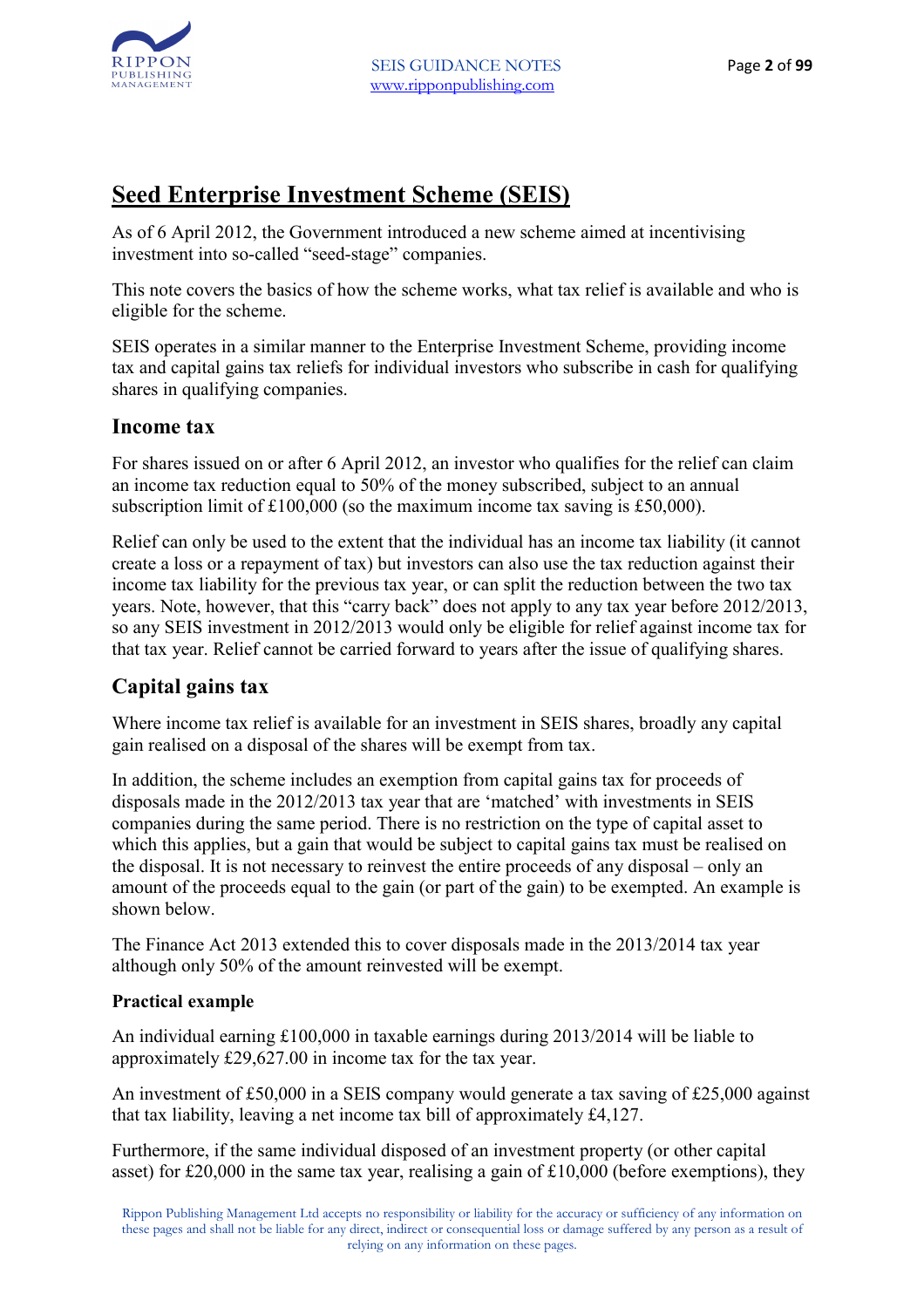

would be able to 'match' half of the gain (I.e. £5,000) to the SEIS investment and thereby save half of the 28% CGT otherwise payable on that disposal (i.e. a maximum of £1,400) *in addition* to the £25,000 income tax saving. If the gain was £120,000, but the individual reinvested £100,000, the maximum saving would be £14,000 (28% of £50,000).

#### **Time limits**

The scheme is only available to small 'start-up' companies. This, in effect, means that the company must not have been actively trading at any time before two years before the shares are issued.

As is the case under EIS, the shares must generally be held for three years from issue to benefit from the full income tax and CGT reliefs above. If SEIS shares are disposed of within three years of their issue, then there is a potential claw-back of the income tax relief claimed (and no CGT exemptions will be available, either on the disposal or in respect of any other disposal the proceeds of which were reinvested in the SEIS shares).

SEIS relief can only be claimed by an investor (via their self-assessment return) once the company has either spent at least 70% of the SEIS monies invested or been actively trading for at least four months (as opposed to preparing to trade or conducting R&D in advance of trading). This marks the trigger-point for the company to issue a certificate of qualification to the investor, permitting the relief to be claimed.

#### **Who can be a qualifying investor?**

One of the key requirements is that the investor must not be in control of the company or hold more than 30% of the company's ordinary share capital, issued share capital or voting rights. There are no restrictions on how much loan capital in the company the investor can hold.

#### **Which companies can qualify for SEIS?**

One of the key conditions is that the company must exist wholly for the purpose of carrying on one or more "new" qualifying trades. This would not include a situation where a company has, in the 6 months prior to commencing the new trade, carried on a different trade consisting of the same activities as the new trade. The legislation also excludes situations where trades or activities that have previously been carried on are in effect transferred to the company.

In addition, as mentioned above, companies that had active trades more than two years before the investment do not qualify.

However, the company need not carry on a trade immediately – it can be engaged in research and development with the intention of trading. In addition, the monies raised under SEIS can be used in such R&D and there is no time limit placed on the company starting an actual trade.

Companies can only raise a maximum of £150,000 under the scheme - this is a lifetime limit. Monies raised under SEIS must also be used by the company in its qualifying activity within three years (but, as explained above, this can include R&D work preparatory to the carrying on of an actual trade).

In addition, the company must not have had any investment under EIS or the VCT scheme before any shares are issued under SEIS. However, it can raise EIS and/or VCT funding *after*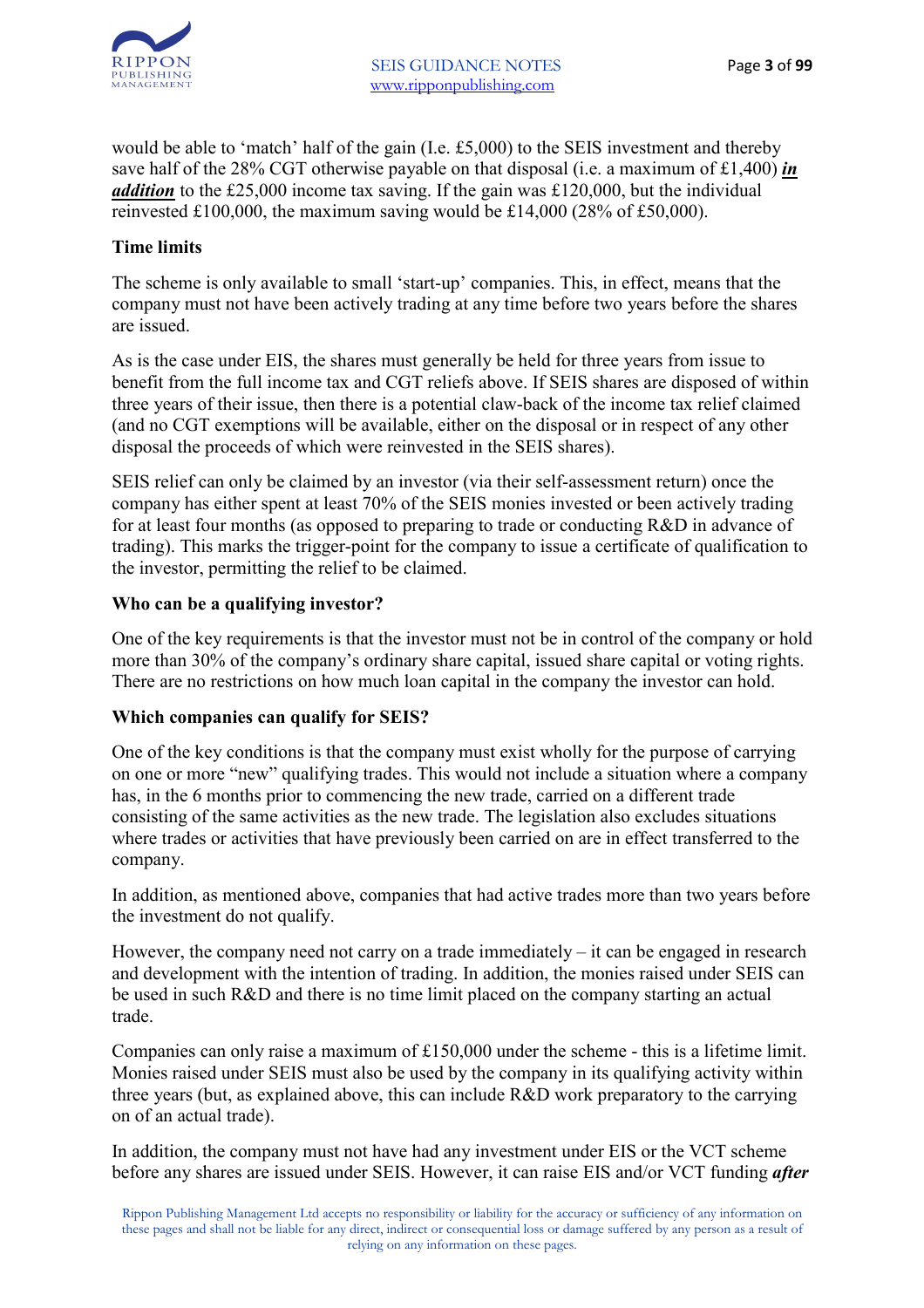

an SEIS round, provided at least 70% of the SEIS capital has been spent in the company's qualifying activity.

#### **Other main conditions:**

- the company's gross assets must not exceed £200,000 immediately before the investment (there is no gross assets test following the investment);
- the company must have fewer than 25 full time employees;
- the company must have a UK permanent establishment;
- the company must not be listed on a recognised stock exchange (AIM listed companies can qualify);
- the company must not be controlled by another company (although Finance Act 2013) introduced an exception for shelf companies);
- the company must not control another company (although the rules do permit the investee company to have certain qualifying subsidiaries); and
- the company must not be a member of a partnership.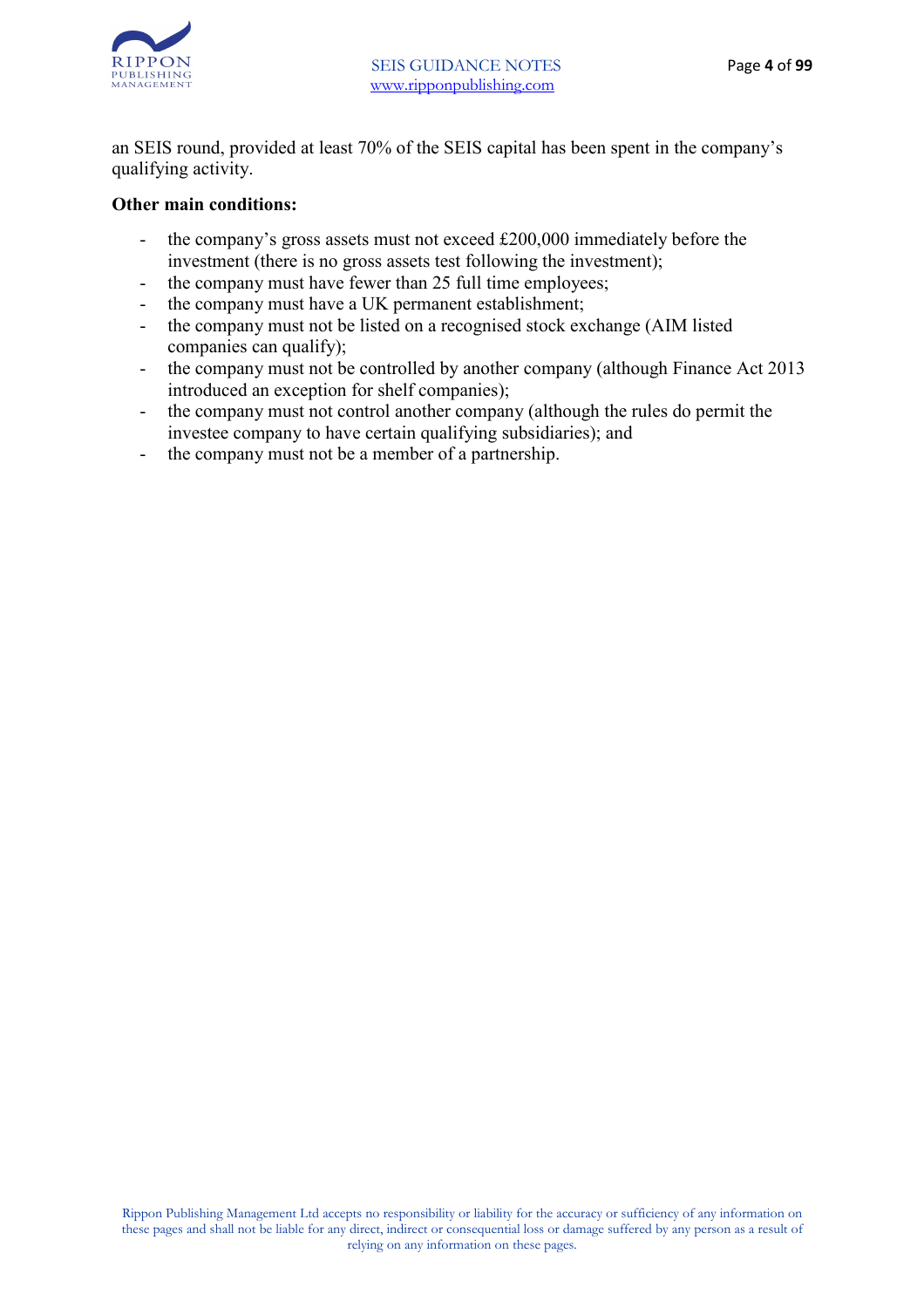

### **HMRC Notes**

#### Background

The Seed Enterprise Investment Scheme (SEIS) is designed to help small, early-stage companies to raise equity finance by offering a range of tax reliefs to individual investors who purchase new shares in those companies. It complements the existing Enterprise Investment Scheme (EIS) which will continue to offer tax reliefs to investors in higher-risk small companies. SEIS is intended to recognise the particular difficulties which very early stage companies face in attracting investment, by offering tax relief at a higher rate than that offered by the existing EIS.

SEIS applies for shares issued on or after 6 April 2012. The rules have been designed to mirror those of EIS as it is anticipated that companies may want to go on to use EIS after an initial investment under SEIS.

More detailed guidance on the rules for EIS and SEIS can be found in HMRC's Venture Capital Schemes manual which can be found by following the link below. This guidance note provides some further links to specific pages in that manual.

#### **Tax reliefs available - Income Tax relief**

Income Tax relief is available to individuals who subscribe for qualifying shares in a company which meets the SEIS requirements, and who have UK tax liability against which to set the relief. Investors need not be UK resident.

The shares must be held for a period of 3 years from date of issue for relief to be retained. If they are disposed of within that 3 year period, or if any of the qualifying conditions cease to be met during that period, relief will be withdrawn or reduced.

Relief is available at 50% of the cost of the shares, on a maximum annual investment of £100,000. The relief is given by way of a reduction of tax liability, providing there is sufficient tax liability against which to set it. A claim to relief can be made up to 5 years after the 31 January following the tax year in which the investment was made.

#### **Example 1**

Jenny invests £20,000 in the tax year 2012-13 (6 April 2012 to 5 April 2013) in SEIS qualifying shares. The SEIS relief available is £10,000 (£20,000 at 50%). Her tax liability for the year (before SEIS relief) is £15,000 which she can reduce to £5,000 as a result of her investment.

#### **Example 2**

James invests £20,000 in the tax year 2012-13 in SEIS qualifying shares. The relief available is £10,000, as above. His tax liability for the year (before SEIS relief) is £7,500. James can reduce his tax bill to zero as a result of his SEIS investment, but loses the rest of the relief available.

There is a 'carry-back' facility which allows all or part of the cost of shares acquired in one tax year to be treated as though the shares had been acquired in the preceding tax year. The SEIS rate for that earlier year is then applied to the shares, and relief given for the earlier year. This is subject to the overriding limit for relief each year. Please note that there is no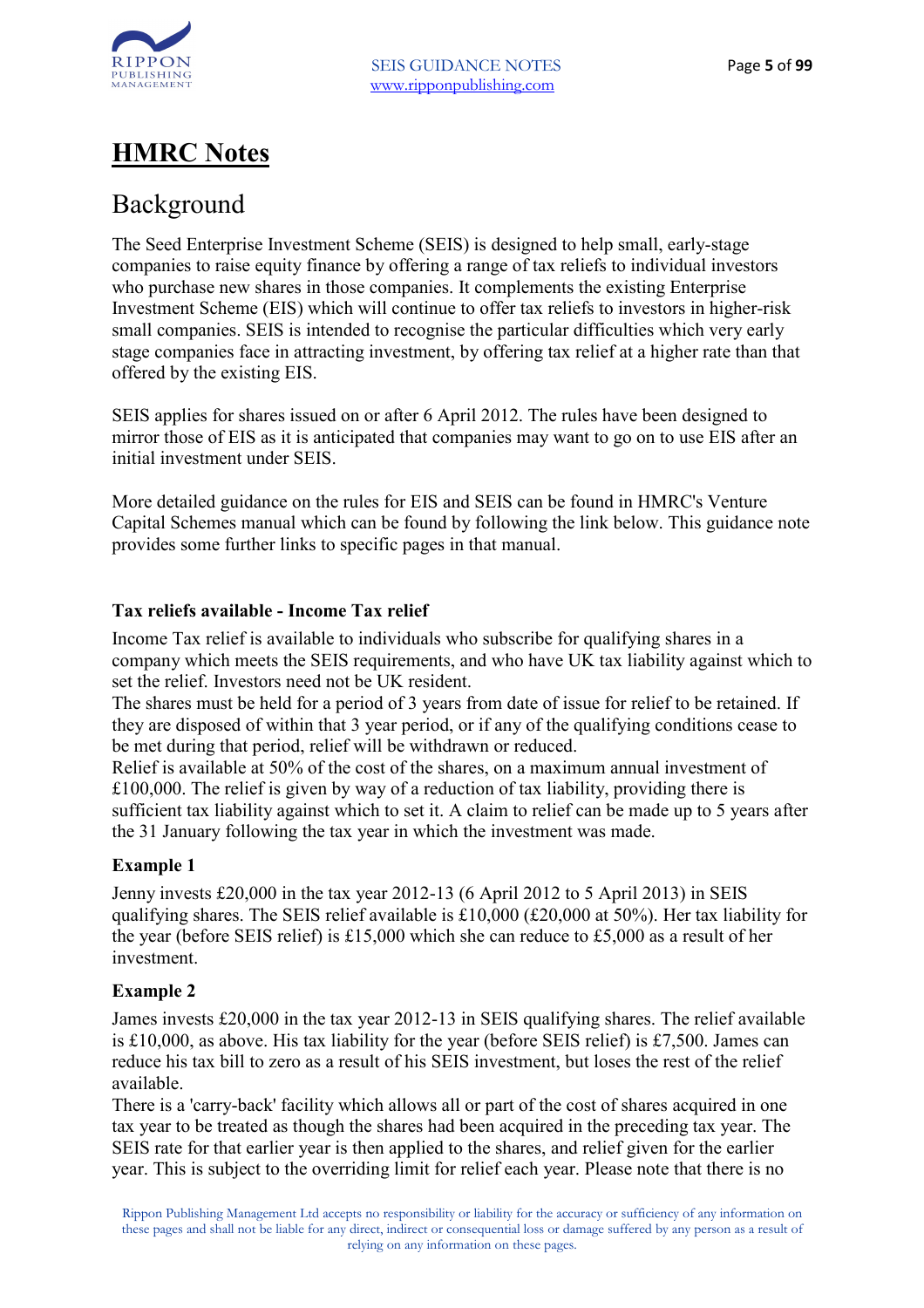

SEIS rate for a year earlier than 2012-13, so there is no scope for carrying relief back before that year.

#### **Tax reliefs available - capital gains re-investment relief**

This relief was originally only available for the tax year 2012-13 but has been extended to 2013-14 at half the rate. If you disposed of an asset that would have given rise to a chargeable gain in 2012-13, and reinvested all or part of the amount of the gain in shares which also qualify for SEIS income tax relief, the amount reinvested may be exempted from Capital Gains Tax. If you dispose of an asset that would give rise to a chargeable gain in 2013-14, and reinvest all or part of the amount of the gain in shares which also qualify for SEIS income tax relief, half of the amount reinvested may be exempted from Capital Gains Tax. Capital gains re-investment relief is also subject to the £100,000 annual investment limit which applies for income tax relief. Thus for 2012-13 gains of up to £100,000 may be exempted and for 2013-14 up to £50,000. The latest date for making a claim for 2012-13 is 31 January 2019 and, for 2013-14, 31 January 2020.

The asset does not have to be disposed of first; the investment in SEIS shares can take place before the disposal of the asset, providing that both the disposal and investment take place in the same year.

If you make use of the 'carry-back' facility for the purposes of SEIS income tax relief note that any claim to reinvestment relief must match the year in which the shares are then treated as issued. If you are issued SEIS shares in 2013-14, you may want to claim SEIS income tax relief as if all or some had been issued instead in 2012-13. If you do so, the shares treated as issued in 2012-13 are also treated as issued in 2012-13 for the purposes of re-investment relief and you cannot claim re-investment relief on gains made in 2013-14 in respect of those shares.

The Capital Gains Manual gives guidance on when an asset is disposed of for CGT purposes, starting at paragraph CG14250.

#### **Example 1**

Benjamin sells an asset in June 2012 for £200,000 and realises a chargeable gain (before exemption) of £80,000.

If he makes qualifying investments of only £20,000 in SEIS shares in 2012-13, he can claim that £20,000 of his gain is exempted from CGT and he will be liable to CGT on a chargeable gain of £60,000 on the disposal of the asset in June 2012.

(Allowable losses and the CGT annual exempt amount can be set off against the remaining £60,000 chargeable gain in the normal way).

#### **Example 2**

Neela sells an asset in June 2013 for £200,000 and realises a chargeable gain (before exemption) of £80,000.

If she makes qualifying investments of at least £80,000 in SEIS shares in 2013-14, and all other conditions are met, she can claim that £40,000 (half of the gain) is exempted from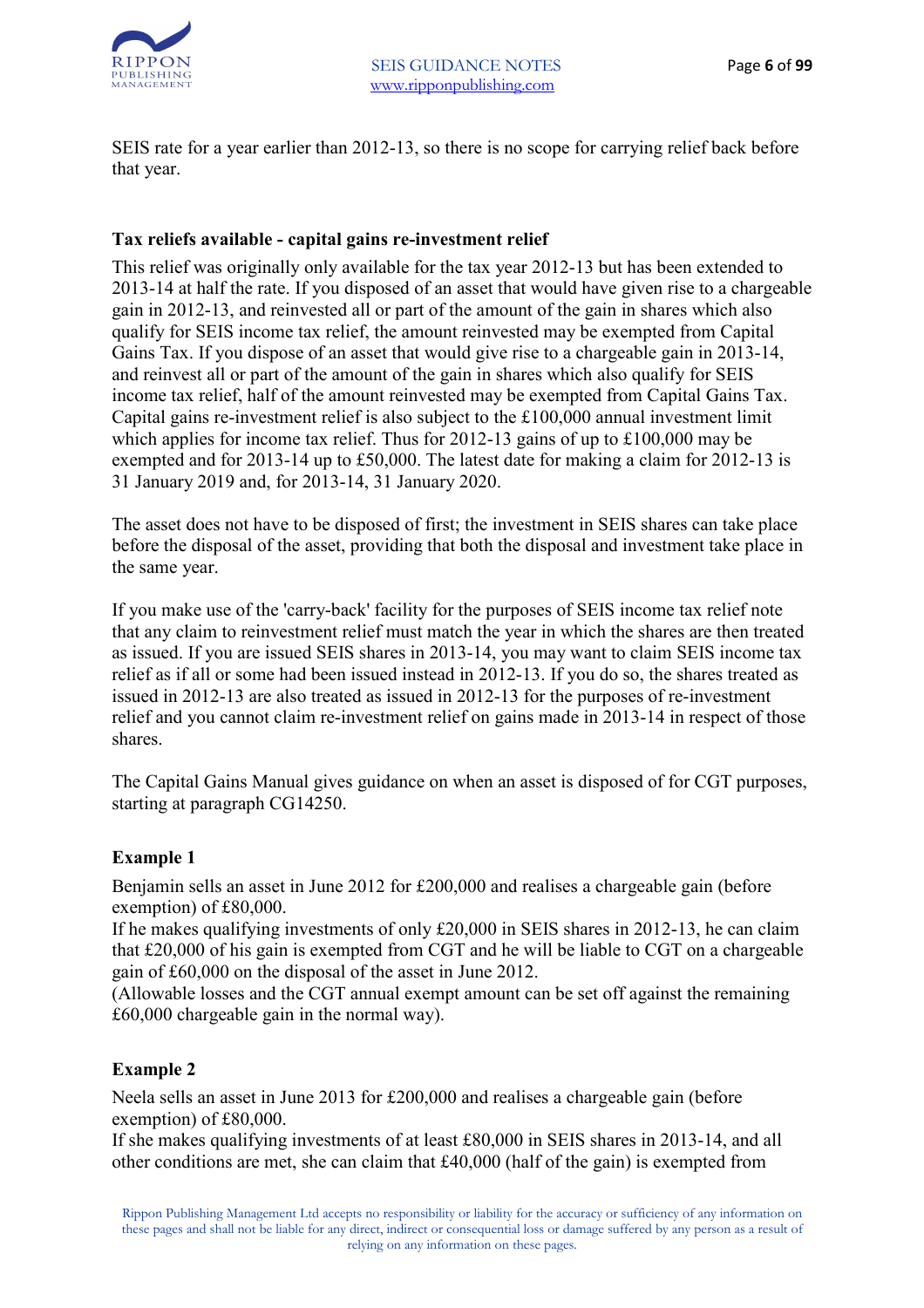

CGT. She does not need to invest the whole £200,000 sale proceeds in order to get full exemption.

#### **Tax reliefs available - capital gains disposal relief**

If you have received Income Tax relief (which has not subsequently been withdrawn) on the cost of the shares, and the shares are disposed of after they have been held for at least three years, any gain is free from Capital Gains Tax.

**Please note**: if no claim to Income Tax relief is made, then any subsequent disposal of the shares will not qualify for exemption from Capital Gains Tax.

#### **Interaction with other Venture Capital Schemes**

The company can follow a share issue under SEIS with further issues of shares under EIS, or investment from a Venture Capital Trust (VCT). However, it must have spent at least 70 per cent of the monies raised by the SEIS issue before it can do so.

A company cannot issue shares under the SEIS scheme if it has already had investment from a VCT, or issued shares in respect of which it has provided an EIS compliance statement (EIS1).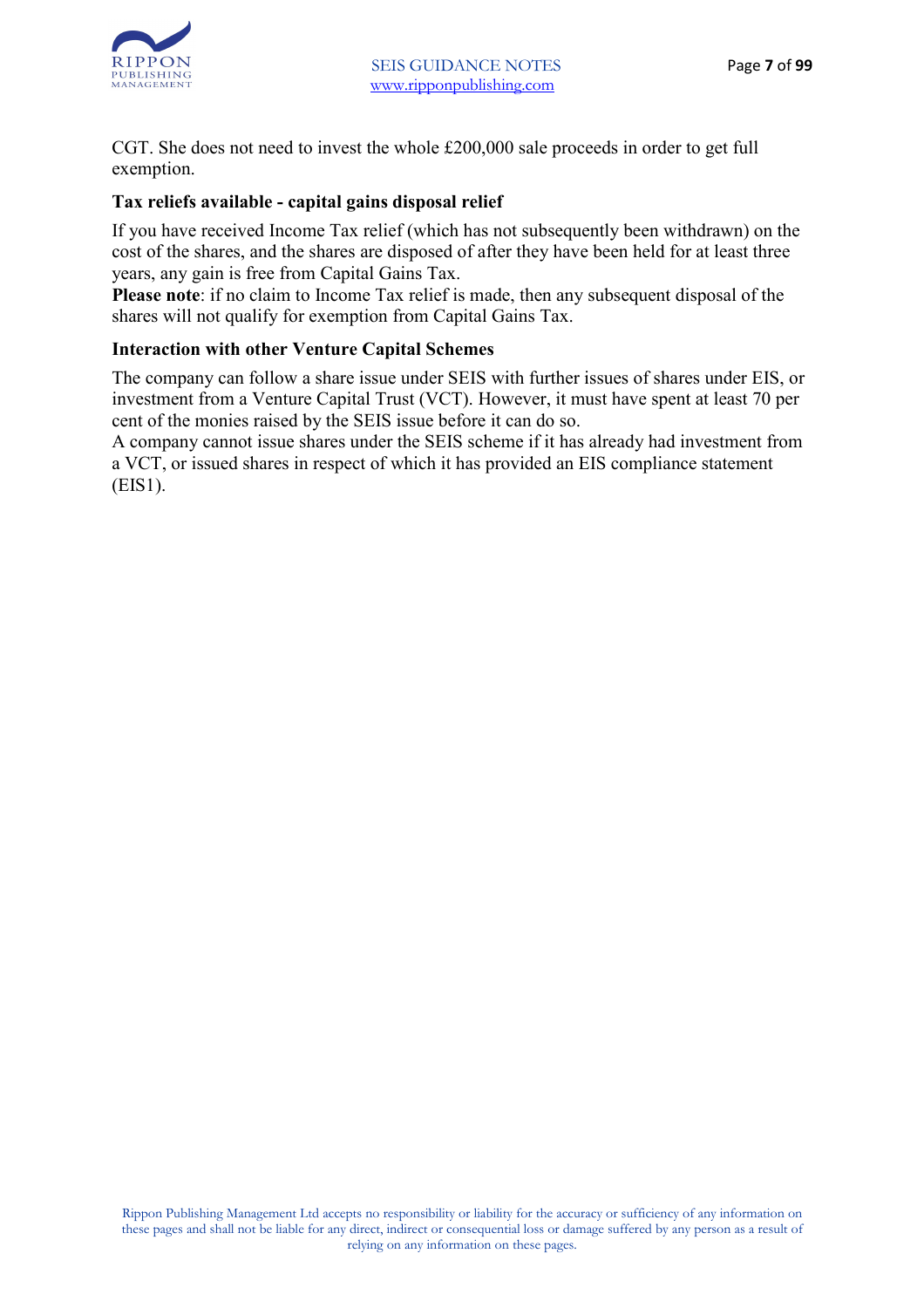

# **VCM30000 - Seed Enterprise Investment Scheme: contents**

VCM30100 Overview of SEIS reliefs VCM31000 Income tax relief VCM40000 Disposal relief VCM45000 Reinvestment relief

## **VCM30100 - Seed Enterprise Investment Scheme: Overview of SEIS reliefs**

The Seed Enterprise Investment Scheme ('SEIS') is designed to help small, early-stage companies to raise equity finance by offering a range of tax reliefs to individual investors who purchase new shares in those companies. It complements the existing Enterprise Investment Scheme ('EIS') which will continue to offer tax reliefs to investors in higher-risk small companies. SEIS is intended to recognise the particular difficulties which very early stage companies face in attracting investment, by offering tax relief at a higher rate than that offered by the existing EIS.

The income tax relief rules are in ITA07/Part 5A (see VCM31000+). The rules have been designed to mirror those of EIS as it is anticipated that companies may want to go on to use EIS after an initial investment under SEIS. More detailed guidance on the rules for EIS can be found at VCM10000+ onwards.

TCGA92/S150E provides relief from capital gains tax ('CGT') on the gains on shares which qualify for SEIS relief (see VCM40000+). TCGA92/SCH5BB provides relief from CGT on the disposal of assets where the proceeds are reinvested under SEIS (see VCM45000+)

# **VCM31000 - Seed Enterprise Investment Scheme: income tax relief: contents**

VCM31100 Introduction VCM32000 The investor VCM33000 General requirements VCM34000 The issuing company VCM35000 Company and investor procedures VCM36000 Withdrawal or reduction of SEIS relief VCM37000 Supplementary and general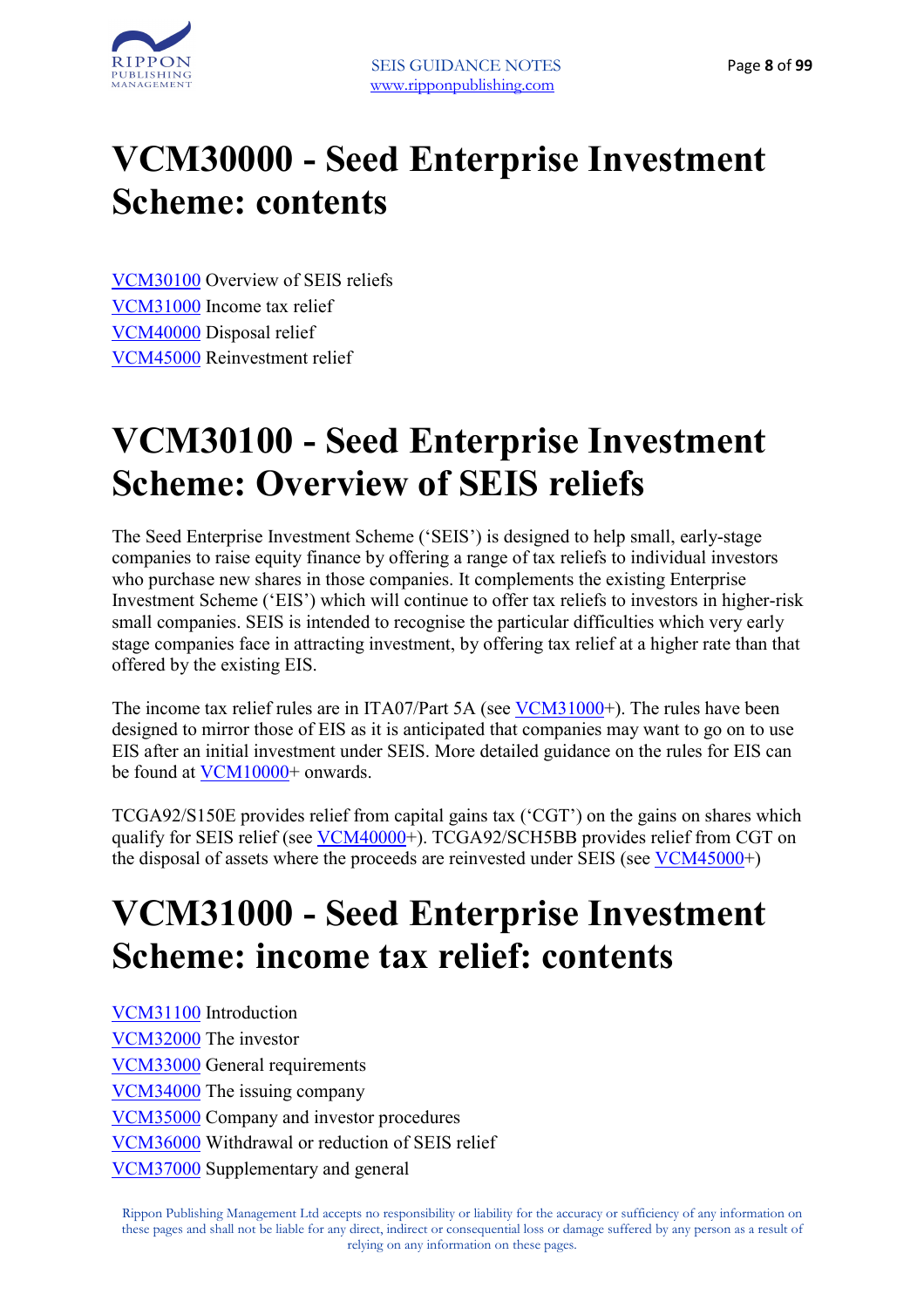

## **VCM31100 - SEIS: Income tax relief: introduction: contents**

VCM31110 Commencement VCM31120 Eligibility for SEIS income tax relief VCM31130 Form and amount of SEIS income tax relief VCM31140 Periods A and B

## **VCM31110 - SEIS: income tax relief: introduction: commencement**

#### **ITA07/S257A**

The Seed Enterprise Investment Scheme ('SEIS') applies for shares issued on or after 6 April 2012 and before 6 April 2017. This scheme is therefore of fixed length but can be extended by a Treasury order.

## **VCM32000 - SEIS: income tax relief: the investor**

VCM32010 The investor: overview VCM32020 No employee investors VCM32030 No substantial interest in the issuing company VCM32040 No related investment arrangements VCM32050 No linked loan VCM32060 No tax avoidance

## **VCM31120 - SEIS: income tax relief: introduction: eligibility for SEIS income tax relief**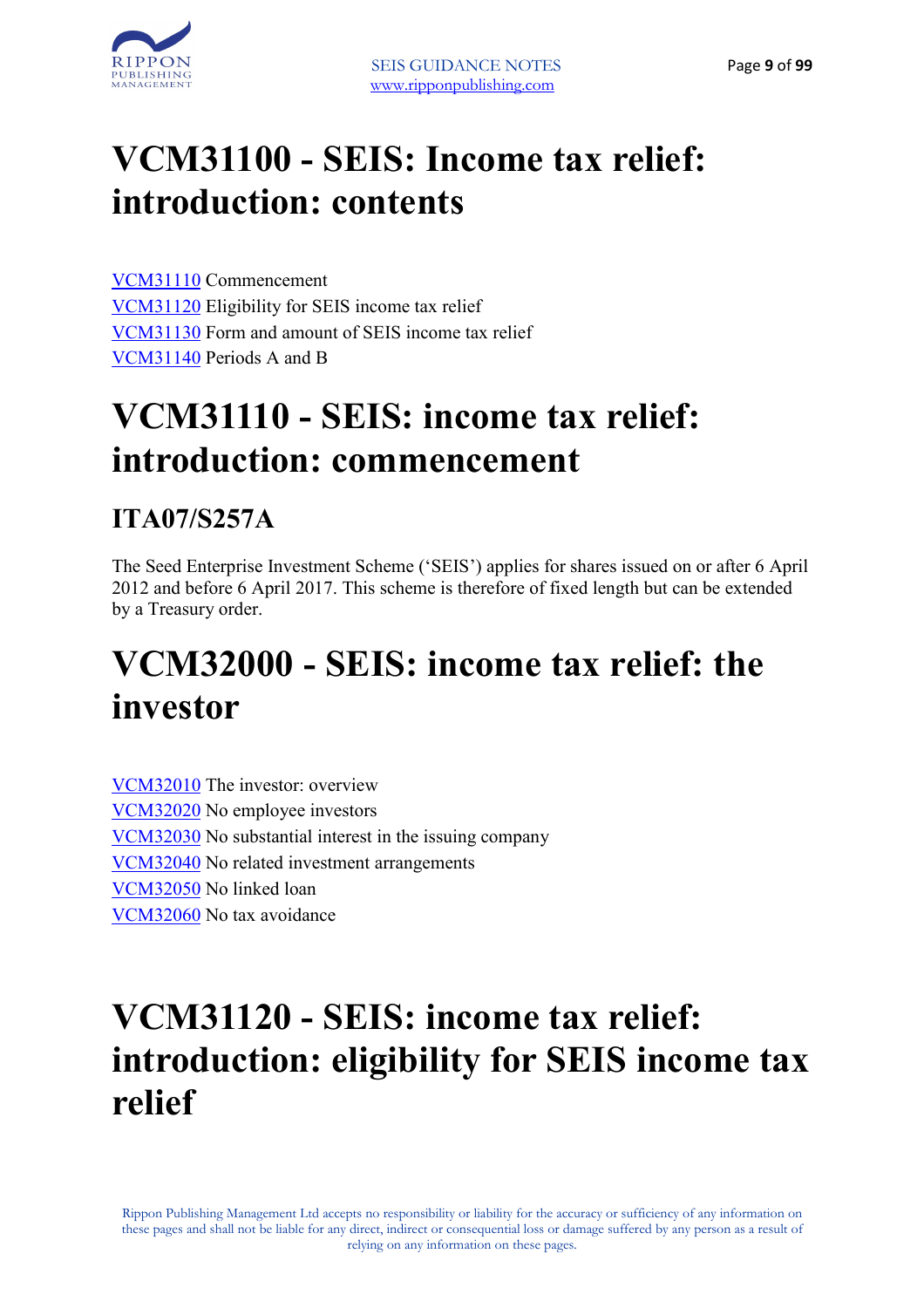## **ITA07/S257AA**

An investor is eligible for income tax relief in respect of shares issued to him or her where particular requirements are met.

The investor need not be UK resident but must have UK income tax liability against which to set the relief. The shares must be held for a period of at least three years from the date of issue for relief to be retained. If they are disposed of within that three year period, or if any of the qualifying conditions cease to be met before the termination date for the shares (see VCM31140), relief will be withdrawn or reduced (see VCM36000+).

There are requirements which apply to the investor (VCM32000+), general requirements that include requirements as to the purpose of the issue of shares and the use of money raised (VCM33000+) and requirements that apply to the issuing company ( $VCM35000+$ ). These requirements are in Chapters 2 to 4 of ITA07/Part 5A.

# **VCM31130 - SEIS: income tax relief: introduction: form and amount of SEIS income tax relief**

## **ITA07/S257AB**

The relief takes the form of a reduction in the individual's Income Tax liability. Except where it is restricted as explained below, the amount of the reduction is equal to tax at the SEIS rate of 50% on the amount of the subscription (this excludes any costs incidental to the subscription) or, if that would exceed the liability for the year, whatever amount will reduce that liability to nil. The maximum investment on which an investor may claim relief for any year is £100,000.

### **Carry back election**

An investor may elect under ITA07/S257AB(5) to have part or all of an issue of shares treated as though acquired in the tax year preceding that in which the shares were actually acquired. This is subject to the maximum annual investment limit for that earlier year (£100,000). The SEIS rate for the earlier year is then applied to the shares treated as acquired in the earlier year and relief given accordingly. As there is no SEIS rate for periods before 6 April 2012 an election under S257AB(5) will be effective only for shares acquired in 2013-14 and later tax years. See VCM35160 for how to make claims.

## **ITA07/Ss22 - 32**

The relief reduces tax liability in accordance with the steps explained in Chapter 3 of Part 2 ITA07. First of all, total income chargeable to income tax is calculated. Then personal allowances and other reliefs (such as loss relief) are deducted. Income tax liability is then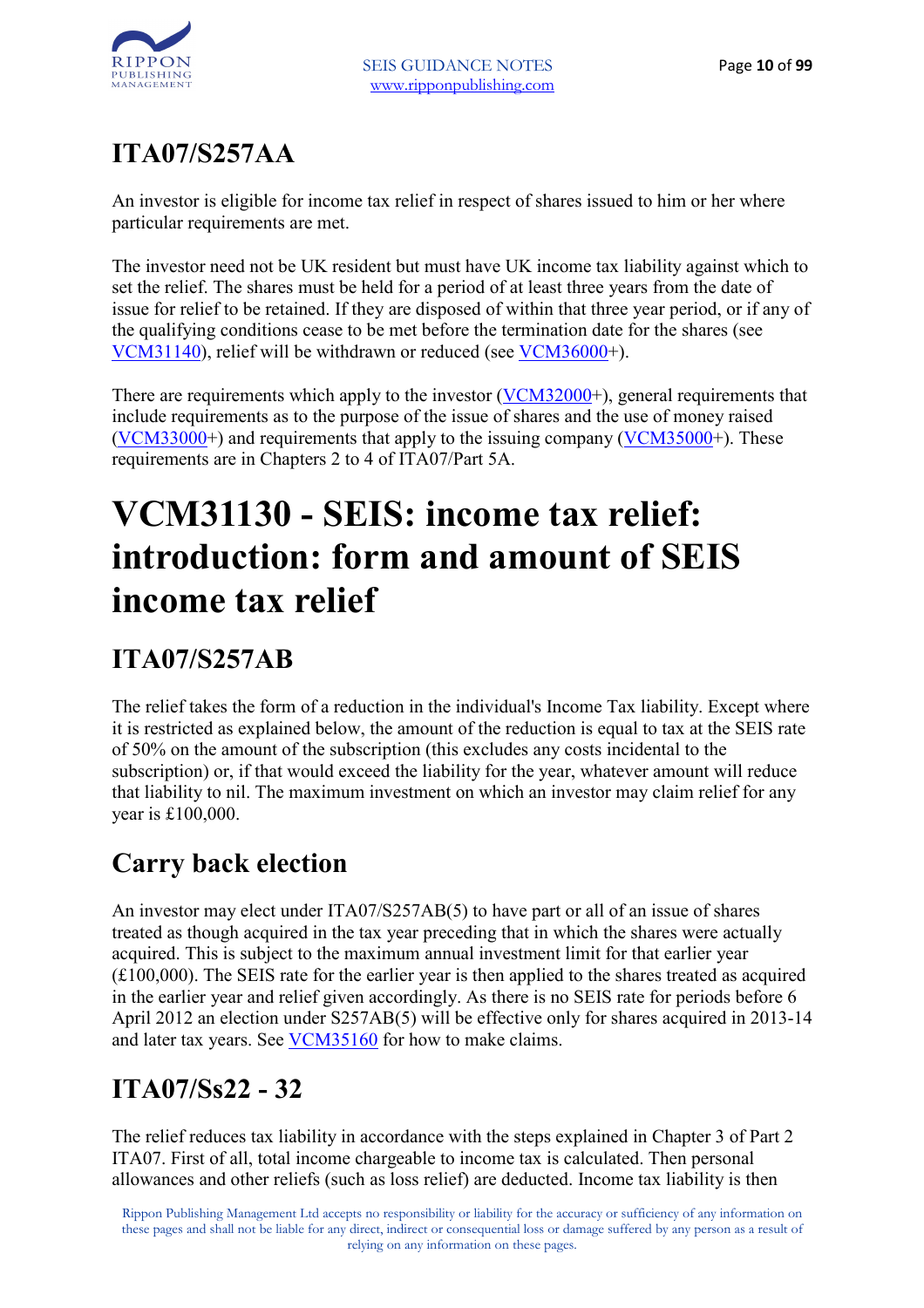calculated by applying the appropriate income tax rates to the result. Finally SEIS relief is used to reduce that tax liability.

To decide whether a reduction equal to tax at the SEIS rate would eliminate the tax liability, it may be necessary to decide in which order reliefs taking the form of reductions in liability should be taken. ITA07/S27 provides that reliefs are to be deducted in the following order: first of all, VCT relief, then EIS relief, then SEIS relief, then various others as listed in S27.

The circumstances in which the amount of the reduction may be restricted are:

- where the individual has received value from the company (see  $VCM36040+$ ), and
- where the aggregate amounts on which the individual has claimed relief exceed the limit for the year (see below).

In the first case the amount on which the reduction is calculated is the amount of the subscription less the amount of the value, and in the second case it is the amount of the limit for the year.

### **Example 1**

Jenny invests £20,000 in the tax year 2012-13 (6 April 2012 to 5 April 2013) in SEIS qualifying shares. The SEIS relief available is £10,000 (£20,000 at 50 percent). Her tax liability for the year before SEIS relief is £15,000 which she can reduce to £5,000 (£15,000) less £10,000) as a result of her investment.

### **Example 2**

James invests £20,000 in the tax year 2012-13 in SEIS qualifying shares. The relief available is £10,000 as for Example 1. However his tax liability for the year before SEIS relief is £7,500. James can reduce his tax bill to zero as a result of his SEIS investment, but loses the rest of the relief available of £2,500 (£10,000 less £7,500).

See VCM35020 for cases where the maximum investment amount is exceeded in a year.

See VCM35170 for the claims procedure.

# **VCM31130 - SEIS: income tax relief: introduction: form and amount of SEIS income tax relief**

#### **ITA07/S257AB**

The relief takes the form of a reduction in the individual's Income Tax liability. Except where it is restricted as explained below, the amount of the reduction is equal to tax at the SEIS rate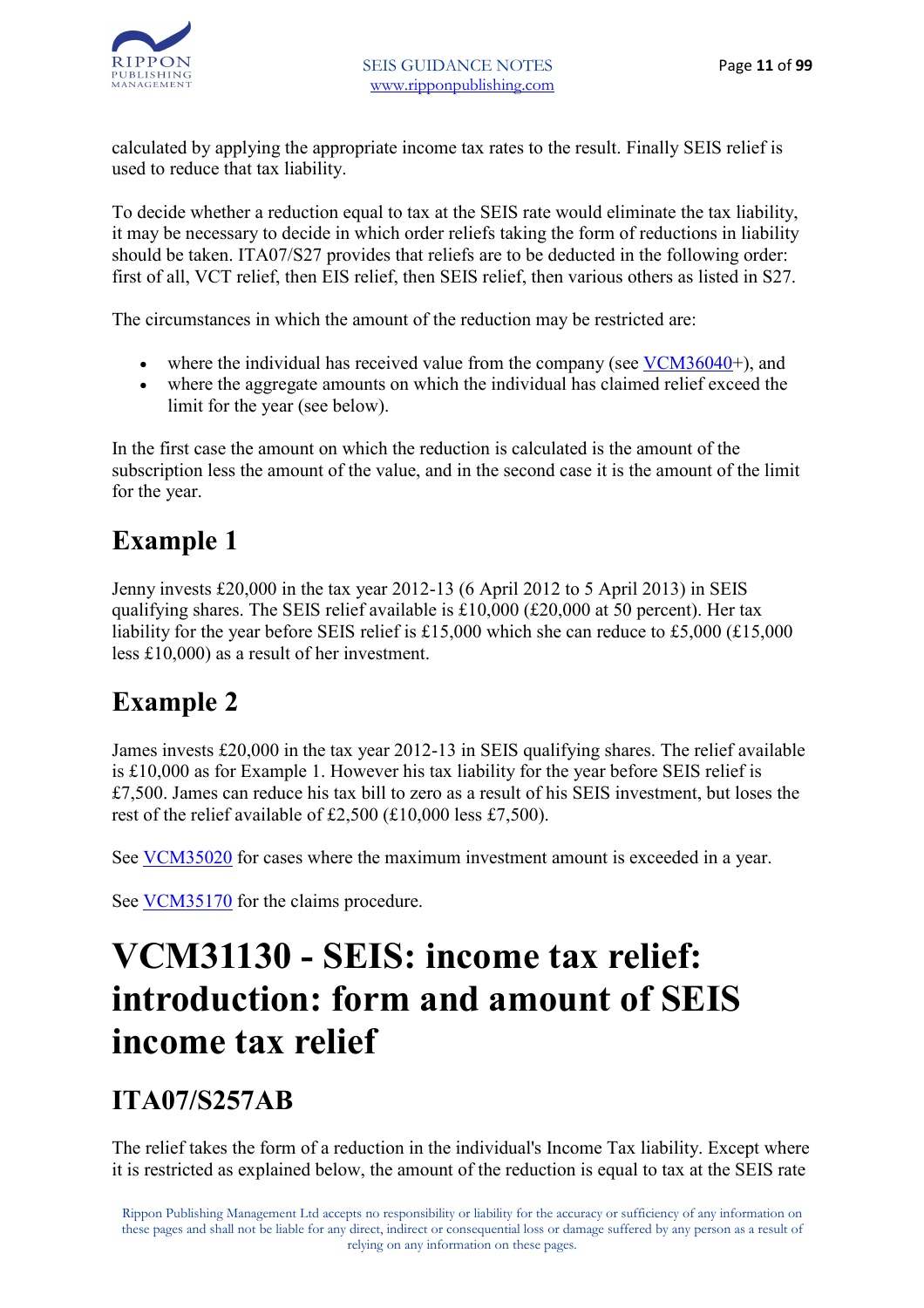

of 50% on the amount of the subscription (this excludes any costs incidental to the subscription) or, if that would exceed the liability for the year, whatever amount will reduce that liability to nil. The maximum investment on which an investor may claim relief for any year is £100,000.

### **Carry back election**

An investor may elect under ITA07/S257AB(5) to have part or all of an issue of shares treated as though acquired in the tax year preceding that in which the shares were actually acquired. This is subject to the maximum annual investment limit for that earlier year (£100,000). The SEIS rate for the earlier year is then applied to the shares treated as acquired in the earlier year and relief given accordingly. As there is no SEIS rate for periods before 6 April 2012 an election under S257AB(5) will be effective only for shares acquired in 2013-14 and later tax years. See VCM35160 for how to make claims.

### **ITA07/Ss22 - 32**

The relief reduces tax liability in accordance with the steps explained in Chapter 3 of Part 2 ITA07. First of all, total income chargeable to income tax is calculated. Then personal allowances and other reliefs (such as loss relief) are deducted. Income tax liability is then calculated by applying the appropriate income tax rates to the result. Finally SEIS relief is used to reduce that tax liability.

To decide whether a reduction equal to tax at the SEIS rate would eliminate the tax liability, it may be necessary to decide in which order reliefs taking the form of reductions in liability should be taken. ITA07/S27 provides that reliefs are to be deducted in the following order: first of all, VCT relief, then EIS relief, then SEIS relief, then various others as listed in S27.

The circumstances in which the amount of the reduction may be restricted are:

- where the individual has received value from the company (see  $VCM36040+$ ), and
- where the aggregate amounts on which the individual has claimed relief exceed the limit for the year (see below).

In the first case the amount on which the reduction is calculated is the amount of the subscription less the amount of the value, and in the second case it is the amount of the limit for the year.

### **Example 1**

Jenny invests £20,000 in the tax year 2012-13 (6 April 2012 to 5 April 2013) in SEIS qualifying shares. The SEIS relief available is £10,000 (£20,000 at 50 percent). Her tax liability for the year before SEIS relief is £15,000 which she can reduce to £5,000 (£15,000 less £10,000) as a result of her investment.

### **Example 2**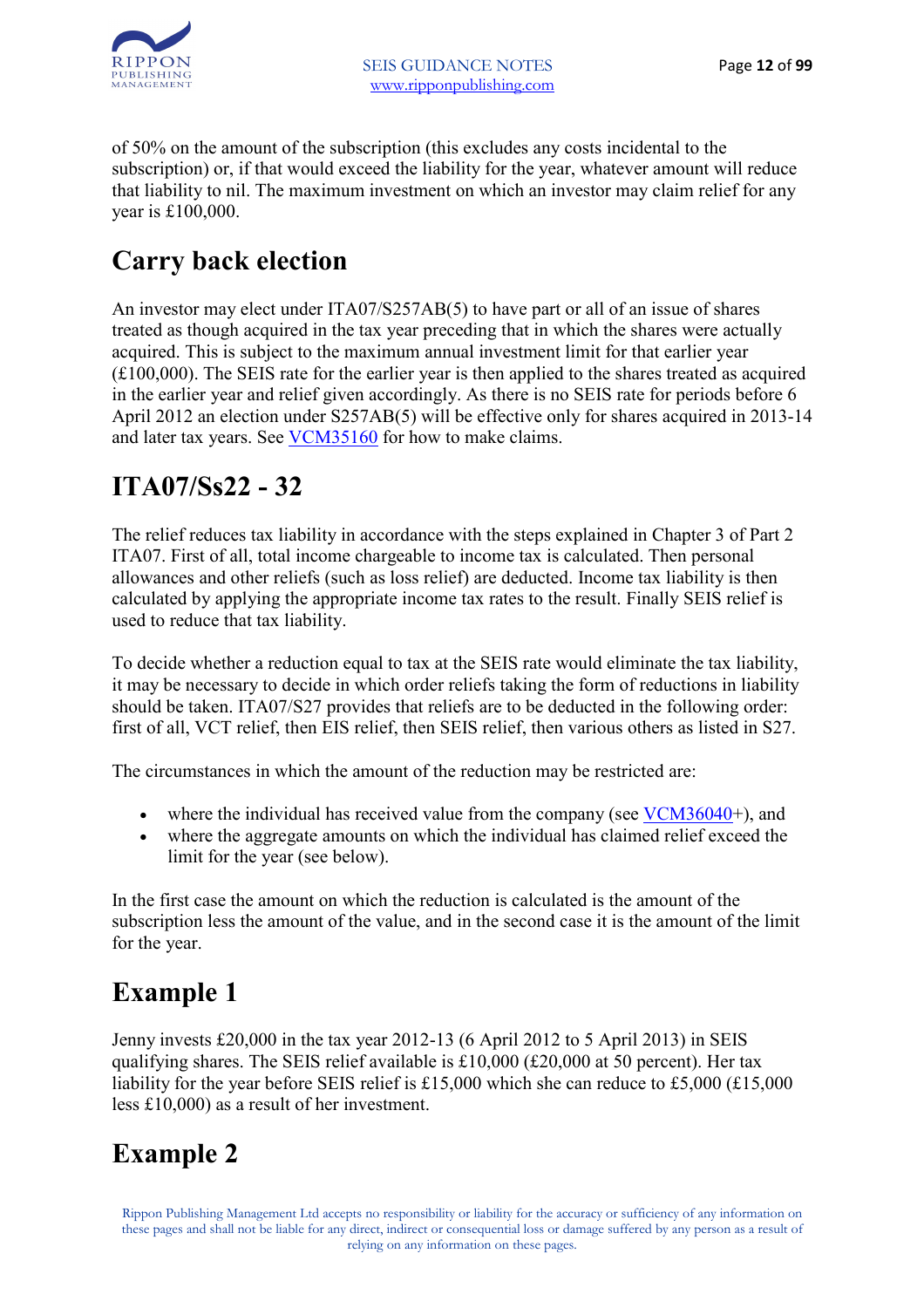

James invests £20,000 in the tax year 2012-13 in SEIS qualifying shares. The relief available is £10,000 as for Example 1. However his tax liability for the year before SEIS relief is £7,500. James can reduce his tax bill to zero as a result of his SEIS investment, but loses the rest of the relief available of £2,500 (£10,000 less £7,500).

See VCM35020 for cases where the maximum investment amount is exceeded in a year.

See VCM35170 for the claims procedure.

## **VCM32010 - SEIS: income tax relief: the investor: overview**

#### **ITA07/S257B**

This section of the VCM sets out the investor requirements in respect of SEIS income tax relief. An investor is a 'qualifying investor' in relation to the 'relevant shares' (see VCM33020) if the requirements at ITA07/Part 5A/Chapter 2 are met as to:

- No employee investors (see VCM32020),
- No substantial interest in the issuing company (see VCM32030),
- No related investment arrangements (see VCM32040),
- No linked loans (see VCM32050),
- No tax avoidance (see VCM32060).

## **VCM32020 - SEIS: income tax relief: the investor: no employee investors**

#### **ITA07/S257BA**

In order to qualify for SEIS, neither the investor nor any associates may be employees of the company or any qualifying subsidiary (see VCM34140) in period B (see VCM31140) unless they are also a director. An individual is not treated for this purpose as employed by the company if he or she is a director of the company.

### **Meaning of 'associate'**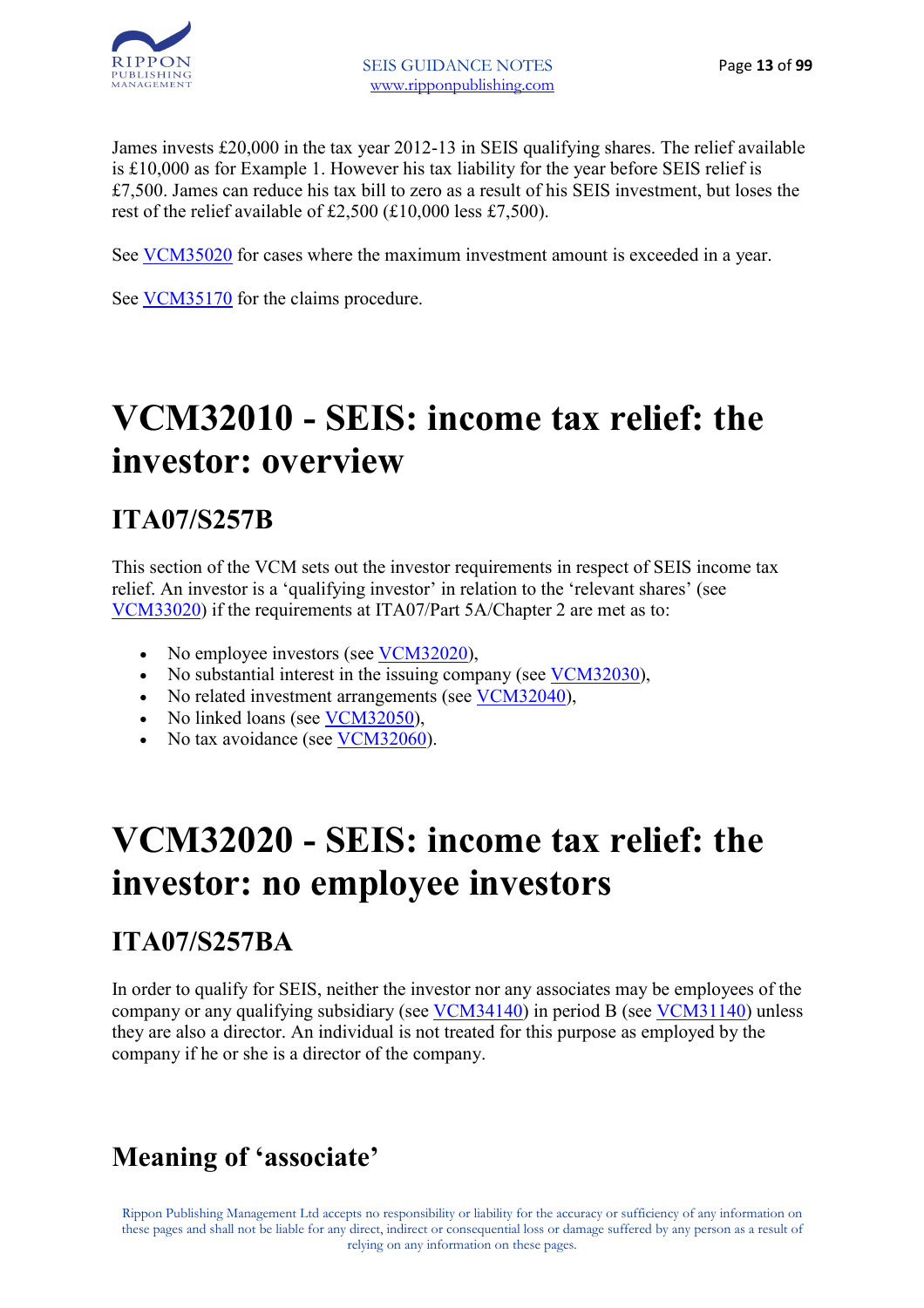

'Associate' is defined at ITA07/S257HJ and has the same meaning as for EIS relief under ITA07/S253 (see VCM11100). 'Associates' include business partners, trustees of any settlement of which the investor is a settlor or beneficiary, and relatives. Relatives for this purpose are spouses and civil partners, parents and grandparents, children and grandchildren. Brothers and sisters are not counted as associates for SEIS purposes.

### **Meaning of 'director'**

'Director' is defined at ITA07/S257HJ as having the same meaning as that given at CTA10/S452, as follows:

'Director' includes any person occupying the position of director by whatever name called and any person in accordance with whose directions or instructions the directors are accustomed to act. It also includes any person who:

- 1. is a manager of the company or otherwise concerned in the management of the company's trade or business, and
- 2. is either on their own or with one or more of their associates the beneficial owner of, or able, directly or through the medium of other companies, or by any other indirect means, to control not less than 20% of the ordinary share capital of the company.

The expression 'with one or more of his or her associates' means that a person is treated as owning or, as the case may be, controlling, what any associate owns or controls, even if he or she does not own or control share capital of his or her own.

'Ordinary share capital' means all the issued share capital, by whatever name called, of the company other than share capital carrying a right to a dividend only at a fixed rate. For the purposes of this test, 'associate of a person' has a similar meaning to associate of a participator rather than the definition above. See CTM60150 to CTM60170, substituting 'person' for 'participator'.

# **VCM32030 - SEIS: income tax relief: the investor: no substantial interest in the issuing company**

## **ITA07/S257BB**

In order to qualify for SEIS relief, an investor must not have a 'substantial interest' in the company at any time from incorporation of the company to the termination date (period A - VCM31140)

## **ITA07/S257BF**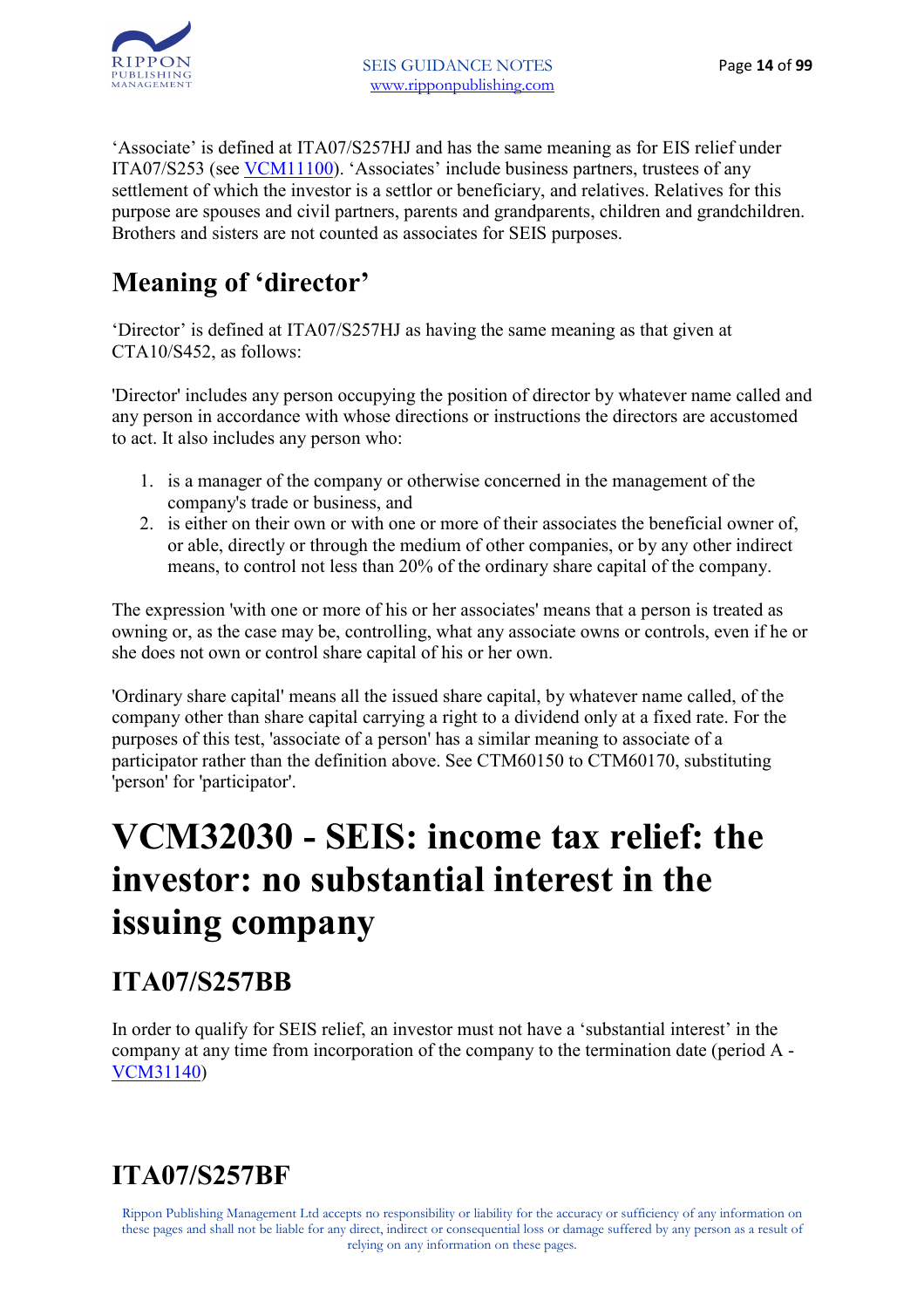

'Substantial interest' is defined as the investor directly or indirectly possessing, or having an entitlement to acquire more than a 30 percent stake in the company via

- ordinary or issued share capital,
- voting power,
- rights on winding up, or
- as having control of the company (see below).

Shareholdings of associates are taken into account in arriving at the 30 percent figure. For the meaning of 'associate' see VCM32020.

An individual is not regarded as having a substantial interest in a company for this purpose, if the company has issued only subscriber shares (that is, those issued as part of the procedures via which the company is registered at Companies' House) and the company has not yet begun to carry on any trade or preparations for any trade. (ITA07/S257BF(5)).

'Control' for this purpose uses the definition at ITA07/S995. That is, the power of any person by means of the holding or shares or voting power, or as a result of any powers conferred by a document regulating the company or any other company, that the affairs of the company are conducted in accordance with the person's wishes.

## **VCM32040 - SEIS: income tax relief: the investor: no related investment arrangements**

### **ITA07/S257BC**

An investor will not qualify for SEIS relief if he has subscribed for the shares as part of a reciprocal arrangement which involves somebody else subscribing for shares in a company in which the investor has a substantial interest in return for the investor subscribing in a company in which the other person has a substantial interest. The legislation is drafted in such a way as to disqualify shares issued under arrangements involving multiple investors and multiple companies. (See VCM32030 for meaning of 'substantial interest'.)

## **VCM32050 - SEIS: income tax relief: the investor: no linked loan**

### **ITA07/S257BD**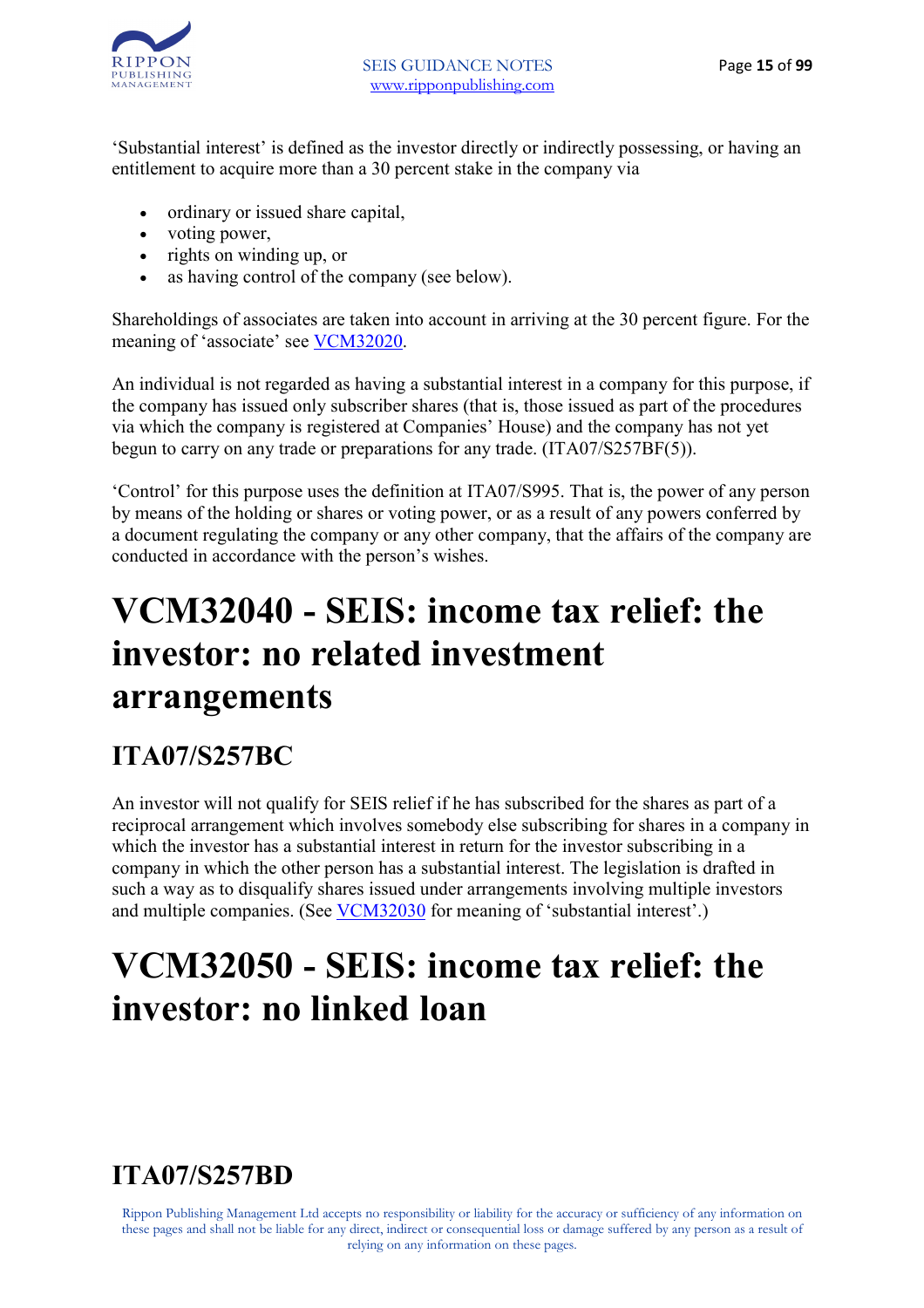At any time in period A (see VCM31140), there must be no loans to the investor or their associates which are linked to their subscription for shares. This includes cases where credit is given or a debt due from the investor or associate is assigned.

Any individual who receives a loan which is caught by the provision is obliged under ITA07/S257GE to give notice of the fact to an officer of HMRC within 60 days of the date when the loan was made.

There is a similar requirement under the EIS - see VCM11030 for further guidance. Our interpretation is given in SP6/98, which is reproduced at VCM11030.

# **VCM32060 - SEIS: income tax relief: the investor: no tax avoidance**

## **ITA07/S257BE**

An investor in a company is not eligible for SEIS relief unless the subscription is made for genuine commercial reasons and not as part of a scheme or arrangement the main purpose or one of the main purposes of which is the avoidance of tax.

### **Commerciality**

This requirement rules out any subscription which is motivated by considerations of benevolence. This could be the case if, for example, the company were the proprietor of an unsuccessful professional football club and a supporter of the club paid a large premium for shares in the company; that may well not be a commercial subscription. Similarly, if the company is owned by a person whom the investor wishes to benefit, and the investor pays a large premium for the shares with the object of increasing the value of the other person's shares, that too would not be a commercial subscription.

Deathbed investments are unlikely to be made for genuine commercial reasons.

### **Avoidance schemes**

The subscription for the shares of the company must not form part of a scheme or arrangement the main purpose, or one of the main purposes, of which is the avoidance of tax.

The reduction of an investor's tax liability which flows from the schemes in the circumstances intended by Parliament is obviously not a tax advantage at which this rule is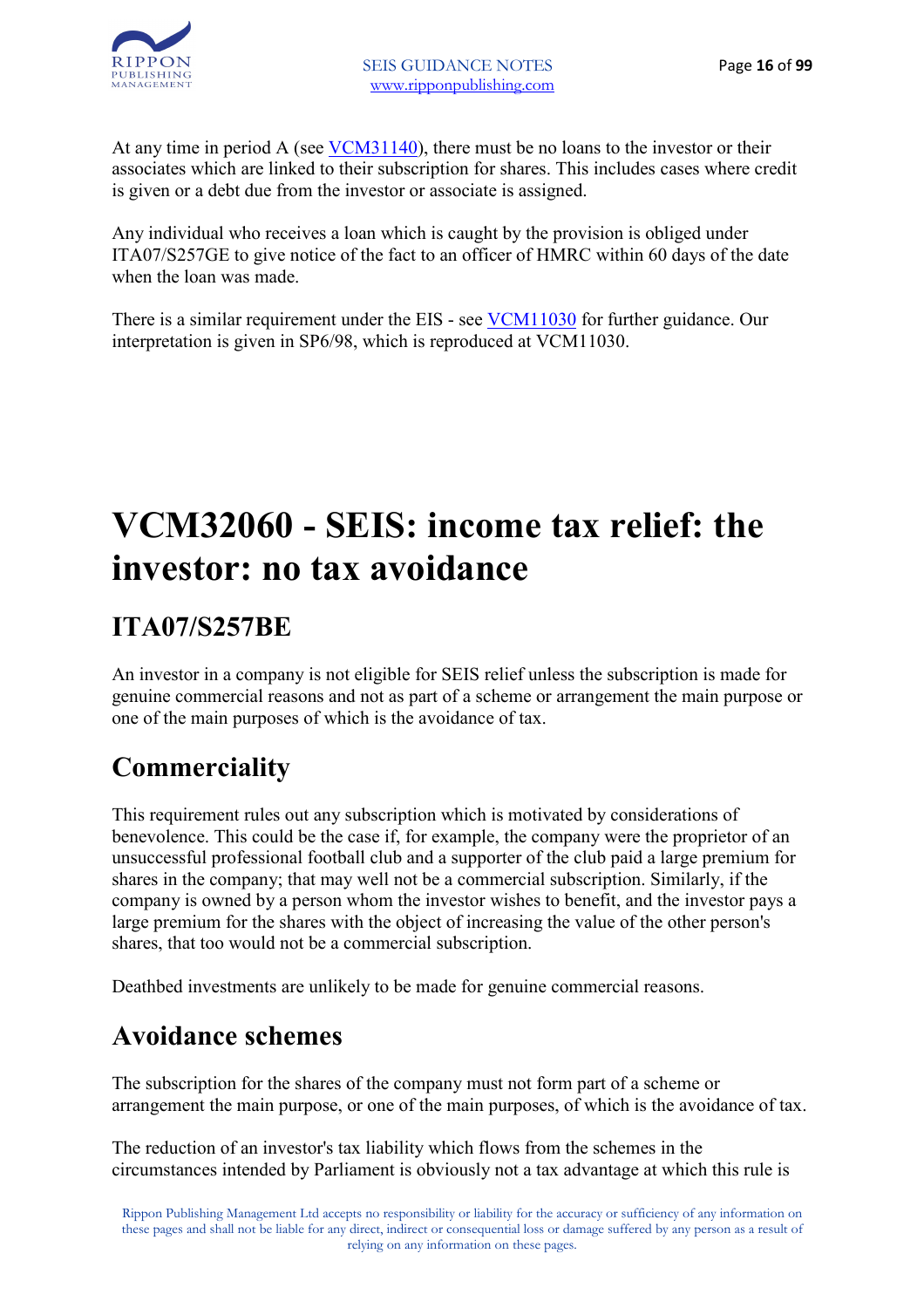aimed. We therefore do not have to judge whether a subscription for eligible shares would have been made if it had not attracted relief.

The scope of the provision cannot be described precisely, but it may apply in a situation where there are grounds for thinking that the circumstances are not ones in which Parliament intended the relief to be available.

Before any case is challenged solely on these grounds a report should be made to CTIAA (CT Structure, Incentives & Reliefs team).

# **VCM33000 - SEIS: income tax relief: general requirements: contents**

VCM33010 General requirements: overview VCM33020 Shares requirement VCM33030 Purpose of the issue requirement VCM33040 Spending of the money raised requirement VCM33050 Meaning of 'qualifying business activity' VCM33060 No pre-arranged exits requirement VCM33070 No tax avoidance requirement VCM33080 No disqualifying arrangements requirement

# **VCM33010 - SEIS: income tax relief: general requirements: overview**

### **ITA07/S257C**

As well as the investor requirements (see VCM32000+) and issuing company requirements (see VCM34000+) there are general requirements relating to the investment and how it is used. Chapter 3 of ITA07/Part 5A sets out the requirements to be met as to:

- The shares (see VCM33020),
- The purpose of the issue (see VCM33030),
- The spending of the money raised (see VCM33040),
- No pre-arranged exits (see <u>VCM33060</u>),
- No tax avoidance (see VCM33070), and
- No disqualifying arrangements (see VCM33080).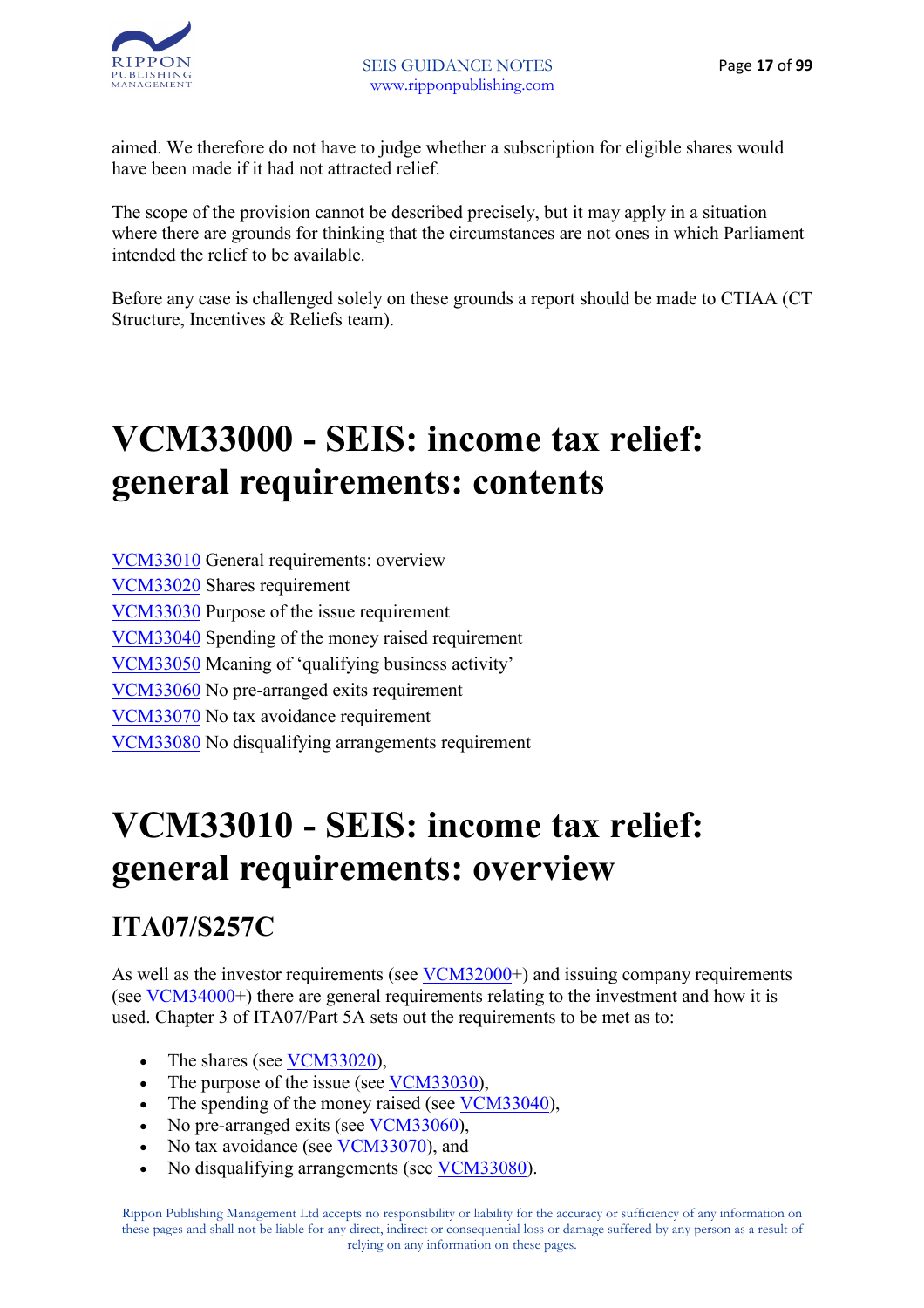

# **VCM33020 - SEIS: income tax relief: general requirements: shares requirement**

ITA07/S257CA sets out the types of shares for which investors can subscribe under the scheme. The shares must be ordinary shares which, throughout the three year period (VCM31140) carry:

- no present or future preferential right to dividends where either:
	- o The rights attaching to the share include scope for the amount of the dividend to be varied based on a decision taken by the company, the shareholder or any other person. Note: this exclusion covers only those shares which carry preferential rights and does not therefore prevent the voting of dividends in respect of non-preferential shares, nor does it prevent shareholders from choosing to waive a dividend payment should they wish to do so; or
	- o The right to receive dividends is 'cumulative' that is, where a dividend which has become payable is not in fact paid, the company is obliged to pay it a later time, normally once funds become available.
- no present or future preferential rights to the company's assets on its winding up, and
- no present or future right to be redeemed.

#### **Ordinary shares**

'Ordinary shares' means shares forming part of a company's 'ordinary share capital', which is itself defined in ITA07/S989 as all issued share capital, by whatever name called, other than capital the holders of which have a right to a dividend at a fixed rate but no other right to share in profits.

### **Preferential right**

A right carried by a share is a preferential right if that right takes priority over a right carried by some other share. Thus where a company has only one class of issued share capital no share carries any preferential right.

The rights carried by ordinary shares may in some cases be preferential as compared with the rights of deferred shares, but this is not necessarily so. In particular, where deferred shares carry a purely theoretical right to a residue of assets in a winding up (for example where, in the case of a very small company, after the first £20million has been distributed to ordinary shareholders the deferred shareholders are entitled to 1p per share) we do not regard the ordinary shares as carrying a preferential right.

Where a company has two classes of issued share capital, and dividends are declared on one class but not on the other, the right of the former class is not a preferential right.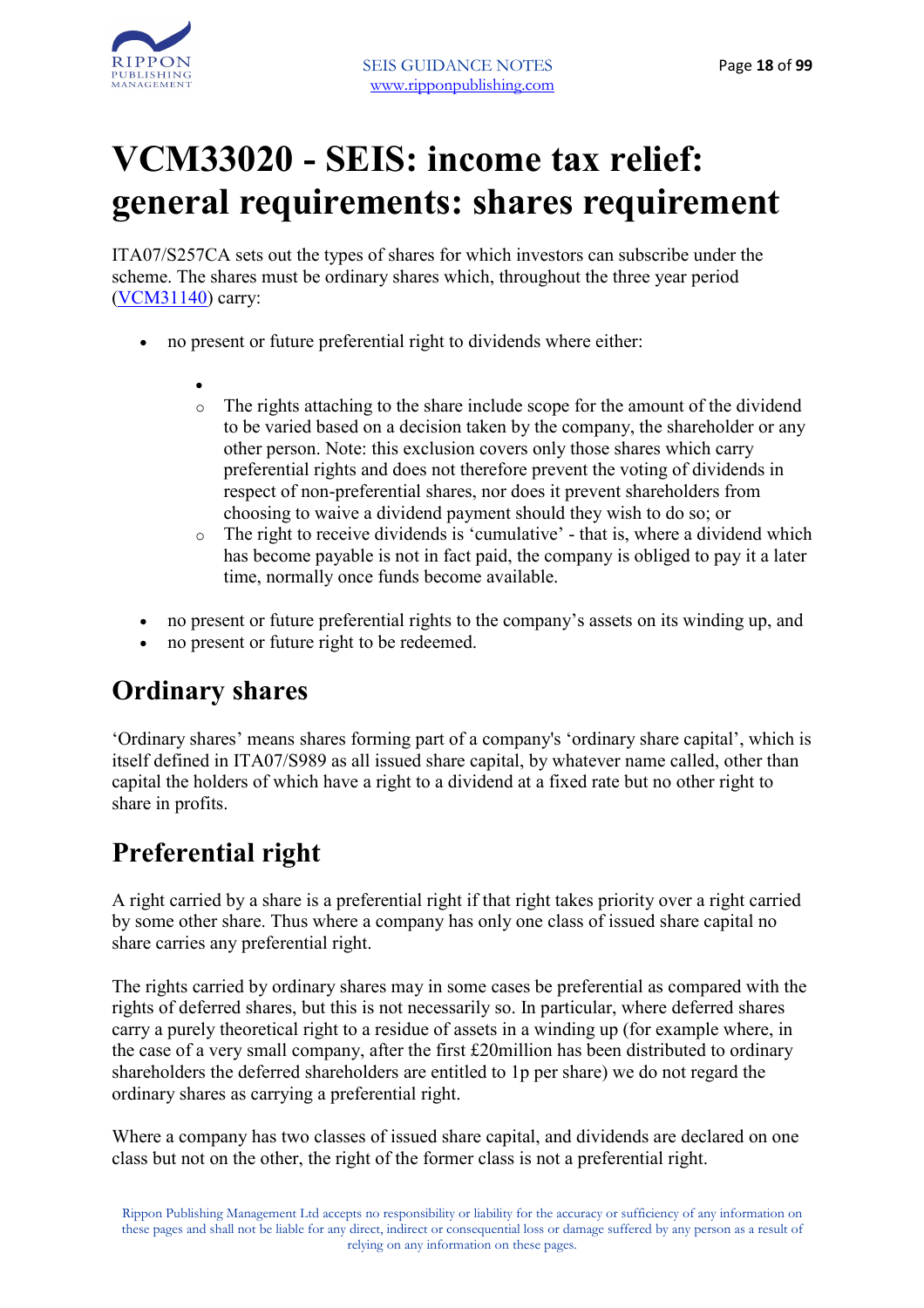

### **Subscription in cash**

The shares must be subscribed for wholly in cash and be fully paid up at the time they are issued. (See VCM12020 for further guidance.)

### **Date of issue of shares**

The date when shares are issued is to be ascertained in accordance with company law (see National Westminster Bank plc v CIR (67TC1)). Shares are issued to a person when that person's title to them has become complete. When that happens will depend on the circumstances of the particular case, but normally it will be when the shareholding is entered in the company's Register of Members.

The issue of shares should not be confused with the issue of a share certificate, which merely provides evidence of ownership of shares.

# **VCM33030 - SEIS: income tax relief: general requirements: purpose of the issue requirement**

### **ITA07/S257CB**

Shares must be issued to raise money for the purpose of a qualifying business activity (see VCM33050).

The issue of shares in consideration for the liquidation of a loan, or by the 'conversion' of loan stock, does not raise money for the company. The 'conversion' of loan notes was considered in Optos plc v Revenue & Customs Commissioners (SpC 560)and Domain Dynamics (Holdings) Ltd v Revenue & Customs Commissioners (SpC 701), in relation to the similarly-worded EIS legislation.

If the issue of shares does in fact raise money it can normally be accepted that that was the purpose of their issue. But that is not always the purpose. In particular it may not be the purpose where the shares are issued because the investor exercises a right to acquire more shares, otherwise than in the course of a wider fund-raising share issue by the company in which the investor has the right to opt to participate.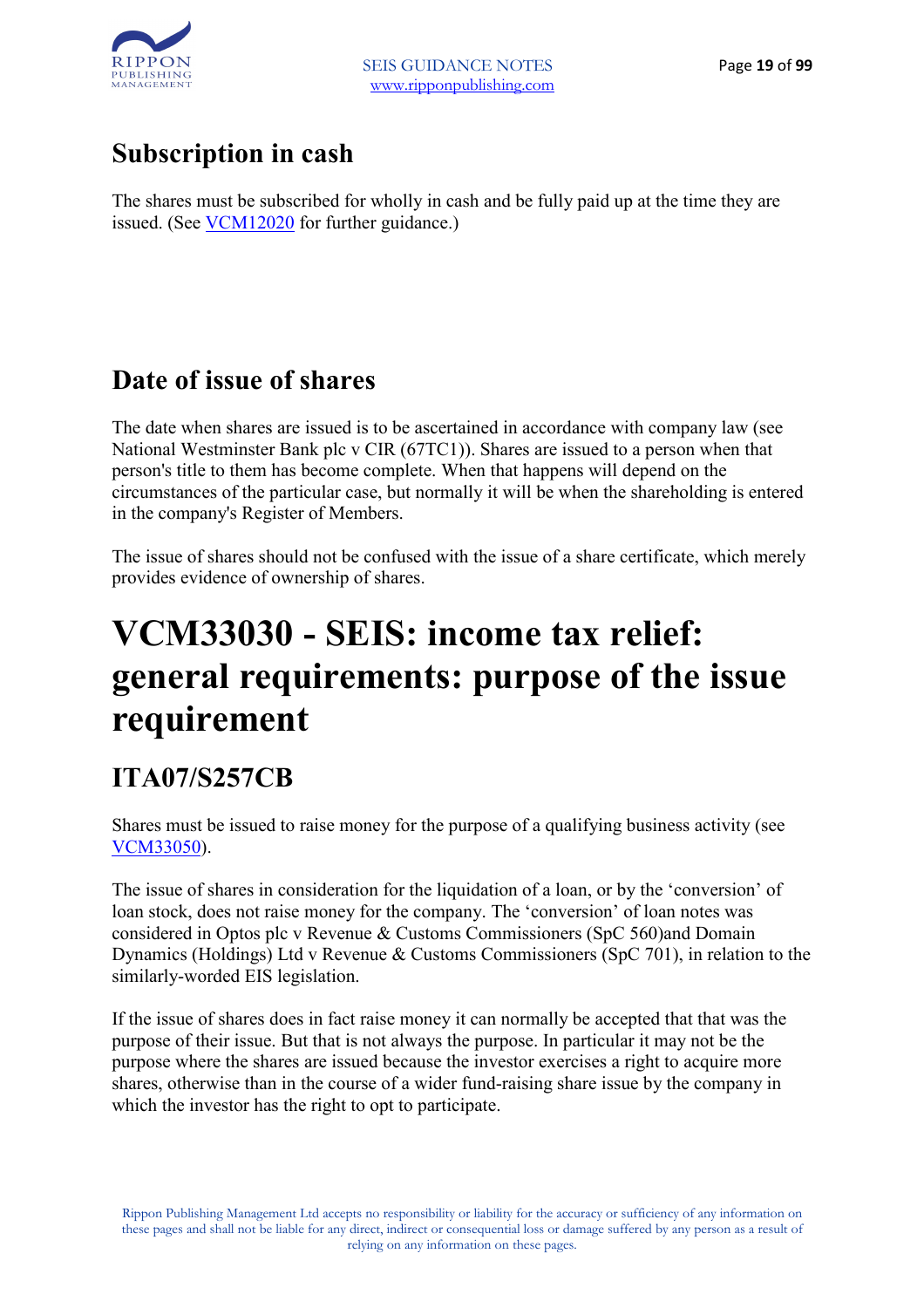

Forthright (Wales) Ltd v Davies (76TC134) determined that the payment of dividends is not a purpose of a qualifying business activity. It found that EIS relief was not due on shares issued to raise money for dividend payments. Similar considerations will apply for SEIS.

See also VCM33060 as regards shares which are issued for non-commercial purposes and for purposes of tax avoidance.

# **VCM33040 - SEIS: income tax relief: general requirements: spending of the money raised requirement**

### **ITA07/S257CC**

The money raised from the share issue must be spent by the end of period B (see VCM31140), for the purpose of the qualifying business activity (see VCM33050) for which it was raised.

This is to ensure that companies do not raise more money than they actually need in order to allow investors to obtain tax relief. In most cases companies will have a business plan which makes it clear why the monies are needed, and how the company intends to use them for the business within the necessary timescale.

The company's other sources of income may be a relevant factor in determining whether the monies raised by the relevant share issue have been spent. This will particularly be the case where trading income is available to meet the company's day to day running costs. In general it is not appropriate to assume that expenditure has been met first and foremost out of the monies raised by the share issue.

If an insignificant part of the money is employed for some other purpose, or an insignificant part is not spent, this is to be disregarded.

#### **Spending money to acquire shares in another company**

The legislation specifies that spending money on the acquisition of shares or stock in a company does not of itself amount to spending the money for the purposes of a 'qualifying business activity'. This does not prevent the money being used to acquire shares in a subsidiary company, providing that after the share issue the subsidiary is a qualifying 90 percent subsidiary (see VCM34040) and that subsidiary then goes on to use the money for a qualifying business activity carried on by it (which will exclude the acquisition of shares or stock in another company).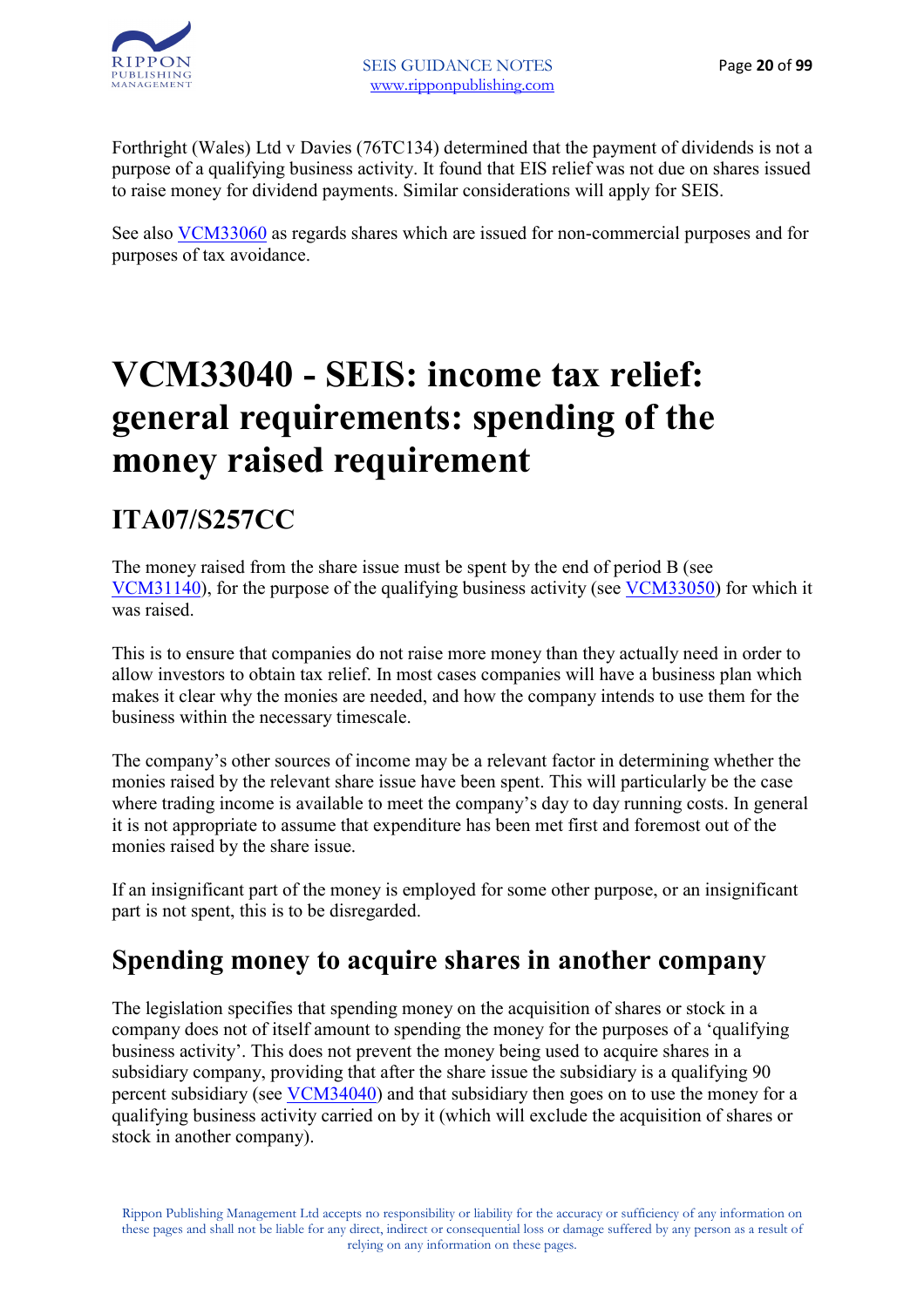# **VCM33050 - SEIS: general requirements: meaning of 'qualifying business activity'**

### **ITA07/S257HG**

The shares must be issued in order to raise money for the purpose of a 'qualifying business activity', and the money must be spent for the purpose of that activity.

The term 'qualifying business activity' covers the following:

- carrying on a new qualifying trade (see VCM34020),
- preparing to carry on a new qualifying trade,
- carrying on research and development, which must either be carried on when the shares are issued or be commenced immediately afterwards, and which the company intends should benefit or lead to a new qualifying trade.

The activity may be carried on either by the company issuing the shares or by a company which is, at the date of issue of the shares, a qualifying 90 percent subsidiary of that company. See VCM34040 for the meaning of 'qualifying 90 percent subsidiary'.

#### **Preparing to carry on a trade**

'Preparing' to carry on a trade covers both the setting up of a new trade and the acquisition of an existing trade from its present owner.

Preparing to trade does not cover preliminary activities such as market research aimed at discovering whether a trade would be likely to succeed, or raising capital, neither does it cover research and development.

As regards the date when a company begins to carry on a trade, see BIM70501 onwards.

### **Research and development**

'Research and development' is defined in accordance with ITA07/S1006.

# **VCM33060 - SEIS: income tax relief: general requirements: no pre-arranged exits requirement**

**ITA07/S257CD** 

#### **Pre-arranged exits**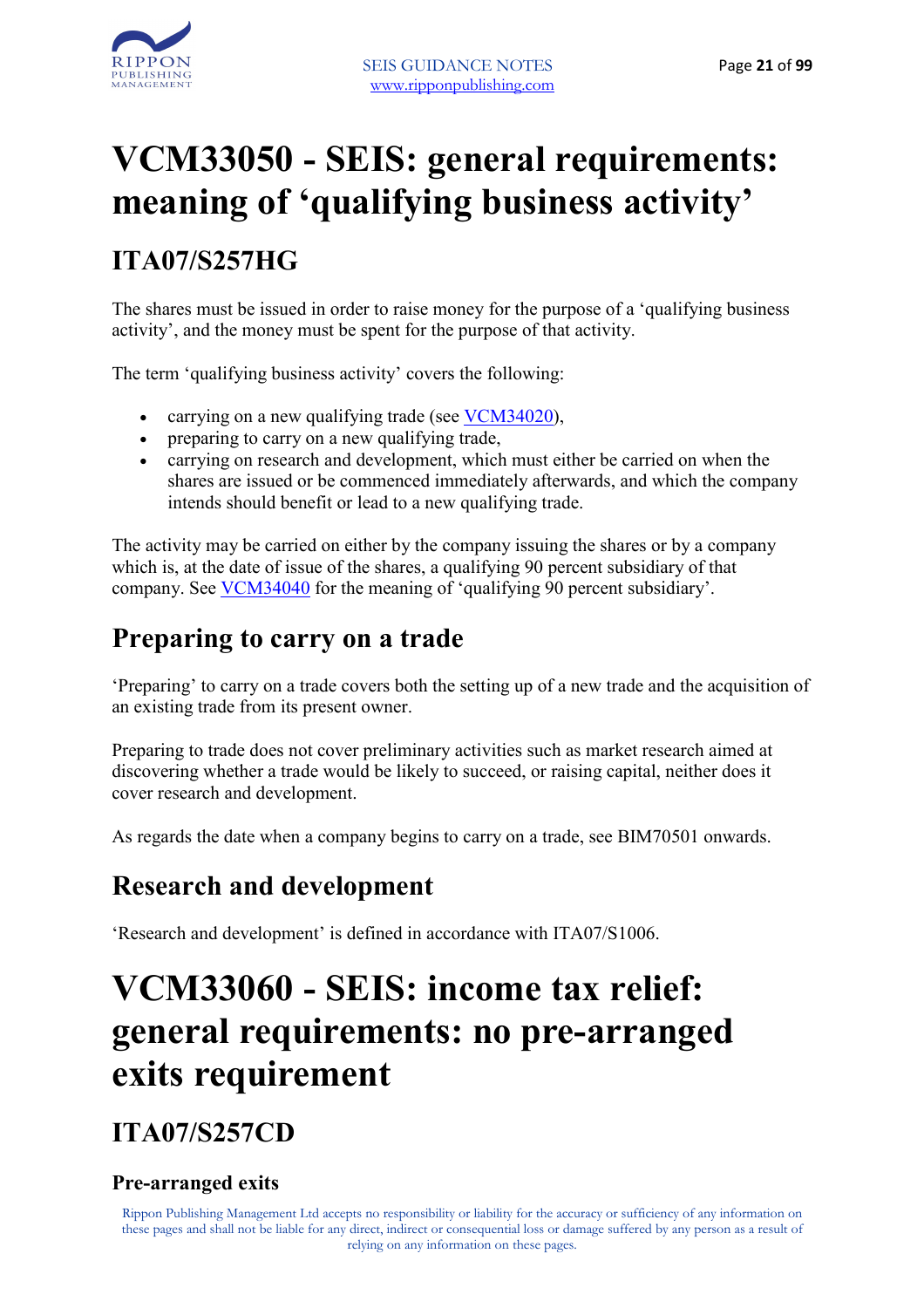

No relief is available in respect of shares if the arrangements under which they were issued, or any arrangements which otherwise relate to or are connected with the issue, include:

- arrangements which might in any way lead to the disposal of the shares, or of other shares in the company,
- arrangements which might lead to the cessation of the company's trade, or of any trade carried on by a person connected with the company,
- arrangements for the disposal of some or all of the assets of the company or of any person connected with the company.

This rule is intended to ensure that the company is capable of carrying on its trade indefinitely under its existing ownership. There is a let-out for arrangements, of the kind which might be found in a company's Articles of Association, which merely ensure that if its trade fails the company can be wound up in an orderly manner.

The rule does not stop the directors of a company from indicating in advance to potential investors how they envisage that shares in the company might be disposed of at some later date.

### **Underpinning value**

No relief is available in respect of shares if the arrangements under which they were issued, or any arrangements which otherwise relate to or are connected with the issue, include arrangements which are intended to protect the value of the investment in any way. This includes, for example, schemes which insure investors against making a loss, and schemes to maintain the value of the shares artificially. There is an exception for ordinary commercial matters such as insurance by the company against normal trading risks.

# **VCM33070 - SEIS: income tax relief: general requirements: no tax avoidance requirement**

#### **ITA07/S257CE**

#### **Commerciality and tax avoidance**

The shares must not be issued other than for bona fide commercial purposes, and must not be issued as part of a scheme or arrangement whose main purpose, or one of whose main purposes, is the avoidance of tax. The reduction of an investor's tax liability which flows from the schemes in the circumstances intended by Parliament is obviously not a tax advantage at which this rule is aimed.

Before any case is challenged solely on these grounds a report should be made to CTIAA (CT Structure, Incentives & Reliefs team).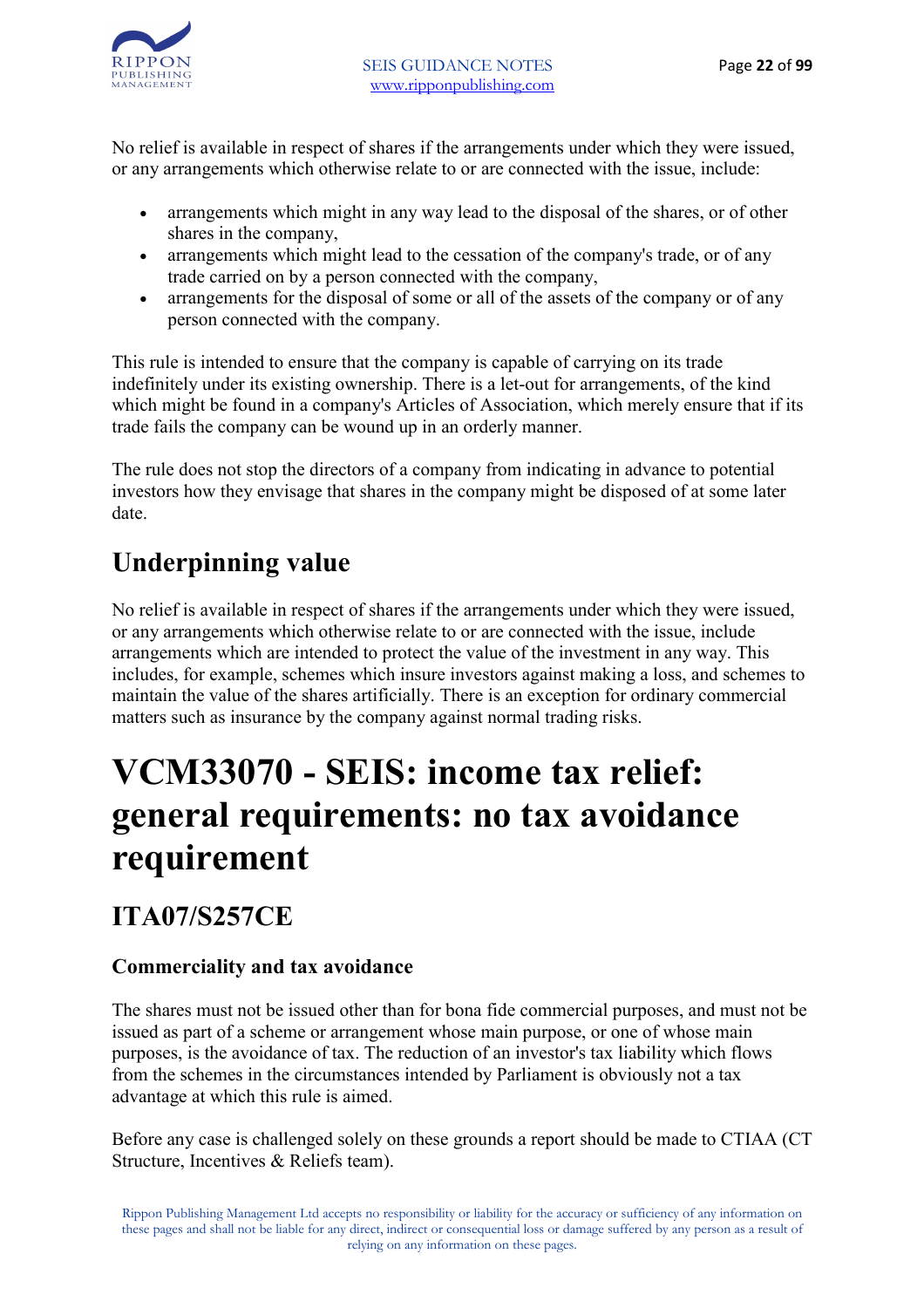

# **VCM33080 - SEIS: income tax relief: general requirements: no disqualifying arrangements requirement**

#### **ITA07/S257CF**

This test is intended to prevent the schemes being used primarily for the purpose of delivering a tax mitigation product to investors with little or no other commercial purpose; or of delivering the benefits of tax-advantaged finance to another entity or project which would not itself qualify for support under the schemes or whose owners do not want to relinquish equity. The intention is to disqualify companies which would be unlikely to exist in the first place, or would be unlikely to carry on the particular activities in question (or to carry them on in the manner proposed), were it not for the desire to achieve one or both of those particular aims.

The legislation consists of several subsections.

**Subsection (1)** operates by preventing an issue of shares by an EIS or SEIS company, or shares or securities by a VCT investee company, from qualifying under the schemes if those shares or securities are issued, or any money raised by the issue, is employed ('spent' in the case of SEIS) in consequence of or in anticipation of, disqualifying arrangements.

To determine whether arrangements are 'disqualifying' or not, **subsection (2)** examines the purpose of the 'arrangements' in question. If the main purpose, or one of the main purposes, is both to secure that:

- A qualifying business activity is or will be carried on by the company or by a qualifying 90 percent subsidiary (that activity being the one for which the relevant shares are issued to raise money) and
- that relevant tax relief is available or the company will form part of a VCT's qualifying holdings,

then we are required to consider whether one or both of Condition A and Condition B are met; if either is met then the arrangements are 'disqualifying'.

What subsection (2) requires us to consider is whether the purpose of the arrangements is to create an activity or the appearance of an activity which will qualify under the schemes so that the tax advantages will be available.

Examples might include (without necessarily being limited to):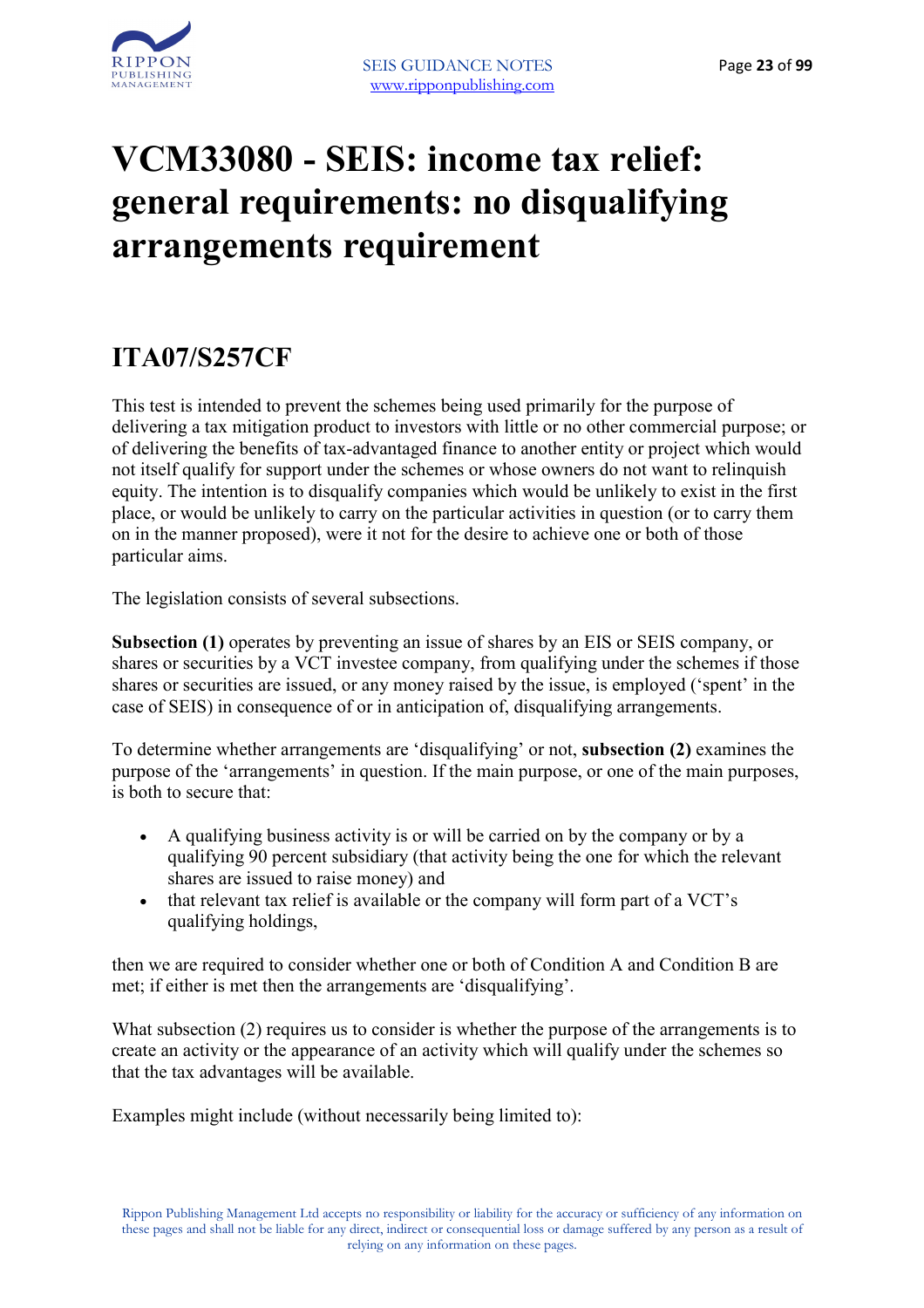

- cases where a business appears to be fragmented in a way which is commercially unusual with the result that there is a company which (apart from this test) meets the qualifying conditions for the schemes;
- cases where a transaction which would normally be expected to be between two parties, involves three (or more) parties, where the additional party is a company which (apart from this test) meets the qualifying conditions for the schemes;
- cases where the economic substance of a company's activity appears to be at odds with its form (for instance, where contractual arrangements appear designed to generate an outcome similar to a lending or credit facility whilst the contracts are not immediately obviously loan or credit contracts in legal form).

The remainder of the legislation needs to be considered only where arrangements have such a purpose. Where that's the case, if either Condition A or Condition B is met, the arrangements are 'disqualifying'.

Condition A at **subsection (3)** is that as a result of the money raised by the relevant issue being employed for the purpose of the relevant business activity, the whole or the majority of the amount raised is, in the course of the arrangements, paid to or for the benefit of a party or parties to the arrangements or a person or persons connected with such a party.

Condition B at **subsection (4)** is that, in the absence of the arrangements, it would have been reasonable to expect that the whole or greater part of the component activities of the relevant business activity would have been carried on as part of another business by a person or by persons who are party to the arrangements or a person or persons connected with such a party.

'Arrangements' for the purposes of this legislation is defined as including 'any scheme, agreement, understanding, transaction or series of transactions (whether or not legally enforceable)'. It is immaterial whether the company itself is party to all parts of the arrangements in question, and it is immaterial whether a person who is a party to part of the arrangements is aware of the purpose of the arrangements as a whole.

'Relevant tax relief' means SEIS or EIS income tax relief; share loss relief as provided for by Chapter 6 of Part 4 of ITA 2007; capital gains disposal relief as provided by sections 150A or 150E of TCGA 1992; EIS capital gains deferral relief; or SEIS capital gains reinvestment relief.

See VCM35030+ for information about this legislation in the context of the HMRC's advance assurance facility.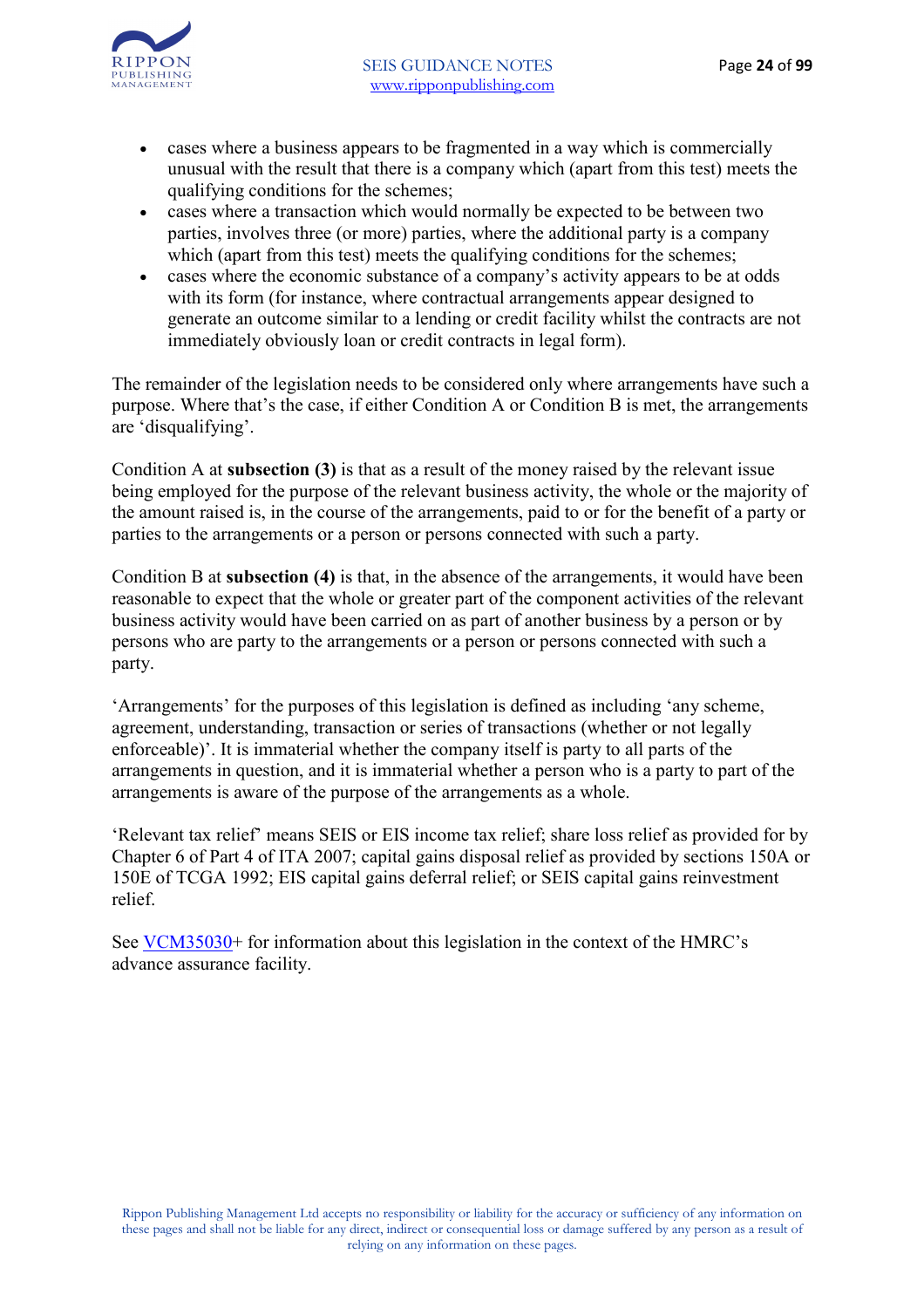

# **VCM34000 - SEIS: income tax relief: issuing company: contents**

VCM34010 Issuing company requirements: overview VCM34020 Trading requirement VCM34030 Ceasing to meet trading requirement VCM34040 Issuing company to carry on qualifying business activity VCM34050 UK permanent establishment requirement VCM34060 Financial health requirement VCM34070 Unquoted status requirement VCM34080 Control and independence requirement VCM34090 No partnerships requirement VCM34100 Gross assets requirement VCM34110 Number of employees requirement VCM34120 No previous other risk capital scheme investments VCM34130 Amount raised through SEIS VCM34140 Qualifying subsidiaries requirement VCM34150 Property managing subsidiaries requirement

# **VCM34010 - SEIS: income tax relief: issuing company requirements: overview**

### **ITA07/S257D**

This part of the manual deals with the rules applying to the investee company - that is, the company issuing the shares. Guidance on investor requirements is at VCM32000+ and general requirements is at VCM33000+.

The issuing company must be a 'qualifying company'. To be a qualifying company it must satisfy certain conditions to do with:

- Trading (see VCM34020 and VCM34030),
- Carrying on a qualifying business activity (see VCM34040),
- UK permanent establishment (see VCM34050),
- Financial health (see VCM34060),
- Unquoted status (see VCM34070),
- Control and independence (see VCM34080),
- No partnerships (see VCM34090).
- Gross assets (see VCM34100),
- Number of employees (see VCM34110),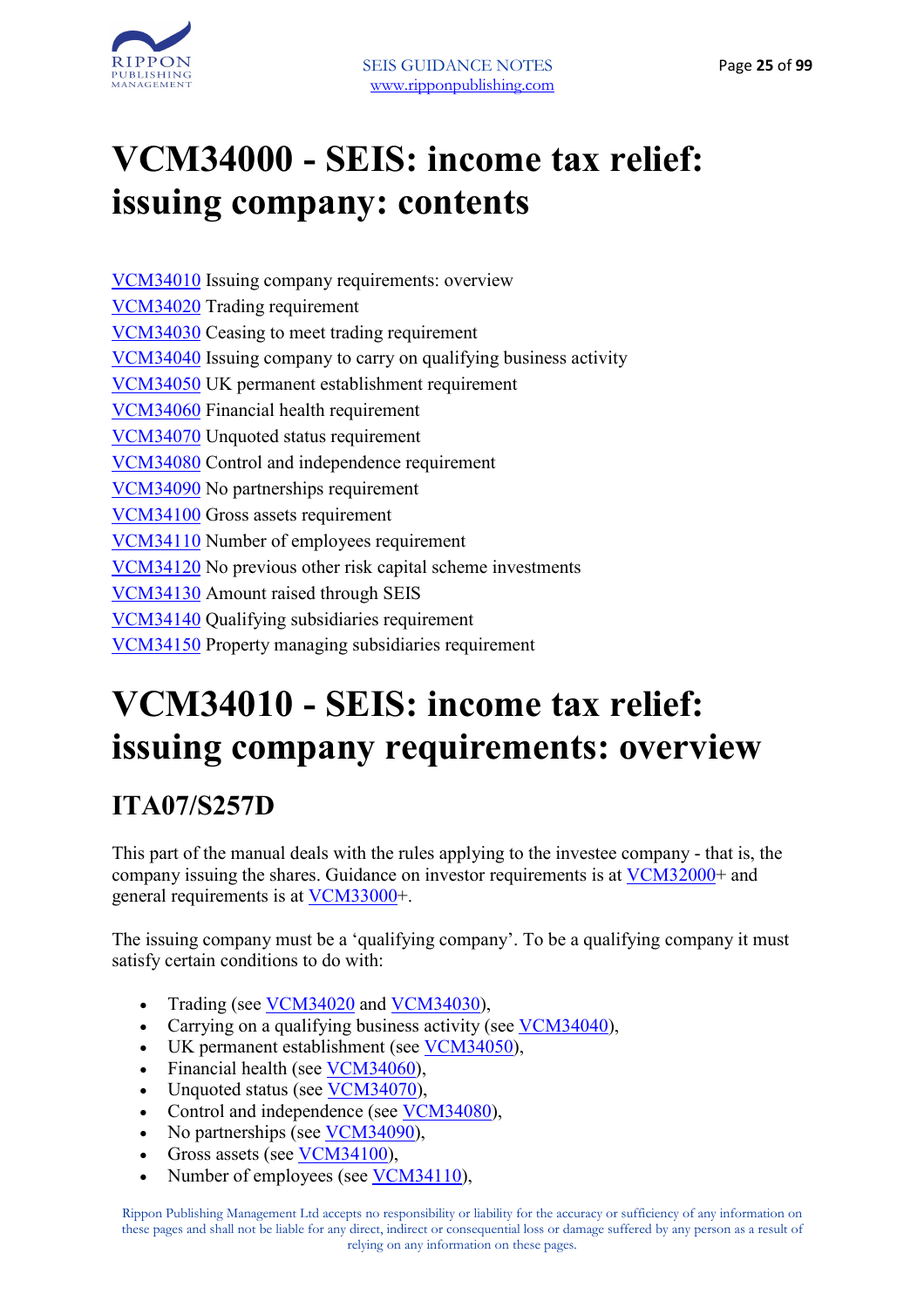

- No previous other risk capital scheme investments (see VCM34120),
- The amount raised through the SEIS (see VCM34130),
- Qualifying subsidiaries (see VCM34140),
- Property managing subsidiaries (see VCM34150).

# **VCM34020 - SEIS: income tax relief: issuing company: trading requirement**

## **ITA07/S257DA**

The investee company - that is, the company issuing the shares - must fall into one of two categories. It must either exist for the purpose of carrying on a new qualifying trade or it must be the parent company of a group whose business is essentially that of carrying on qualifying activities. See below for the meaning of 'new qualifying trade'.

## **Trading companies**

If the company is a single company it must exist wholly for the purpose of carrying on a new qualifying trade or trades. See below for the meaning of 'new qualifying trade'.

The purposes for which a company exists fall to be ascertained primarily by reference to what, through its directors and employees, it actually does, and not, for example, by reference to the intentions of those who originally formed it. A new company whose directors are actively engaged in setting up a trade should not be regarded as failing to satisfy the rule merely because it is not yet trading and a large part of its funds is temporarily being held on deposit. However, the making of investments which are less easily realisable is likely to lead to the conclusion that the company exists for investment purposes, even if there is an intention to trade at a later date.

The cessation of trading, other than an involuntary and temporary cessation caused by some eventuality such as a fire, will normally mean that the company ceases to exist for the purpose of carrying on a trade. But there is no reason why the company should not cease one trade and begin another, provided the interval between the two activities is brief.

As regards a cessation of trading caused by the company or a subsidiary becoming insolvent, see VCM34030.

### **Parent companies**

For a company to be a parent company it must have one or more qualifying subsidiaries (see VCM34140). This includes companies that become qualifying subsidiaries during the relevant period.

Non-qualifying activities carried on must not amount to a substantial (see VCM3010) part of the business.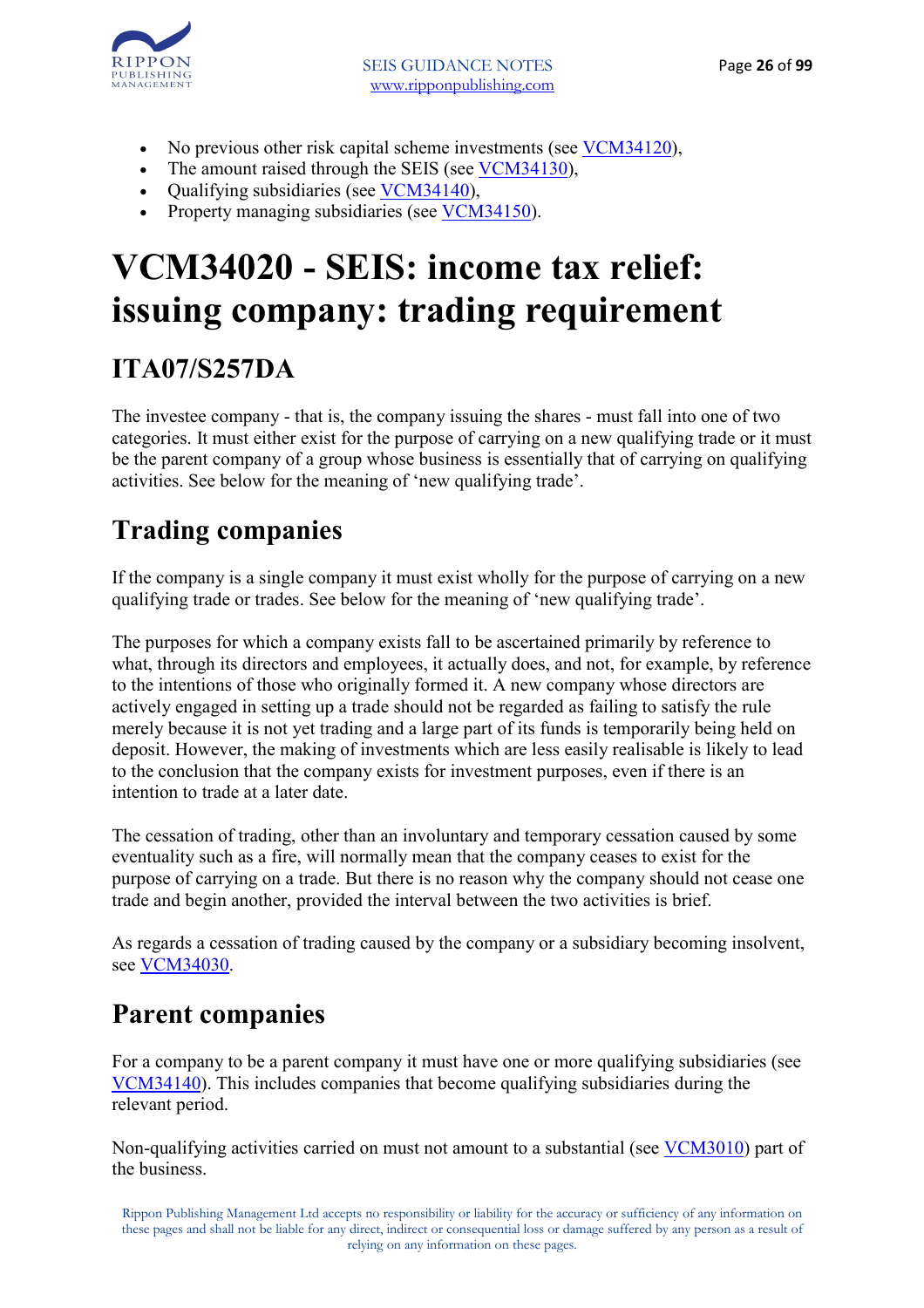

The way this rule is applied is as below.

The following types of activity are ignored altogether:

- holding shares in a subsidiary, making loans to a subsidiary, and making loans to the parent company,
- holding and managing property used by any group company for the purpose of a trade or of research and development,
- insignificant activities, where the particular company which carries them on exists for the purpose of carrying on a trade.

Everything else done by any company in the group constitutes 'the activities of the group taken as a whole'.

Any activities in the following categories have to be identified:

- trades, or activities which are parts of trades, which are on the list of excluded activities in VCM3010,
- activities which are not carried on in the course of a trade, other than research and development (for example, investment in property or shares).

Such activities must not form a substantial part of the activities of the group as a whole.

The wording of the provision allows us to disregard any trivial or incidental activity.

#### **New qualifying trade**

A 'new qualifying trade' is defined in S257HF as being one which has not been carried on by either the company or by any other person for longer than two years at the date of issue of the shares; and where neither the company nor any qualifying subsidiary had carried on any other trade before the company in question began to carry on the new trade.

For a trade to be a qualifying trade, it must be conducted on a commercial basis and with a view to the realisation of profits - see the guidance at BIM85705 and BIM85710.

In addition, the trade must not consist wholly or as to a substantial part in the carrying on of 'excluded activities' - see VCM3000+.

See VCM37030regarding the special rules applying where the company participates in a share exchange that results in the insertion of a new holding company over it.

See VCM34030 regarding the rules applying if the company goes into liquidation, receivership or administration.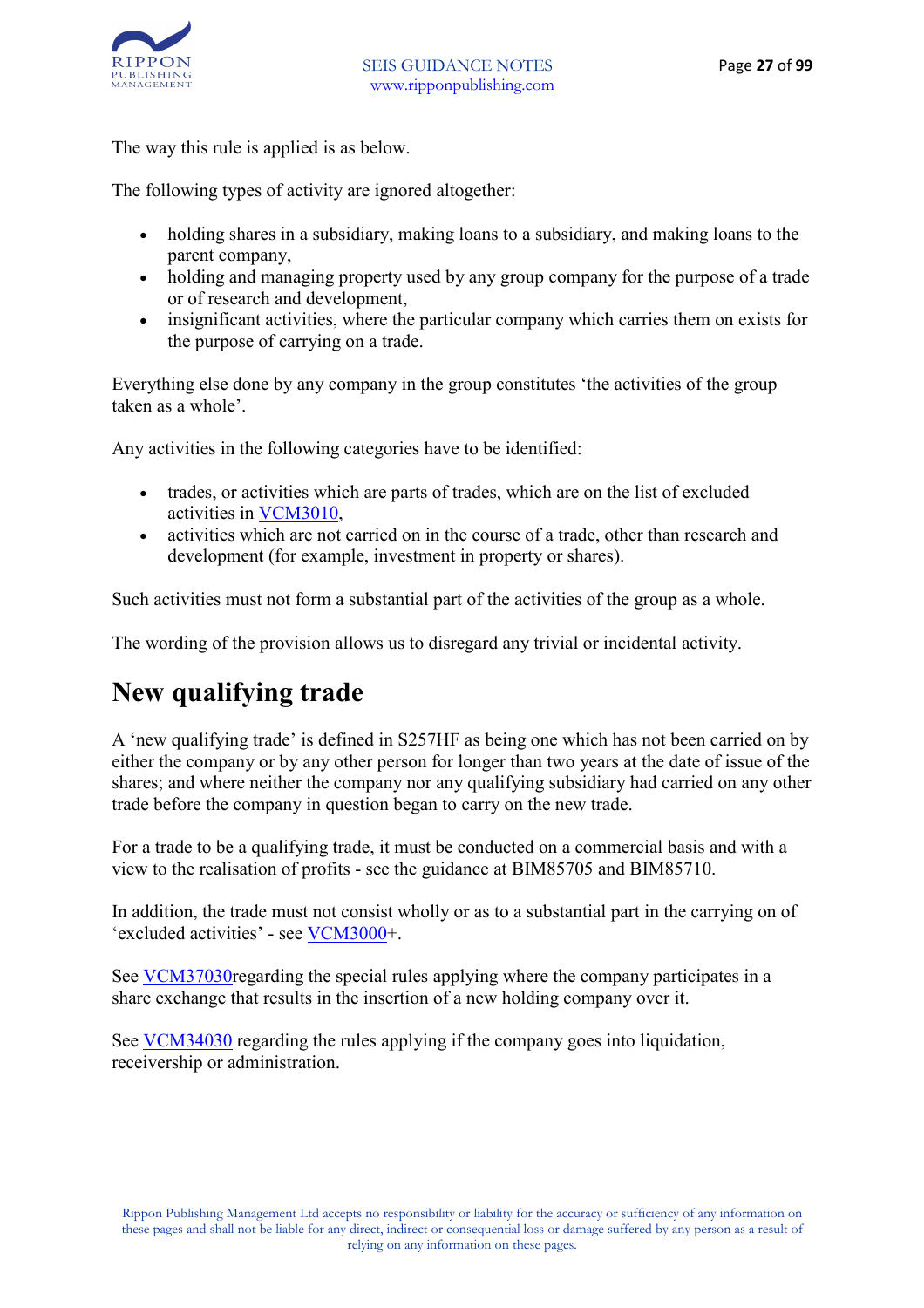

# **VCM34030 - SEIS: income tax relief: issuing company: ceasing to meet trading requirement**

#### **ITA07/S257DB**

#### **Effect of administration or receivership**

When a company goes into administration or receivership its directors lose most of their powers. The person who is able to exercise those powers (usually an 'administrative receiver') may act in a way which would cause the company to cease to satisfy one or more of the conditions - for example, they may have to sell the company's assets, with the result that the company is unable to carry on a trade.

Any failure to satisfy a requirement which is due entirely to the company's or a subsidiary's having been put into administration or receivership is to be ignored, provided everything done as a consequence of that is done for commercial reasons and is not part of a scheme or arrangement aimed at avoiding tax.

### **Effect of liquidation**

If a resolution is passed, or an order is made, for the winding up of the company or a subsidiary (or any other act is done for the same purpose), or if the company is dissolved without winding up, the company will fail to satisfy at least one of the conditions which apply to it.

However, this failure will be disregarded where the winding up or dissolution is for genuine commercial reasons, and not part of a scheme or arrangement for avoiding tax.

The usual 'genuine commercial reason' for winding up a company will be that it is insolvent or is likely to become insolvent. The sooner a company goes into liquidation after ceasing to trade because of insolvency, the sooner it can be established that relief will not be withdrawn from its investors.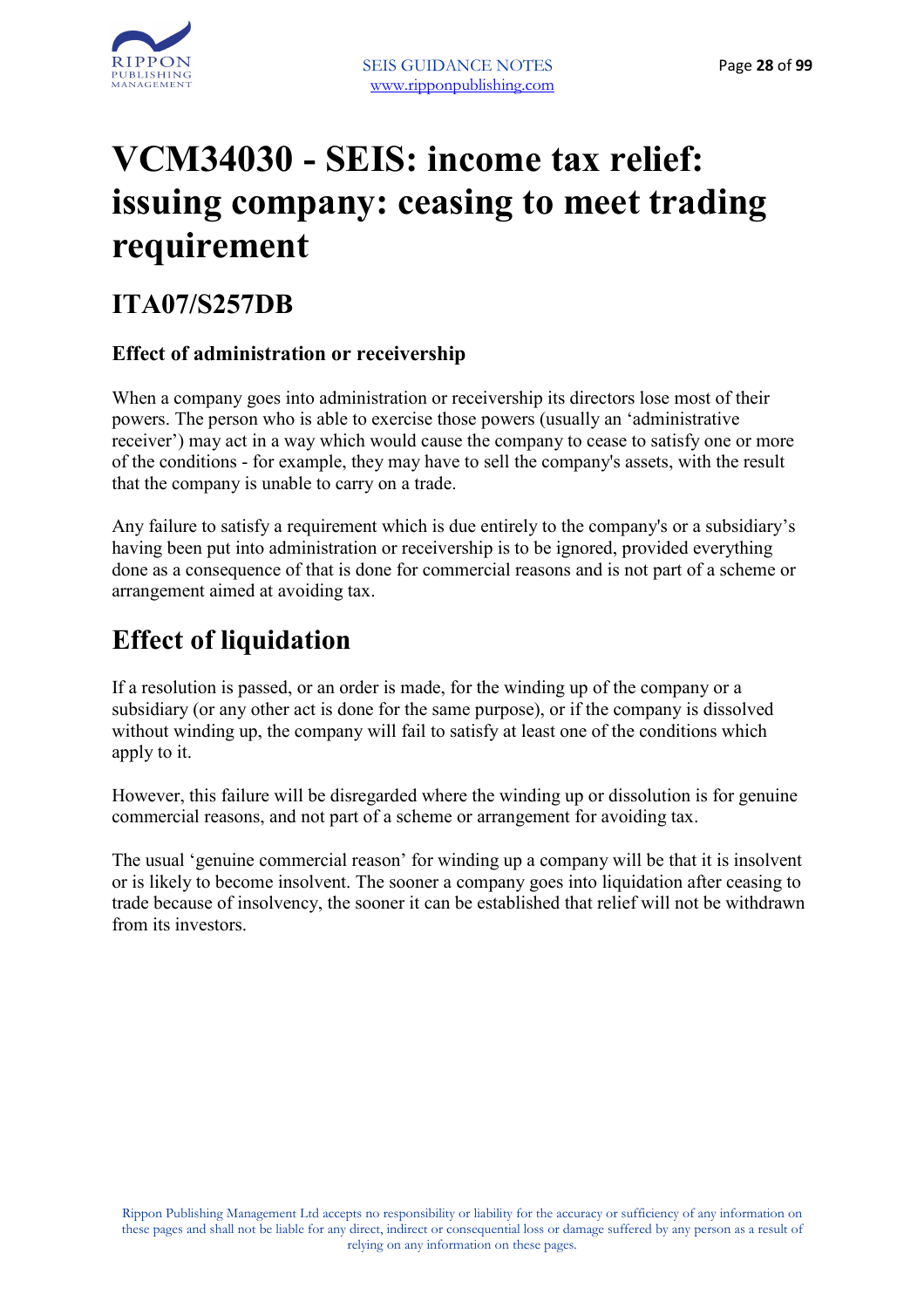

# **VCM34040 - SEIS: income tax relief: issuing company: issuing company to carry on qualifying business activity**

## **ITA07/S257DC**

Throughout period B (see VCM31140) the new qualifying trade and any preparation work or research and development leading to it must be carried on by the issuing company itself or by a qualifying 90 percent subsidiary.

But the rules do not act to deny relief where an existing trade is carried on by another company and the issue of shares is preparatory to the carrying of a qualifying trade by the qualifying company or one of its qualifying 90 percent subsidiaries. Neither do the rules act to deny relief in cases in which the qualifying company (or any other company) goes into liquidation, administration or receivership provided that these actions are entered into and carried out for bona fide reasons and that the relevant qualifying trade is not sold on a going concern basis to a person who was connected with the qualifying company during period B.

See VCM34020 for the meaning of 'new qualifying trade'.

#### **Meaning of 'qualifying 90 percent subsidiary' (ITA07/S190)**

For a subsidiary to be a qualifying 90 percent subsidiary, the relevant company must:

- own at least 90 percent of the subsidiary's issued share and voting rights,
- be beneficially entitled to at least 90 percent of the assets available for distribution to equity holders of the subsidiary, and
- be beneficially entitled to at least 90 percent of any profits of the subsidiary which would be available for distribution to equity holders.

In addition, no person other than the relevant company must have control of the subsidiary, and there must be no arrangements by virtue of which any of the above conditions could cease to be met.

A company is still to be treated as a qualifying 90 percent subsidiary if it is held indirectly via a company which is a qualifying 100 percent subsidiary of the relevant company, (based on similar considerations to those above).

Arrangements for the disposal of the subsidiary do not prevent this test from being regarded as met, providing that the disposal is for genuine commercial reasons and not for the purposes of tax avoidance.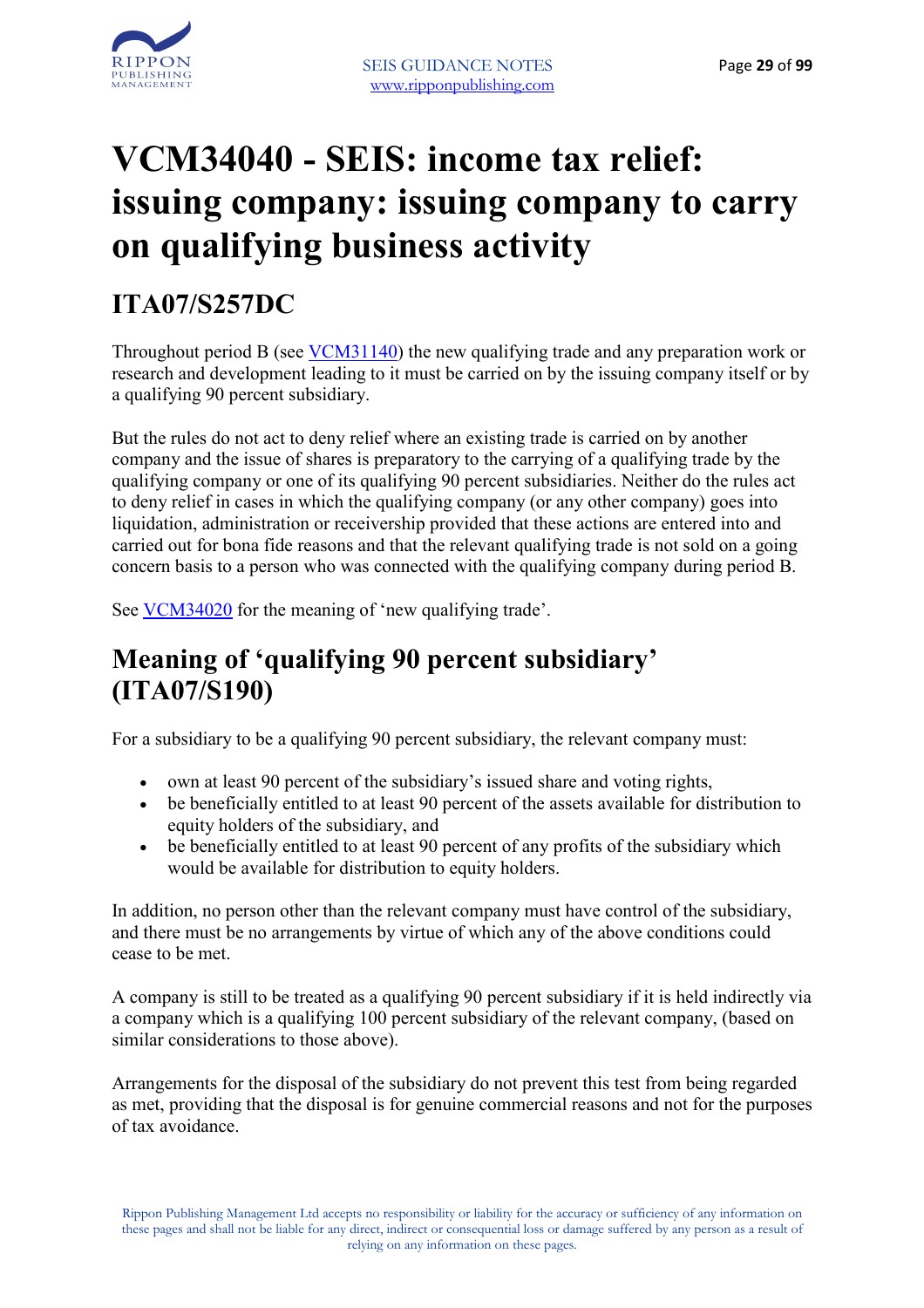

The winding up of a subsidiary, or the subsidiary entering into or being in administration or receivership, do not prevent this test from being regarded as met providing that those events take place for genuine commercial reasons and not for the purposes of tax avoidance.

'Equity holder' is as defined at CTA10/S158 (see CTM81010).

# **VCM34050 - SEIS: income tax relief: issuing company: UK permanent establishment requirement**

### **ITA07/S257DD**

The issuing company must have a permanent establishment in the UK throughout period B (see VCM31140).

'Permanent establishment' is defined at ITA07/S191A. Note that the definition is slightly different from that at FA03/S148 which serves for the purposes of the remainder UK Taxes Acts. This is so that the definition can be tailored as necessary for the purposes of the schemes, without the need to modify the more general domestic definition.

The definition is based on Article 5 of the OECD Model Tax Convention. The OECD provides a detailed commentary on each Article of the Model Convention to assist with interpretation. That commentary cannot be replicated in this guidance (as HMRC does not hold the full copyright), but it should be found without difficulty using common internet search facilities.

For a company to be considered to have a permanent establishment in the United Kingdom, either of the following must apply:

- it has a fixed place of business there through which the company's business is wholly or partly carried on; or
- an agent acting on behalf of the company has and habitually exercises there authority to enter into contracts on behalf of the company.

### **Fixed place of business**

The legislation lists a number of examples, including:

- a place of management,
- a branch,
- an office,
- a factory,
- a workshop.
- a mine, oil or gas well,
- a quarry or any other place of extraction of natural resources, and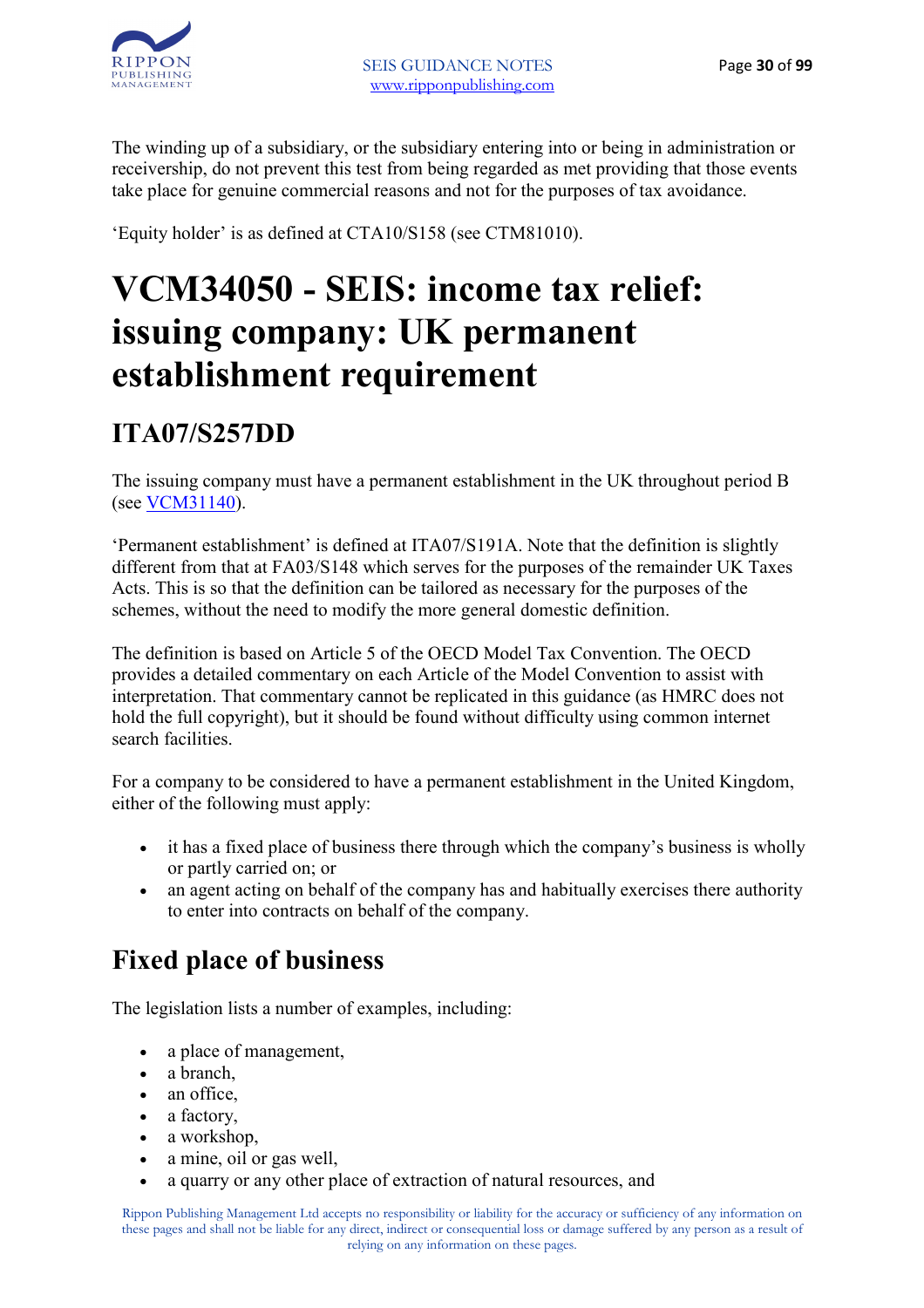• a building site or construction or installation project.

This list is not intended to be exhaustive; the type of business will determine the type and nature of the premises or facilities required.

But these would qualify as a permanent establishment only if in relation to the business as a whole, the activities carried on there are not of a preparatory or auxiliary character. The legislation lists some examples of activities which might be considered to be preparatory or auxiliary in nature - for instance, storage or display of goods or merchandise belonging to the company; the maintenance of stock owned by the company for storage, display or delivery; the maintenance of stock owned by the company for the purpose of processing by another person; purchasing goods or merchandise or collecting information for the company.

But again, this list is not intended to be exhaustive and whether activities are considered to be preparatory or auxiliary will depend on the nature of the company's business as a whole. What is critical is the extent to which the activities of the fixed place of business form an essential and substantial part of the whole business.

For the purposes of this part of the SEIS legislation, the following points may be worth noting:

- It is the business of the issuing or relevant company which is to be considered, and not the business of the group as a whole if the company is the member of a group. So where the issuing company is the parent company of a group and that company acts mainly as a holding company, there is no requirement that the business of one or more of its trading subsidiaries be carried on from the place of business in question. It will be sufficient that the administrative and management functions of the parent company be carried on there.
- Thus a UK-registered parent company, which carries out the necessary functions of a parent company from a fixed place of business within the UK, is likely to be considered to have a permanent establishment within the UK regardless of where the activities of any trading subsidiaries are carried on.
- The legislation makes it clear that an overseas-registered parent company will not be regarded as having a permanent establishment in the UK merely by virtue of the fact that it has a subsidiary which is resident in the UK, or which carries on its business there. An overseas parent company must itself have a permanent establishment in the UK for it to qualify.
- The issuing or relevant company must meet the requirements of the 'independence' test at ITA07/S257DG(2) - see VCM34080.

#### **Agent acting on behalf of the company**

The legislation also allows a company to be treated as having a permanent establishment in the UK where an agent has and exercises authority in the UK to enter into contracts on behalf of the company. This test is offered as an alternative to the 'fixed place of business' test and the company need only meet one of the tests to qualify.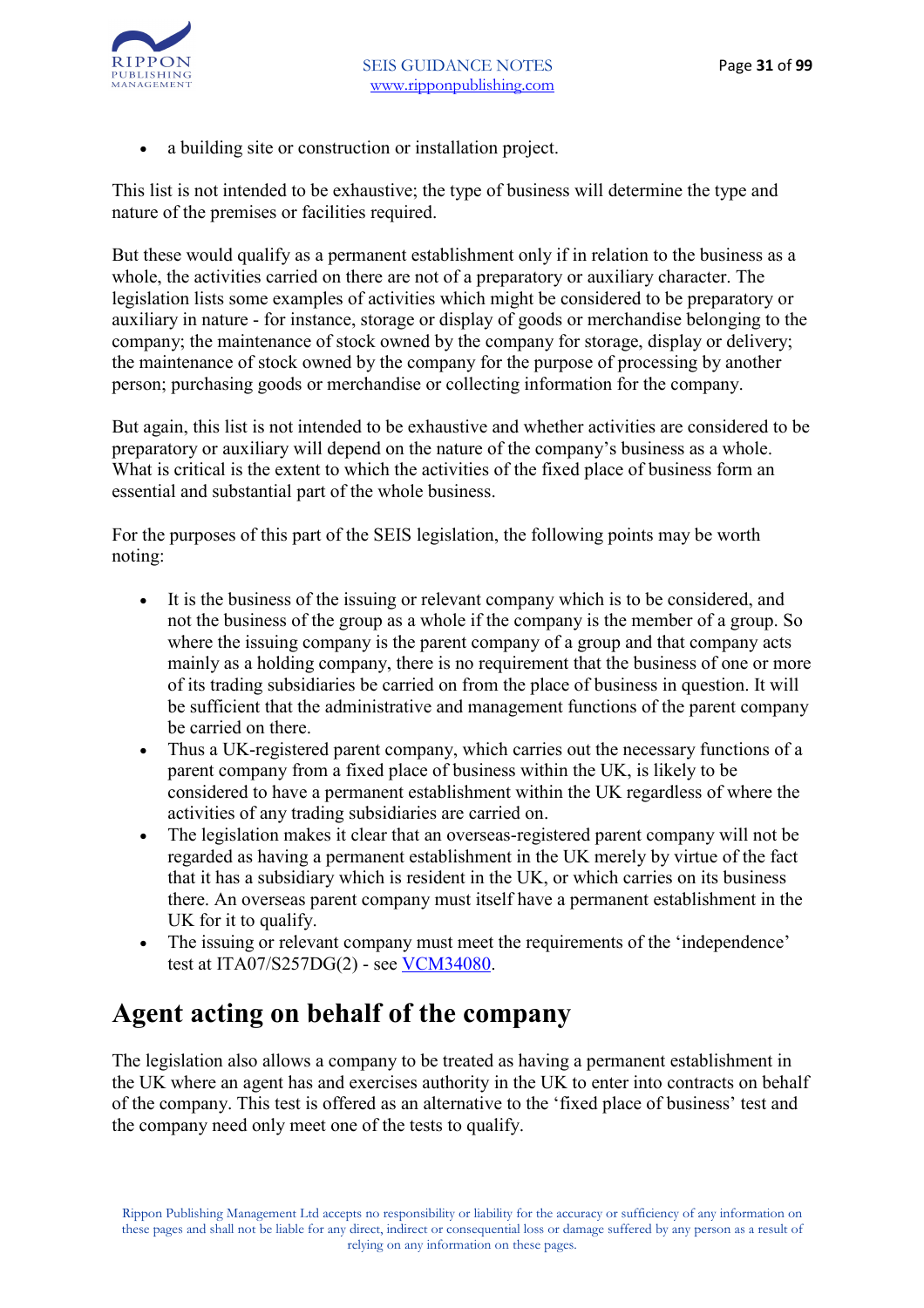Agents who are independent of the company - that is, who offer their agency services to the company in pursuit of their own business - are excluded. Examples of the types of agency business which would be considered to be independent are brokers and commission agents.

Merely maintaining an employee in the UK will not itself be sufficient to guarantee permanent establishment status. The agent (which may be an individual or a company) must have and must repeatedly use the authority to enter into contracts on behalf of the company or which are otherwise binding on the company. The contracts in question must relate to the substantive business of the company and not merely to matters which would be considered preparatory or auxiliary.

# **VCM34060 - SEIS: income tax relief: issuing company: financial health requirement**

## **ITA07/S257DE**

The issuing company must meet the financial health requirement at the beginning of period B - that is, at the date the shares are issued. (See VCM31140 for an explanation of period B.)

At the relevant time, the company must not be 'in difficulty'. The company is 'in difficulty' if it is reasonable to assume that it would be regarded as 'a firm in difficulty' for the purposes of the European Community Guidelines on State Aid for Rescuing and Restructuring Firms in Difficulty (2004/C244/02).

The EC Guidelines in question are lengthy, but the following paragraphs are most relevant for the purposes of the SEIS rules:

'9. There is no Community definition of what constitutes 'a firm in difficulty'. However, for the purposes of these Guidelines, the Commission regards a firm as being in difficulty where it is unable, whether through its own resources or with the funds it is able to obtain from its owner/shareholders or creditors, to stem losses which, without outside intervention by the public authorities, will almost certainly condemn it to going out of business in the short or medium term.

10. In particular, a firm is, in principle and irrespective of its size, regarded as being in difficulty for the purposes of these Guidelines in the following circumstances:

in the case of a limited liability company, where more than half of its registered capital has disappeared and more than one quarter of that capital has been lost over the preceding 12 months;

in the case of a company where at least some members have unlimited liability for the debt of the company, where more than half of its capital as shown in the company accounts has disappeared and more than one quarter of that capital has been lost over the preceding 12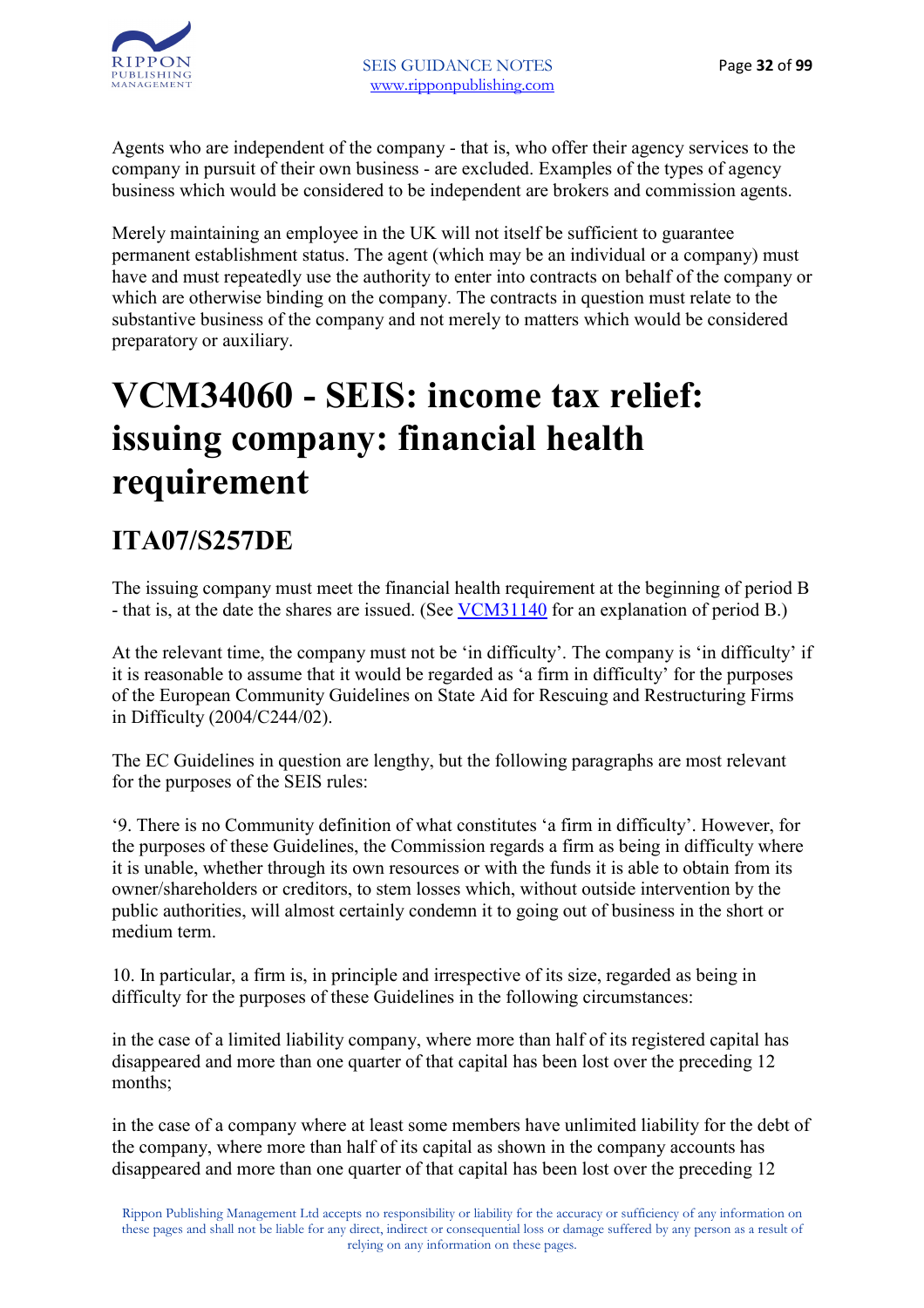

months;

whatever the type of company concerned, where it fulfils the criteria under its domestic law for being the subject of collective insolvency proceedings.

11. Even when none of the circumstances set out in point 10 are present, a firm may still be considered to be in difficulties, in particular where the usual signs of a firm being in difficulty are present, such as increasing losses, diminishing turnover, growing stock inventories, excess capacity, declining cash flow, mounting debt, rising interest charges and falling or nil net asset value. In acute cases the firm may already have become insolvent or may be the subject of collective insolvency proceedings brought under domestic law. In the latter case, these Guidelines apply to any aid granted in the context of such proceedings which leads to the firm's continuing in business. In any event, a firm in difficulty is eligible only where, demonstrably, it cannot recover through its own resources or with the funds it obtains from its owners/ shareholders or from market sources.

12. For the purposes of these Guidelines, a newly created firm is not eligible for rescue or restructuring aid even if its initial financial position is insecure. This is the case, for instance, where a new firm emerges from the liquidation of a previous firm or merely takes over such firm's assets. A firm will in principle be considered as newly created for the first three years following the start of operations in the relevant field of activity.'

Whether it is 'reasonable' to assume a company is 'in difficulty' in this context might be open to interpretation. HMRC intend to follow the example of the Guidelines and will not regard a company as falling within the scope of the restriction if at the date of issue of the relevant shares:

- it is within the first three years of operations in the relevant field of activity and/or
- it has been able to raise funds from its existing shareholders or from the market sufficient to meet its anticipated funding requirements at that time.

# **VCM34070 - SEIS: income tax relief: issuing company: unquoted status requirement**

### **ITA07/S257DF**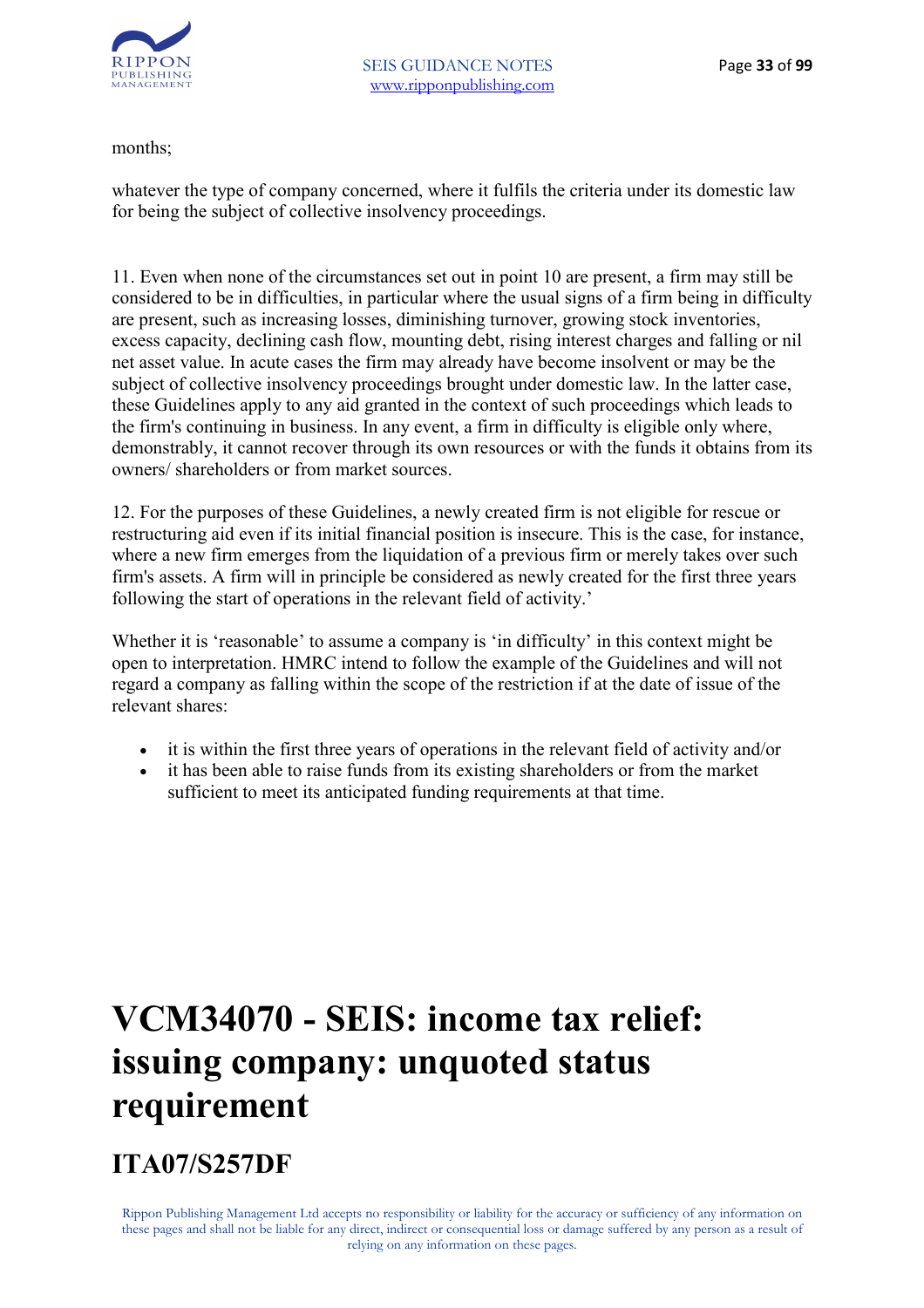

At the time when the shares are issued, neither they nor any of the company's other shares or debentures or other securities may be quoted - that is, listed on an exchange which is at that time a recognised stock exchange (see CTM60310) or has been designated by HMRC, or be dealt in outside the UK by any means designated by HMRC.

In addition, at the time when the shares are issued there must not be any arrangements for such a listing, or for the company to become a subsidiary of another company, which would not satisfy this requirement. It may become quoted later without the investors losing tax relief, but not if there were arrangements for it to become quoted in existence when the shares were issued.

The Alternative Investment Market (AIM) and the PLUS Markets (with the exception of PLUS-listed) are not considered to be recognised exchanges, so a company listed on those markets can raise money under the SEIS if it satisfies all the other conditions. The PLUSlisted market is regarded as a recognised stock exchange and shares listed on that market at the time of issue will not qualify for SEIS. Enquiries as to whether an exchange or a means of dealing has been designated should be addressed to CTIAA (CT Structure, Incentives & Reliefs team).

# **VCM34080 - SEIS: income tax relief: issuing company: control and independence requirement**

#### **ITA07/S257DG**

### **The control test**

This test stipulates that the company must not, at any time in period A (see VCM31140) control, whether on its own or together with any person connected with it, any company which is not a qualifying subsidiary of the issuing company. There must be no arrangements at any time during period A by virtue of which this test could be breached, whether during period A or at any other time.

For the meaning of 'qualifying subsidiary' see VCM34140.

### **The independence test**

The company is not a qualifying company if it is under the control of another company or of another company and any person or persons connected with that other company. It may not, therefore, be a subsidiary in period A.

With effect for shares issued on or after 6 April 2013, any on-the-shelf period will be ignored when determining whether a company is or has been under the control of any other company.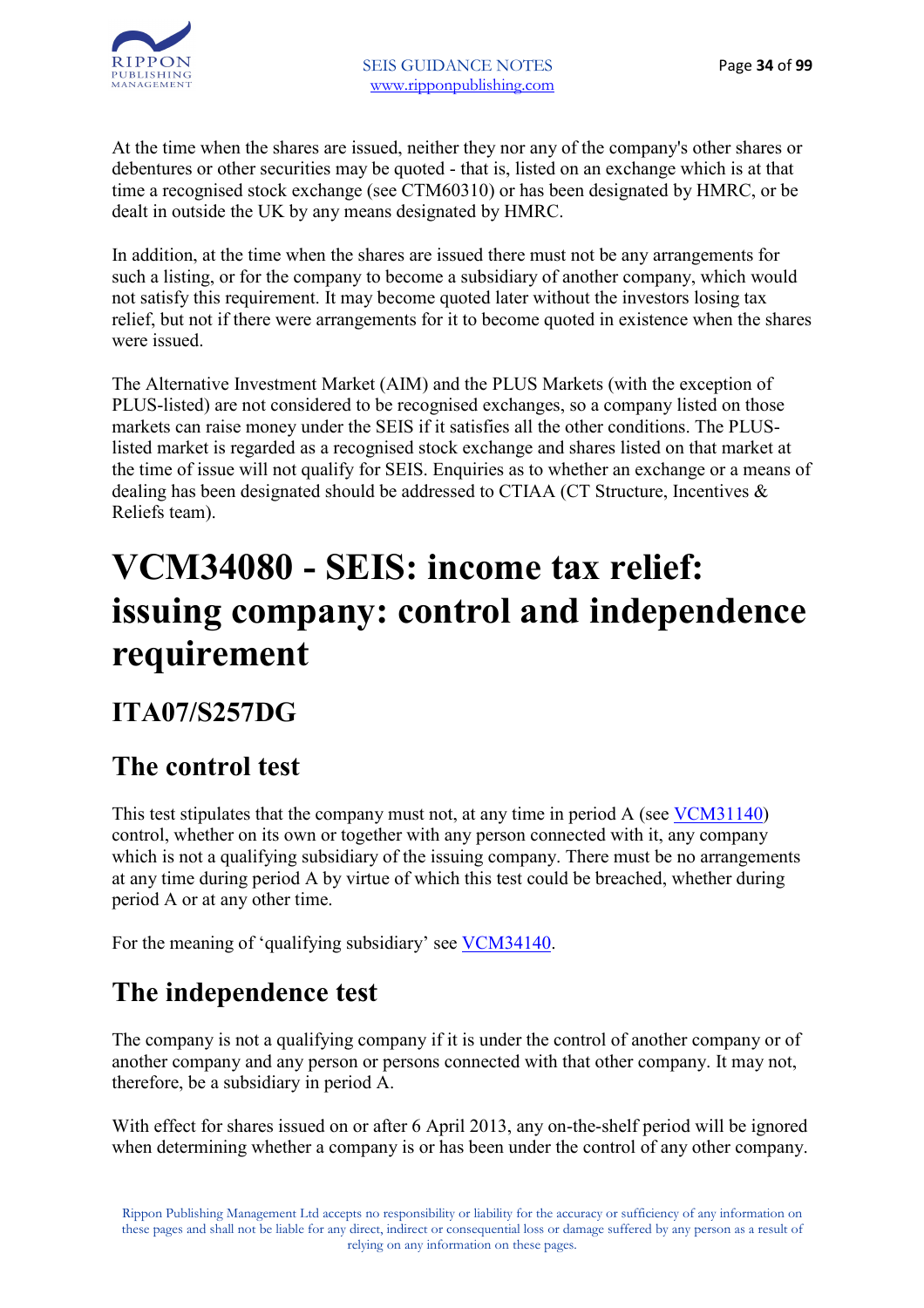

There must not be any arrangements at any time during period A by virtue of which the independence requirement could be breached, either during period A or at any other time. But this rule does not apply where the arrangements relate to transactions to which VCM37030 applies.

See below for the meaning of 'arrangements' in this context.

#### **Meaning of 'control'**

For the purpose of determining whether a company is under the control of another company on or after 21 March 2000, 'control' has the meaning given to it by ITA07/S995. That is, the power of any person by means of the holding or shares or voting power in any company, or as a result of any powers conferred by a document regulating the company or any other company, that the affairs of the company are conducted in accordance with the person's wishes.

#### **Meaning of 'connected'**

'Connected' has the meaning given in ITA07/S993, (see CG14580 onwards, which deals with similarly worded legislation).

Note that, as well as the more obvious connections, ITA07/S993(7) provide that persons are to be regarded as connected in relation to a company if they act together to secure or exercise control of that company. The provision extends to persons acting on the direction of any of those persons.

#### **Meaning of 'on-the-shelf period'**

'On-the-shelf period' means a period during which the issuing company has not issued any shares other than subscriber shares and has not begun to carry on, or make preparations for carrying on, any trade or business.

#### **Meaning of 'arrangements'**

'Arrangements' for this purpose is as defined in ITA07S257HJ(1). It includes any scheme, agreement or understanding, transaction or series of transactions, whether or not legally enforceable.

## **VCM34090 - SEIS: income tax relief: issuing company: no partnerships requirement**

**ITA07/S257DH**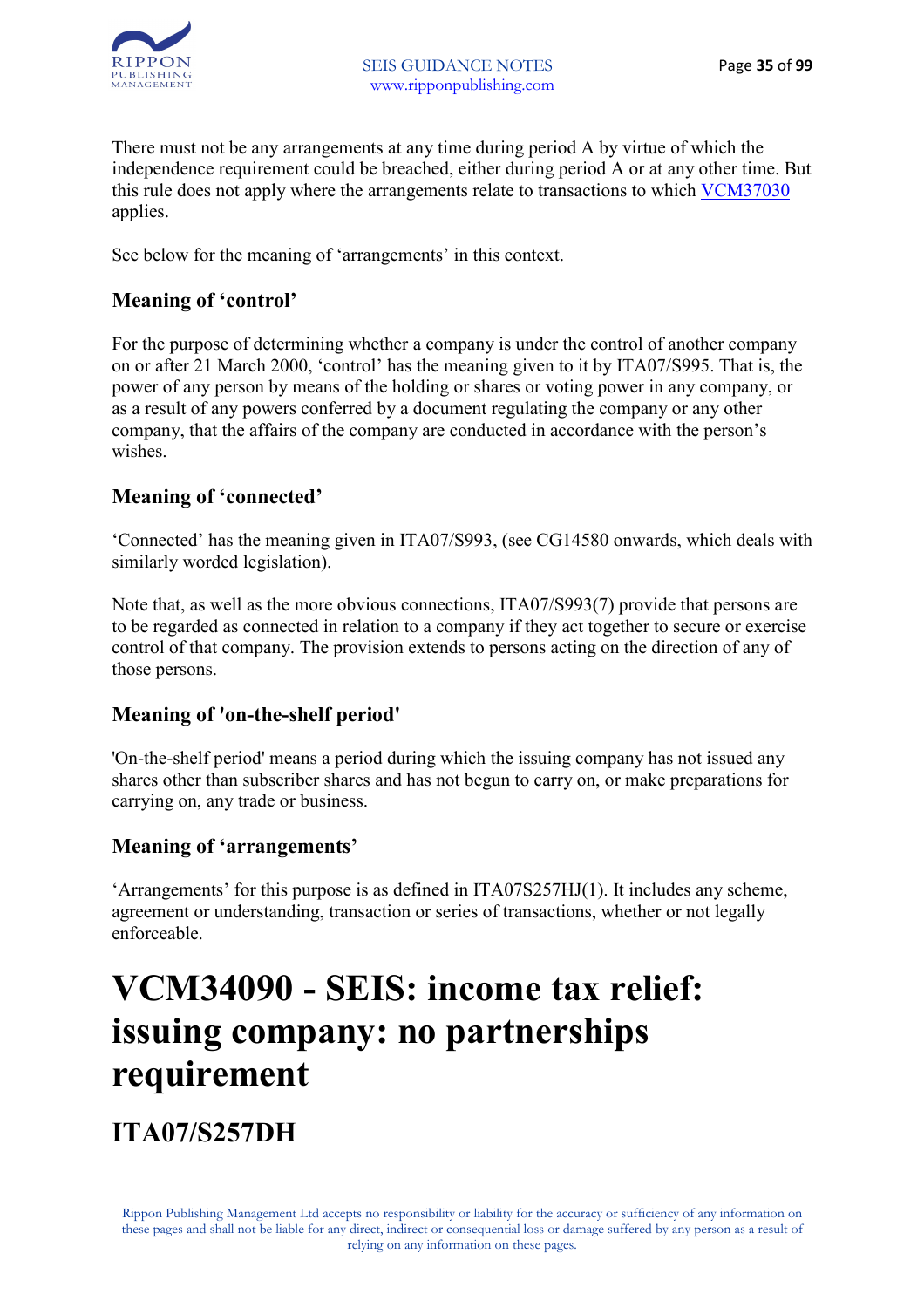

Neither the issuing company nor any qualifying 90 percent subsidiary may be a member of either a partnership at any time in period A.

See VCM34040 for the meaning of 'qualifying 90 percent subsidiary'.

'Partnership' is defined at ITA07/S257DH(2) as including a limited liability partnership, or any entity established under the law of a territory outside the UK which is similar in character to a partnership.

See VCM31140 for the meaning of 'period A'.

# **VCM34100 - SEIS: income tax relief: issuing company: gross assets requirement ITA07/S257DI**

Immediately before the shares are issued, the total value of the company's assets (or of the group assets where the company is a parent company), must not exceed £200,000.

Where the company is the parent of a group of companies, the limit applies to the aggregate value of gross assets of all the companies in the group, and for this purpose, no account is taken of:

- any assets which consist in rights against another company in the group, or
- any shares in, or securities of, another such company.

#### **Valuation of assets**

HMRC's general approach is that the value of a company's gross assets at any time is the aggregate of the values of the company's gross assets as shown in its balance sheet if the company were to draw one up at that time. 'Gross assets', means all the assets which would be shown on that balance sheet, without any deduction in respect of liabilities. This approach is subject to the proviso that the balance sheet would be drawn up on a basis consistent with that used in the accounts for preceding periods (if any), and in accordance with generally accepted accounting practice.

So if the shares in question were issued immediately after the date to which the company's accounts were drawn up, the value of the company's gross assets immediately before the issue would be the value shown in the balance sheet. And if the shares were issued immediately before the date to which the company's accounts were drawn up, the value of the company's gross assets immediately after the issue would be the value shown in the balance sheet.

Where shares are issued at other times, the values will, in the first instance, be based on the values given in the company's latest available balance sheet. However, these values should be updated as precisely as is practicable, taking into account all the relevant information available to the company (and, where applicable, to its subsidiaries). For example, where a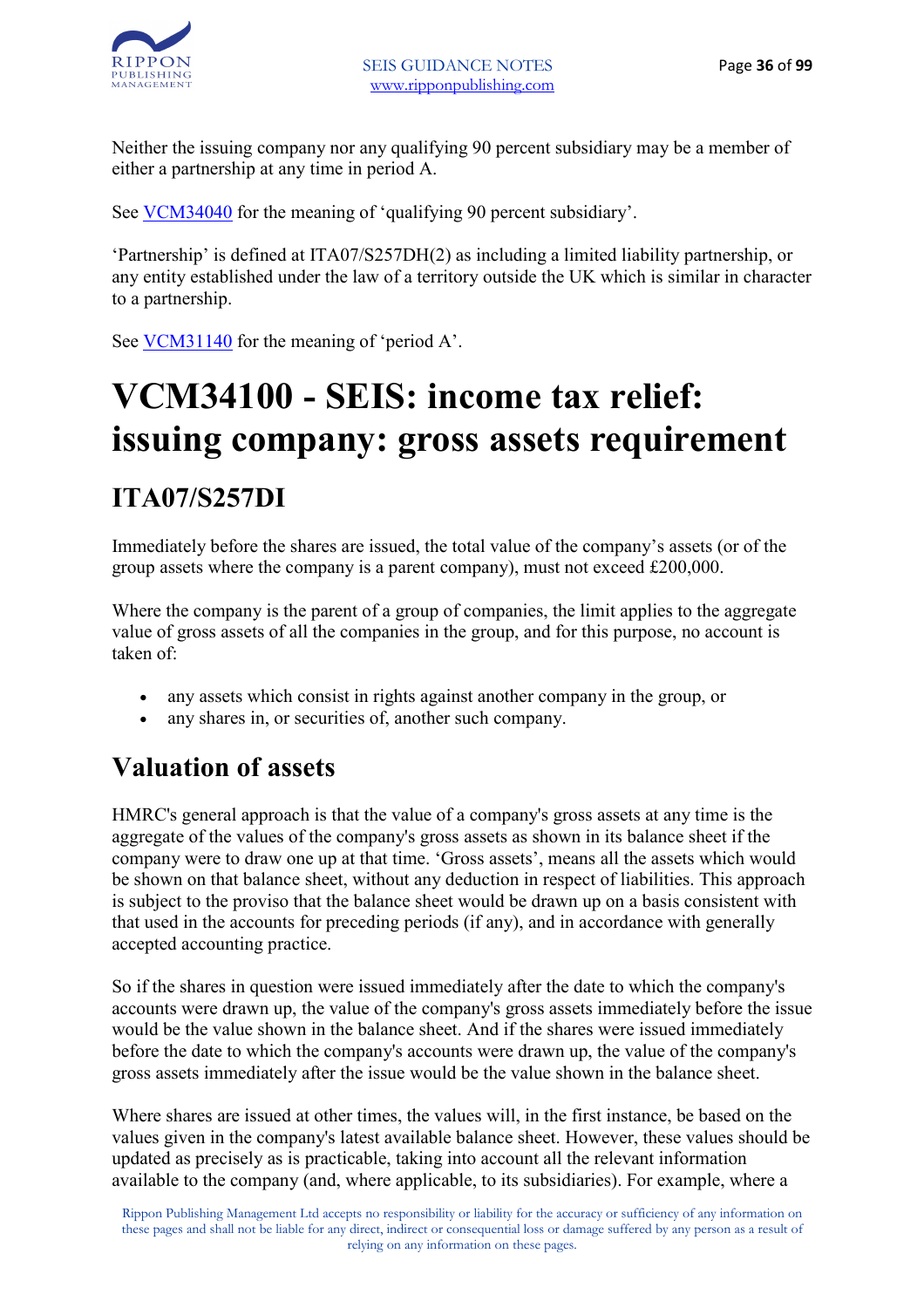

company is able to ascertain the amount of trade debts owed to it at any given time, it would be reasonable to take the aggregate amount of such debts outstanding at the time of the issue or grant.

When accounts covering —

- o the accounting period in which the issue was made,
- o and if they were not available at the time of the issue, those for the immediately preceding accounting period,

become available, the values arrived at in the way described above may need to be reviewed in the light of the information contained in those accounts.

#### **Payments in respect of shares**

HMRC will not regard the assets of a company immediately before the issue of the shares in question as including any advance payment received by the company in respect of that issue.

Where shares or securities are issued partly paid, the right to the unpaid portion will be regarded as an asset of the company. That asset will be taken into account for the purpose of deciding whether the relevant gross assets rule is satisfied, whether it is shown in the company's balance sheet or not.

### **VCM34110 - SEIS: income tax relief: issuing company: number of employees requirement**

### **ITA07/S257DJ**

There is an upper limit on the number of employees the investee company may have at the time the shares are issued. That number must be fewer than 25 full-time employees, or their part-time equivalents. If the company is a member of a group, that figure is applied to the group as a whole.

### **Who are employees?**

Directors are counted as employees for the purpose of this test. But apprentices, students on vocational training, and employees on maternity or paternity leave at the time the shares are issued are not to be counted.

#### **Full-time and part-time employees**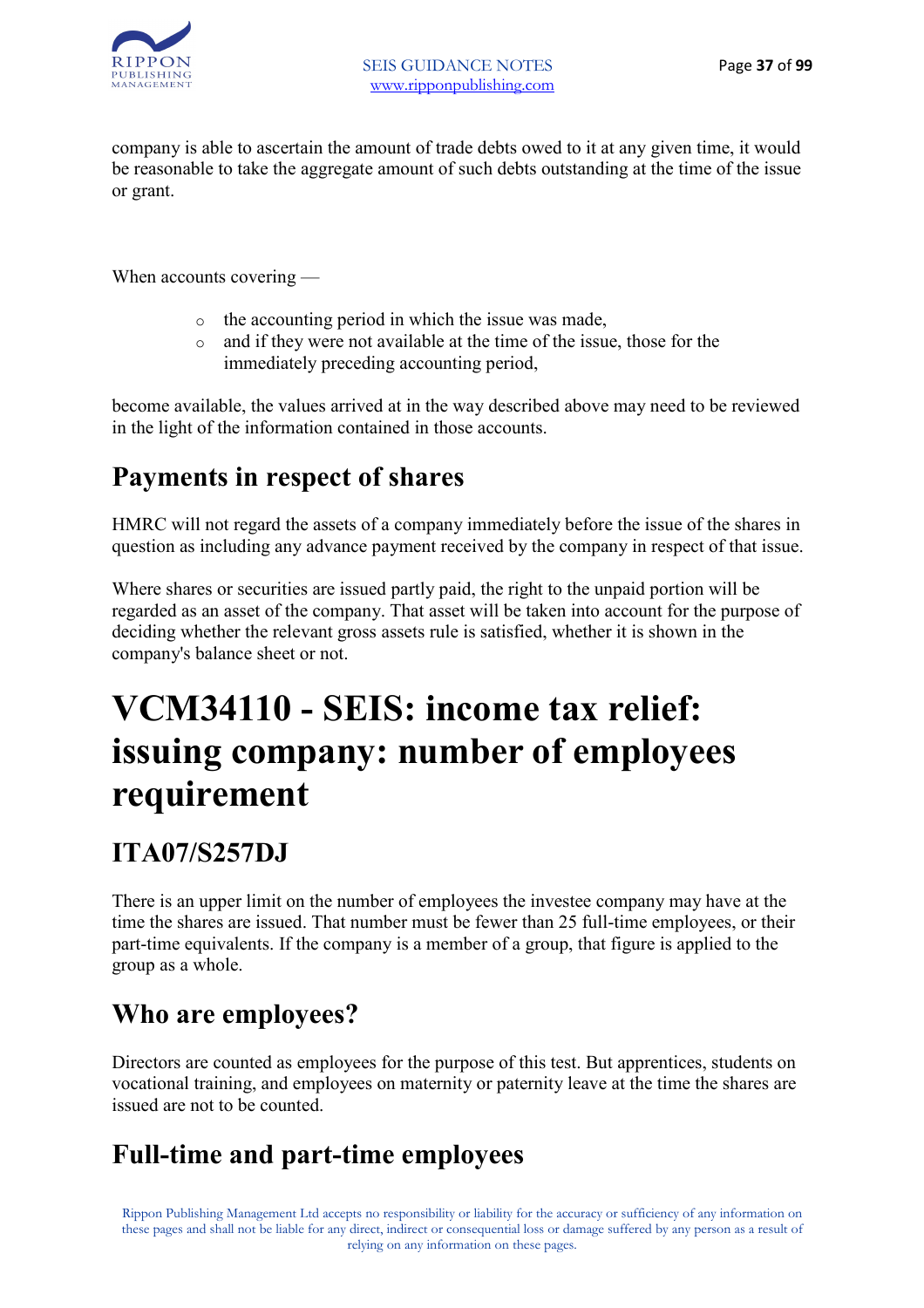

The headcount limit is expressed in terms of 'full-time equivalent' employees.

HMRC regard a full-time employee as someone whose standard working week (excluding lunch breaks and overtime) is at least 35 hours. Any employee who worked longer than those hours would still only count as one full-time employee.

Where there are part-time employees their full-time equivalence can be calculated on any 'just and reasonable' basis. For example, someone working 21 hours a week would be expected to count as 60% of a full-time employee. Someone working 'one week on, one week off' would count as 50%, while the proportion of an employee working in term times only would depend on the length of those terms in relation to the year as a whole.

So companies (or groups) could have appreciably more than 25 employees at the time the shares were issued, but, if many of them are part-time, could still come under the limit.

#### **Seasonal employees**

The number of employees of some companies (or groups) may vary over the course of a year. In these situations there is no need to calculate some kind of average figure; the test is whether the limit of 25 full-time employees or their equivalents is met on the day the shares are issued.

### **VCM34120 - SEIS: income tax relief: issuing company: no previous other risk capital schemes investments**

#### **ITA07/S257DK**

Neither the company nor any company which is a qualifying subsidiary at the time of issue of the relevant shares, may have received any investment under either the EIS or VCT scheme at any time up to and including the day the relevant shares are issued.

A company is regarded as having received an EIS investment if it has issued shares and at any time provides a form EIS1 (compliance statement) in respect of them.

A company is regarded as having received VCT investment if a VCT makes an investment of any kind in the company.

A 'qualifying subsidiary' is defined at ITA07/S191. See also VCM34140and VCM13130.

See VCM12030 and VCM54140 for rules relating to issues of EIS shares and VCT investments following an issue of shares qualifying for SEIS relief.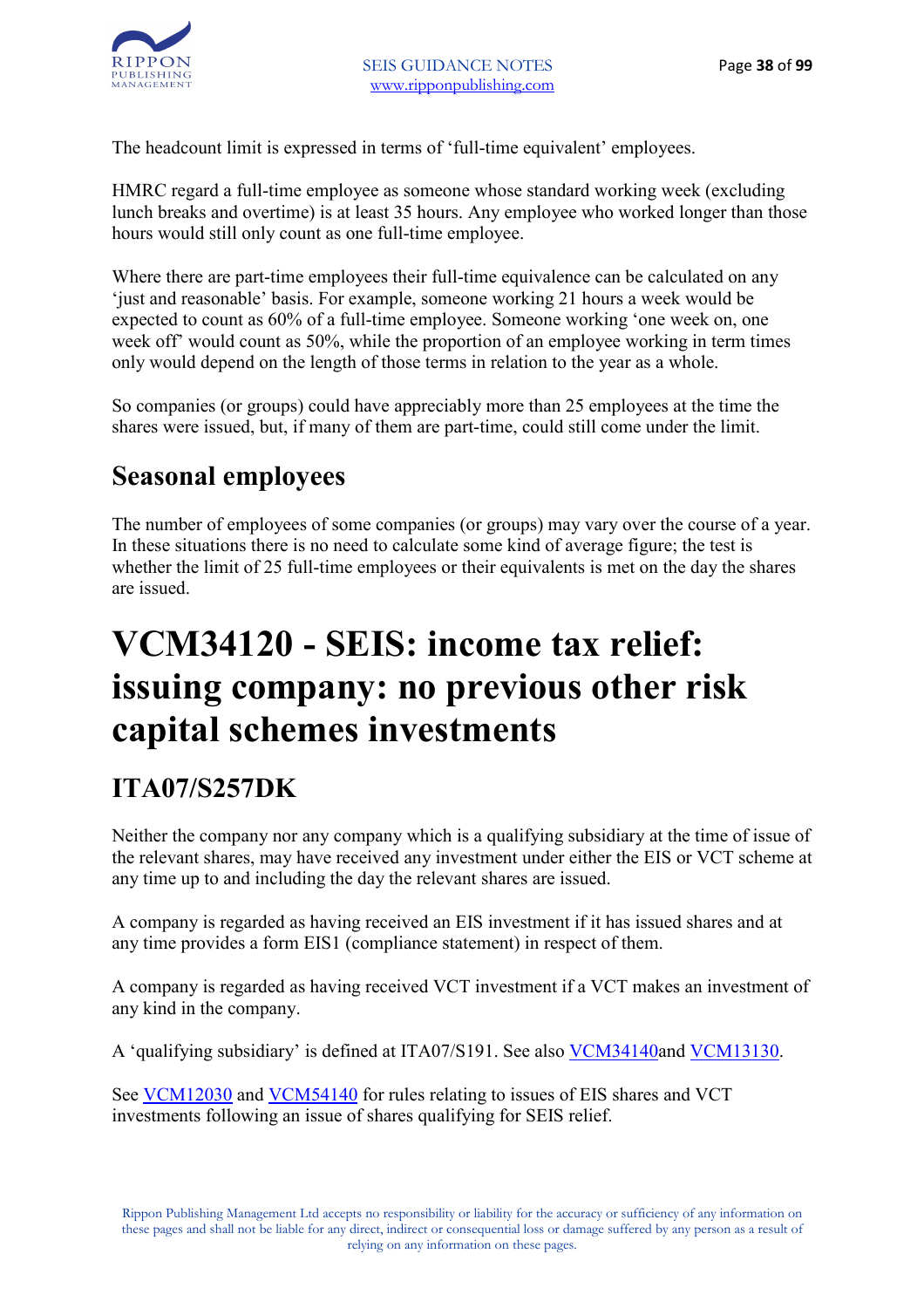

### **VCM34130 - SEIS: income tax relief: issuing company: amount raised through SEIS**

#### **ITA07/S257DL**

The amount of all SEIS investment, together with any other de minimis State aid received by the company in the 3 years to the date of the latest SEIS investment, must not exceed £150,000.

Where a share issue takes above £150,000 the total aid received by the company in the 3 years to the date of investment, the investment in the share issue is apportioned so that relief is given only on the proportion of the investment which doesn't exceed the £150,000 limit.

The purpose of S257DL is to ensure that any investment under SEIS is kept within the limits which allow SEIS to be regarded under EU regulations as providing de minimis and therefore non-notifiable State aid.

#### **De minimis aid**

The UK Government does not maintain a list of all State aids which are considered to be covered by the EU regulations on de minimis aid. For an aid to be considered de minimis the measure via which it is provided must be limited to providing no more than  $\epsilon$ 200,000 over a three-year period, as well as containing a number of other restrictions. If a company has received any small amounts of funding or support from a Government measure (whether the UK Government or any other European Community member state Government) and is not clear about whether that funding should be counted towards the SEIS limit, the company should seek clarification from the provider of the funds or the administrator of the scheme as to whether that funding is State aid covered by the EU de minimis rules.

### **VCM34140 - SEIS: income tax relief: issuing company: qualifying subsidiaries requirement**

#### **ITA07/S257DM**

At any time in period B (see VCM31140) any subsidiary of the issuing company must be a qualifying subsidiary.

### **Meaning of 'qualifying subsidiary'**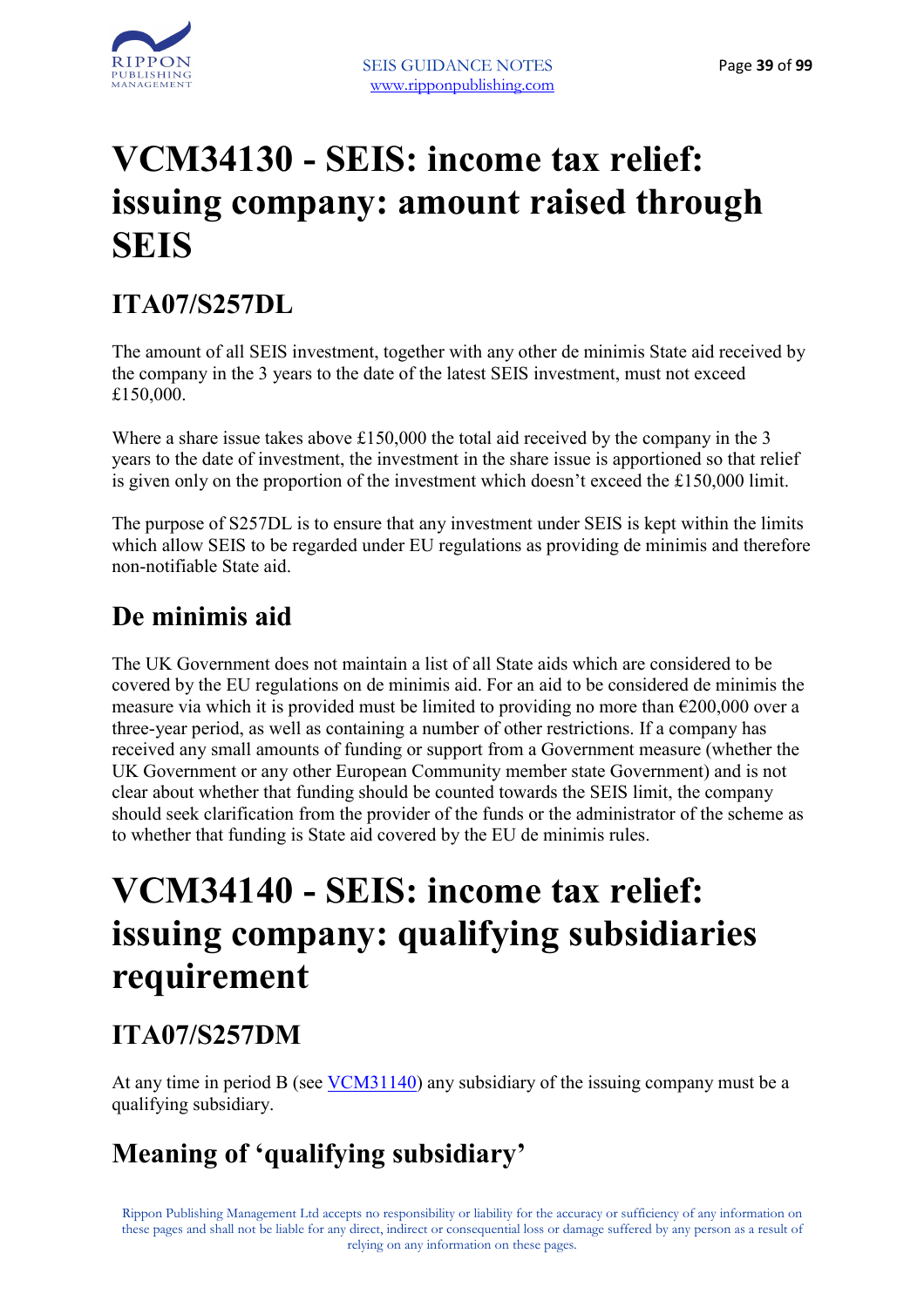

'Qualifying subsidiary' is defined at ITA07/S257HJ and has the same meaning as for EIS relief under ITA07/S191.

A company is a qualifying subsidiary if it is a 51 percent subsidiary of the investee company. The meaning of 51 percent subsidiary is the same as that given in CTA10/S1154. That is, the investee company must directly or indirectly hold more than 50 percent of the ordinary share capital.

In addition in order to be a qualifying subsidiary, no other person other than the company issuing the shares, or one of its subsidiaries, must control the subsidiary (see below), and there must be no arrangements by virtue of which that requirement could cease to be met.

These conditions are not to be regarded as ceasing to be satisfied by reason only of a winding-up or dissolution of the subsidiary or its parent, or of the subsidiary or its parent going into receivership, or of a disposal of the shares in the subsidiary, provided in all cases that this occurs for genuine commercial reasons and not as part of a scheme or arrangement for the avoidance of tax.

'Control' for this purpose has the meaning given at ITA07/S995. That is, the power of any person by means of the holding or shares or voting power, or as a result of any powers conferred by a document regulating the company or any other company, that the affairs of the company are conducted in accordance with the person's wishes.

See VCM34040 for the meaning of 'qualifying 90 percent subsidiary'.

### **VCM34150 - SEIS: income tax relief: issuing company: property managing subsidiaries requirement**

#### **ITA07/S257DN**

If the company has a subsidiary whose business consists wholly or mainly of holding or managing land or property deriving its value from land, that subsidiary (termed a 'property managing subsidiary') must be a qualifying 90 percent subsidiary of the company.

References in the legislation to property deriving its value from land include:

- any shareholding in a company deriving its value directly or indirectly from land
- any interest in settled property deriving its value directly or indirectly from land
- any option, consent or embargo affecting the disposition of land

See VCM34040 for the meaning of 'qualifying 90 percent subsidiary'.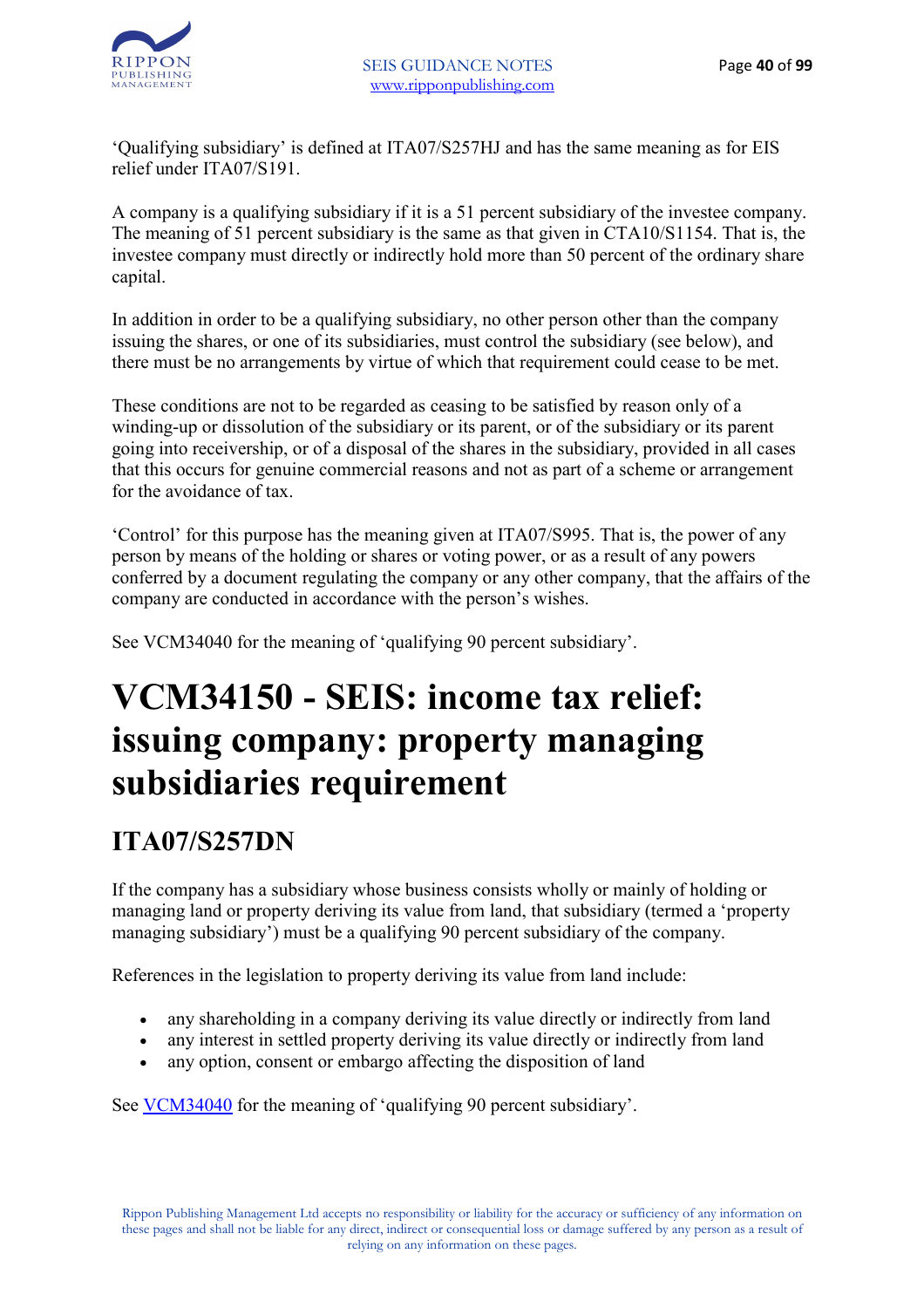

### **VCM35000 - SEIS: income tax relief: company and investor procedures: contents**

VCM35010 Company and investor procedures: overview VCM35020 Attribution of SEIS relief to shares VCM35030 Advance assurance requests: overview VCM35040 Advance assurance requests: information needed VCM35050 Advance assurance requests: where HMRC will not be bound by an assurance given VCM35060 Advance assurance requests: declining VCM35070 Advance assurance requests: responding to VCM35080 Company procedures: overview VCM35090 Company procedures: company's statement on SEIS1 VCM35100 Company procedures: examining SEIS1 VCM35110 Company procedures: authorising the issue of certificates VCM35120 Company procedures: action on receipt of SEIS3 VCM35130 Company procedures: refusal to authorise issue of SEIS3 VCM35140 Company procedures: examination of accounts VCM35150 Investor claims: conditions VCM35160 Investor claims: method of VCM35170 Investor claims: shares treated as acquired in preceding year VCM35180 Investor claims: examining claims VCM35190 Investor claims: action on receipt of claim VCM35200 Investor claims: refusal of claims VCM35210 Obligation to notify HMRC of disqualifying events

### **VCM35010 - SEIS: income tax relief: company and investor procedures: overview**

An investor cannot claim SEIS income tax relief until the company that issued the shares sends a form SEIS3 to the investor. There are various procedures that the company and the investor must follow. VCM35080+ sets out what the company has to do and VCM35150+ sets out what the investor has to do.

SEIS is administered in HMRC by the Small Companies Enterprise Centre ('SCEC') - see VCM2070.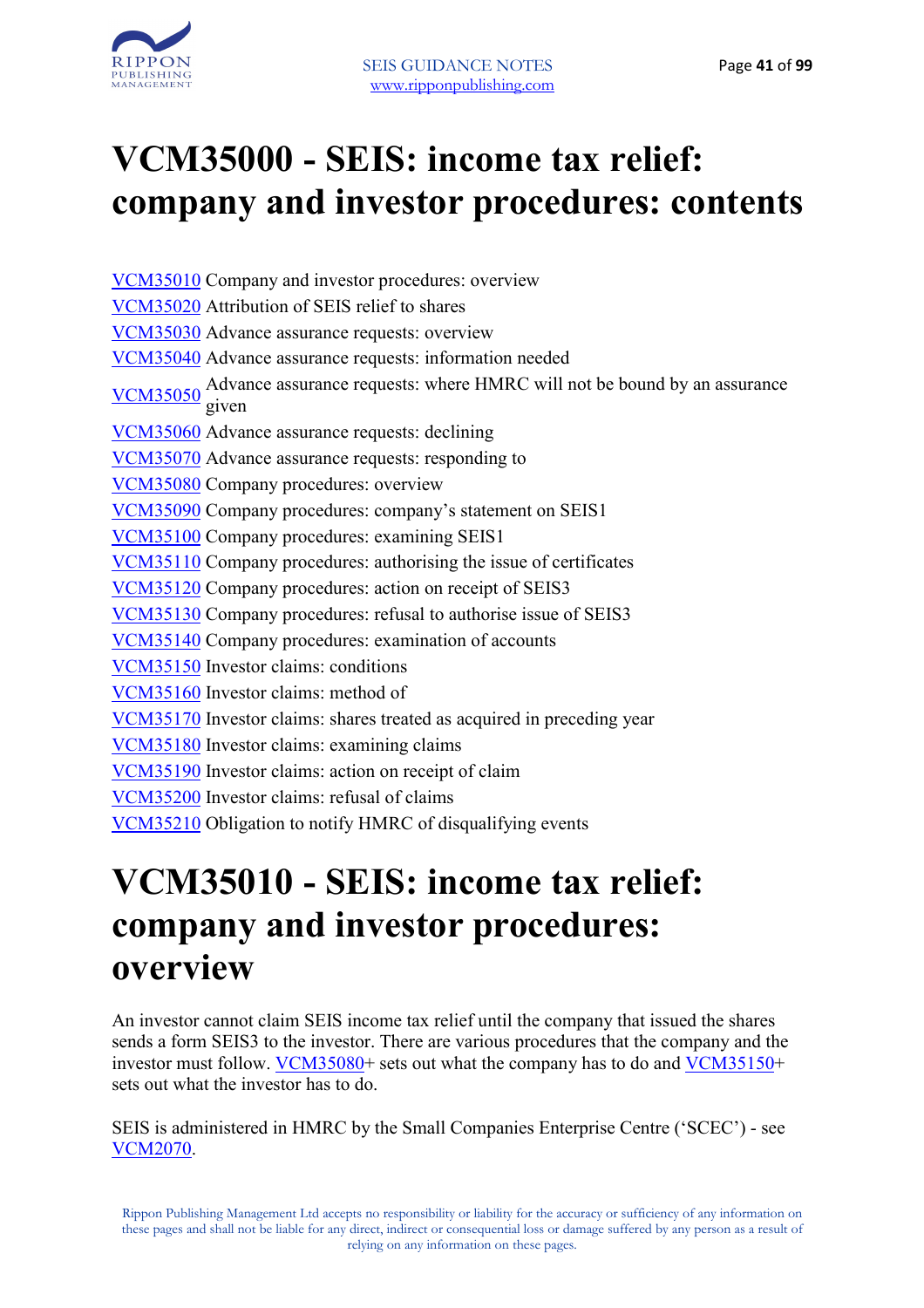

The SCEC decides if a company and a share issue qualify, and is responsible for monitoring companies to ensure that they continue to meet the requirements of the scheme for the duration of the qualifying period for any share issue.

In advance of inviting applications for shares, companies hoping to attract subscriptions under the SEIS can seek assurance that they are likely to satisfy the conditions of the scheme insofar as the company requirements are concerned. There is no requirement for them to seek this assurance, and neither is there a requirement for them to register with HMRC in advance of an issue of shares. Guidance on advance assurances is at VCM35030+.

### **VCM35020 - SEIS: income tax relief: company and investor procedures: attribution of SEIS relief to shares**

Normally the amount of Income Tax relief attributable to a holding of shares will be selfevident. Where, however, the maximum amount on which relief is available for a year (see VCM31130) is exceeded, the position is not always clear. In this situation the total relief obtained for the year is apportioned between all the holdings of shares for which relief was claimed, or the individual can choose to claim relief on some shares and not on others.

#### **Example**

Mr Frazer subscribes £50,000 for shares in each of four qualifying companies in 2012/13, giving a total investment of £200,000. But he can only claim relief on a maximum of £100,000. So, for instance, he can opt for relief to be given on the subscriptions for all the shares in two of the companies, or have the relief given on half of the shares in all four companies.

#### **Bonus issue**

Where some of the shares in a holding were acquired by means of a bonus issue in respect of shares already held, they are treated as having been acquired as part of the original holding.

#### **Example**

Mr Thomas subscribed £48,000 for 2,400 shares issued on 1 June 2012, and obtained relief on that amount. On 1 December 2013 there was a 'ten for one' bonus issue, so he is regarded as having acquired 26,400 shares on 1 June 2012.

If Mr Thomas sells 19,800 shares on 1 September 2014 for £54,000 the relief to be withdrawn is tax on  $19,800 / 26,400 \times 148,000 = \text{\textsterling}36,000$ .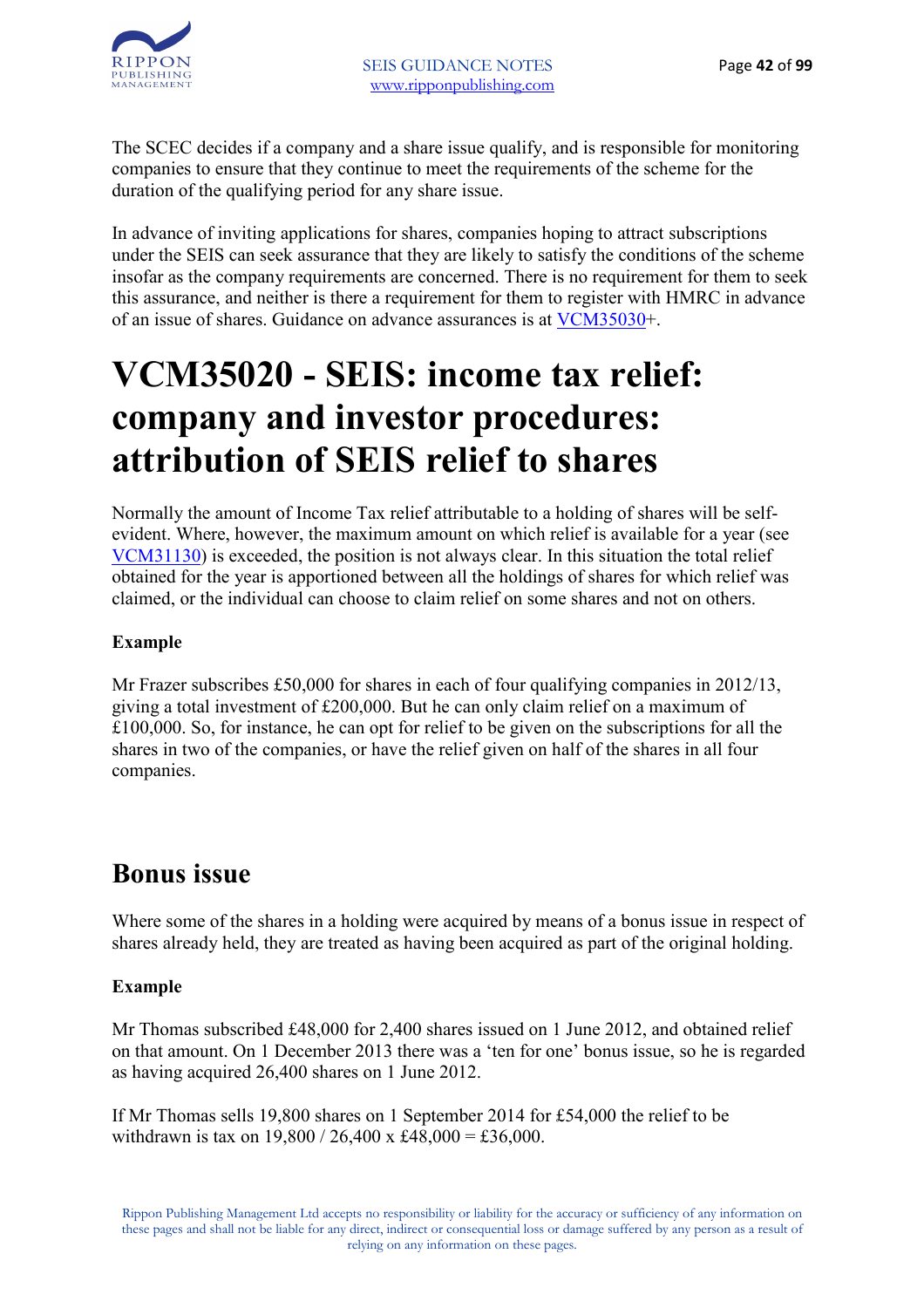

If the date when Mr Thomas sells is 1 September 2015 (more than three years after 1 June 2012 but less than three years after 1 December 2013) no relief is withdrawn, because all the shares are regarded as issued on the earlier date.

### **VCM35030 - SEIS: income tax relief: company procedures: company and investor procedures: advance assurance requests: overview**

HMRC operates an advance assurance facility for SEIS as it does for EIS. This facility allows companies to submit details of their plans to raise money, their structure and their activities in advance of an issue of shares, so that the SCEC (see VCM35010) can advise on whether or not the proposed share issue is likely to qualify for relief. This facility is non-statutory, and companies are not obliged to use it before shares are issued to investors.

See <u>VCM35080</u>+ for the statutory procedures to be followed once shares have been issued.

Based on the information provided as part of an advance assurance application, HMRC will provide an opinion as to whether we would be able to authorise the company to issue compliance certificates (forms SEIS3 - see VCM35110) were the company to carry out its intentions as described and then to submit a compliance statement (form SEIS1 - see VCM35090) following an issue of shares. This requires HMRC to form a view at the time of an advance assurance application, as to whether the conditions of the scheme would be satisfied to the extent they need to be satisfied at the point a company provides its compliance statement.

Requests can be dealt with only if they come from the company's secretary or directors or from some person authorised by them to negotiate with HMRC on their behalf. The rules of confidentiality apply, and potential investors making enquiries about a company should address those enquiries to the company itself.

An advance assurance is given in respect of a particular issue of shares and companies should be aware that an assurance given in respect of one share issue should not be regarded as providing assurance in respect of a different share issue.

It is not necessary for the request to identify the intending subscribers, and no assurance as to the availability of relief to a particular subscriber can be given either to the company or to the subscriber in question.

Form SEIS/EIS(AA) is available on the HMRC website at

http://www.hmrc.gov.uk/forms/eis-aa-bw.pdf for companies who wish to make an application for an advance assurance. It is not compulsory to use it but companies are recommended to do so as a useful way of giving all the information needed.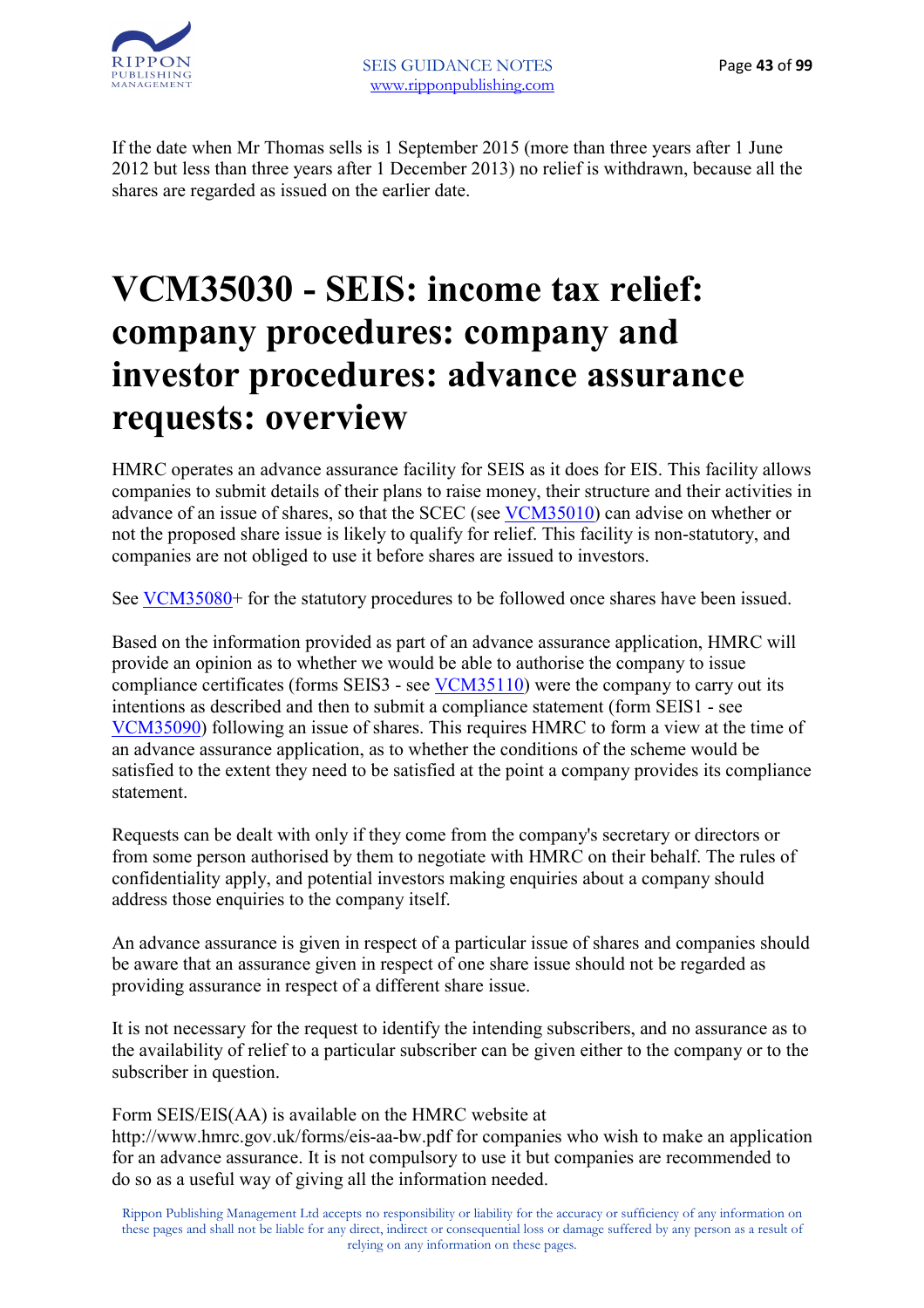That form mentions that the company must be able to complete the declaration on form SEIS1 when shares are issued. Form SEIS1 is also on the website at http://www.hmrc.gov.uk/forms/seis1.pdf

### **VCM35040 - SEIS: company and investor procedures: company procedures: advance assurance requests: information needed**

In order to give an assurance the HMRC officer will need to be satisfied that:

- the company can be expected to be a qualifying company (see  $VCM34010$ ),
- the shares to be issued will be eligible shares (see VCM33020),
- the shares are to be issued to raise money for a qualifying business activity (see VCM33050),
- the money raised is to be employed only by companies that satisfy the rules of the scheme.

When making its request for an assurance the company may supply primary facts or broad statements (such as, 'the shares to be issued will be eligible shares'). However, no assurance is given unless the information supplied includes all the following:

- a copy of the latest available accounts of the company, and of any subsidiary company. If the company has not yet drawn up a set of accounts, we do not expect it to do so for this purpose,
- details of all trading or other activities to be carried on by the company and any subsidiary, and a note of which company or companies will use the money raised,
- details of the approximate sum the company hopes to raise, and how it will be used,
- confirmation that the company expects to be able to complete the declaration on form SEIS1 in due course,
- a copy of the latest draft of any prospectus, information memorandum, business plan or similar document to be issued to potential investors. Where the company intends to seek investment from an EIS or SEIS Fund, an EIS or SEIS discretionary portfolio arrangement or a VCT, the name of the Fund / Arrangement and of the firm responsible for it, or of the VCT in question. In such cases we may also ask to see any prospectus, information memorandum or brochure relating to the relevant fund raising or offer,
- an up-to-date copy of the Memorandum and Articles of Association of the company and of any subsidiary, and details of any changes to be made,
- details of any subscription agreement or other side agreement to be entered into by the shareholders.

We would advise companies to ensure that they are aware of all of the qualifying conditions of the scheme and to provide any further information they think may be necessary to allow the inspector to consider whether all the requirements are likely to be met. For instance, details of minority holdings in other companies, or details of other companies' minority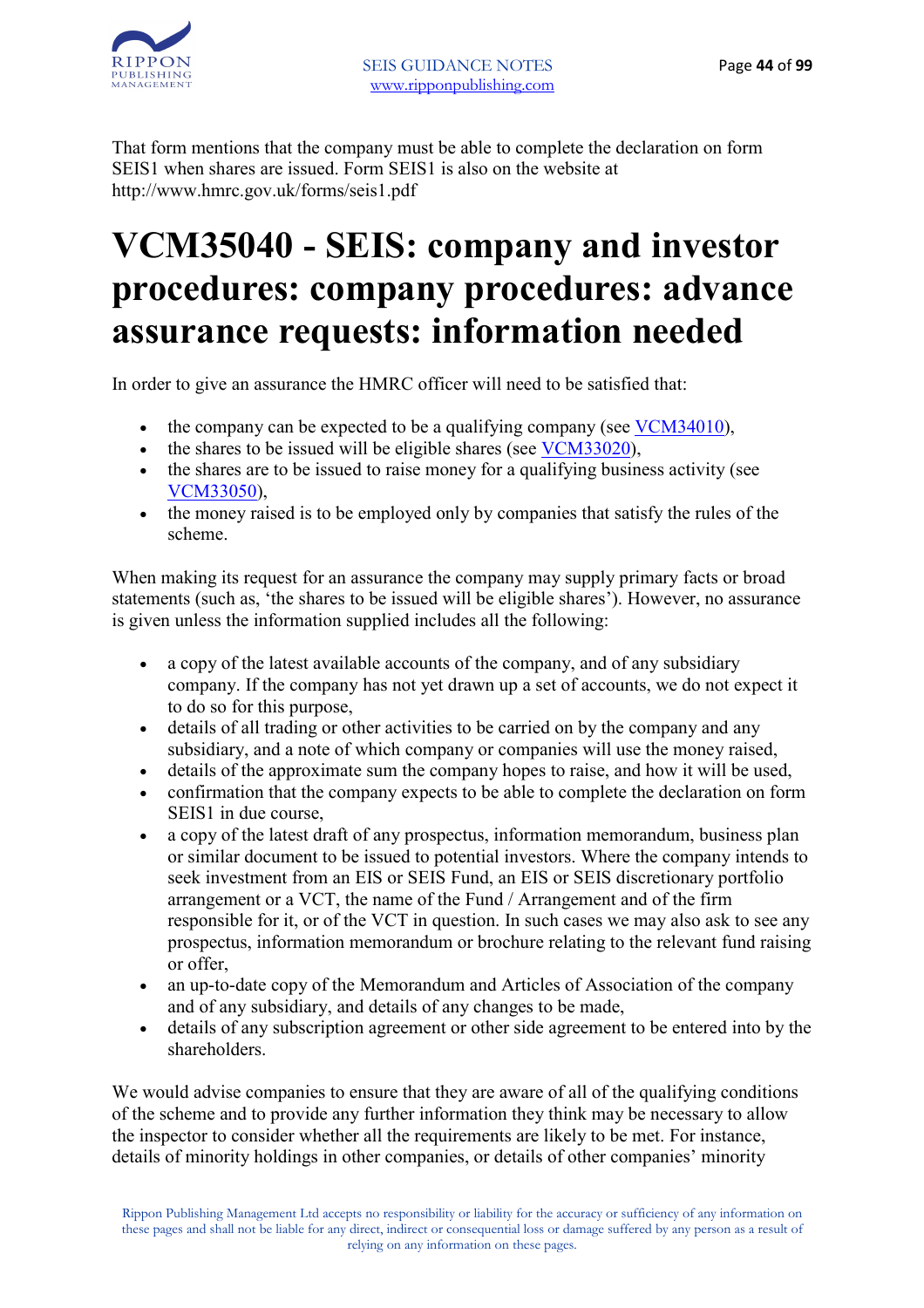holdings in the issuing company, may be relevant in determining whether the 'control and independence' requirements will be met - see VCM34080.

### **VCM35050 - SEIS: company and investor procedures: company procedures: advance assurance requests: where HMRC will not be bound by an assurance given**

There are some circumstances in which our primary duty to apply tax legislation according to statute and case law may mean that we can no longer be bound by an assurance we have given. For example this may occur where:

- the nature or terms of a transaction or agreement change in a way that has a material impact on the transaction or agreement as a whole
- the information on which the advance assurance was based has been superseded since the advance assurance was given
- incorrect, incomplete or misleading information is provided when the assurance application is made
- an examination of the detail of transactions subsequently entered into by the company (and taking account of any associated transactions involving other parties which could reasonably be regarded as part of a planned set of arrangements) would lead to the conclusion that the substance of the company's activities was other than as described in the application
- a Court or Upper Tribunal judgment before the investment is made, or before the company makes its statutory declaration on form SEIS1, changes the prevailing interpretation of the law on which the assurance was based. An assurance will be based on the prevailing understanding of the law at the time it is given. Where the courts change the prevailing interpretation of the law and subject to the principle of legitimate expectation, we are required to apply the tax legislation as required by the new interpretation of the law.
- the statutory law relevant to the qualifying conditions in respect of the issue of shares for which the assurance was given, changes. If this change is retrospective we will not be bound by any assurance we have previously given. If the new statute is enacted prior to the issue of shares and is prospective, any previously given clearance relating to the transaction will not be considered to be binding. HMRC has a duty to apply the tax legislation as required by statute at the time the transaction takes place. It remains the company's responsibility to take account of changes in the law.

# **VCM35060 - SEIS: company and investor procedures: company procedures: advance assurance requests: declining**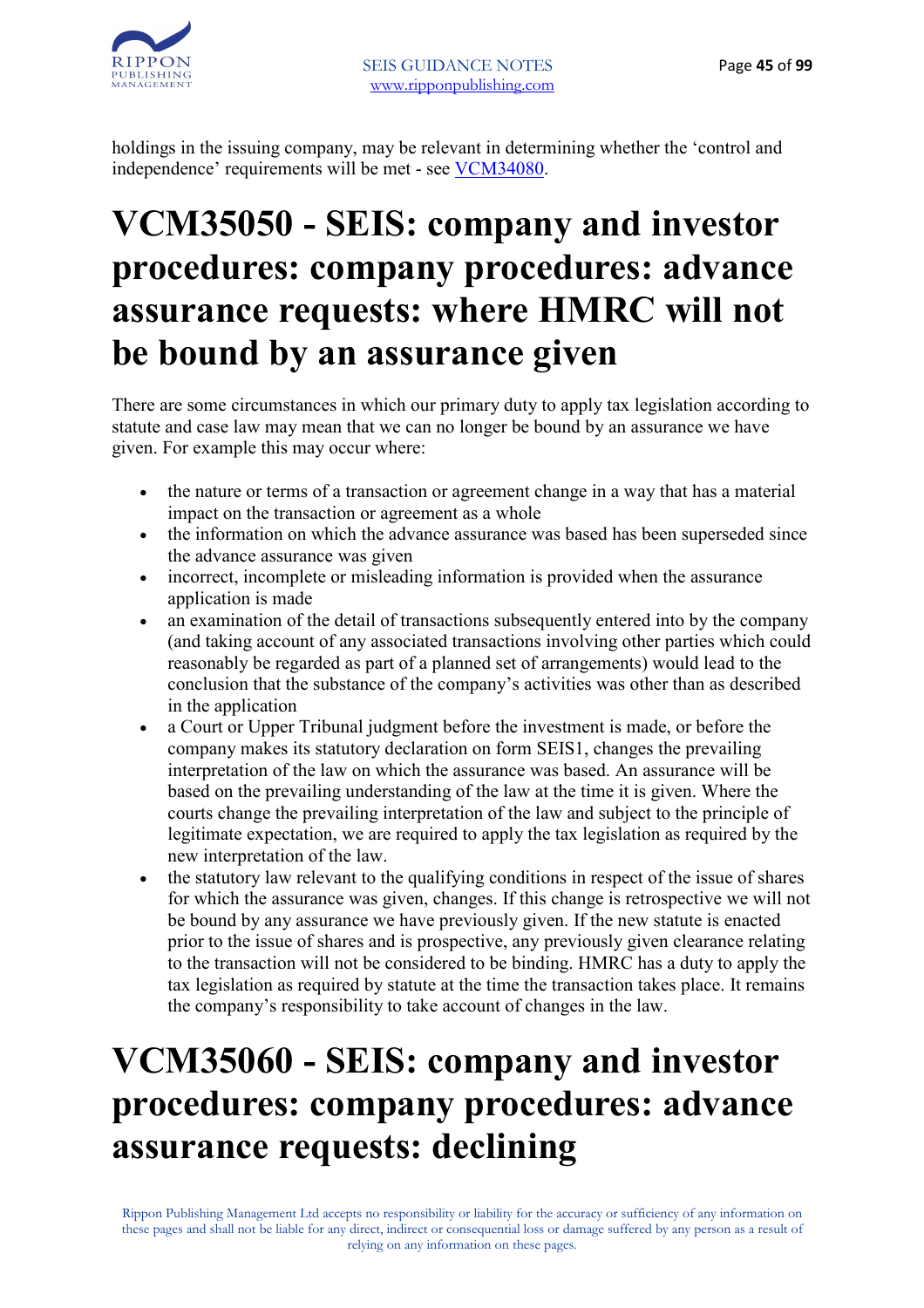HMRC will not give an advance assurance where the relevant shares have already been issued. In that situation the company should submit its compliance statement (form SEIS1) in accordance with the statutory procedure (see VCM35090).

HMRC will not give advance assurance if it is not satisfied that the company is likely to meet all the qualifying conditions (although we will not normally refuse to give assurance solely on the grounds that the company may not spend the monies raised within the timescale required by section 257CC - see VCM33040).

In some cases HMRC may not be able to provide an assurance. This may particularly be the case where it appears the shares may have been issued or subscribed for, for the purposes of tax avoidance. See VCM32060 and VCM33070 as to what is considered to be "tax avoidance" in the context of the venture capital schemes. It may also be the case where we think there may be 'disqualifying arrangements'. Please refer to VCM33080 for a description of what this means. This is because it is not always possible to determine what the purposes of any transactions or arrangements are until effect is given to those purposes.

Refusal to grant advance assurance does not indicate that HMRC has already reached a view about how the legislation will apply. However in such cases rather than attempting to form a view in advance of the company carrying out its intentions, we will want to examine at the time the company provides its compliance statement (SEIS1) the circumstances in which funds have been raised, the company established or activities commenced, shares issued and directors appointed; along with the detail of transactions entered into by the company and any associated transactions entered into by third parties which might reasonably be considered to be part of a planned set of arrangements.

Each case will be considered on its own merits, but factors pointing to a decision not to grant advance assurance on the grounds that there may be 'disqualifying arrangements' are likely to include (without necessarily being restricted to) cases where the following apply:

- immediately after the proposed investment, the majority of shares, voting rights, rights to assets in a winding up or rights to sale proceeds will be held by any combination of VCTs and/or EIS or SEIS shareholders but voting rights in the EIS or SEIS shares have been delegated to a person or persons who would have an interest in the company entering into 'disqualifying arrangements' and/or decisions about the company's activities will be made by such persons.
- o the majority of the activities required to fulfil obligations to customers will be carried out by persons other than employees of the relevant trading company, or will be carried on by employees of the company but other than in their capacity as such, where it seems likely that these arrangements exist as part of 'disqualifying arrangements'.
- o the transactions to be entered into by the company will involve the company paying all or most of the monies raised by the share issue to a party to whom it has subcontracted work or from whom it has commissioned work in advance of that work being done, whilst the company will not be paid by its customer until work has been completed, where it seems likely that these arrangements exist as part of 'disqualifying arrangements'.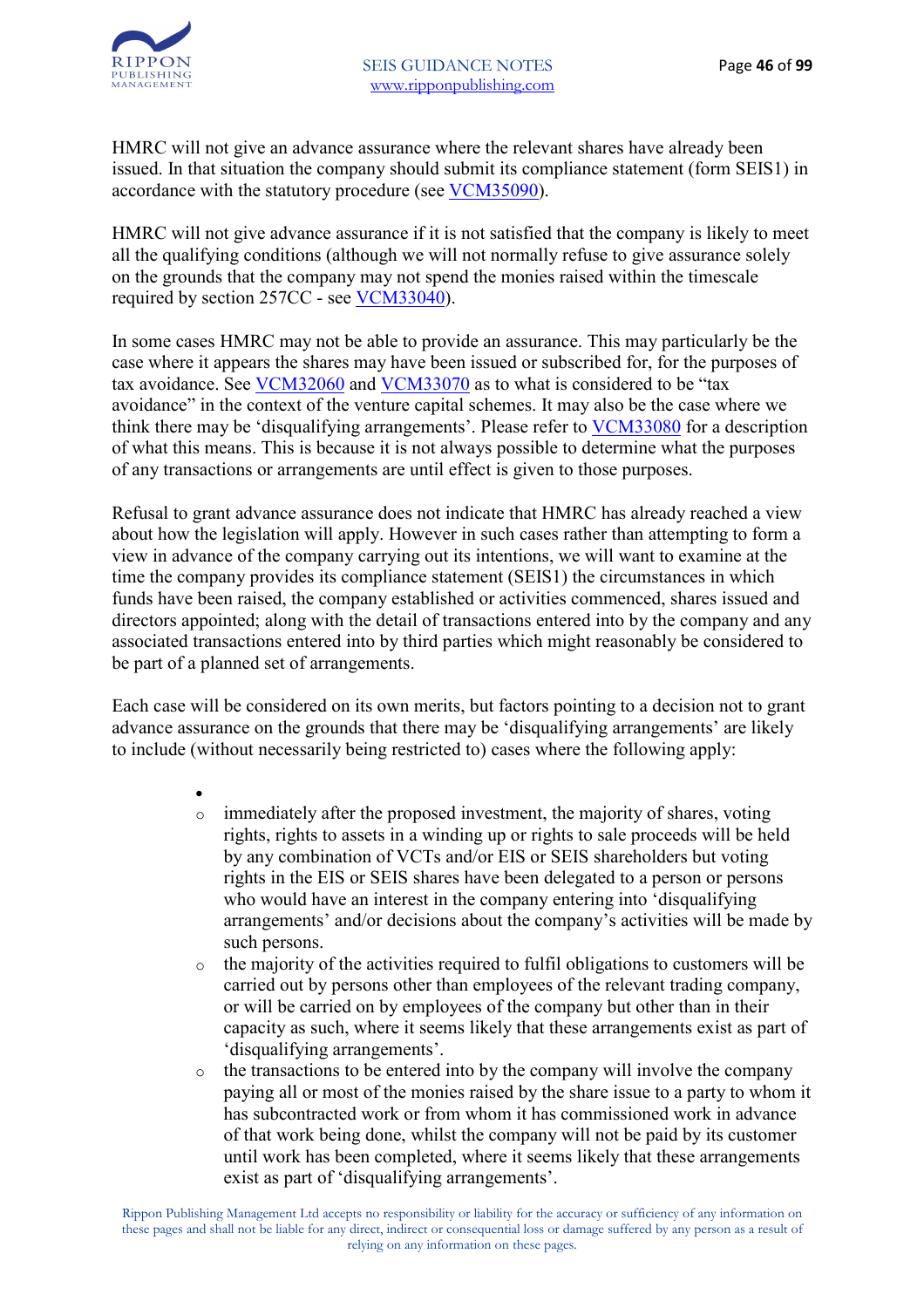- o the transactions to be entered into by the company will involve the company providing its customer with services or goods, where that provision will involve the company incurring costs which will not be recouped from its customer within a period of 90 days of the goods or services being provided where it seems likely that these arrangements exist as part of 'disqualifying arrangements'.
- o the company's activities involve the purchase and re-sale of intangible assets, where vendor or purchaser are parties who would be likely to benefit from, or have an interest in, the company being involved in 'disqualifying arrangements'.
- o the prospectus, information memorandum, brochure or similar offer document describes the investment opportunity in a way which suggests that the investment is not high risk. This may include, for instance, statements to the effect that the investment is low-risk or lower risk than other EIS or SEIS investments or that there is a high likelihood of the investor's capital being preserved. In the context of the 'disqualifying arrangements' legislation, we will want to consider the reasons why the investment might be less exposed to risk than other EIS investments.

If there are no grounds for believing that there may be 'disqualifying arrangements', the presence of one or more of these indicators will not mean that no assurance will be given. For instance, the fact that the company subcontracts work as part of its normal trading activities will not prevent HMRC giving an assurance if the subcontracting agreement is not part of 'disqualifying arrangements'.

### **VCM35070 - SEIS: company and investor procedures: company procedures: advance assurance requests: responding to**

The response to a request for an assurance will take the form of a statement as to whether, on the basis of the information provided, HMRC would be able to authorise the company to issue certificates under ITA/S257EC in respect of the shares to be issued, following receipt of a form SEIS1 satisfactorily completed. The granting of an assurance is therefore an indication that HMRC considers that the requirements laid out in Chapters 3 and 4 of Part 5A ITA07 are likely to be met insofar as it is possible for them to be met for the time being on the date the company provides its compliance statement.

The assurance does not indicate an acceptance by HMRC that the company will continue to meet all of the requirements which must be met throughout the qualifying period for the shares. The company is advised to make investors aware that the holding of an advance assurance does not guarantee that relief will not be reduced or withdrawn at a later date. Where an assurance is given and shares are issued in reliance on it the company will need to take care that the conditions relating to the company and its trade are complied with throughout the three year period (see VCM31140) related to the shares.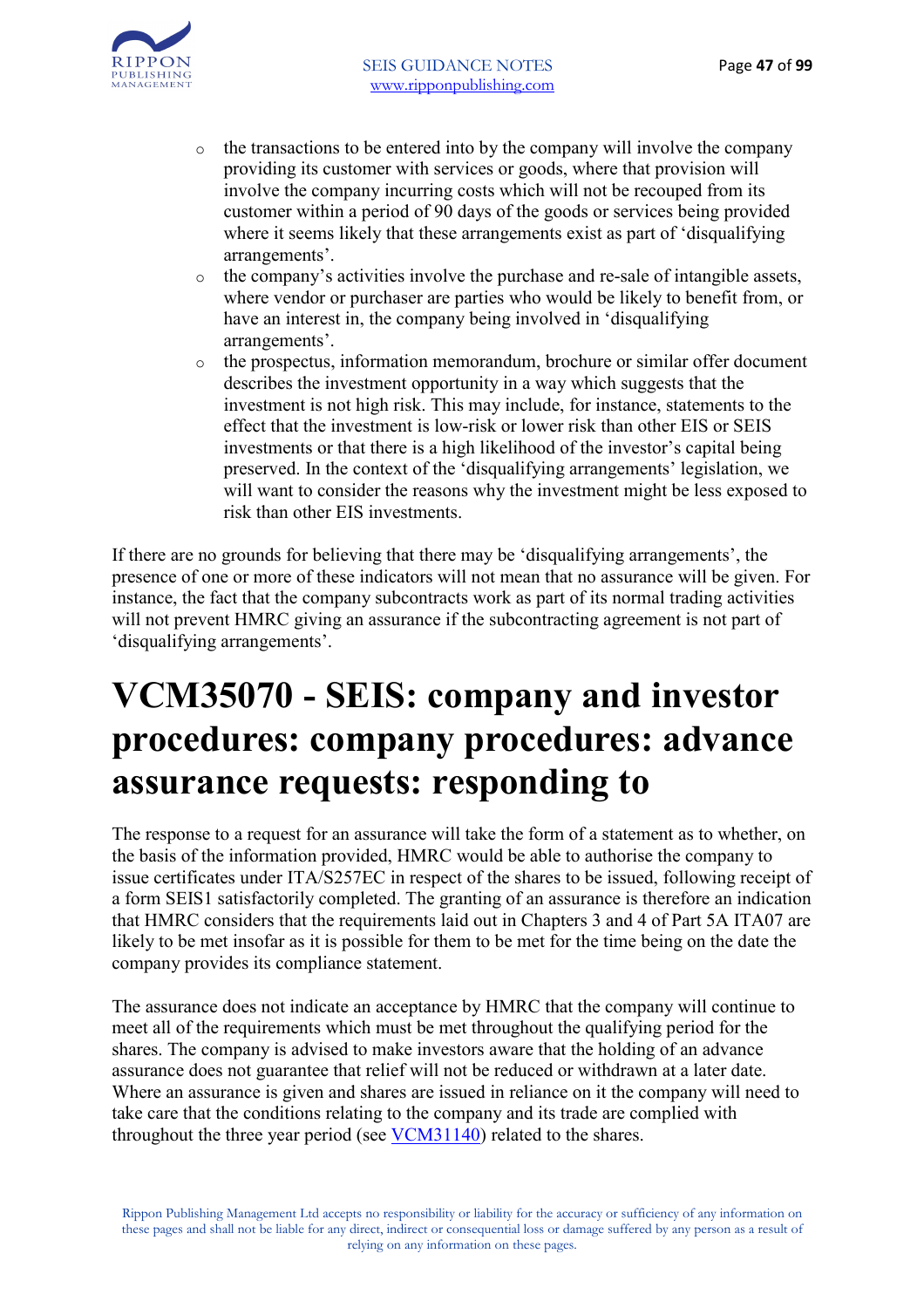In some cases there will be a clear indication in the company's application for advance assurance that the company may at some future time within the three year period cease to satisfy one of the conditions (for example, excluded activities which the company intends to carry on might come to be a substantial part of its trade, see VCM3000+). As explained above, the assurance given relates only to the likelihood of the requirements being met at the point at which HMRC is being asked to authorise the issue of compliance certificates (EIS3s) to its investors. The assurance may include a reminder about the need for the company to meet the conditions for a continuing period, and may incorporate an explanation as to how it is proposed to apply the test in question (for example, how it is proposed to decide whether the excluded activities make up a substantial part of the trade).

Where a company supplies valuations or forecasts responsibility for their accuracy lies entirely with the company.

Where the officer is unable to give a favourable response to a request for an assurance, a brief explanation of the reason will be given. But it is entirely the company's responsibility to decide what amendment, if any, it should make to its proposals.

### **VCM35080 - SEIS: income tax relief: company and investor procedures: company procedures: overview**

### **ITA07/S257ED**

Before investors can claim any tax relief, the company must complete a compliance statement (form SEIS1) and send it to the SCEC (contact details at VCM35010). There is no time limit within which the company must provide its statement, but companies need to be aware that investors cannot claim tax relief until the procedures described below have been completed.

In outline, the statutory procedure for obtaining relief in respect of a subscription for shares is as follows:

1.

1. The company that has issued the shares supplies a statement to HMRC on form SEIS1. the form lists the subscribers who have requested certificates, It also contains a Declaration that at the time of completion, the company has already met the requirements of the scheme to the extent that those requirements have to be met at the time of issue of the shares and from that time to the date of the Declaration; and that it expects to meet all other requirements for the period for which they are required to be met. Form SEIS1 is available on the HMRC website at http://www.hmrc.gov.uk/forms/seis1.pdf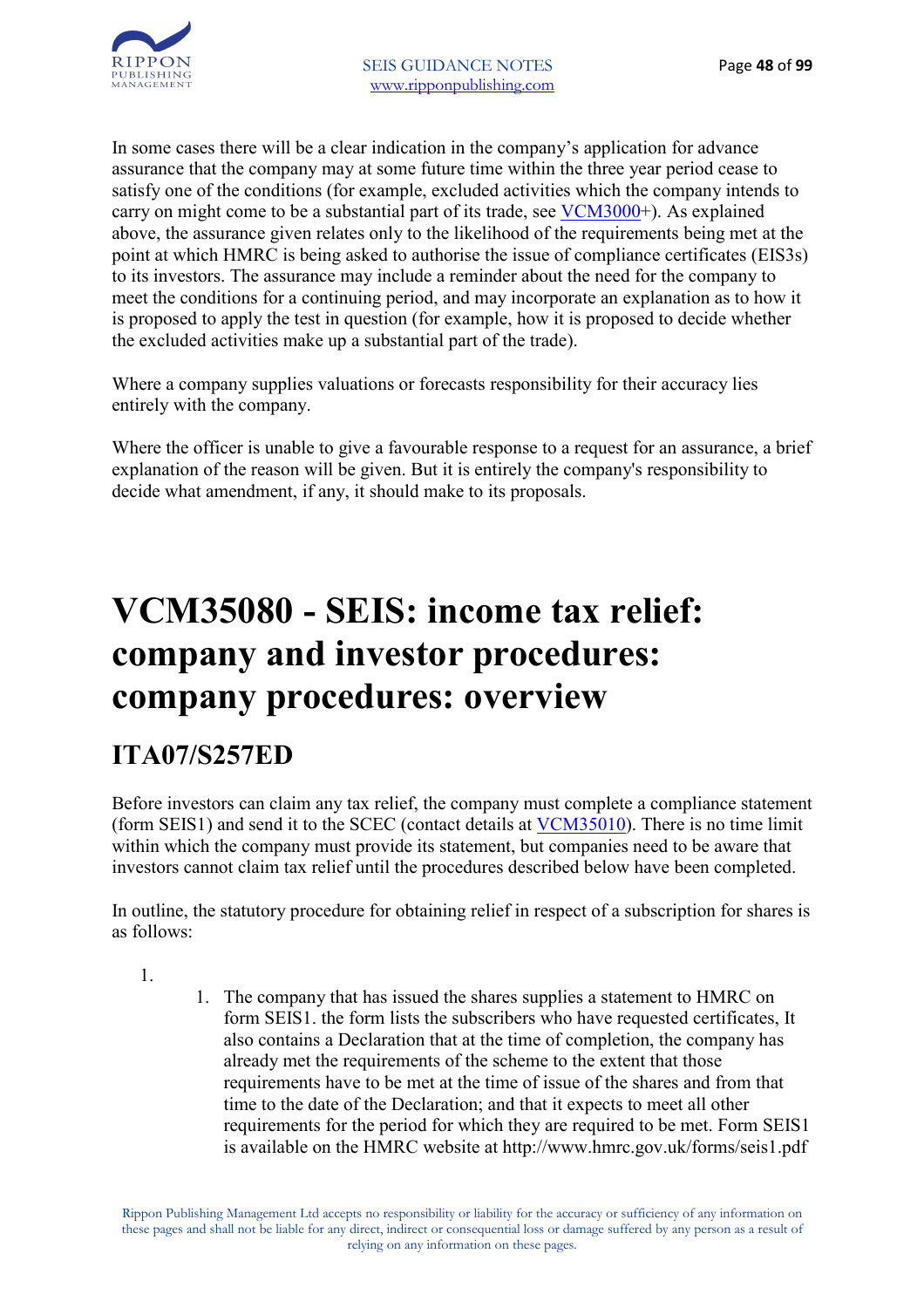

- 2. If on examining the statement HMRC is satisfied that it should do so, it will send the company the appropriate number of blank forms SEIS3, using form SEIS2 to authorise it to issue certificates.
- 3. The company completes the certificates and sends them to the subscribers.
- 4. Each subscriber or, where the subscriber is a nominee, the beneficial owner of the shares - can then claim relief (see VCM35150 regarding claims to relief).

The company cannot submit an SEIS1 until either:

- it has been trading for at least four months, or
- it has spent at least 70 percent of the monies raised by the relevant issue of shares.

This process must be followed for every issue of shares in respect of which it is intended SEIS relief will be claimed.

An appeal can be made against a decision by HMRC not to authorise a compliance certificate (ITA07/S257EE).

A maximum penalty of up to £3,000 may apply where a company negligently or fraudulently issues a certificate or statement or issues one in breach of the conditions in ITA07/S257EC.

### **VCM35090 - SEIS: company and investor procedures: company procedures: company's statement on SEIS1**

### **ITA07/S257EC(2), S257ED**

A company whose new shareholders ask it for certificates enabling them to claim relief cannot issue them without first obtaining authority from HMRC. To do this the company must provide HMRC with a statement to the effect that the conditions for the relief (apart from any which relate to the investor) have been satisfied so far, and that it intends to ensure that they continue to be satisfied. It is therefore not possible for a company to obtain authority to issue certificates once it has ceased to satisfy any condition. So for instance, coming under the control of another company would make the issue of certificates impossible even where, had relief already been obtained, it would have been preserved by the operation of ITA07/S257HB (see VCM37030).

Where there is more than one issue of shares, the company must submit a separate statement in respect of each issue. (All shares of the same class issued on the same day count as one issue).

The company cannot submit an SEIS1 until either:

• it has been trading for at least four months, or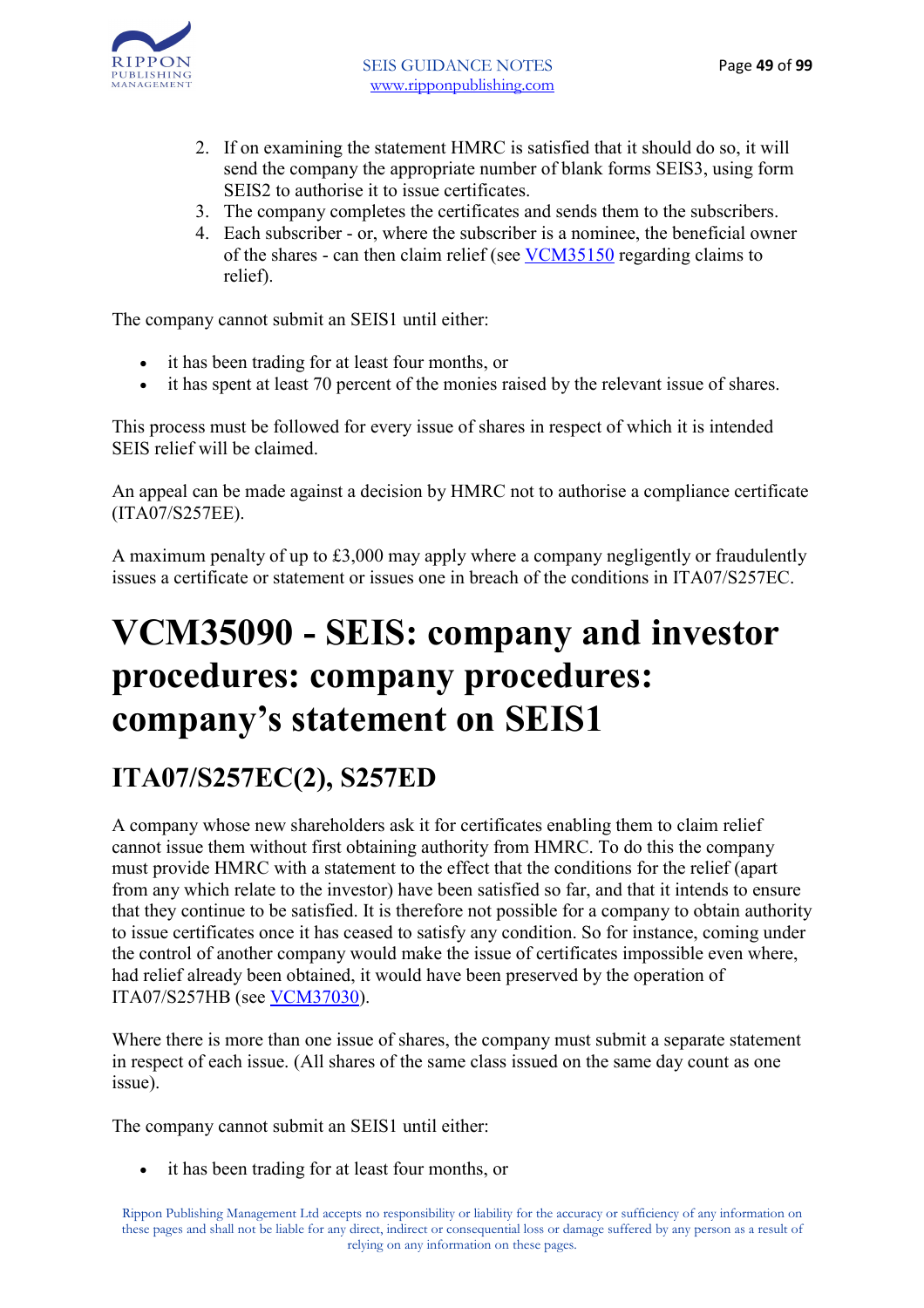

• it has spent at least 70 percent of the monies raised by the relevant issue of shares.

### **VCM35100 - SEIS: company and investor procedures: company procedures: examining SEIS1**

A company cannot be authorised to issue certificates to its investors unless it has submitted a statement on form SEIS1 which complies with the rules mentioned at VCM35090 and the HMRC officer is satisfied that:

- all the information given on form SEIS1 is correct, and
- there is no reason not to accept the declaration given on the form.

If so satisfied, the officer must give the authorisation even if it appears that none of the subscribers listed will be able to obtain relief (see Wild v Cannavan (70TC554)). It is therefore not necessary for the officer to consider the identity of the subscribers at this stage.

In examining the statement the officer will consider whether any of the information supplied at any 'advance assurance' stage has proved inaccurate, and will explore any matters about which unsupported statements were originally accepted. Where only draft documents were previously seen (for example, a draft prospectus) the final document will be obtained and examined. If the company did not seek an assurance in advance, all the items listed in VCM35040 above will now need to be supplied.

As with the giving of advance assurances, HMRC is normally bound by a decision to authorise relief, so the company's statement will be considered very carefully and any necessary clarification obtained before a decision is made.

Under ITA07/S257EF the furnishing of a false statement attracts a penalty. The maximum penalty is £3,000.

#### **Value received**

If form SEIS1 shows that any of the listed subscribers, or any associate of such a person, has received value the implications of this for the availability of relief need to be considered. (See VCM32020 for meaning of associate.)

In any case where the amount of income tax relief that might be claimed by any subscriber will be affected the HMRC officer and the company should agree the amount to be recorded on the form SEIS3 to be issued to that subscriber.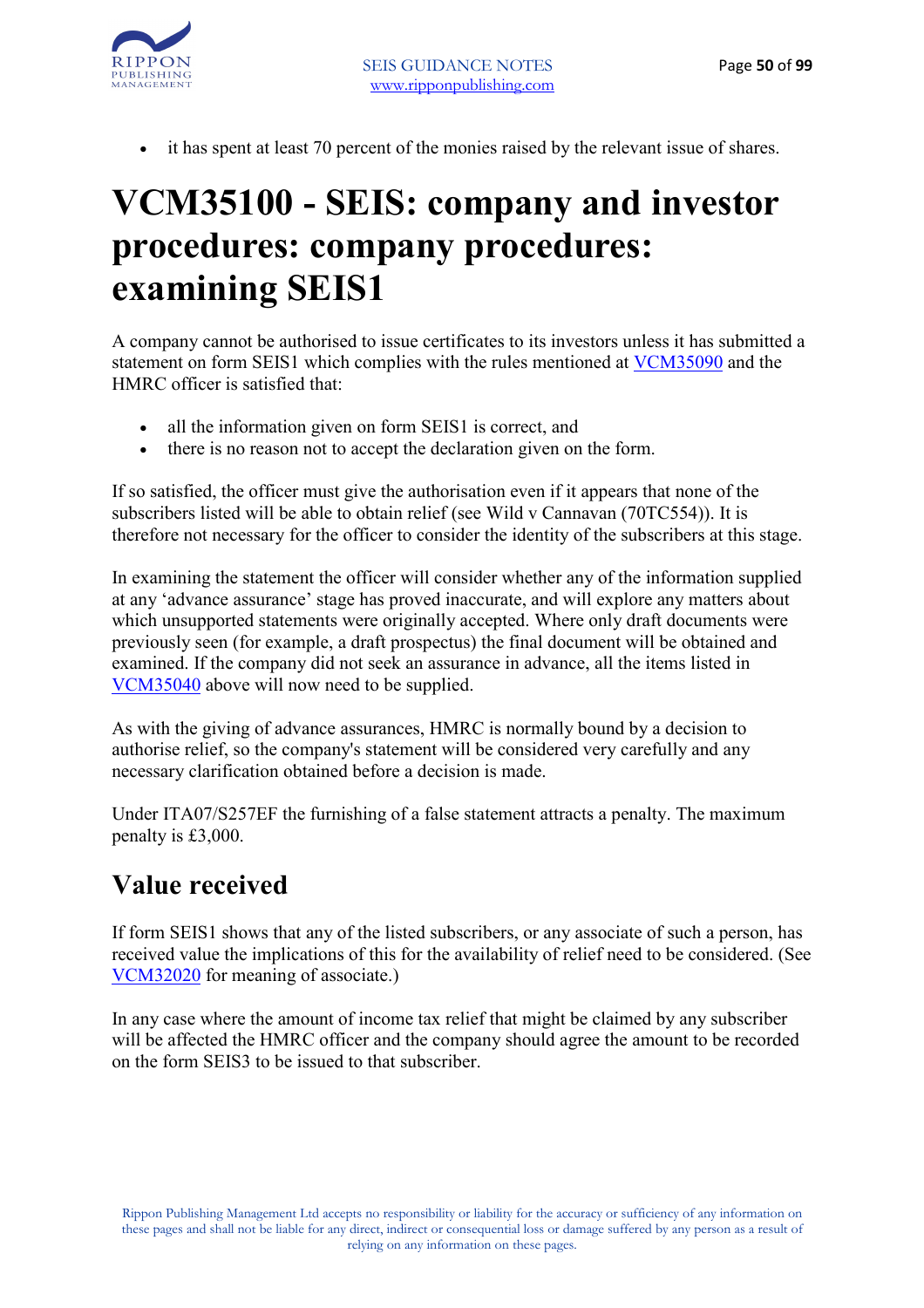

### **VCM35110 - SEIS: company and investor procedures: company procedures: authorising the issue of certificates**

If satisfied that everything on the form is correct the officer will authorise the company to issue certificates to those subscribers who have requested them. This is done by completing and issuing form SEIS2. The appropriate number of forms SEIS3 will be sent to the company with the form SEIS2 - normally the number of names of subscribers recorded on the front of form SEIS1, but if a subscriber is known to be acting as nominee for more than one investor more may be issued.

Forms SEIS3 are not made available to anyone other than a company that has been authorised to issue them. Spare copies may, however, be issued at the officer's discretion where requested (for example, where the company wishes to issue a duplicate to an investor who has lost the original certificate).

Receipt of a form SEIS3 by an investor indicates only that HMRC is satisfied that, from the date of issue of the relevant shares to the date the company submitted its compliance statement, the issuing company has met all the requirements insofar as they could for the time being be met. It does not indicate that the investor will be eligible for tax relief.

#### **Notes for HMRC officers**

On each occasion that form SEIS2 is issued the officer should send a photocopy of the related form SEIS1 to KAI Analysis under cover of a form SEIS10, noting the back of form SEIS1 accordingly. In any case where the form is accompanied by a lengthy schedule the original can be sent with a request that it be returned after the details needed have been extracted.

The trade classification number to be entered on form SEIS10 is the (four-digit) number applicable to the qualifying business activity for which the money was raised. Where that activity is carried on by a subsidiary, this number may be different from that applicable to the company whose shares are the subject of the relief. Where money is raised for research and development the number to be used is the number for the trade that the company intends to derive or benefit from the research and development.

When an authority to issue certificates of relief is sent, the file for the company issuing the shares and also the file for any subsidiary using money raised by the share issue should be clearly marked 'SEIS' and a prominent note should be made in each file of the termination date related to the share issue.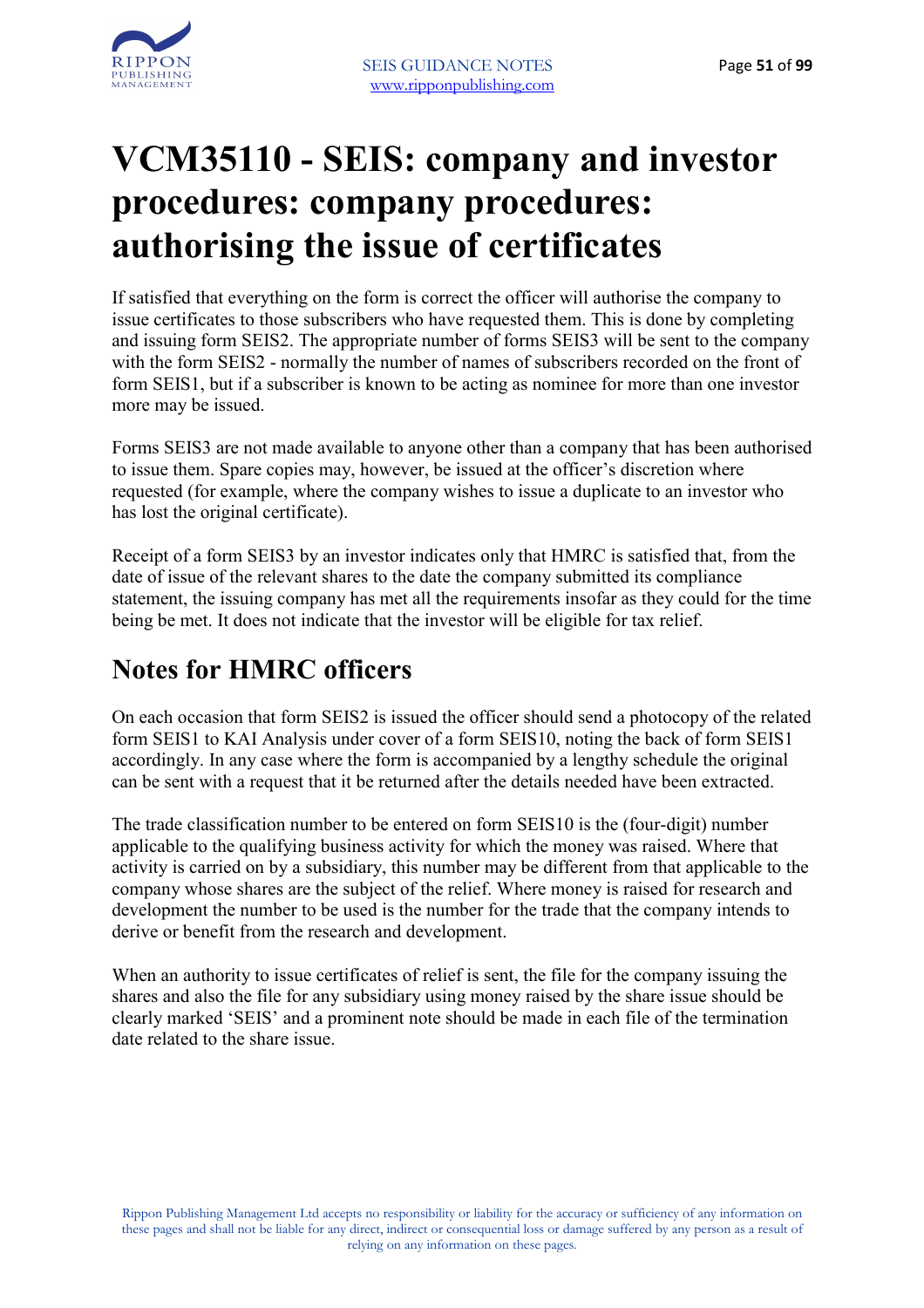

### **VCM35120 - SEIS: company and investor procedures: company procedures: action on receipt of SEIS3**

Where the company has issued a certificate on form SEIS3 and the shareholder has obtained tax relief, the office dealing with the shareholder sends a copy of the SEIS3 claim form to the officer who authorised the issue of the certificate. In each case the officer should check that the name of the subscriber and the amount of the investment tallies with the information given on form SEIS1. The issue by a company of a false or unauthorised certificate attracts a penalty under ITA07/S257EF the maximum penalty is £3,000 for each such certificate.

The officer will consider whether the individual was entitled to claim the relief obtained. This involves consideration of all the circumstances surrounding the issue of the shares in question. For example, there might be some indication that the subscription may not have been for bona fide commercial reasons - perhaps the fact that a very large premium was paid, or the fact that the company appears to be hopelessly insolvent - in which case the subscriptions may not have been made for bona fide commercial purposes (see VCM32060). Exceptionally there might be evidence that the subscriber had received a loan (see VCM32050) or had an option to sell the shares (see VCM36030). In all cases the officer will consider whether the subscriber in question is a qualifying individual (see VCM32010).

### **VCM35130 - SEIS: company and investor procedures: company procedures: refusal to authorise issue of SEIS3**

#### **ITA07/S257EE**

If, after obtaining all necessary information, the officer decides that not everything on the form SEIS1 is correct, a formal refusal to authorise the issue of certificates to the subscribers will be sent. The refusal will normally be in the following form.

'The company's statement on form SEIS1 relating to the share issue made on [date] and dated [date form signed] has been duly considered and I hereby give notice of my decision as follows: authority under Section 257EC(3) of the Income Tax Act 2007 (ITA) to issue certificates under Section 257EC(1) ITA is refused. The grounds of this decision are that the statement is not correct in the following respect[s]: [specify].

If the company does not wish to accept this decision it may appeal against it. Written notice of any appeal should be given to me within thirty days of receipt of this notice.

If you appeal I will consider any further information you send me and try to reach agreement with you. If we cannot agree, you can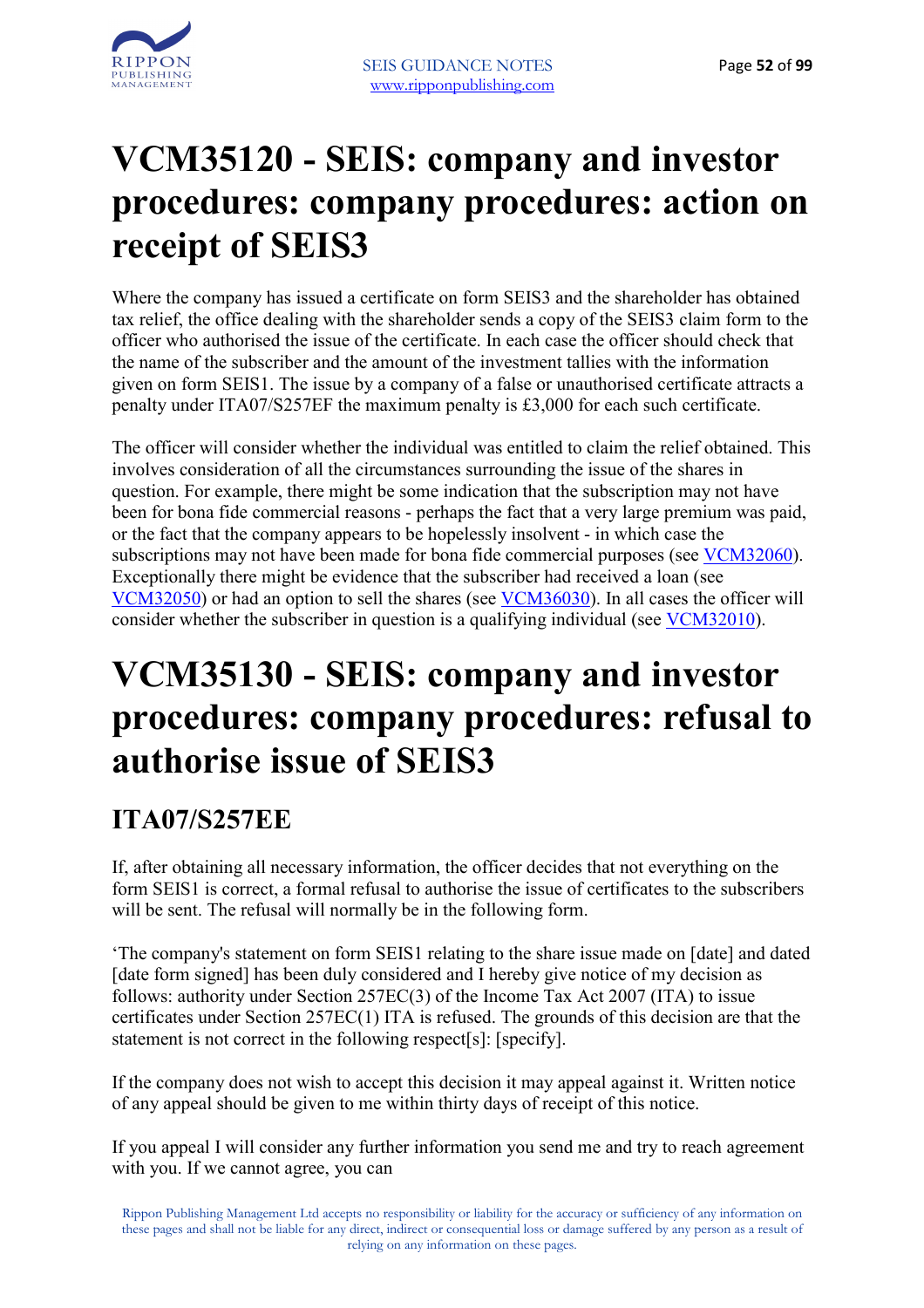

- o ask for my decision to be reviewed by an HMRC officer not previously involved in the matter, or
- o notify your appeal to an independent tribunal

If you opt for a review you can still notify your appeal to the tribunal after the review has finished<sup>'</sup>

### **VCM35140 - SEIS: company and investor procedures: company procedures: examination of accounts**

When examining accounts for either the company issuing the shares or the company employing the money raised covering the period which includes the date of issue of the shares, the officer may take the opportunity to check the information given on form EIS1. Any enquiry thought necessary as to the way in which the money has been employed in the business and whether it was so employed before the end of the time allowed (see VCM33040) will be made at this point.

When subsequent accounts covering any part of the period up to the termination date (see VCM31140) are examined the opportunity will be taken to check that no report as to the failure of a condition of the relief should have been made.

If any enquiry needs to be made, it will normally be made informally in the first instance. If the officer thinks it necessary to use HMRC's statutory powers to obtain information (see VCM36170), CTIAA (CT Structure, Incentives & Reliefs team) should first be consulted.

### **VCM35150 - SEIS: income tax relief: company and investor procedures: investor claims: conditions**

An investor cannot claim tax relief until the company has sent in a compliance statement as described at VCM35040, and HMRC has authorised the company to issue a compliance certificate to the investor (claim form- SEIS3).

The investor must meet all the conditions needed to be a qualifying investor - see VCM32010.

An investor can claim relief up to five years after the 31 January following the tax year in which the investment was made. This is a longer period than for most reliefs, to take account of the fact that it is dependent on the company first making its application and having that approved.

Guidance on the SEIS coding process is in PAYE10047.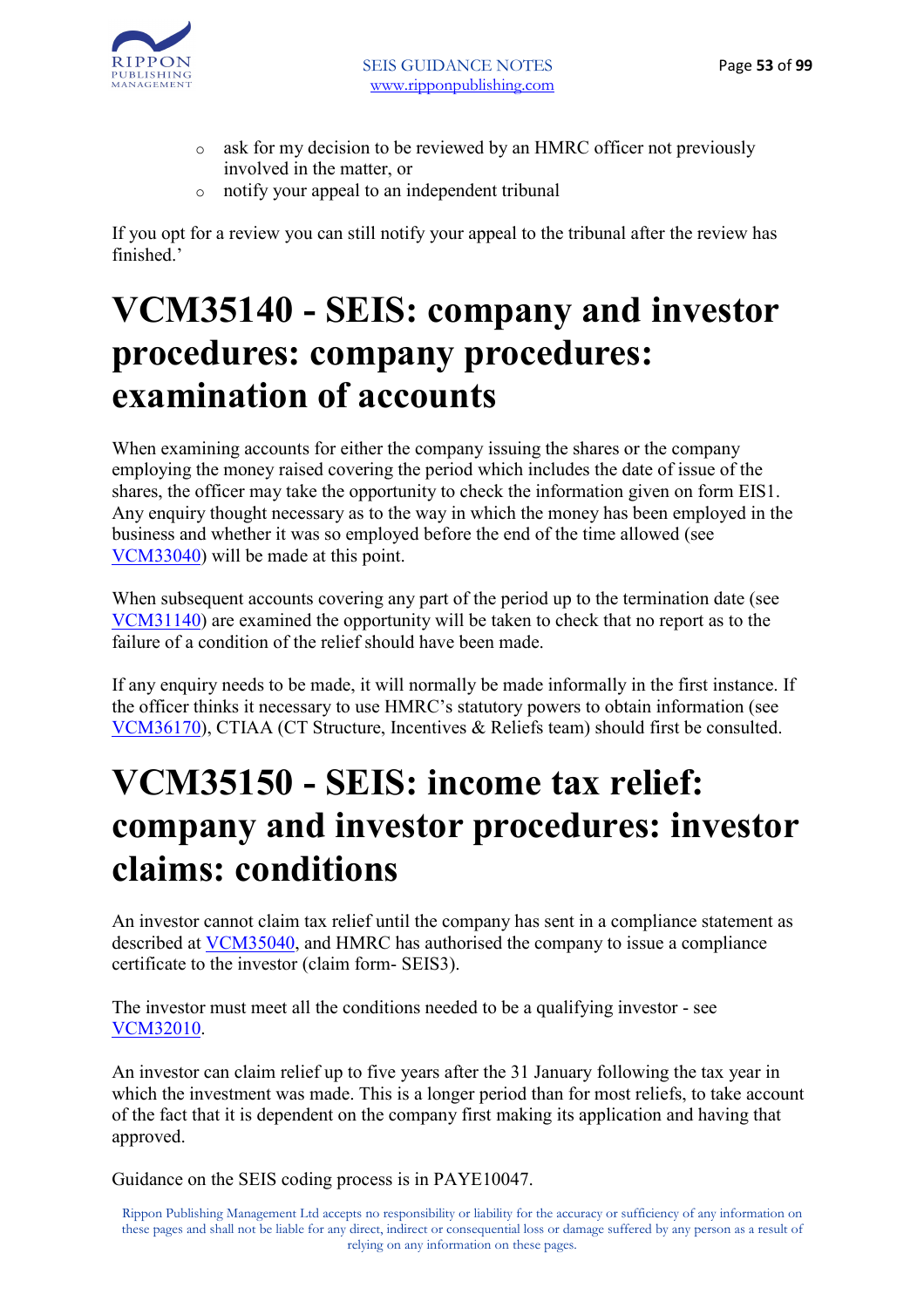# **VCM35160 - SEIS: company and investor procedures: investor claims: method of**

An investor can make a claim on his or her Self Assessment tax return for the tax year in which the shares were issued. See SAM121405.

A claim does not become final until the tax return on which it is made ceases to be capable of amendment. Where for any reason relief which is claimed would, if it had been obtained, have had to be withdrawn, the individual ceases to be eligible for relief and the tax return needs to be amended accordingly.

When a claim is made on a SA tax return the required details in respect of each holding of shares should be copied from the form SEIS3 into the space reserved at the end of the form for further information.

If the shares were issued in a year for which it is too late to make or amend a Self Assessment, or if the claim is for capital gains re-investment relief, the investor must also complete the claim part of the claim form and send it to his or her tax office.

Investors who wish to obtain relief for an investment for the current year without waiting for the year to end can effectively do so by requesting a change to their code number (using the claim section of form SEIS3) or by claiming a reduction in a payment on account.

As regards the procedure where the investor wants to treat some of the shares as issued in the year before the year in which they were issued see VCM35170.

### **VCM35170 - SEIS: company and investor procedures: investor claims: shares treated as acquired in preceding year**

Where the investor wishes to treat some of the shares as issued in the year before the year in which they were issued (see **VCM31130**), it will be necessary to make two separate claims.

Example

Mr Illingworth subscribes £50,000 for 50,000 shares which are issued to him on 30 September 2014. He receives form SEIS3 on 31 October 2014. He wants 20,000 shares to be treated as issued in the previous year.

His claim to relief on £30,000 for 2014-15 will be made after the end of the year on his tax return. In the meantime he completes the claim section of form SEIS3 to show a claim to relief on £20,000 for 2013-14, thus amending his tax return for that year. At the same time he uses the same means to obtain a coding adjustment for 2014-15.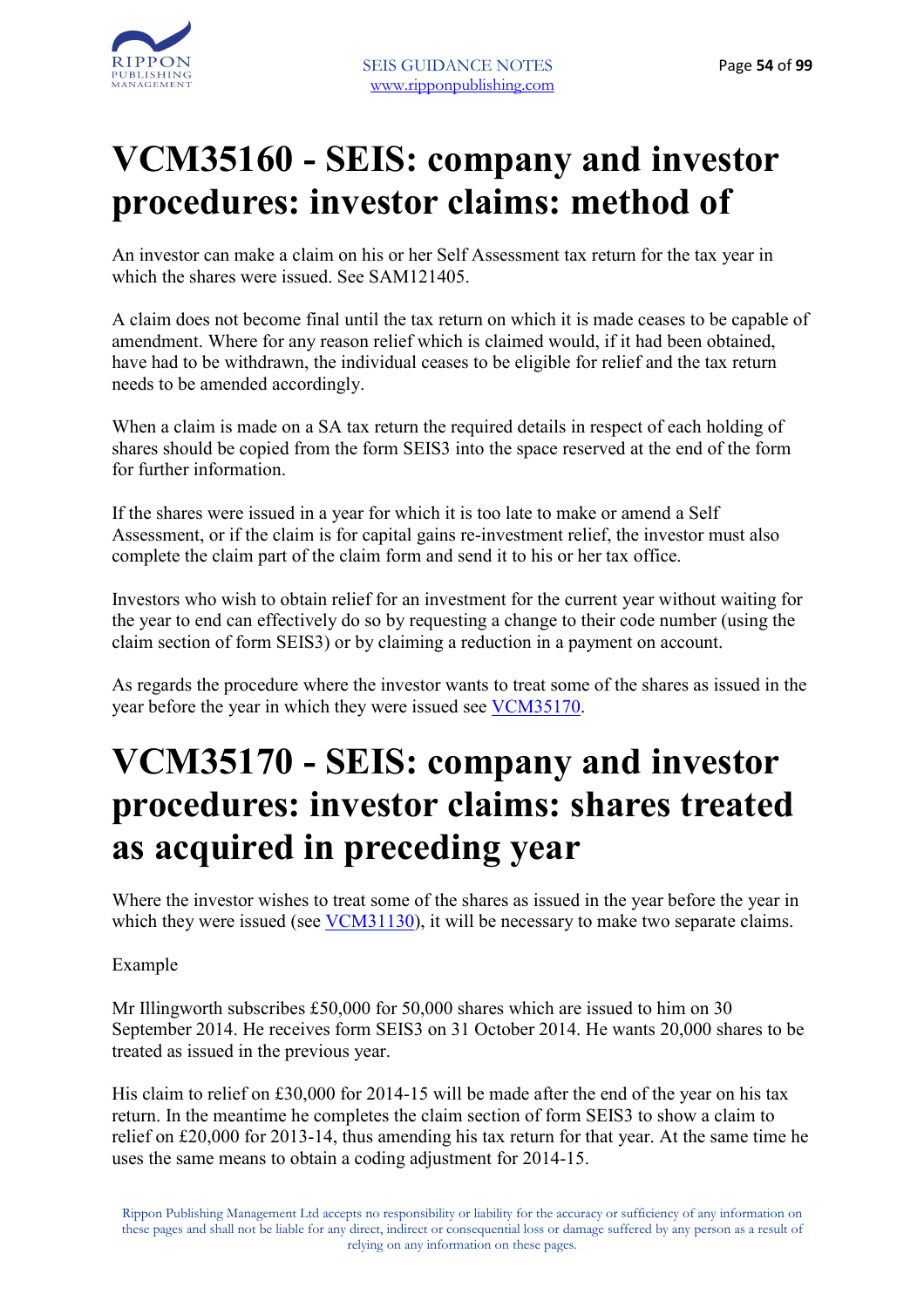

### **VCM35180 - SEIS: company and investor procedures: investor claims: examining claims**

Where a claim, or a request for a current year adjustment, falls to be examined, the following matters should be considered.

- Has the claimant (or any associate) been employed by the company at any time since the shares were issued? If so, report the facts to the Inspector who authorised the issue of the form SEIS3, who will decide whether the claimant is a qualifying individual.
- Will the relief fall within the maximum amount allowed for the year in question? (See VCM31130).
- If the claim relates to shares which the claimant requires to be treated as issued in the previous year will the total amount dealt with in this year be within the maximum allowed? (See VCM31130 and VCM35170).
- Does the amount on which relief is claimed tally with the amount shown at part 1 of form SEIS3, and is the claim for the correct year?
- If part 1 of form SEIS3 shows that any value has been received, has the amount on which relief is claimed been restricted accordingly?

If for any reason the claim falls to be refused, see VCM35200.

### **VCM35190 - SEIS: company and investor procedures: investor claims: action after receipt**

Where a claim is accepted (either without enquiry or after enquiry) this should be notified to the Small Company Enterprise Centre (SCEC) office dealing with the company. If there is an SEIS3 claim form send a copy of it to the SCEC office, using form MS117 LFC. If there is no SEIS3 claim form, complete an S/EIS3 (Internal) and send this. That form is also available on LFC. Sending these forms enables the SCEC to check that the investor qualifies for the relief and that the amount and year are correct, and assists the Inspector in arranging for any reduction of relief which may be needed at a later stage.

Claims to income tax relief totalling less than £5000 need not be referred to SCEC.

### **VCM35200 - SEIS: company and investor procedures: investor claims: refusal of claims**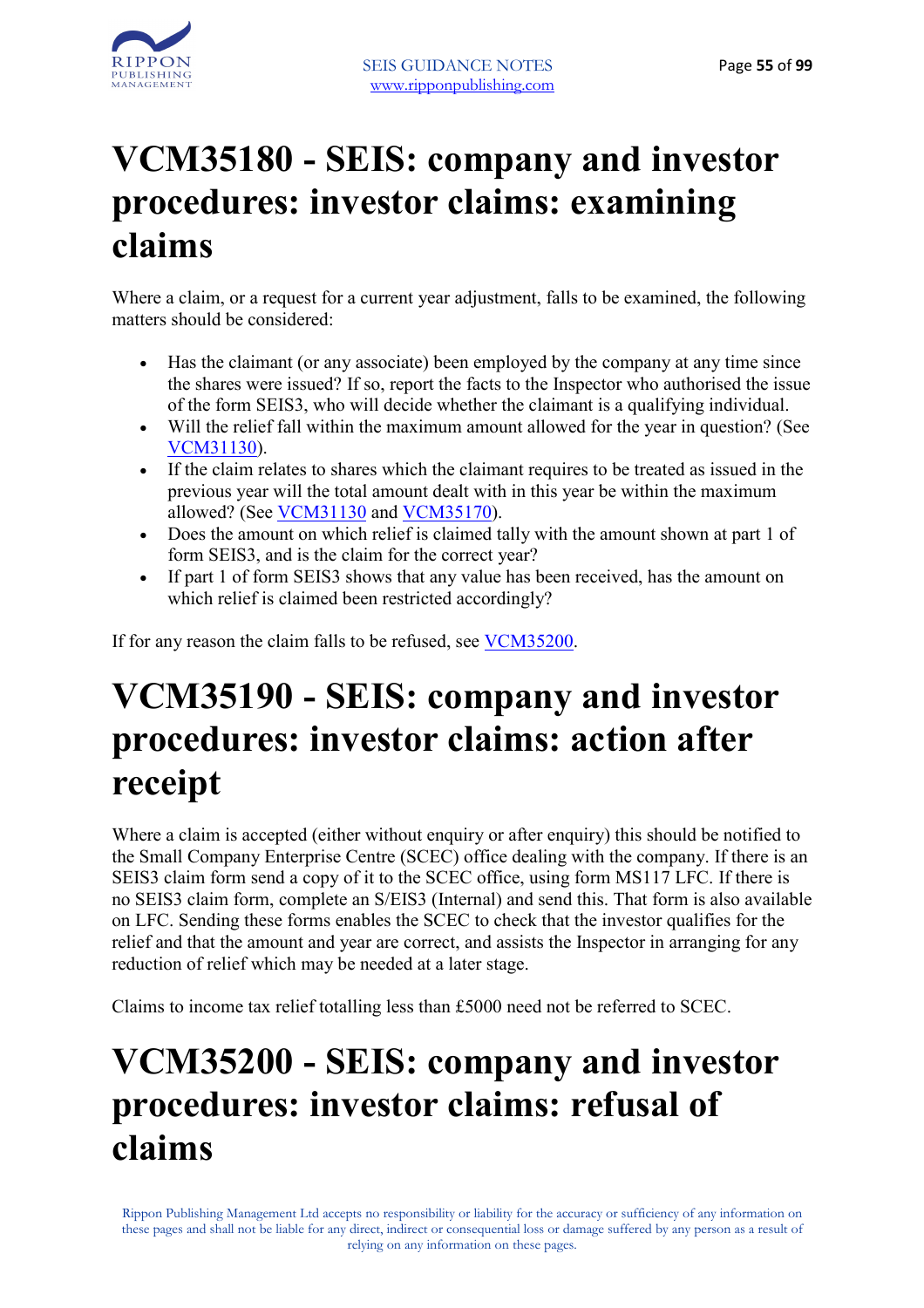

If a claim cannot be accepted and agreement cannot be reached, the officer should send a formal notice of refusal to the claimant with a covering letter, a copy of it being sent to the agent where appropriate. Where the refusal relates to more than one claim, the notice should identify clearly all the separate claims to which it relates.

There is no requirement for the refusal of a claim to be included within a closure notice.

The notice of refusal should be on the following lines:

'The claim(s) to Income Tax relief under the Seed Enterprise Investment Scheme listed above have been duly considered and I hereby give notice of my decision as follows; the claims are refused. The grounds for this decision are that….

If you do not accept this decision, written notice of appeal should be made to me within 30 days of receipt of this notice.

If you appeal I will consider any further information you send me and try to reach agreement with you. If we cannot agree, you can

- •
- o ask for my decision to be reviewed by an HMRC officer not previously involved in the matter, or
- o notify your appeal to an independent tribunal

If you opt for a review you can still notify your appeal to the tribunal after the review has finished<sup>'</sup>

# **VCM35210 - SEIS: company and investor procedures: obligation to notify HMRC of disqualifying events**

#### **ITA07/S257GE, S257GF**

#### **Investor obligations to notify HMRC**

If an investor becomes aware of an event which should result in the withdrawal or reduction of relief, he or she is obliged to notify HMRC of that event within 60 days of it occurring. Events which the investor is obliged to notify are any which would result in relief falling to be withdrawn or reduced for any of the following reasons:

- the investor ceases to be a qualifying investor (see VCM32010)
- there is a loan linked to the investment (see VCM32050)
- the shares are disposed of within Period B
- there is a put option or a call option over the shares (see VCM36030)
- the investor or an associate has received value (see VCM36040)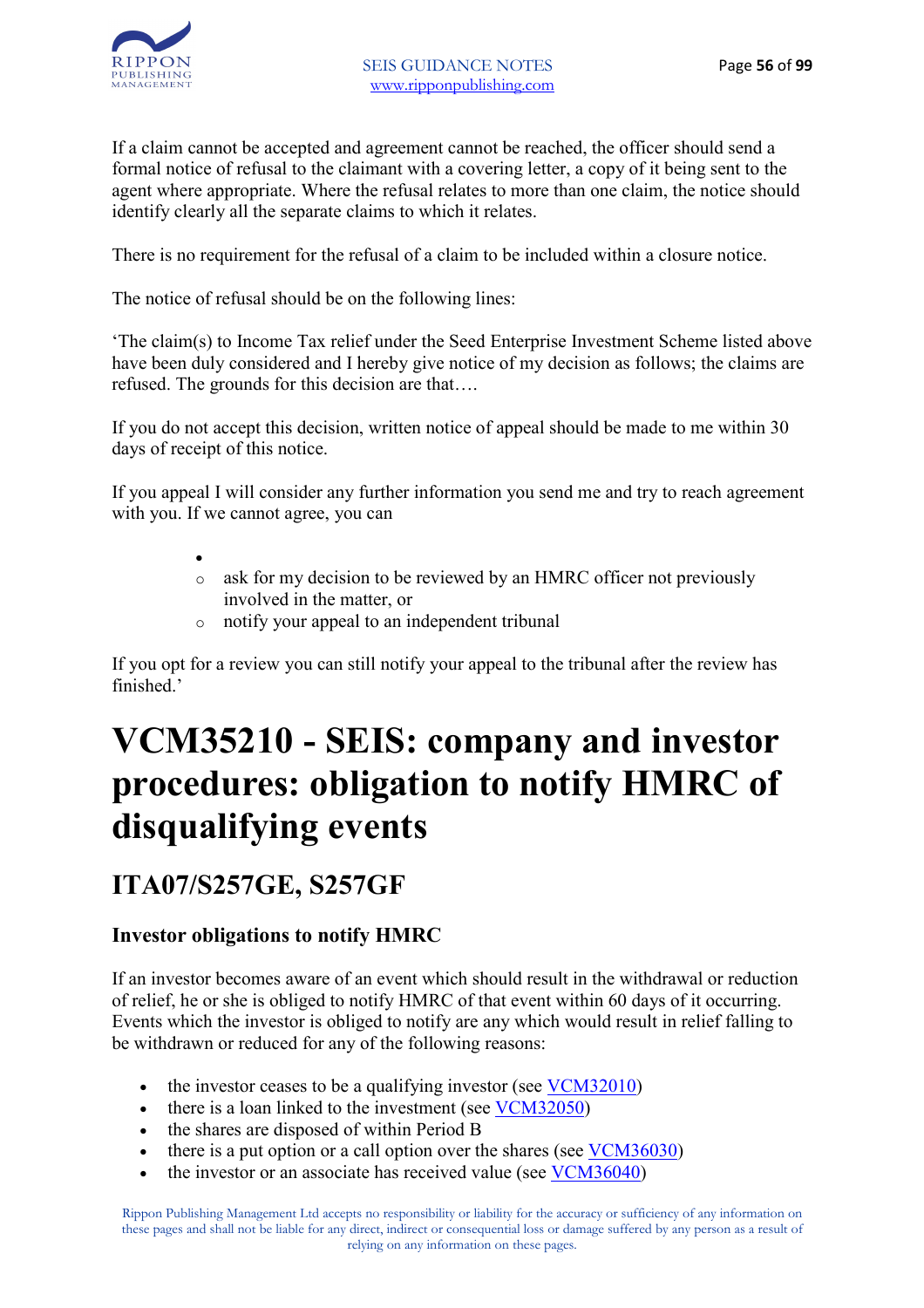

#### **Company obligations to notify HMRC**

The company is obliged to notify HMRC within 60 days of any event as a result of which any of the following happens or will happen:

- the monies raised by a share issue will not be spent as required by ITA07/S257CC (see VCM33040),
- the company ceases to be a qualifying company (see VCM34010),
- the company or a person connected with the company provides value to the investor or an associate (see VCM36040),
- the company acquires a trade or assets from parties controlling the company (see VCM36050),
- the company acquires share capital from parties controlling the company (see VCM36050).

If an investor or the company fails to provide the required information within the 60 day period, or fraudulently or negligently provides incorrect information, either may be liable to penalties under TMA70/S98.

See VCM36100 for HMRC's powers to require the production of information in certain circumstances.

### **VCM36000 - SEIS: income tax relief: withdrawal or reduction of SEIS relief: contents**

VCM36010 Withdrawal or reduction of SEIS relief: overview VCM36020 Disposal of shares VCM36030 Call and put options VCM36040 Value received by investor: overview VCM36050 Value received by investor: calculation of reduction of relief VCM36060 Value received by investor: meaning of 'insignificant' VCM36070 Value received by investor: when value is received VCM36080 Value received by investor: payments not to be included VCM36090 Value received by investor: receipt of replacement value VCM36100 Acquisition of trade or trading assets VCM36110 Acquisition of share capital VCM36120 Relief subsequently found not to have been due VCM36130 Procedure: overview VCM36140 Procedure: withdrawing relief VCM36150 Procedure: time limits for assessments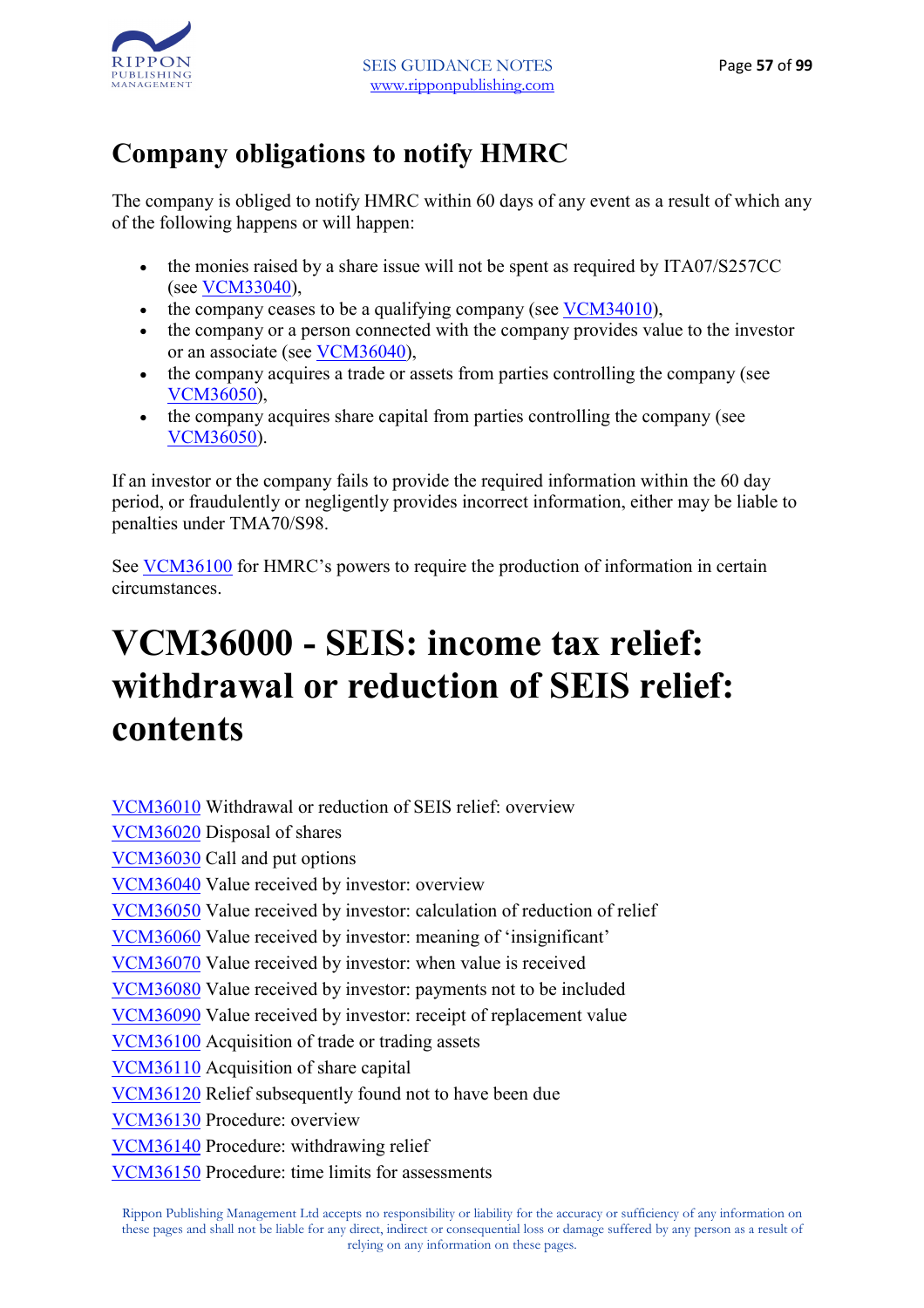

VCM36160 Procedure: date from which interest is chargeable VCM36170 Procedure: HMRC powers to obtain information

### **VCM36010 - SEIS: income tax relief: withdrawal or reduction of SEIS relief: overview**

Both income tax relief and capital gains re-investment relief ('tax relief') will be withdrawn if during the three years from the date of issue of the shares:

- the investor becomes employed by the company without being a director of the company (see VCM32020),
- the investor's holding in the company becomes a 'substantial interest' (see VCM32030),
- the shares cease to be eligible shares (see VCM33020) or there is a put or call option over them (see VCM36030)
- the company ceases to meet the qualifying conditions (see  $VCM34000+$ )
- the company fails to spend the money raised by the share issue as required (see VCM33040)

This is additional to the general power to withdraw relief under TMA70/S29(1)(c) where an HMRC officer discovers that the relief is excessive.

Tax relief will be either withdrawn or reduced if at any time during the three years from the date of issue of the shares:

- the investor disposes of any of the shares (see VCM36020),
- the investor or associate receives 'value' from the company or from a person connected with that company (see VCM36040).

### **VCM36020 - SEIS: income tax relief: withdrawal or reduction of SEIS relief: disposal of shares**

#### **ITA07/S257FA, S257FB**

Relief will be withdrawn where before the end of period B (see VCM31140) the investor disposes of shares for which SEIS relief has been given. Guidance on the attribution of SEIS relief to shares is at VCM35020 and on the identification of shares on a disposal is at VCM37020.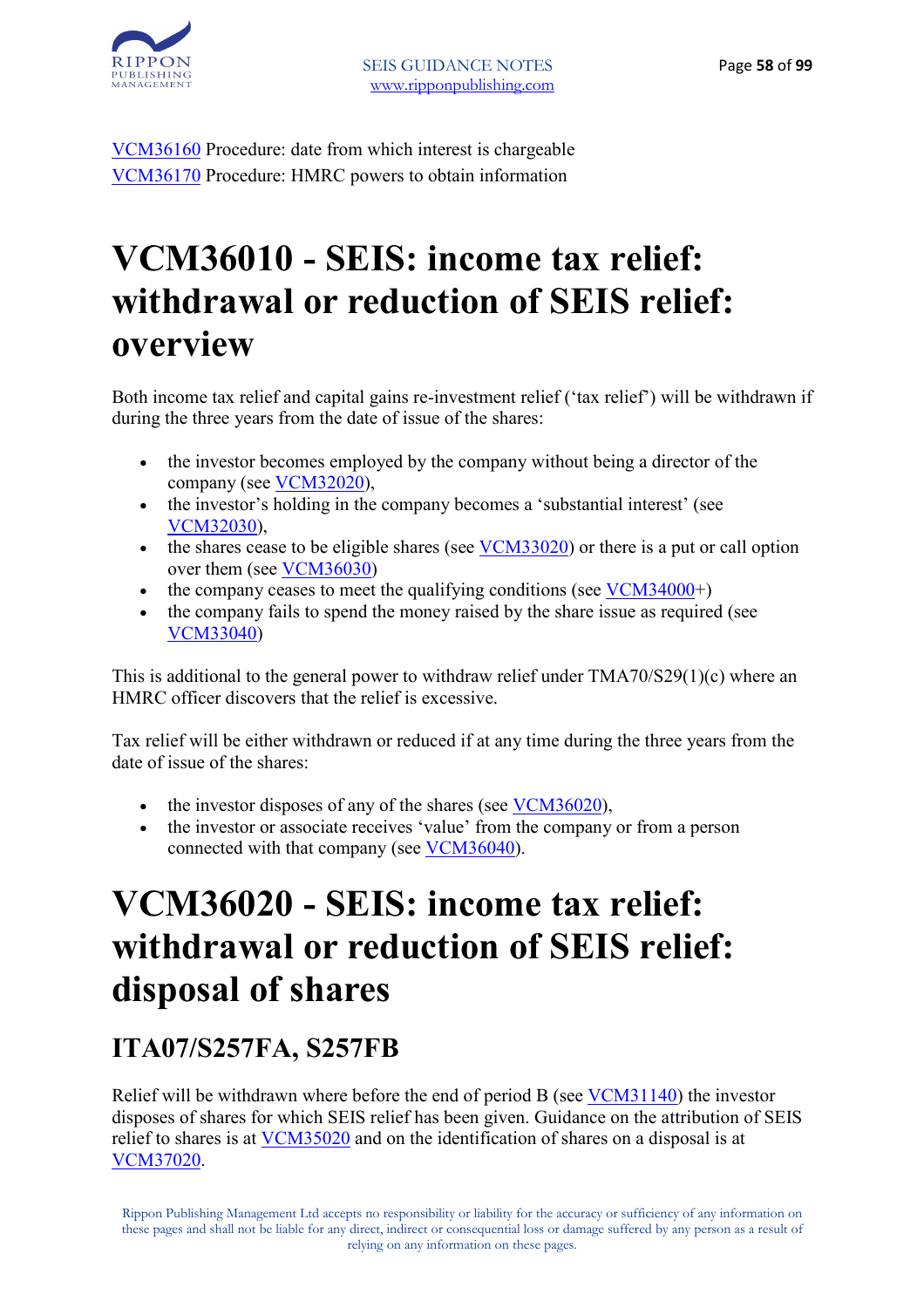

The death of an investor does not trigger the withdrawal of any relief given - ITA07/S257GC. A disposal to a spouse or civil partner does not trigger the withdrawal of any relief given - the shares are treated as though the spouse or civil partner had subscribed for them - ITA07/S257FA(4) (see VCM37010).

'Disposal of shares' is defined under S257HH as including the disposal of any interest in or right in or over the shares. It includes the situation where the investor is treated as having exchanged one set of shares for another by virtue of TCGA92/S136.

#### **Calculation of relief to be withdrawn**

Where relief has to be reduced following a disposal, the amount of the reduction is:

• the amount of relief attributable to the shares,

or

• a sum equal to tax at the SEIS rate on the amount or value of the consideration received,

whichever is the smaller.

But if the relief attributable to the shares is less than tax at the SEIS rate on the amount originally subscribed, for example because the investor has insufficient income tax liability against which to set the whole amount, the reduction in the relief is to be restricted proportionately.

#### **Example 1**

Miss Bergen subscribed £100,000 for shares in Serena's Shoes Ltd issued to her in 2014-15, and obtained relief of £50,000 (£100,000 at 50%). Two years later she sells the shares under a bargain at arm's length for £80,000.

50% of £80,000 is £40,000 and this, being less than £50,000, is the amount of relief to be withdrawn. (She may be able to claim Share Loss Relief on the net loss of £72,000, i.e. £90,000 less the remaining tax relief of £18,000, - see VCM70000 onwards.)

#### **Example 2 - maximum relief not obtained**

If Miss Bergen's income tax liability in 2014-15 before relief was only £30,000, so that the relief attributable to her shares was only that amount instead of the full £50,000, the disposal proceeds must be apportioned by multiplying them by the relief obtained  $(E30,000)$  divided by the relief claimed (£50,000). The apportioned disposal proceeds amount to £48,000. £48,000 multiplied by the SEIS rate of 50% is £24,000, which is less than the relief obtained of £30,000. The relief is therefore reduced by £24,000.

#### **Part disposals**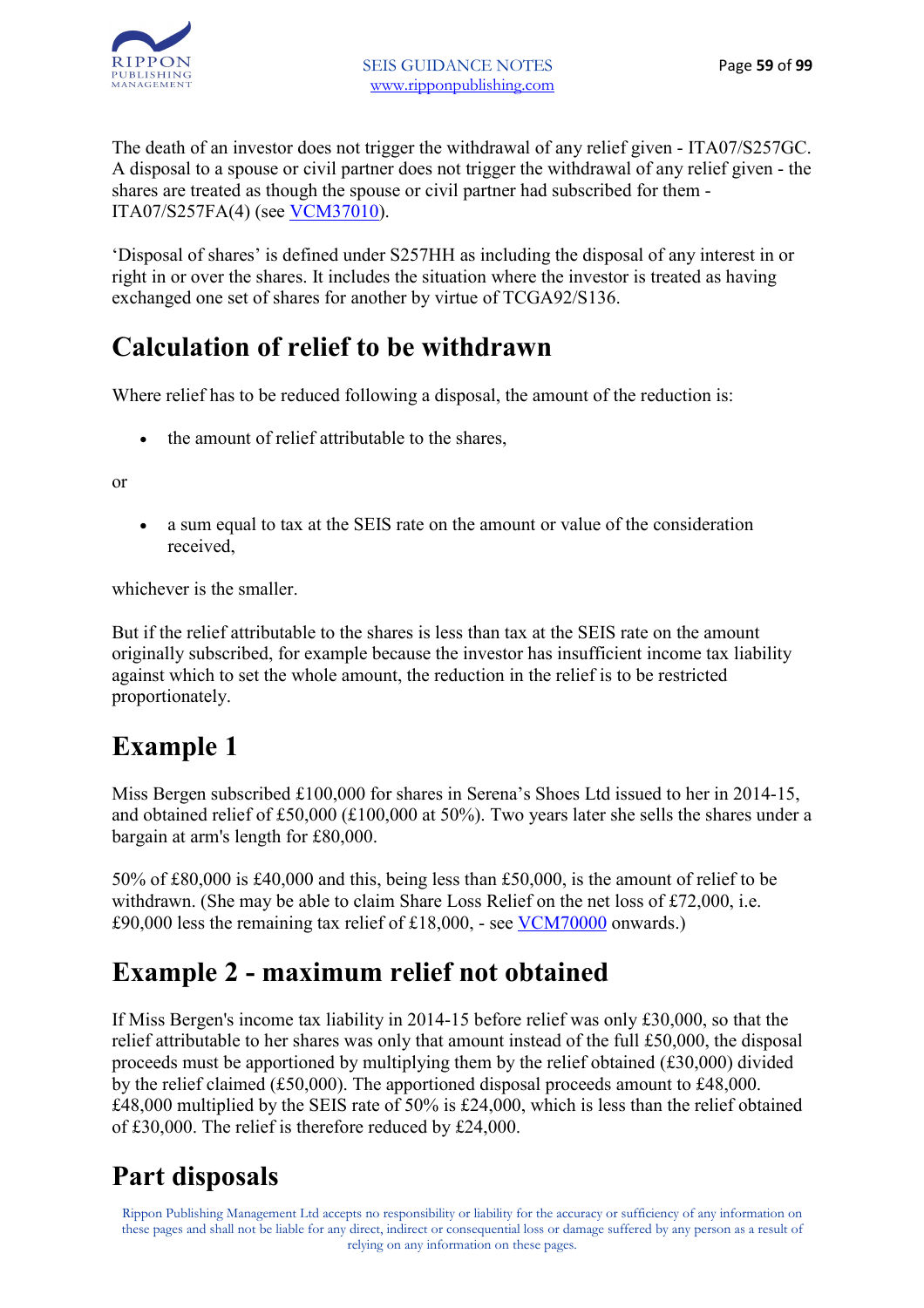

If the disposal is of part only of the holding of shares we need to decide how much of the relief attributable to the holding relates to the shares disposed of. If the shares are disposed of for the same amount or more than the individual paid for them, the relief withdrawn will be a proportionate amount of the relief originally given. If they are disposed of for less than the individual paid for them, (providing the disposal was by way of a bargain at arms length), only relief equal to tax at the SEIS rate on the amount of consideration received is withdrawn. The following examples (which assume that disposals are at arms length) illustrate how the amount of relief to be withdrawn is calculated.

#### **Example 3**

Mr Larkin subscribed £100,000 for 100,000 shares in Sussex Crafts Ltd and obtained relief of £50,000. Two years later he disposes of 25,000 shares for a consideration of £30,000. The relief is apportioned across the 100,000 shares so that £12,500 is attributable to the 25,000 shares sold, leaving £37,500 attributable to the 75,000 shares retained. Since the relief of £12,500 is less than 50% of the consideration of £30,000, it is withdrawn in full.

### **Example 4**

Suppose that Mr Larkin receives only £10,000 for the 25,000 shares that he sells. The apportioned relief of £12,500 exceeds 50% of the consideration of £10,000, so only £5,000 of the relief attributable to those shares is withdrawn. As before, the relief apportioned to the remaining 75,000 shares is £37,500; if those shares are later disposed of at a profit no part of the remaining £37,500 of relief relating to the shares already disposed of can be withdrawn on account of the later disposal.

# **VCM36030 - SEIS: income tax relief: withdrawal or reduction of SEIS relief: call and put options**

#### **ITA07/S257FC, S257FD**

Income tax relief is not available in relation to any shares if at any time before the termination date there is a put option or a call option over the shares.

A **put option** is defined by the legislation as an option granted to the investor by any person which, if exercised, would bind the grantor to purchase any of the relevant shares.

A **call option** is defined as an option granted by the investor which, if exercised, would bind the investor to sell any of the relevant shares.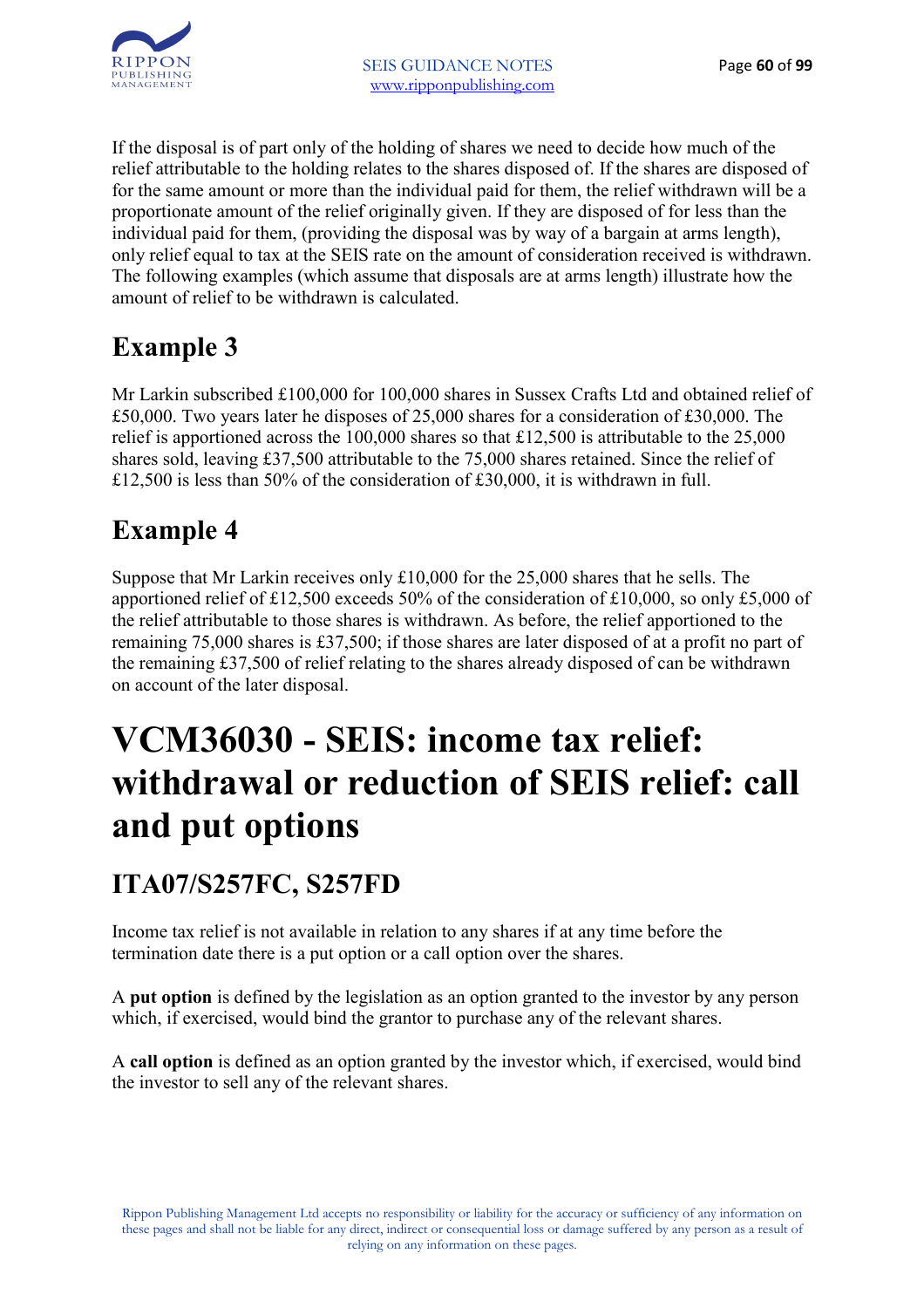

### **VCM36040 - SEIS: income tax relief: withdrawal or reduction of SEIS relief: value received by investor: overview**

#### **ITA07/S257FE to 257FO**

Where an individual who has obtained relief, or is entitled to obtain relief, in respect of shares in a company receives any value within period A (see VCM31140) that relief is to be reduced. For the calculation of the reduction, seeVCM36050.

But where the value received is insignificant, the relief is not affected. See VCM36060 for the meaning of 'insignificant'.

This rule is extended by ITA07/S257FM to cover cases where:

- the value comes from any person connected with the company (whether it becomes connected before or after the value leaves it)
- the recipient is an associate of the individual.

VCM36070 sets out the circumstances in which value is considered to be received, and explains how the amount of the 'value' is to be determined.

A number of types of payment are not treated as the provision of 'value' - see VCM36080.

How much relief is withdrawn will depend on the amount of the value received. There is scope for relief to be retained if the value received is made good by the investor as soon as is practicable. See VCM36090.

#### **Obligation to report**

An individual who receives value is obliged by ITA07/S240 to make a report to HMRC within 60 days. Failure to make such a report attracts a penalty under TMA70/S98.

## **VCM36050 - SEIS: withdrawal or reduction of relief: value received by the investor: calculation of reduction of relief**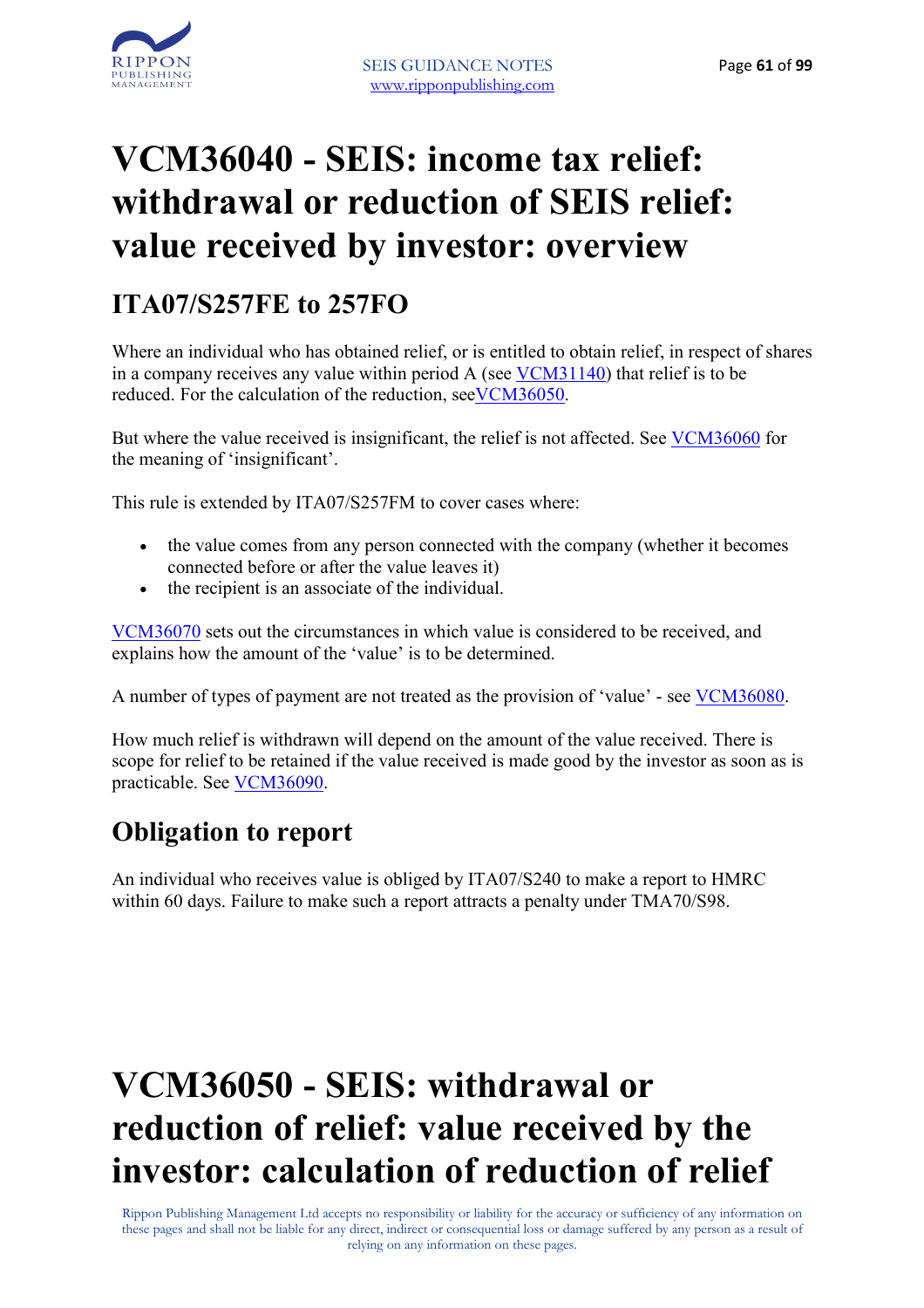### **ITA07/S257FE, S257FJ, S257FK, S257FL**

Where relief falls to be reduced because the investor has received value from the company, the amount of the reduction is the amount of the value received multiplied by the SEIS rate of 50%, or the amount of relief attributable to the shares, whichever is the smaller.

Where the investor has not had the maximum amount of relief on his investment, possibly because he had insufficient income in the year, relief is reduced in proportion to the amount originally obtained.

Where value is received in respect of more than one issue of shares, the receipt is related to the earliest share issue as far as possible.

### **Example 1**

In May 2013 Mr Potter was issued with shares for which he had subscribed £10,000 and received £5,000 relief. On 1 June 2014 he receives value of £7,500. £7,500 at the SEIS rate of 50% is £3,750 and that is the amount of relief withdrawn as that is less than the £5,000 relief originally obtained.

#### **Example 2**

If Mr Potter had only had tax liability for that year of £1,000, he would have received only that amount of relief. In this situation the figure of value received of £7,500 must be apportioned by applying the formula at ITA07/S257FL. The formula is the amount of the relief obtained (£1,000) divided by the amount claimed (£5,000), giving an apportioned value received figure of £1,500. That figure is then multiplied by the SEIS rate of 50% to give the sum of £750. The reduction in relief is the smaller of that sum, and the amount of relief attributable to the shares (£1,000). So in this case the relief is reduced by £750.

The effect of this is that his relief is the same proportion as if he had been able to claim all the available relief on his subscription.

#### **Example 3 - multiple share issues**

In May 2012 Mr Shah was issued with shares for which he had subscribed £3,000, and he obtained full relief of £1,500 for this. In May 2013 he subscribed £10,000 for further shares in the same company. Because his Income Tax liability for 2013-14 was small he obtained relief of £4,000 only for this subscription.

In August 2014 he receives value from the company of £4,000. In this circumstance the value received must be apportioned to each share issue by multiplying it by the ratio of that share issue to the total of all the share issues. On the first issue the apportioned amount of value received is £4,000 x £3,000 / £13,000 = £923, so the relief withdrawn is the lesser of £923 x  $50\% = \text{\pounds}462$  or  $\text{\pounds}3.000 \times 50\% = \text{\pounds}1.500$ , meaning relief of  $\text{\pounds}462$  is withdrawn.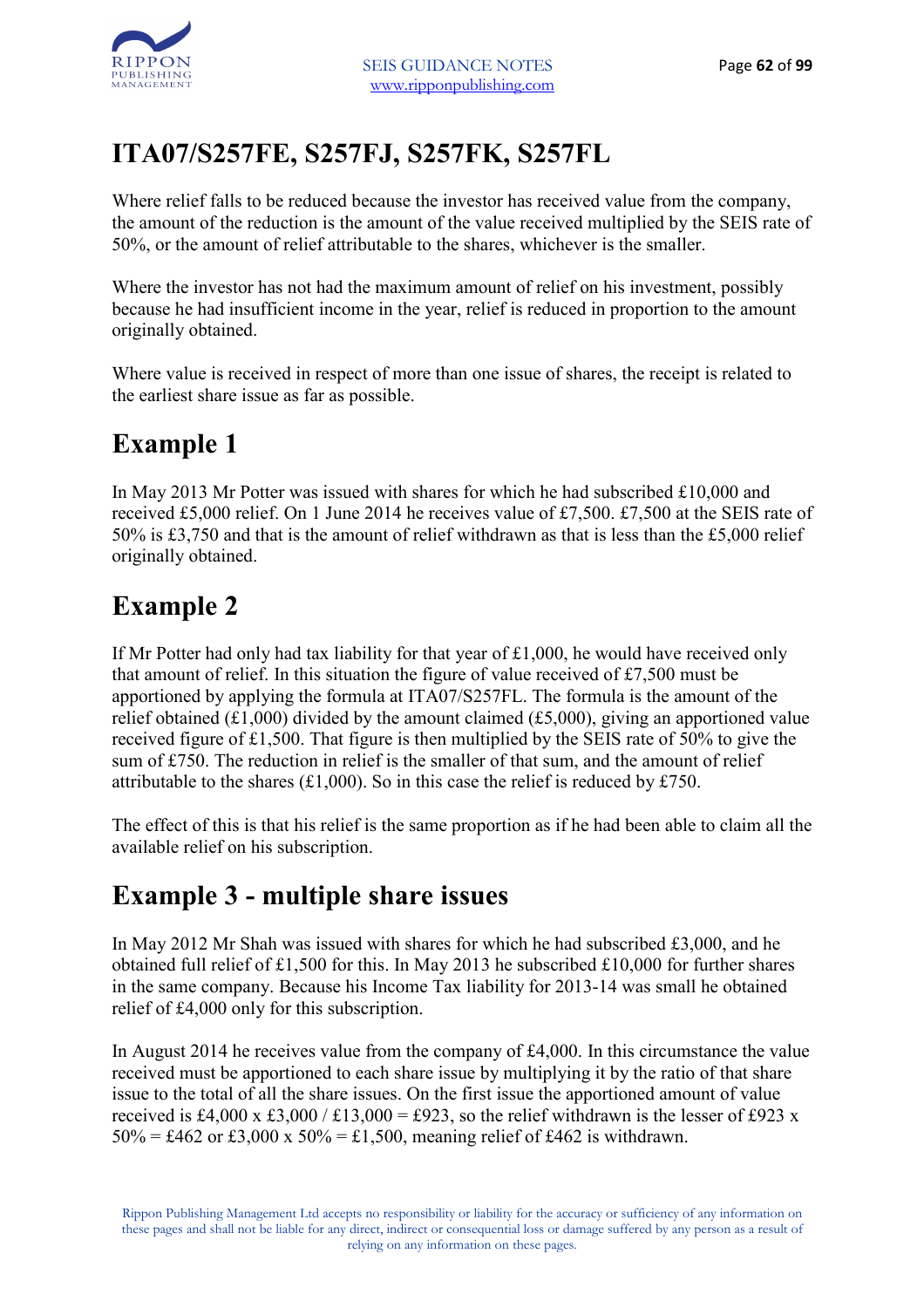

On the second issue the apportioned amount of value received is £4,000 x £10,000 / £13,000  $=$  £3,077. The relief withdrawn is the lesser of £3,077 x 50% = £1,538 multiplied by £4,000 / £5,000 = £1,209, or £4,000, meaning relief of £1,209 is withdrawn.

#### **Example 4 - value received from connected persons**

Graham and Mark own Gramark Consultants Ltd. They each subscribe for a 30% holding in a new company, Ecofriendly Umbrellas Ltd, and obtain relief. Shortly afterwards Mark receives value from Gramark Consultants Ltd.

Because Graham and Mark are a group that controls each company the two companies are connected under ITA07/S993(5)(d). So, by virtue of ITA07/S221(c), Mark has received value from a company connected with Ecofriendly Umbrellas Ltd and his relief must be reduced.

### **VCM36060 - SEIS: withdrawal or reduction of relief: value received by investor: meaning of 'insignificant'**

### **ITA07/S257FF, S57FG**

Where the amount of the value received is 'insignificant' it is ignored. An amount is insignificant for this purpose if:

- it does not exceed £1000, or
- if it exceeds £1000 it is insignificant in relation to the amount subscribed by the individual for the shares in question.

Our view is that for the purpose of the second category above 'insignificant' must be given its normal dictionary meaning of trifling or completely unimportant.

To ensure that this relaxation is not used for avoidance purposes, it is provided that the amount of any value shall not be regarded as insignificant if it is received under arrangements which exist at any time in the 12 months ending on the date of the share issue.

Where there is more than one receipt which is, on its own, insignificant as defined, the rule must be applied to the total amount received within period A (see VCM10540). For example, suppose an individual received value of £600 on 1 February 2012 and the same sum every three months thereafter. Assuming £1200 was not regarded as insignificant, the individual would be regarded as receiving value of £1200 on 1 May 2012, a further £1200 on 1 November 2012, and so on.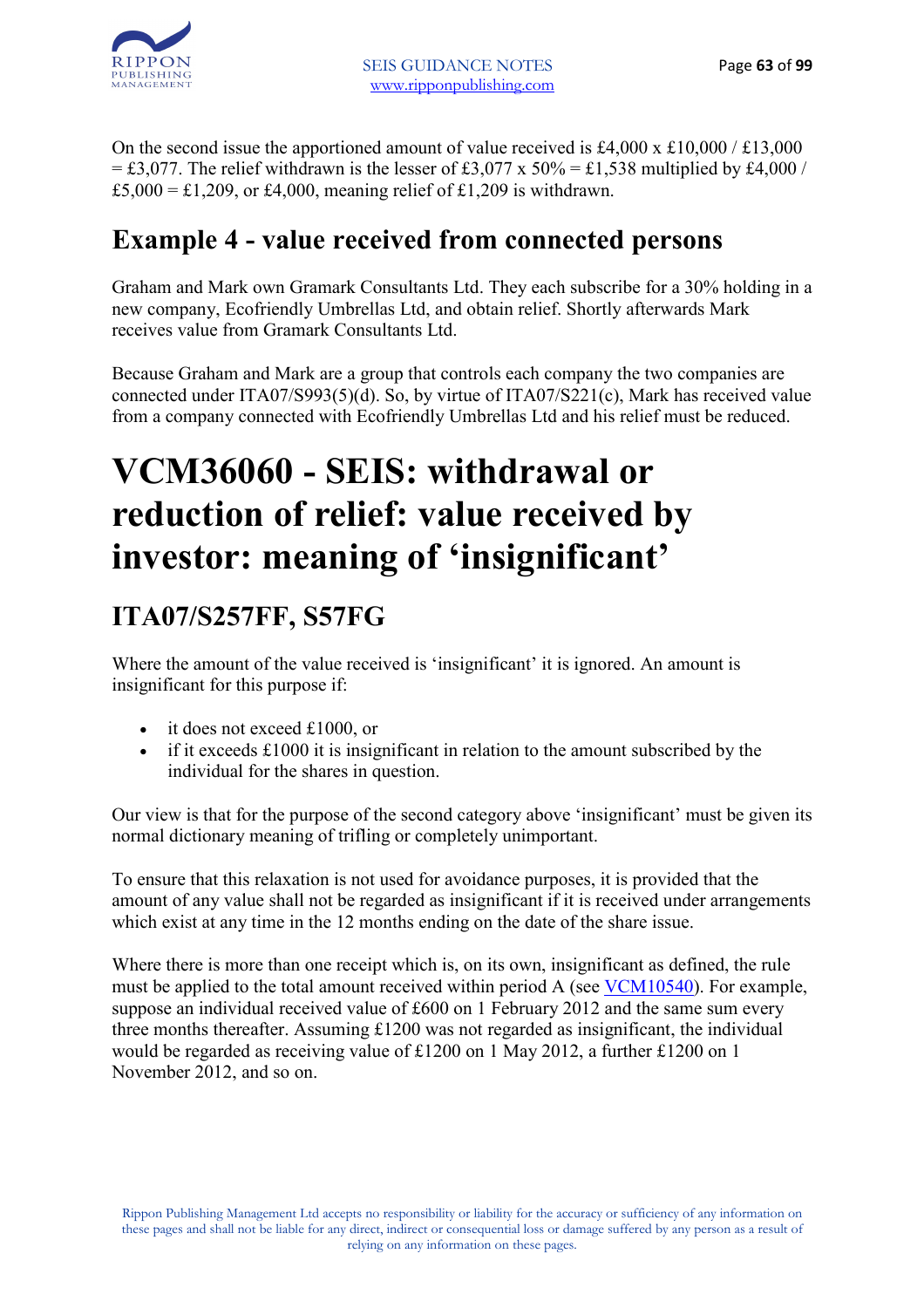

## **VCM36070 - SEIS: withdrawal or reduction of SEIS relief: value received by investor: when value is received**

#### **ITA07/S257FH, S257FI**

The circumstances in which individuals receive value, and how that value is quantified for the purpose of computing the amount of a reduction of relief, are shown below. In this context references to payments or transfers to individuals include ones made to them indirectly or made to anyone else to their order or for their benefit.

#### **Circumstances Amount**

- 1. The company repays, redeems or repurchases any of its share capital or securities belonging to the individual.
- 2. The company makes a payment to the individual for giving up his right to any of its the shares or securities on if greater, the market value their cancellation or extinguishment.
- 3. The company repays a debt owed to the individual. A debt incurred after the issue of the relevant shares is not taken into account for this, unless that debt replaced an earlier debt incurred before the share issue.
- 4. The company makes a payment to the individual for giving up his right to any debt on its extinguishment. ('ordinary trade debts' - see below - and debts in respect of payments listed at VCM36070 are excepted from this rule).
- 5. The company releases or waives any liability of the individual to the company. In addition to an actual release or waiver, a company is treated as having released or waived liability if the individual fails to discharge a liability owed to the company within 12 months of the time when it ought have been discharged.
- 6. The company discharges, or undertakes to discharge, an individual's liability to a third person. The amount of the liability.
- 7. The company makes a loan or advance to the individual The amount of the loan or

The amount receivable or, if greater, the market value of the shares or securities.

The amount receivable or, of shares or securities market.

The amount receivable or, if greater, the value of the debt.

The amount receivable or, if greater, the market value of the debt.

The amount of the liability.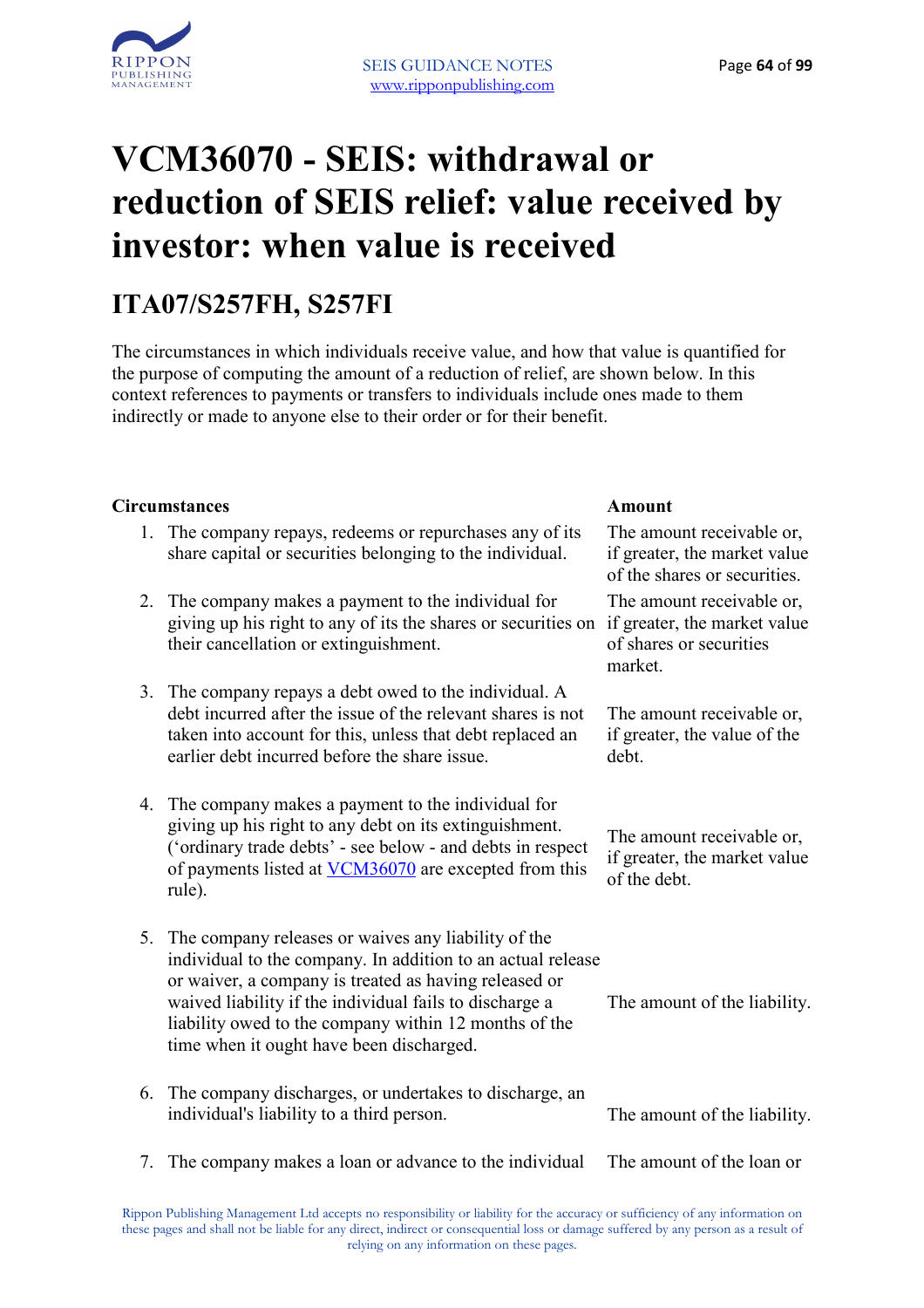

The amount receivable or, if greater, the market value

of the shares.

other than one repaid in full before the issue of the shares. advance.

- 8. The company provides a benefit or facility for the individual. The cost to the company of providing the benefit facility less a consideration given for it by the individual. 9. The company transfers an asset to the individual for no consideration or consideration less than its market value. The difference between the market value of the asset and any consideration given for it. 10. The individual transfers an asset to the company for a consideration in excess of its market value. The difference between the market value of the asset and the consideration received for it. 11. The company makes any other payment to the individual, except payment within VCM36060 or one made in discharge of an 'ordinary trade debt' - see below. The amount of the payment. 12. The individual receives any payment or asset in connection with the winding up or dissolution of the company. The amount of the payment or market value of the asset. 13. The individual disposes of any share capital or securities, or rights over such shares to:
- A person who has a 'substantial interest' in the company (see VCM32030)
- Any employee of the company
- Any director of the company

In the EIS case of Optos plc v Revenue and Customers Commissioners (SpC 560), the Special Commissioners took the view that loan notes are a form of debt and the issue of conversion shares to repay loan notes is a receipt of value under ITA07/S216(2)(b), the EIS equivalent to ITA07/S257FH(2)(b).

In the EIS case of Blackburn & Another v Revenue and Customs Commissioners (SpC 606) the Special Commissioners considered value received in relation to payments made to the company in advance of a share issue. In contrast to Optos the payment in advance in this case was not considered to create a debt and no value was received by the issue of the shares as there was a clear intention that the payment was intended to be used to subscribe for shares to be issued at a later time.

#### **Ordinary trade debt**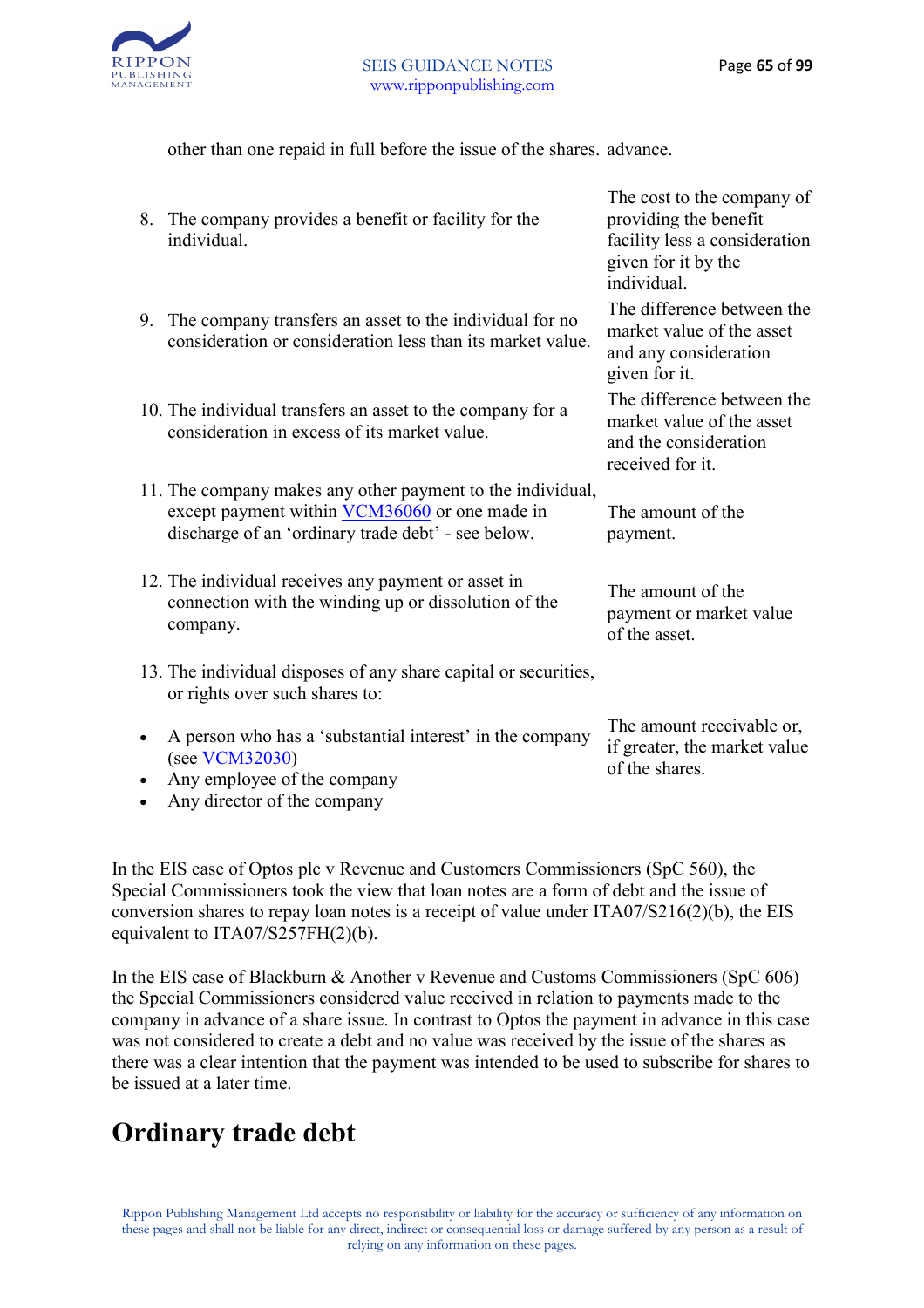

This is defined at ITA07/S257FH(13) as any debt for goods and services supplied in the ordinary course of a trade or business where any credit given does not exceed six months and is not longer than that normally given to the customers of the person carrying on the business.

### **VCM36080 - SEIS: withdrawal or reduction of relief: value received by investor: payments not to be included**

### **ITA07/S257FH(3) and (4)**

Certain payments are not to be treated as 'value received'. These are as follows:

- Repayment or reimbursement of travelling or other expenses which were incurred by the investor or an associate of the investor in the performance of that person's duties as a director of the company,
- Interest on money lent to the company or to a person connected with the company, providing that the interest is at a normal commercial rate,
- Dividends or distributions which represent no more than a normal commercial return on the investment,
- Any payment for the supply of goods which does not exceed the market value of those goods,
- Any payment of rent for a property occupied by the company or by a person connected with the company, which does not exceed a reasonable commercial rent for the property,
- Any necessary and reasonable remuneration paid for services rendered to the company or a person connected with the company, where the services are provided in the course of a trade or profession and the remuneration is taken into account in arriving at the profits of that trade or profession. 'Services' in this context excludes secretarial or managerial services, or services of a kind undertaken by the company or connected person to whom they are provided.

### **VCM36090 - SEIS: withdrawal or reduction of relief: value received by investor: receipt of replacement value**

#### **ITA07/S257FN, S257FO**

The individual can avoid the consequences of receiving value by returning the whole of the value to the person that gave it. The value may be returned in any of the following ways: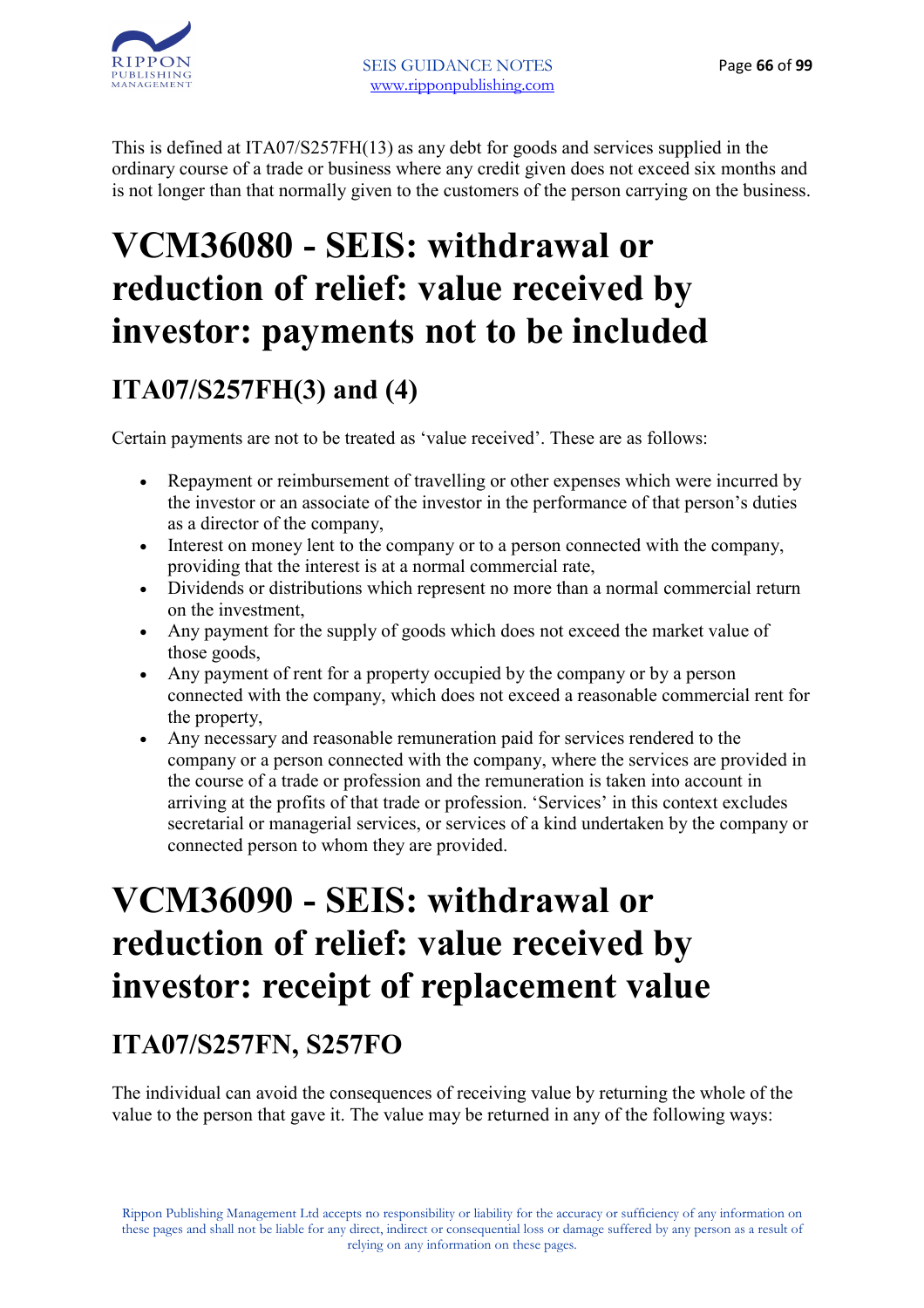



- by a cash payment, other than a payment listed below, or a payment for shares or securities of the company (unless the receipt of value in question arose from the receipt of those shares or securities),
- where the receipt of value arose from the waiver or discharge of a liability or debt, by reversing that transaction,
- where the receipt of value arose from either the transfer of an asset to the individual at an under-value or the transfer any asset to the company at an over-value, by the transfer of any asset in the reverse direction at a corresponding under-value or overvalue.

Where the value comes from a person connected with the company it should be returned to that person, and where it is received by a person associated with the individual it should be returned by that person. Note that the value must be wholly returned; returning part of it has no effect.

The replacement value must be given without unreasonable delay. If the amount of the value received was the subject of appeal proceedings it must be given within 60 days after the final determination of the appeal. A payment made before the value was received may be taken into account as replacement value, provided it was not made earlier than one year before the issue of the shares.

If the value is replaced by way of a subscription for shares, no claim to relief (or, if the replacement value is given by a company connected with the individual, investment relief under the CVS) can be made in respect of that subscription.

#### **Replacement in cash**

The payments referred to above are payments of the following types:

- a reasonable payment for goods, services or facilities,
- a payment of interest on normal commercial terms,
- a payment of a dividend which does not exceed a normal return on the investment,
- a payment for an asset not exceeding its market value,
- a payment of rent on normal commercial terms,
- a payment to discharge a trade debt.

# **VCM36100 - SEIS: income tax relief: withdrawal or reduction of SEIS relief: acquisition of trade or trading assets**

**ITA07/S257FP**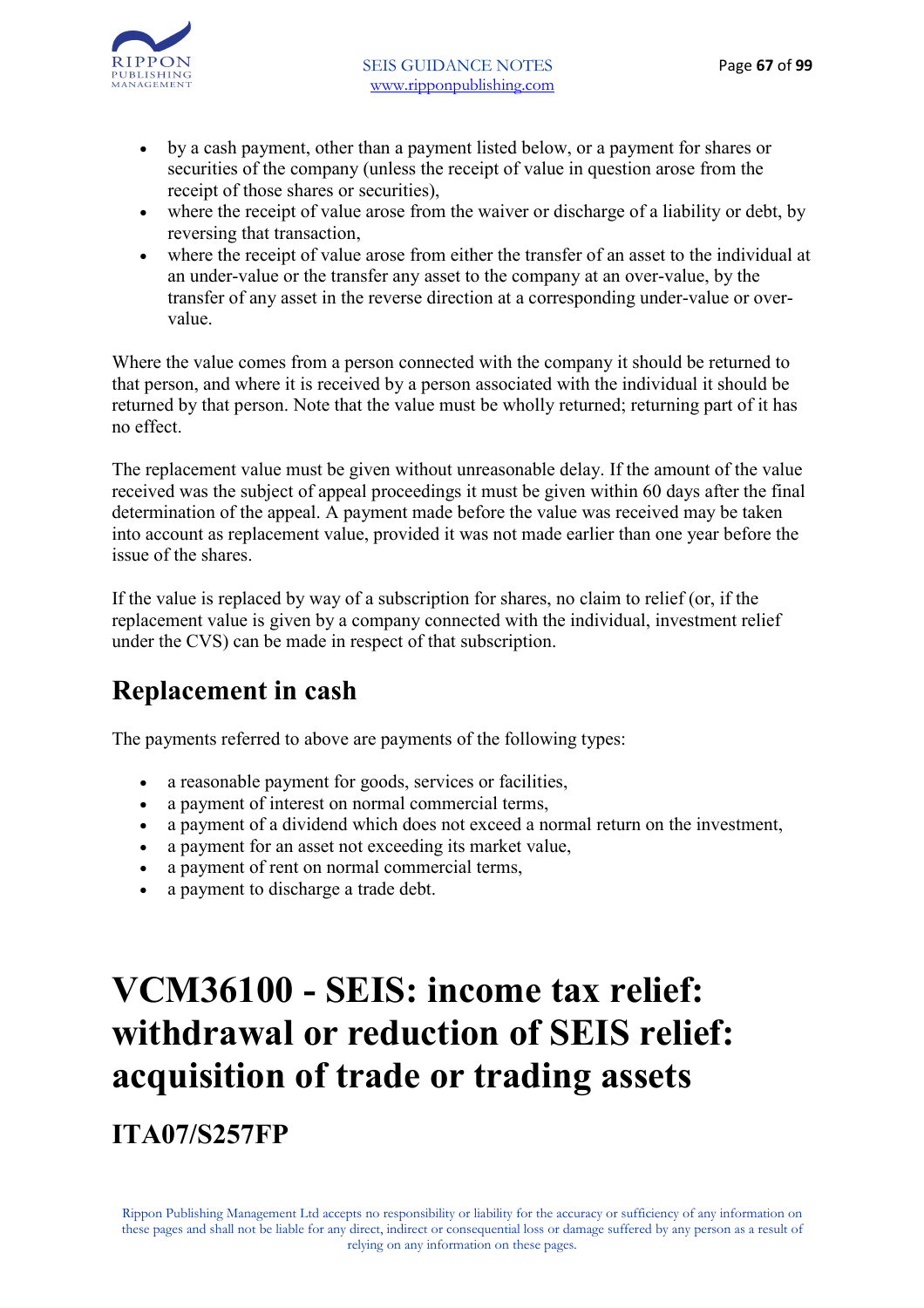

As the SEIS is intended to encourage genuinely new investment in companies by outsiders the legislation needs to ensure that relief is not available to anyone who directly or indirectly owned the trade before it came to be owned by the company. This is done by ITA07/S257FP.

Where the section applies any relief given to the individual is to be withdrawn. (Under ITA07/S257FP(4) this has the effect that where relief has not yet been given the individual is not eligible for it.)

To decide whether the provision might apply to an investor we have to consider whether, at any time within period A (see VCM31140), either the individual or any group of persons to which he or she belongs either:

- has more than a half share interest in the trade or part of the trade as carried on by the company or its qualifying subsidiary, or
- controls the company.

In the first case, the provision will apply if the individual or group also had such an interest in the trade, or a part of the trade, at some previous time in the same period when it was carried on by some person other than the company. In the second case, ITA07/S257FP will apply if the individual or group, at some previous time in the same period, controlled another company which was then carrying on the trade or part of the trade.

### **VCM36110 - SEIS: income tax relief: withdrawal or reduction of SEIS relief: acquisition of share capital**

#### **ITA07/S257FQ**

ITA07/S257FQ covers the situation where the individual investor or a group of which he or she is part formerly controlled a company which then carried on the trade and that company has come to be owned by the company in which the individual has now invested.

For the purpose of deciding whether anyone has a half share in a trade or can control a company the rights and powers of each person are to be taken as including the rights and powers of any associate, see VCM32020, and 'control' has the meaning given in CTA10/S450 (see CTM60200).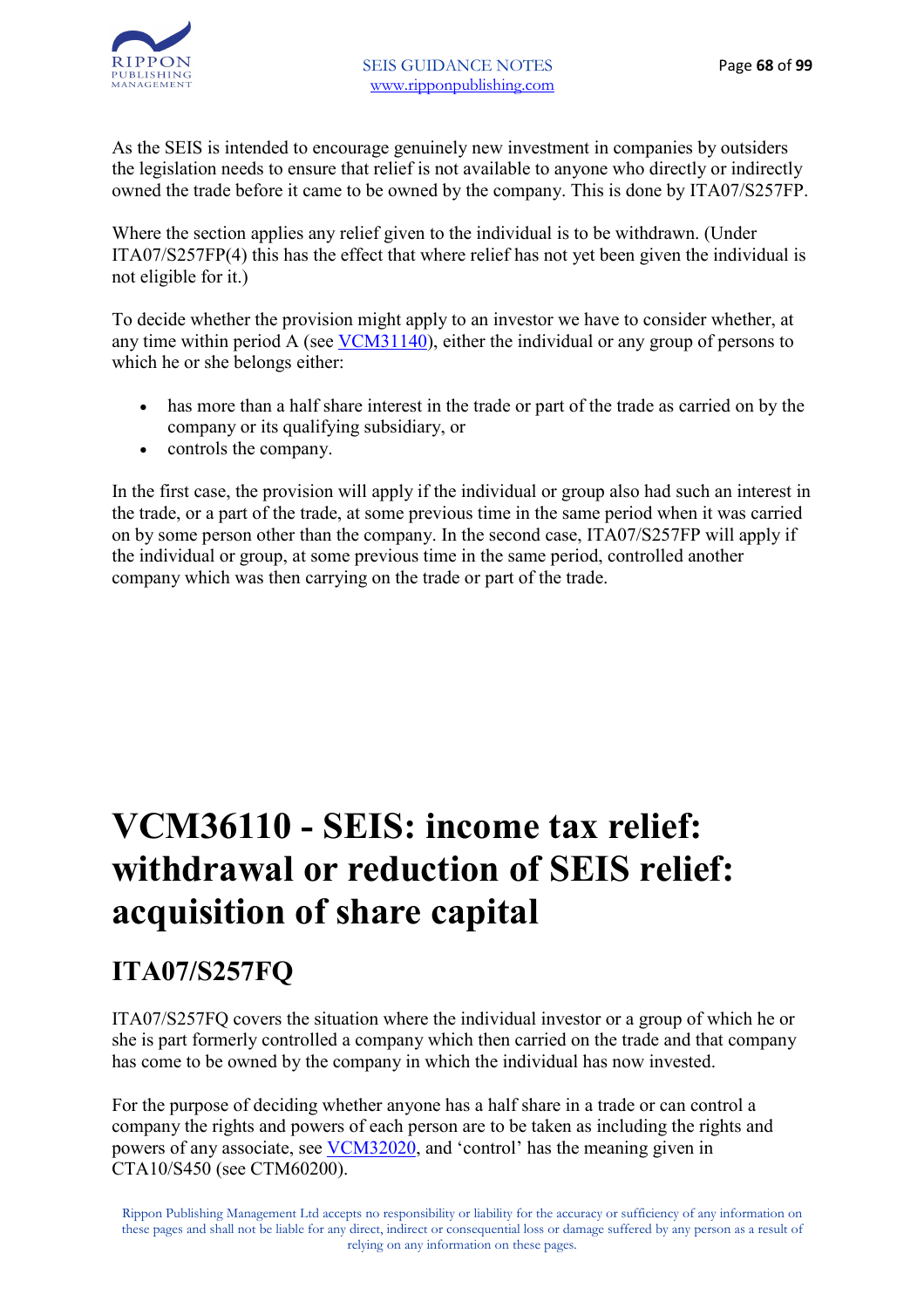The persons to whom a trade belongs, or the extent of their interests in it, are to be determined in accordance with CTA10/S941 (see CTM06020).

### **VCM36120 - SEIS: income tax relief: withdrawal or reduction of SEIS relief: relief subsequently found not to have been due**

#### **ITA07/S257FR**

In some cases it may be that the officer forms the opinion that relief falls to be withdrawn even though no notification has been given under ITA07/S257GE or ITA07/S257GF. Where in such a case the reason for the officer's opinion is that:

- the company is not a qualifying company, or
- the shares were not issued to raise money for the purpose of a qualifying business activity, or
- the company using the money raised does not satisfy the conditions applying to it, or
- the money raised was not employed for the purpose of a qualifying business activity within the time allowed,

the officer must give notice to the company before relief can be withdrawn. The notice should specify the date of the relevant share issue, state the grounds for the decision, and set out the company's right of appeal against it.

The purpose of this procedure is to allow the party to appeal proceedings to be the company itself in cases where most of the relevant evidence lies within its own power, and to simplify the withdrawal process in cases where there is a large number of investors. But neither the failure of a company to appeal nor any decision by the tribunal in favour of HMRC in any appeal prohibits a shareholder from making his own appeal against a withdrawal assessment subsequently.

Once the officer has given a notice under ITA07/S257FR it is not necessary to await determination of any appeal by the company before making an assessment to withdraw relief from individual investors. But if such assessments are made the officer should ensure that all individuals assessed are aware of the fact and that the company's appeal is heard first (or at the same time).

### **VCM36130 - SEIS: income tax relief: withdrawal or reduction of SEIS relief: procedure: overview**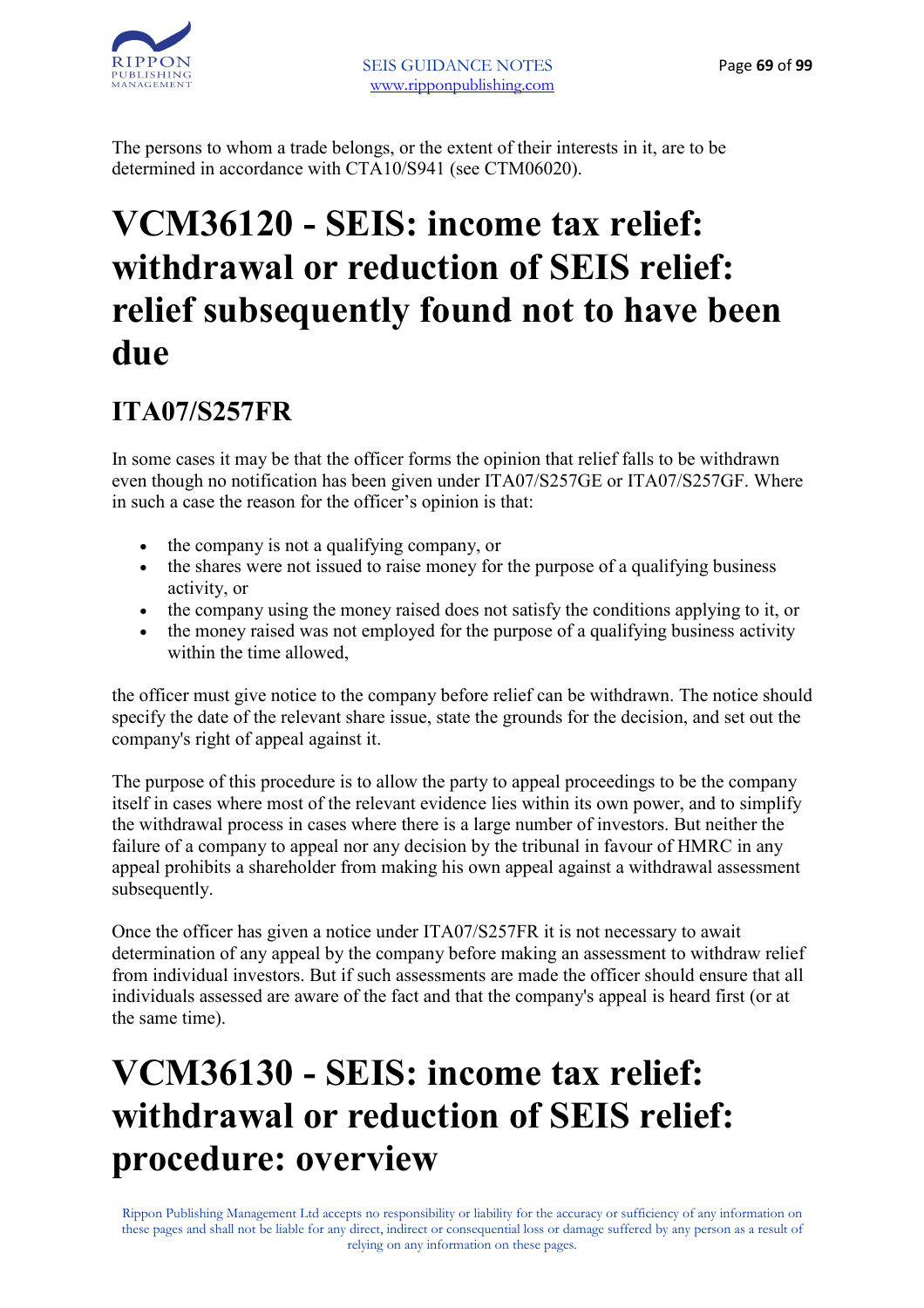

#### **ITA07/Part 5A/Chapter 7**

Where the officer dealing with the affairs of a company becomes aware that relief falls to be withdrawn he or she will need to notify the tax offices dealing with the individuals concerned.

The notification will need to include the following details:

- the reason for the withdrawal,
- the amount to be withdrawn, if not the whole of the relief,
- the year in which the shares to which the relief relates were issued,
- the reckonable date for interest (see VCM36110).

### **VCM36140 - SEIS: income tax relief: withdrawal or reduction of relief: procedure: withdrawing relief**

### **ITA07/S257G**

SEIS relief cannot be withdrawn via self-assessment. Instead it should be recovered by the making of a manual Special Assessment using SEES, and the charge entered onto SAFE.

Instructions on how to do this are at SAM22001 to SAM22030 following the same procedure as would apply for a withdrawal of EIS relief.

Where the shares in question were acquired from a spouse or civil partner, the assessment will be on the person they were transferred to.

### **VCM36150 - SEIS: income tax relief: withdrawal or reduction of relief: procedure: time limits for assessments**

#### **ITA07/S257GB**

Where an assessment to withdraw relief is required because of an event occurring after the date of the claim to relief, it may be made within six years after the end of the year of assessment in which that event occurred.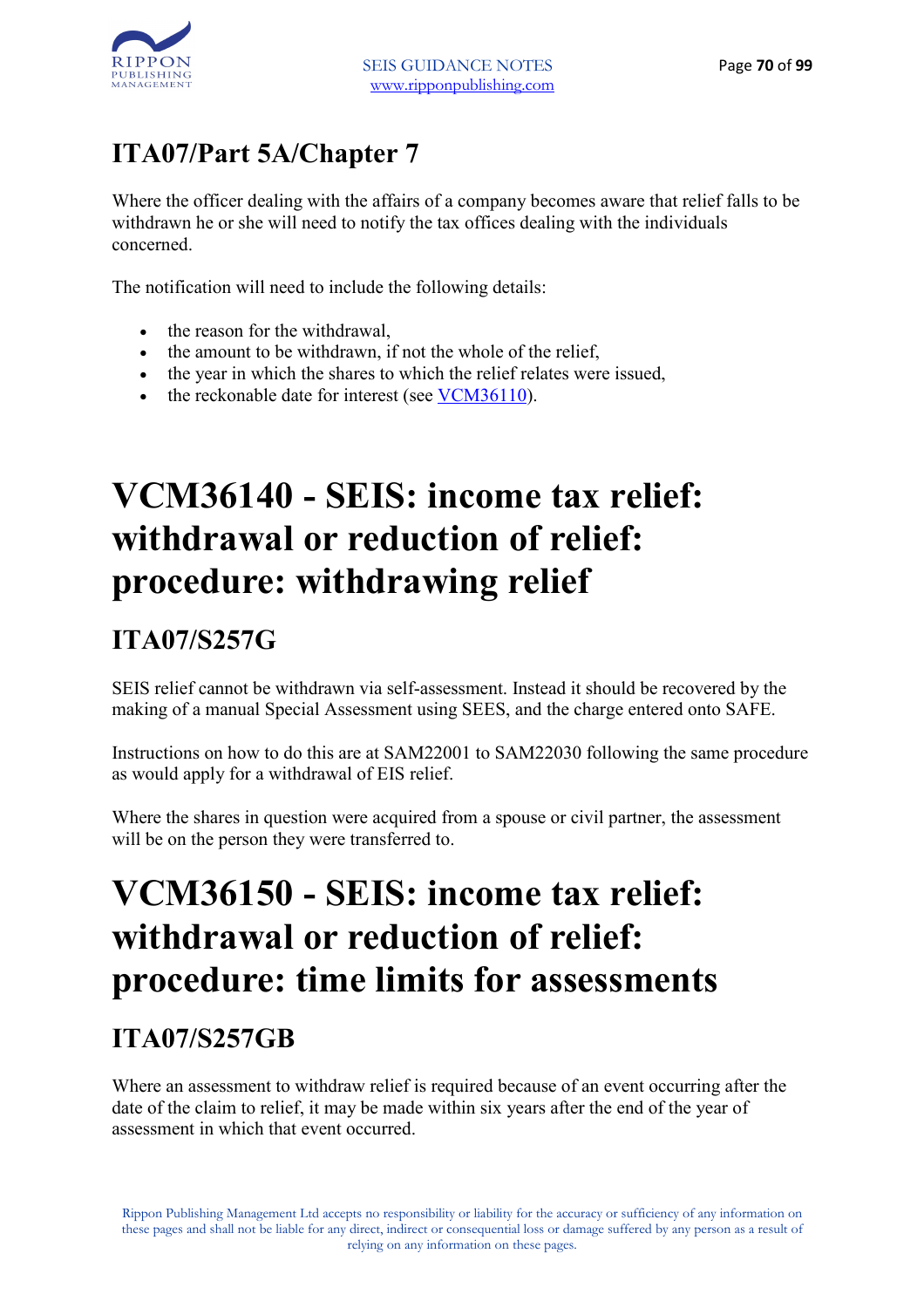

A discovery by an Inspector under TMA70/S29(1) that any relief obtained was excessive (for example, because not all the conditions were satisfied at the time when it was allowed) should not be regarded as an 'event' giving rise to the time limit mentioned in the paragraph above. In these circumstances, the time limit in TMA70/S34(1) (that is, five years after the 31 January next following the year of assessment for which the further assessment is to be made) applies, except in a case of fraudulent or negligent conduct where the extended time limits in TMA70/S36 apply.

### **VCM36160 - SEIS: income tax relief: withdrawal or reduction of SEIS relief: procedure: date from which interest is chargeable**

#### **ITA07/S257GD**

Where SEIS relief falls to be withdrawn by reason of an event occurring after the date of the claim, there are special rules for determining the relevant date from which interest starts to run. This date will always precede the date when the SA return is amended or the assessment withdrawing relief is made.

Normally the relevant date from which interest starts to run will be 31 January next following the tax year in respect of which the assessment is made.

Where the relief is withdrawn following a discovery by the officer under TMA70/S29 (1) that it was excessive, the normal rules in TMA70/S86 for determining the relevant date apply.

### **VCM36170 - SEIS: withdrawal or reduction of SEIS relief: procedure: HMRC powers to obtain information**

#### **ITA07/S257GG and S257GH**

See also VCM15170 for a description of the obligations imposed on investors and the company to notify HMRC of circumstances which should result in relief being reduced or withdrawn.

### **ITA07/S257GG**

If an HMRC officer has reason to believe that a person has failed to give notice of an event (see VCM15170) which removes the entitlement to relief, that person may be required, by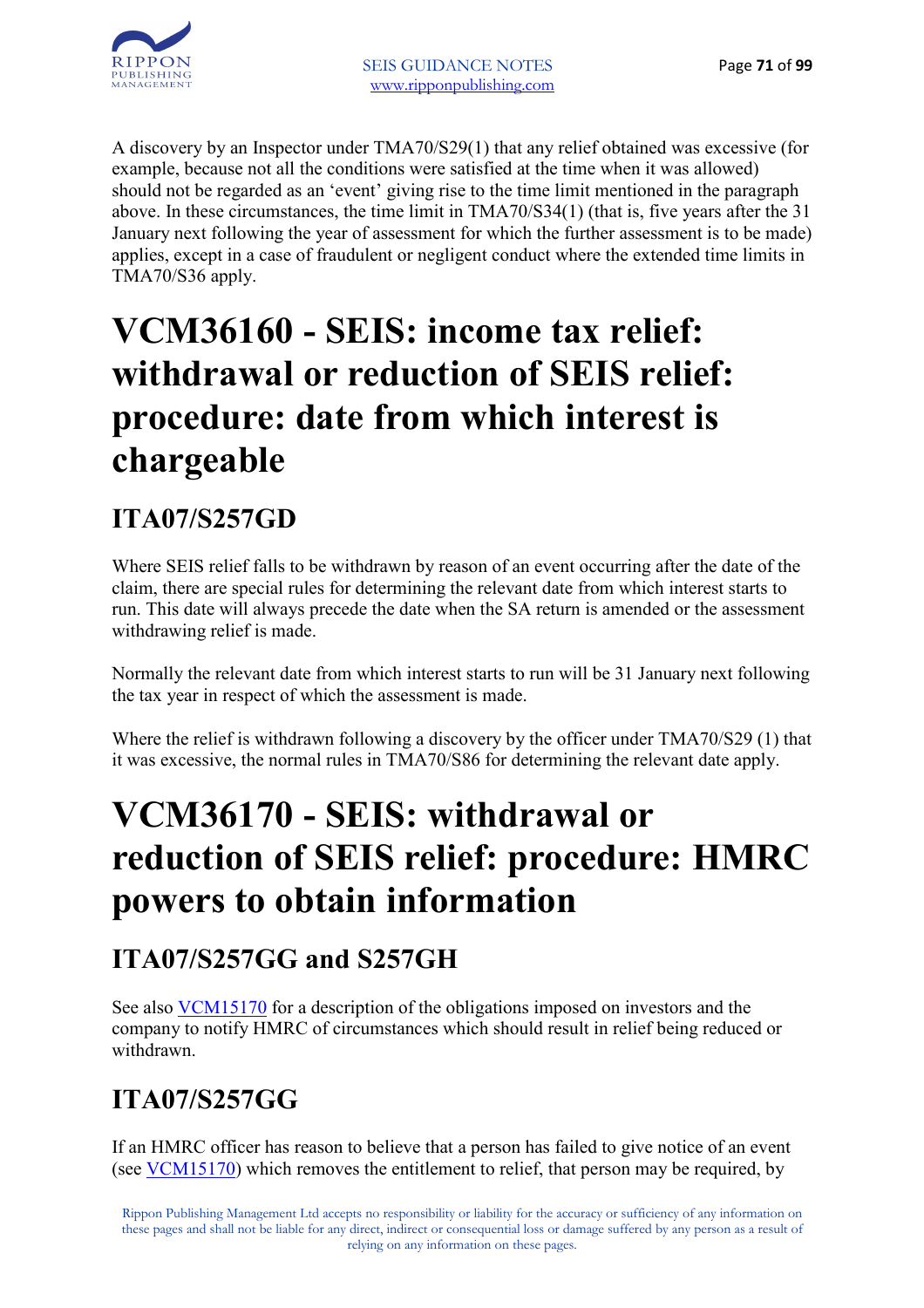

notice in writing, to provide such information relating to any event as may reasonably be required. The time limit allowed for furnishing the information must not be less than 60 days.

ITA07/S257GG may not be used to issue speculative notices. Any information required under a notice must be confined to matters that may cause the withdrawal of relief.

### **ITA07/S257GH**

In addition to the above, ITA07/S243 allows HMRC to require certain persons to provide information in relation to any scheme or arrangement which the officer has reason to believe may result in SEIS relief not being due. The types of arrangement covered by this rule are as follows:

- where the shares are subscribed for tax avoidance purposes (see VCM11040).
- where the company or a subsidiary is put into administration, wound up or liquidated for tax avoidance purposes,
- where shares are subscribed for under the type of arrangements described at VCM11090,
- where there are pre-arranged exit or investment protection arrangements of the type described at VCM12080,
- where there are disqualifying arrangements as described at VCM12100,
- any arrangements which would result in the company failing the control or independence requirements (see VCM13100), or
- any arrangements which would result in either a qualifying 90% subsidiary (see VCM13080) or a qualifying subsidiary (see VCM13130) ceasing to meet the relevant requirements for qualification.

HMRC may seek information from investors, the company, persons connected with or controlling the company, or persons believed to be party to disqualifying arrangements as appropriate to the circumstances and as outlined at ITA07/S257GH.

Failure to comply with a notice given under ITA07/S257GG or S257GH may attract penalties under TMA70/S98.

The officer is not precluded by the obligation to secrecy from disclosing to a company, in the course of exercising the power to require information, that relief has been claimed or given in respect of any of its shares.

## **VCM37000 - SEIS: income tax relief: supplementary and general: contents**

VCM37010 Transfers between spouses or civil partners VCM37020 Identification of shares on a disposal VCM37030 Acquisition of issuing company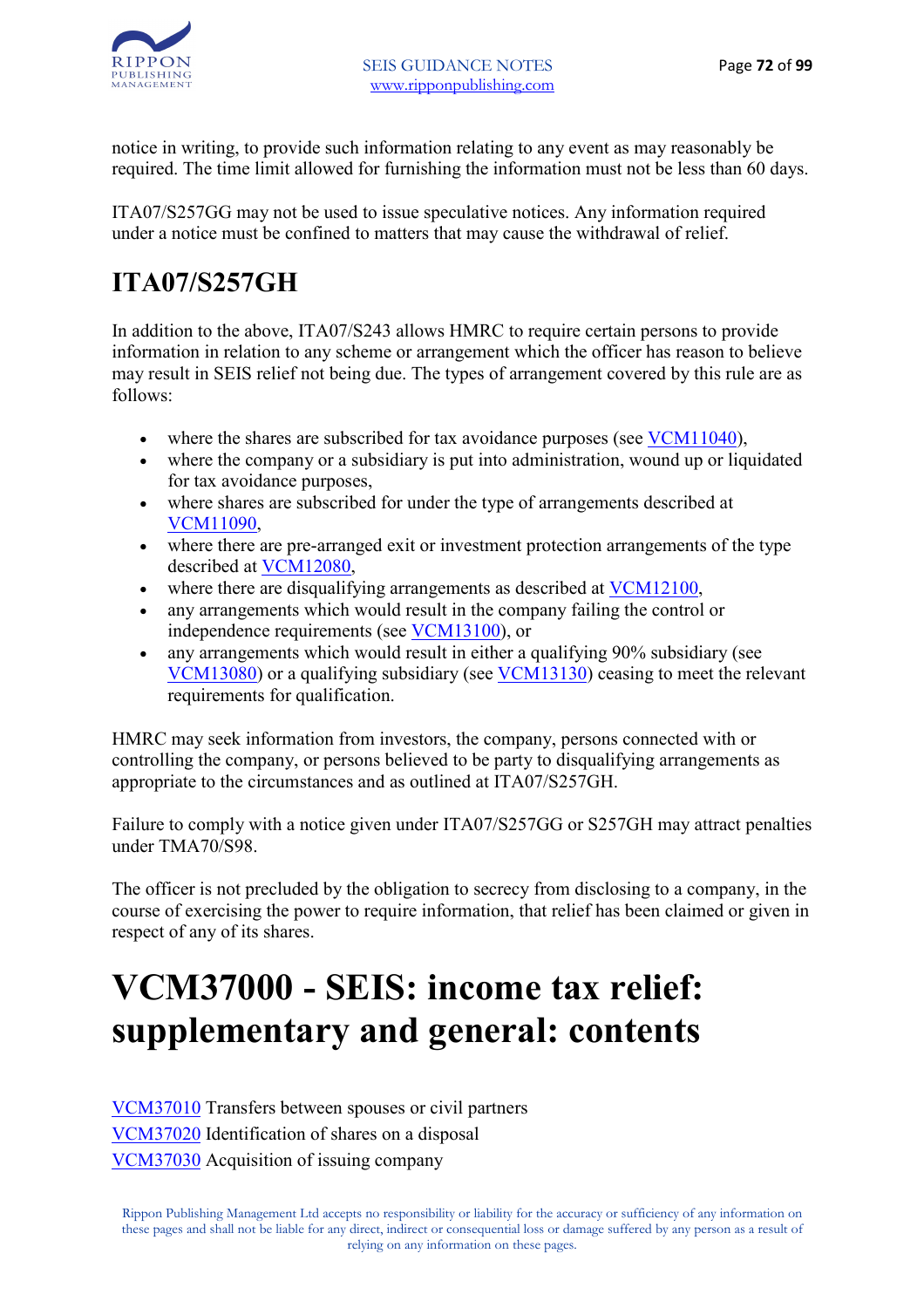

VCM37040 Nominees and bare trustees

# **VCM37010 - SEIS: income tax relief: supplementary and general: transfers between spouses or civil partners**

### **ITA07/S257H**

Transfers of shares between spouses or civil partners are not treated as a disposal. The SEIS relief remains attributable to the shares until a disposal or other relevant event by the spouse or civil partner to whom they were transferred.

# **VCM37020 - SEIS: income tax relief: supplementary and general: identification of shares on a disposal**

### **ITA07/S257HA**

An individual who owns shares to which relief is attributable (see VCM35020) may also possess other shares in the same company of the same class. Also, shares to which relief is attributable may have been acquired at various times and at various prices. Consequently, if the individual disposes of a part only of the holding we need rules to identify the particular shares disposed of. The rules are as below.

- Where the shares were acquired on different days, those acquired first are treated as disposed of first.
- As between shares acquired on the same day, the order of disposal is:

•

- shares to which no SEIS relief of any kind is attributable,
- o shares to which SEIS relief, but not SEIS re-investment relief, is attributable,
- o shares to which both types of SEIS relief are attributable.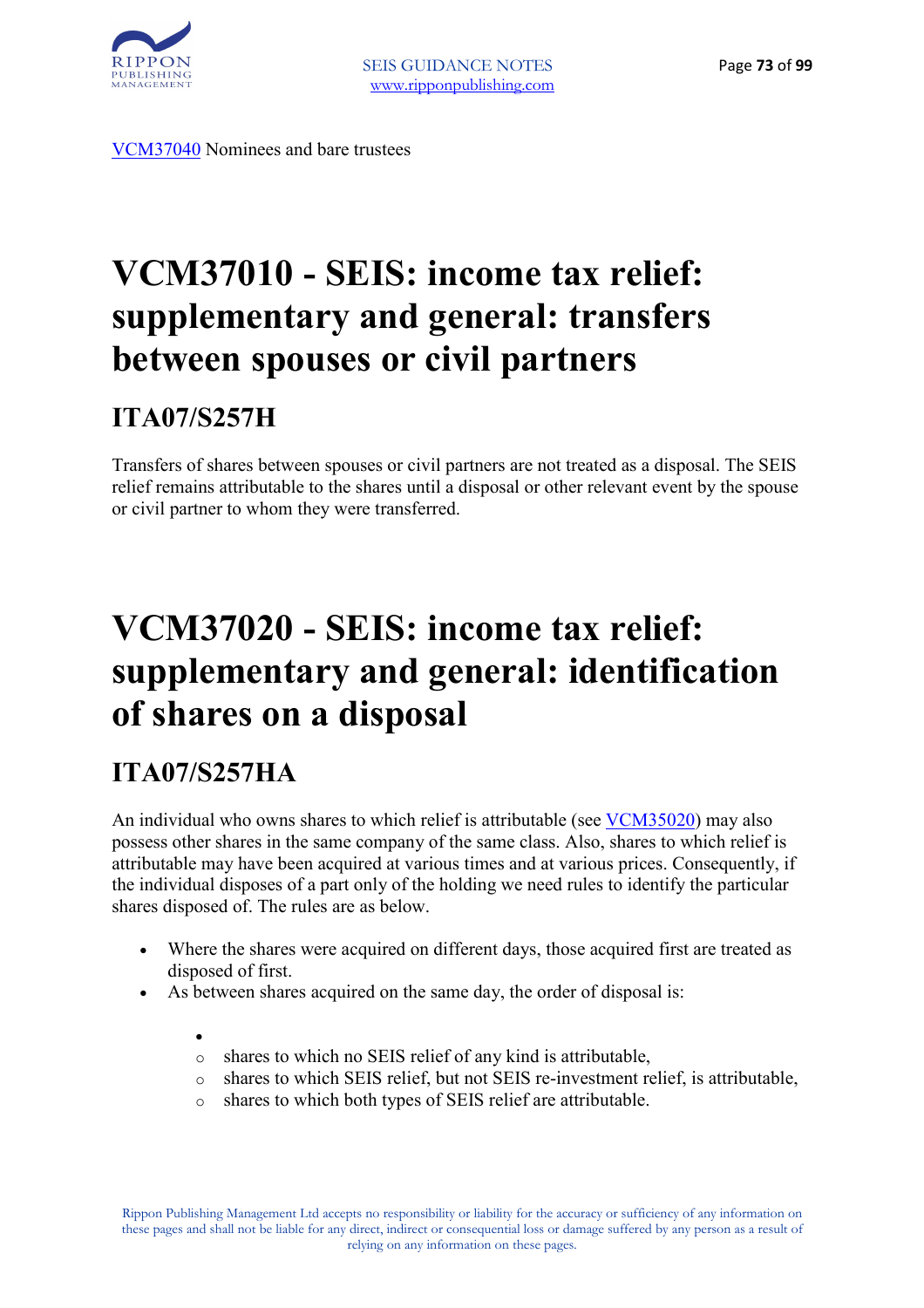

• Where shares have been treated as issued in the year preceding the actual year of issue, for the purpose of claiming Income Tax relief (see VCM35170) those shares are treated as disposed of before the others issued on the same day.

For the purpose of the above:

- shares to which either type of SEIS relief is attributable and which have been acquired from a spouse or civil partner are treated as issued when the spouse or civil partner acquired them,
- shares acquired as a result of a company reconstruction are treated as acquired when the original shares in the predecessor company were acquired.

A special rule applies to shares issued as bonus shares - see VCM35020.

A share disposal may result in the withdrawal or reduction of SEIS income tax relief - see VCM36010.

# **VCM37030 - SEIS: income tax relief: supplementary and general: acquisition of issuing company**

### **ITA07/S257HB to HD**

Normally an exchange of shares for other shares counts as a disposal (VCM36020). However, the SEIS has a provision whereby in certain circumstances the new shares are effectively treated as being a continuation of the old holding. Thus the new shares are treated as having been issued when the old shares were issued and the original qualification periods continue to run.

The circumstances in which this treatment is available are where the effect of the exchange is to insert a new holding company over the original investee company. This may be done as part of a rationalisation of the structure of the business or in preparation for obtaining a listing on a stock exchange. The provisions do not apply where two companies become subsidiaries of the same new holding company or in the case of a take-over by an established company.

### **Conditions**

- At the time of the exchange, some relief is attributable to the old shares,
- The new shares are shares in a company in which the only issued shares, immediately before the exchange, are the original subscriber shares,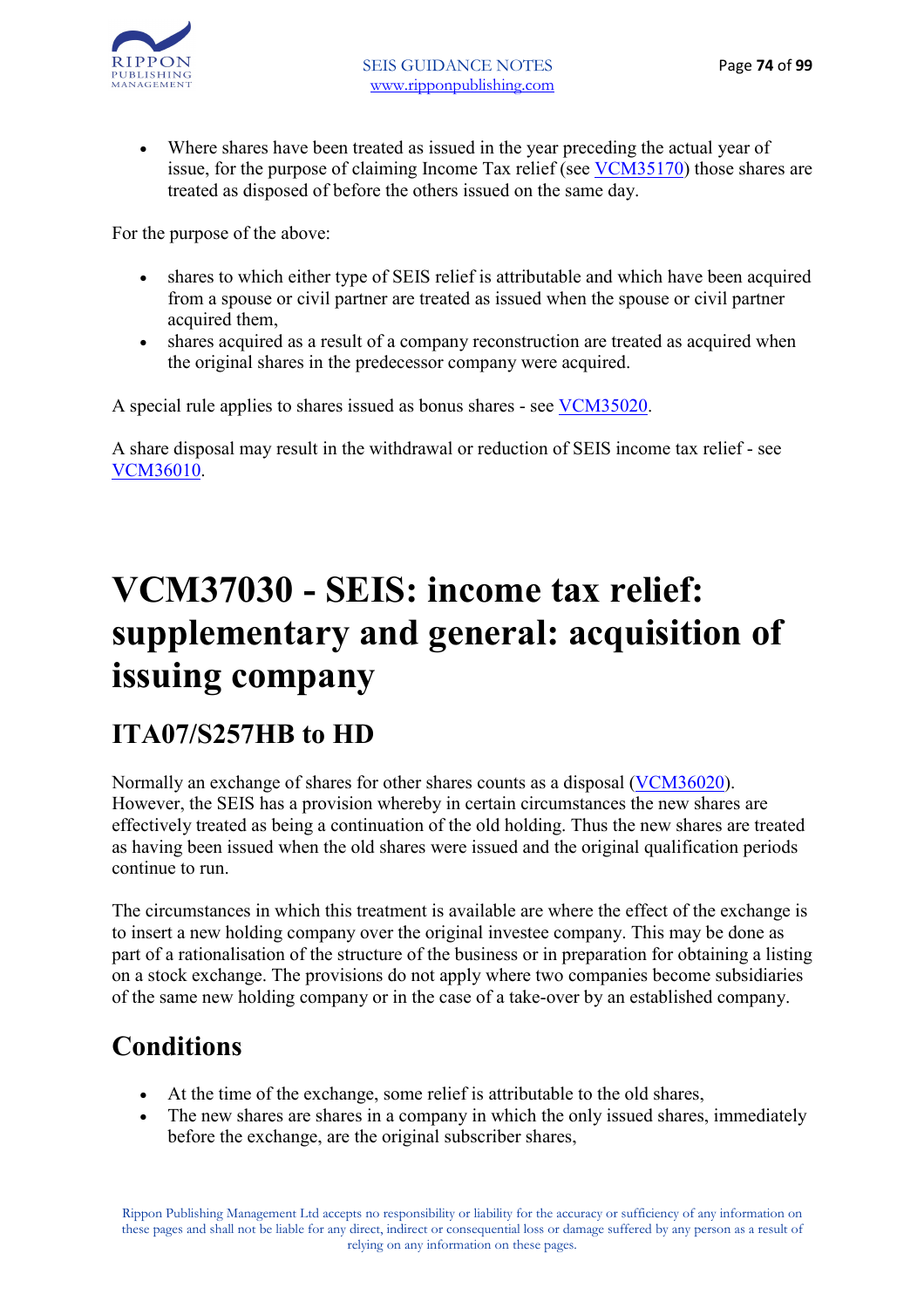

HMRC confirmed in advance of the exchange that they were satisfied that it would be effected for bona fide commercial reasons and would not form part of a scheme or arrangement to which TCGA92/S137 (1) would apply - in other words, HMRC gave a clearance under TCGA92/S138 (1) - see CG52632

• The consideration received in exchange for the old shares consists wholly of the new shares.

# **VCM37040 - SEIS: income tax relief: supplementary and general: nominees and bare trustees**

### **ITA07/S257HE**

Reliefs under the SEIS may be available where an individual subscribes for shares, and holds them, through a nominee. This facilitates the use of investment funds, which enable money pooled by a number of investors to be subscribed for shares in a range of companies, the investments being held in the name of a nominee.

For income tax relief the general rule, in ITA07/S257AA, is that to be eligible for the relief an individual must subscribe for shares on his or her own behalf. But it is provided in ITA07/S257HE that shares subscribed for, issued to, held by or disposed of for an individual by a nominee are to be treated as subscribed for, issued to, etc, that individual.

The company, which may or may not know who the beneficial owner is to be, should enter the name of the actual subscriber on the form SEIS3.

Note that the exception in ITA07/S257HE does not go far enough to enable investors to obtain income tax relief if they invest in a partnership which in turn invests in shares (including a limited partnership and a limited liability partnership). This is because rather than having sole ownership of a specific allocation of shares, the individual will instead own a proportion of all the partnership assets (as will all the other partners in the partnership).

### **VCM40000 - Seed Enterprise Investment Scheme (SEIS): SEIS disposal relief: contents**

VCM40010 Introduction VCM40020 CGT exemption VCM40030 CGT exemption restricted

Rippon Publishing Management Ltd accepts no responsibility or liability for the accuracy or sufficiency of any information on these pages and shall not be liable for any direct, indirect or consequential loss or damage suffered by any person as a result of relying on any information on these pages.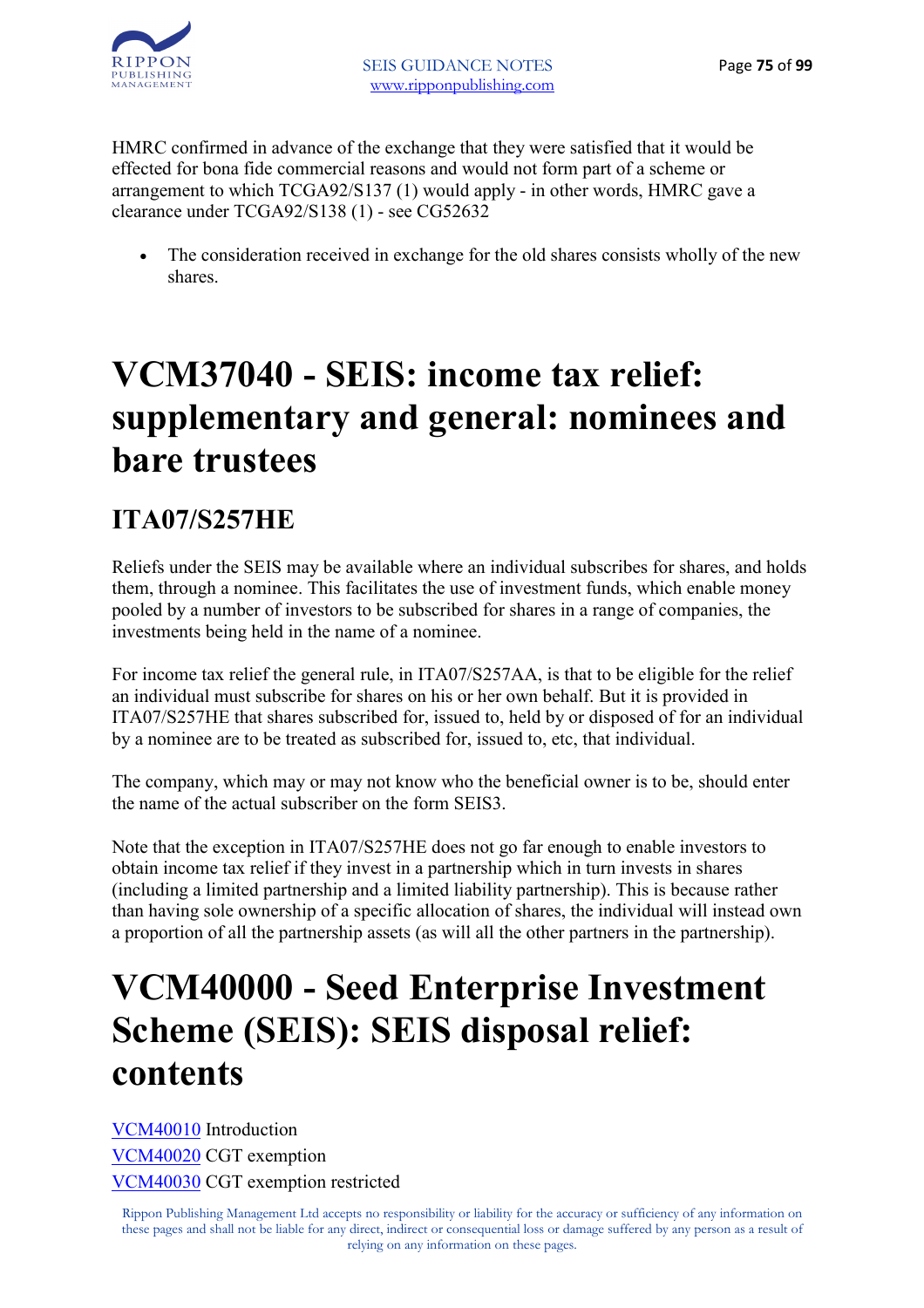

VCM40040 Income tax relief restricted VCM40050 Income tax relief restricted: example VCM40060 Investor's income tax liability reduced to nil VCM40070 Income tax relief reduced VCM40080 TCGA92/S150B(2): example VCM40090 TCGA92/S150B(3): example VCM40100 Losses VCM40110 Losses: example VCM40120 Losses: part-disposal: example VCM40130 Identification of disposals VCM40140 Share reorganisation VCM40150 Bonus issues VCM40160 Rights issues VCM40170 Share exchanges VCM40180 Share exchanges: examples

## **VCM40010 - Seed Enterprise Investment Scheme (SEIS): SEIS disposal relief: introduction**

Gains arising on disposals of shares in a SEIS company may not be chargeable to CGT. This relief is called exemption or SEIS disposal relief in this guidance. It applies only to shares attracting SEIS Income Tax relief.

The SEIS disposal relief legislation is at TCGA92/S150E and TCGA92/S150F. The principal features of the scheme are:

- Gains on the disposal of SEIS shares acquired within the annual investment limit that applies for the Income Tax relief are exempt unless the Income Tax relief is reduced or withdrawn.
- Losses on the disposal of SEIS shares are allowable. The amount of the capital loss is reduced by the amount of the Income Tax relief still attributable to the shares disposed of.
- The ordinary share pooling and identification rules do not apply to SEIS shares. If there is a disposal of only some of a class of shares in a company, you use the SEIS share identification rules to establish whether the disposal relates to SEIS shares and, if so, which SEIS shares.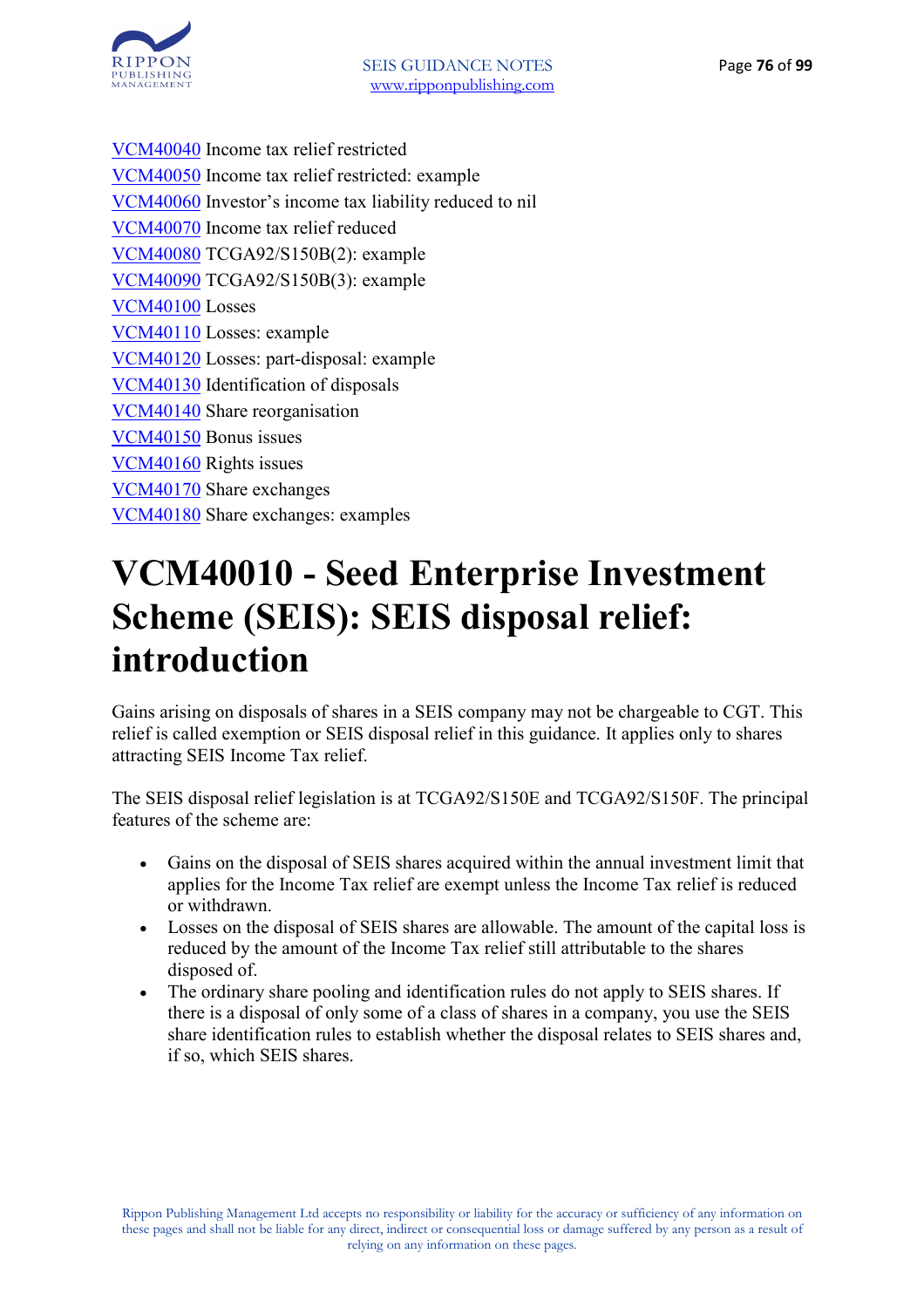

## **VCM40020 - Seed Enterprise Investment Scheme (SEIS): SEIS disposal relief: CGT exemption**

### **TCGA92/S150E (2)**

As the relief applies only to shares issued on or after 6 April 2012 the earliest the CGT exemption can apply is 6 April 2015. A gain on a disposal of shares on which SEIS Income Tax relief has been claimed may be exempt if the disposal is made on or after the third anniversary of the date on which the shares were issued.

If the shares are disposed of before this date, the Income Tax relief or part of it will be withdrawn, see VCM36020. There is no CGT exemption for any gain arising on such a disposal.

The investor may not be able to obtain Income Tax relief because their total income is too low or their income tax liability is reduced to nil by other reliefs. If the investor does not obtain any Income Tax relief on a subscription for shares in a SEIS company there is no CGT exemption for those shares. However, CGT exemption is available if some Income Tax relief is given even though the effect of the claim is to reduce the investor's Income Tax liability to nil, see VCM40060.

If Income Tax relief is obtained in full (that is, the amount of relief is equal to tax at the SEIS rate on the full amount of the subscription), and it is not withdrawn or reduced, there is no restriction on the CGT exemption. For example, in December 2012 an investor subscribes £50,000 for 200,000 25p ordinary shares in a SEIS company. The investor receives £25,000 Income Tax relief, none of which is subsequently withdrawn. All 200,000 shares would qualify for CGT exemption on disposals made on or after the third anniversary of the date of issue.

## **VCM40030 - Seed Enterprise Investment Scheme (SEIS): SEIS disposal relief: CGT exemption restricted**

The CGT exemption may be restricted if:

- Income Tax relief is not given on the full amount of the subscription for SEIS shares, see VCM40040, or
- the amount of the Income Tax relief is reduced, or is withdrawn in full, see VCM40070.

Rippon Publishing Management Ltd accepts no responsibility or liability for the accuracy or sufficiency of any information on these pages and shall not be liable for any direct, indirect or consequential loss or damage suffered by any person as a result of relying on any information on these pages.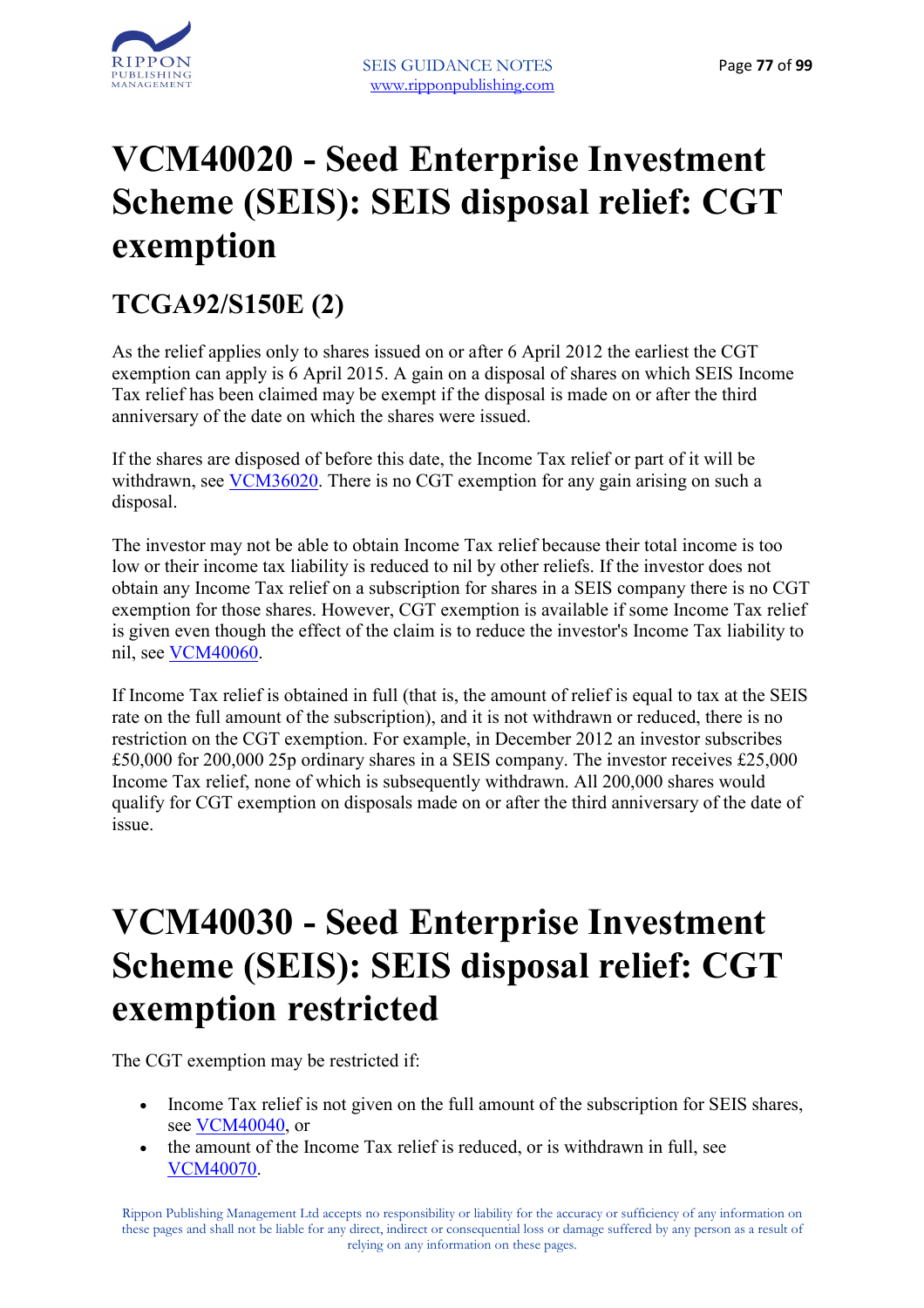

# **VCM40040 - Seed Enterprise Investment Scheme (SEIS): SEIS disposal relief: Income Tax relief restricted**

### **TCGA92/S150E (4) and (5)**

The CGT exemption will be restricted if:

• the investor does not receive full Income Tax relief on their subscription, see VCM36000+,

**unless**

• the only reason full Income Tax relief cannot be given is because the claim reduces the investor's Income Tax liability to nil, see VCM40060.

The restriction will usually apply when an investor subscribes more than the amount on which Income Tax relief is available. Income Tax relief in any year of assessment may not exceed tax at the SEIS rate, 50 percent, on £100,000.

For example, on 1 December 2012 an individual may subscribe £150,000 for 100,000 shares in a SEIS company. Income Tax relief will only be given on  $£100,000$  of the subscription. The CGT exemption only applies to a proportion of the gain on the disposal or part disposal of the 100,000 shares. You calculate the proportion of the gain which is CGT-exempt using the fraction R / T where:

 $R =$  the amount by which the individual's Income Tax liability is actually reduced, and

 $T =$  the amount of the subscription x the SEIS rate.

The effect of this formula is illustrated by the example at VCM40050.

#### **This restriction does not apply if the shares are sold at a loss.**

See VCM40100 for the treatment of losses.

# **VCM40050 - Seed Enterprise Investment Scheme (SEIS): SEIS disposal relief: Income Tax relief restricted: example**

**TCGA92/S150E (4) and (5)**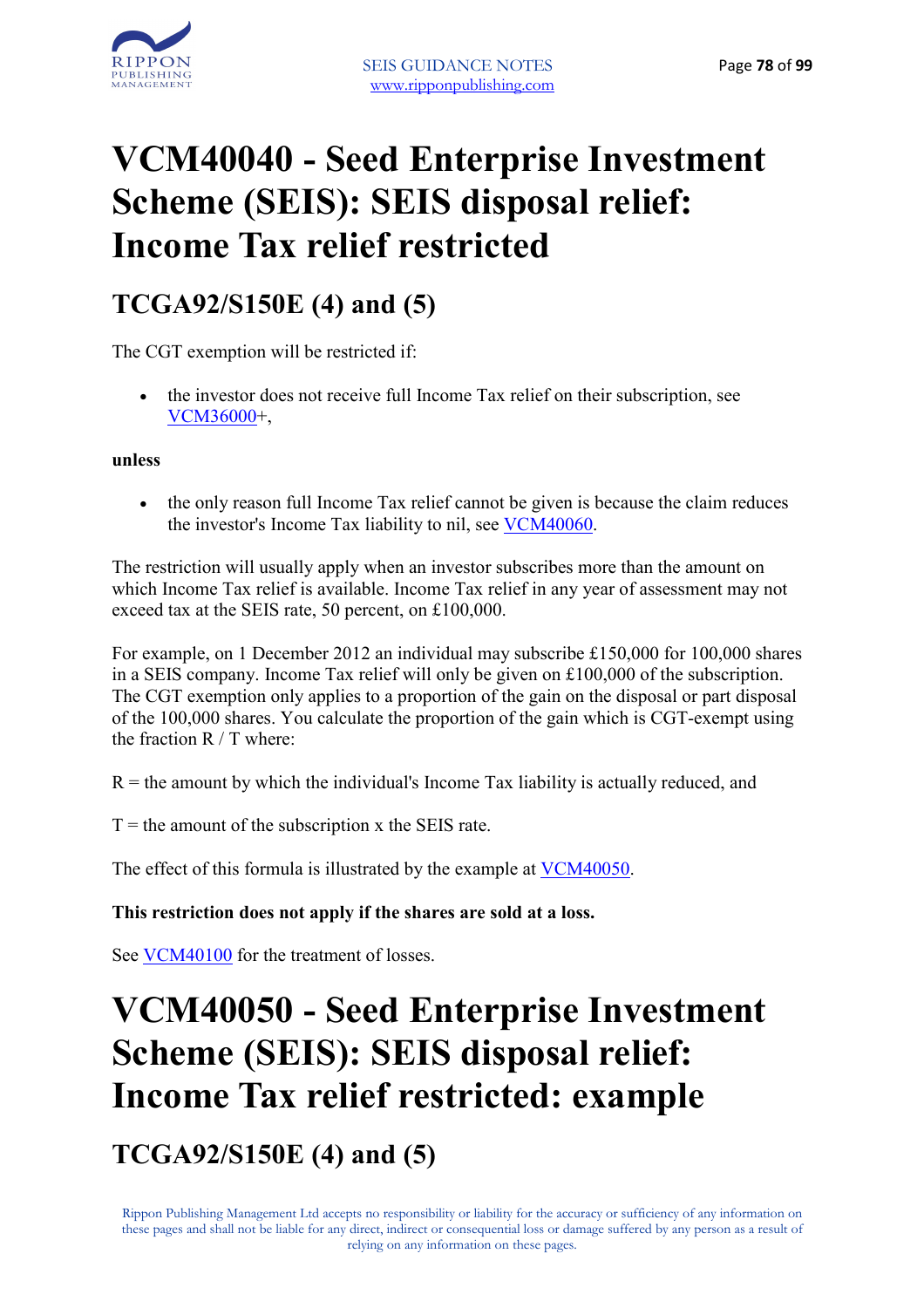

- December 2012 an investor subscribes £150,000 for 100,000 shares in a SEIS company.
- Maximum Income Tax relief of £50,000 is given in the tax year 2012-13.
- January 2017 all the shares are sold for £270,000.

The chargeable gain before any exemption is calculated:

Disposal proceeds £270,000 Less cost £150,000 Chargeable gain £120,000

The TCGA92/S150E(5) formula is:  $R =$  Amount of Income Tax relief = £50,000 T Subscription x SEIS rate (50%) £75,000

Only a part of the gain is treated as CGT-exempt. The exemption is restricted to:

£120,000 x 2 / 3 = £80,000

The chargeable gain becomes £120,000 - £80,000 = £40,000.

## **VCM40060 - Seed Enterprise Investment Scheme (SEIS): SEIS disposal relief: investor's income tax liability reduced to nil**

### **TCGA92/S150E (4)(c)**

The restriction provided by section 150E(5) does not apply if the only reason full SEIS Income Tax relief cannot be given is because the claim reduces the investor's Income Tax liability to nil. For example, an investor subscribes £100,000 for 100,000 £1 ordinary shares in a SEIS company. The investor claims Income Tax relief under ITA07/S257AB but only £16,000 worth of relief can be given before their Income Tax liability is reduced to nil, ITA07/S29(2). The restriction in TCGA92/S150E (5) does not apply.

### **VCM40070 - Seed Enterprise Investment Scheme (SEIS): SEIS disposal relief: income tax relief reduced**

**TCGA92/S150F**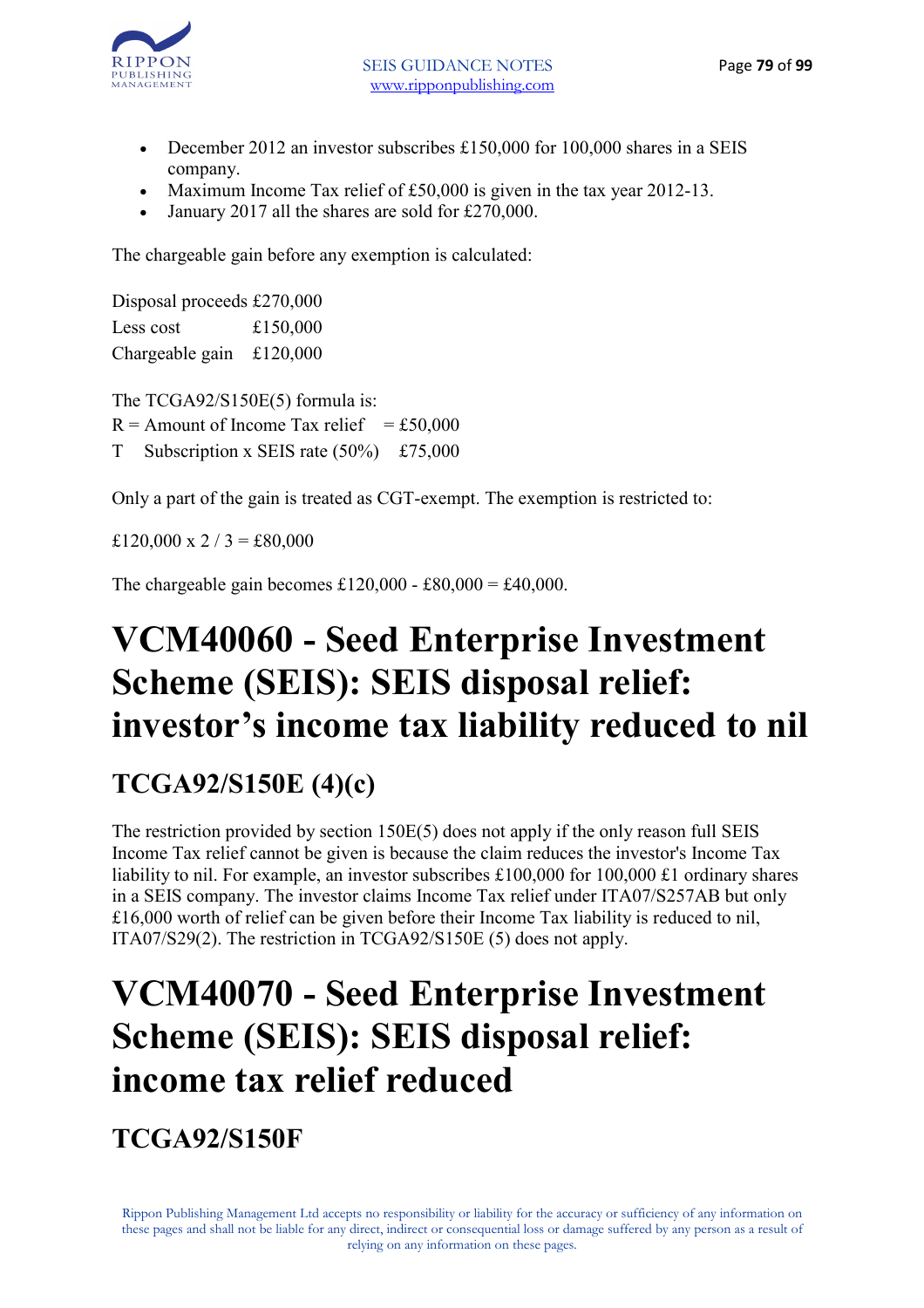

The CGT exemption may have to be restricted if the investor's Income Tax relief is reduced because they have received value from the company and ITA07/S257FE(2)(a) applies, see VCM36040.

The restriction is calculated as follows:

- compute the chargeable gain in the normal way including the operation of TCGA92/S150E(5), see VCM40040.
- reduce the exemption by an amount calculated by multiplying the gain by the fraction:

 $A =$  Reduction in Income Tax relief

B Total relief attributable to the shares before any reduction

If TCGA92/S150E (5) applies to reduce the exempt gain, the fraction above should be applied to the exempt part of the gain and the reduction made from that part. If the relief has been reduced on more than one occasion the numerator of the fraction is the total amount of all the reductions.

The effect of this formula is illustrated by examples at  $VCM40080$  and  $VCM40090$ .</u></u>

# **VCM40080 - Seed Enterprise Investment Scheme (SEIS): SEIS disposal relief: income tax relief reduced: example 1**

### **TCGA92/S150F (2)**

In this example TCGA92/S150E(2) applies but TCGA92/S150E(5) does not.

- December 2012 investor subscribes £100,000 for 100,000 shares in a SEIS company. Maximum Income Tax relief of £50,000 is given in the tax year 2012-13 applying the SEIS rate 50%.
- January 2014 the investor receives £20,000 value from the company. The Income Tax relief is reduced by £10,000 by making an assessment.
- January 2018 all the shares are sold for £270,000.

The chargeable gain before any exemption under section 150E(2) is calculated:

Disposal proceeds £270,000 Less cost  $£100,000$ Chargeable gain £170,000

The exemption applies only to the gain remaining after deducting the following amount:

Chargeable gain x Reduction in relief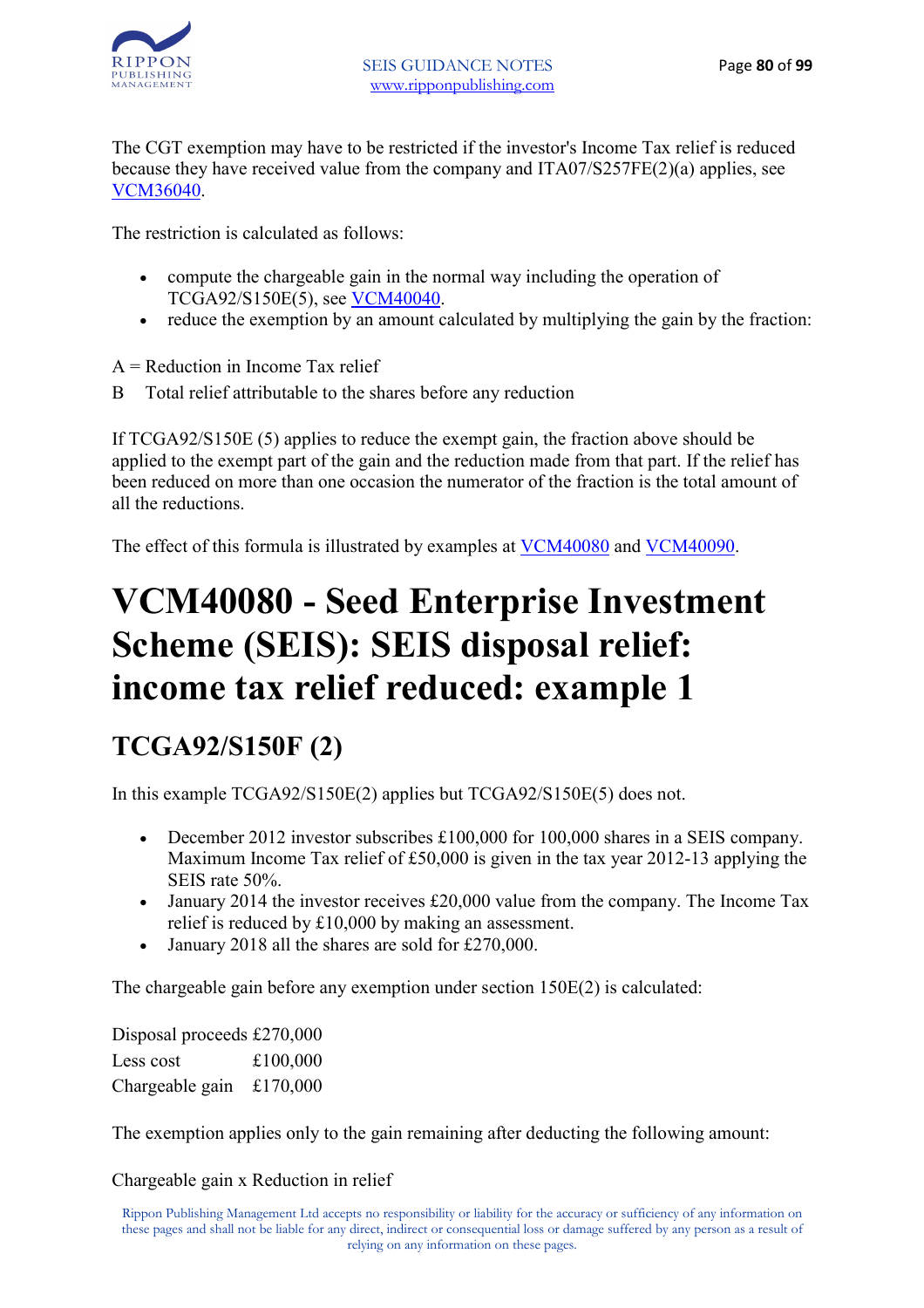

Relief attributable to shares before the reduction

 $£170,000 \times £10,000 = £34,000$ £50,000

£136,000 of the gain is exempt and £34,000 remains chargeable.

# **VCM40090 - Seed Enterprise Investment Scheme (SEIS): SEIS disposal relief: income tax relief reduced: example 2**

### **TCGA92/S150F (3)**

In this example TCGA92/S150E(2) applies and TCGA92/S150E(5) applies also to restrict the exemption.

- December 2012 investor subscribes £150,000 for 100,000 shares in a SEIS company. Maximum Income Tax relief of £50,000 is given in the tax year 2012-13 applying the SEIS rate 50%.
- January 2014 the investor receives £20,000 value from the company. The Income Tax relief is reduced by £6,666 (£10,000 x £100,000 / £150,000) by making an assessment.
- January 2018 all the shares are sold for £270,000.

The chargeable gain before any exemption under section 150E(2) is calculated:

Disposal proceeds £270,000 Less cost £150,000 Chargeable gain £120,000

The TCGA92/S150E (5) formula is:

 $R =$  Amount of tax relief  $= £50,000$ 

T Subscription x SEIS rate £75,000

The chargeable gain exemption is restricted to £120,000 x  $2/3 = £80,000$  leaving a chargeable gain at this point of £40,000.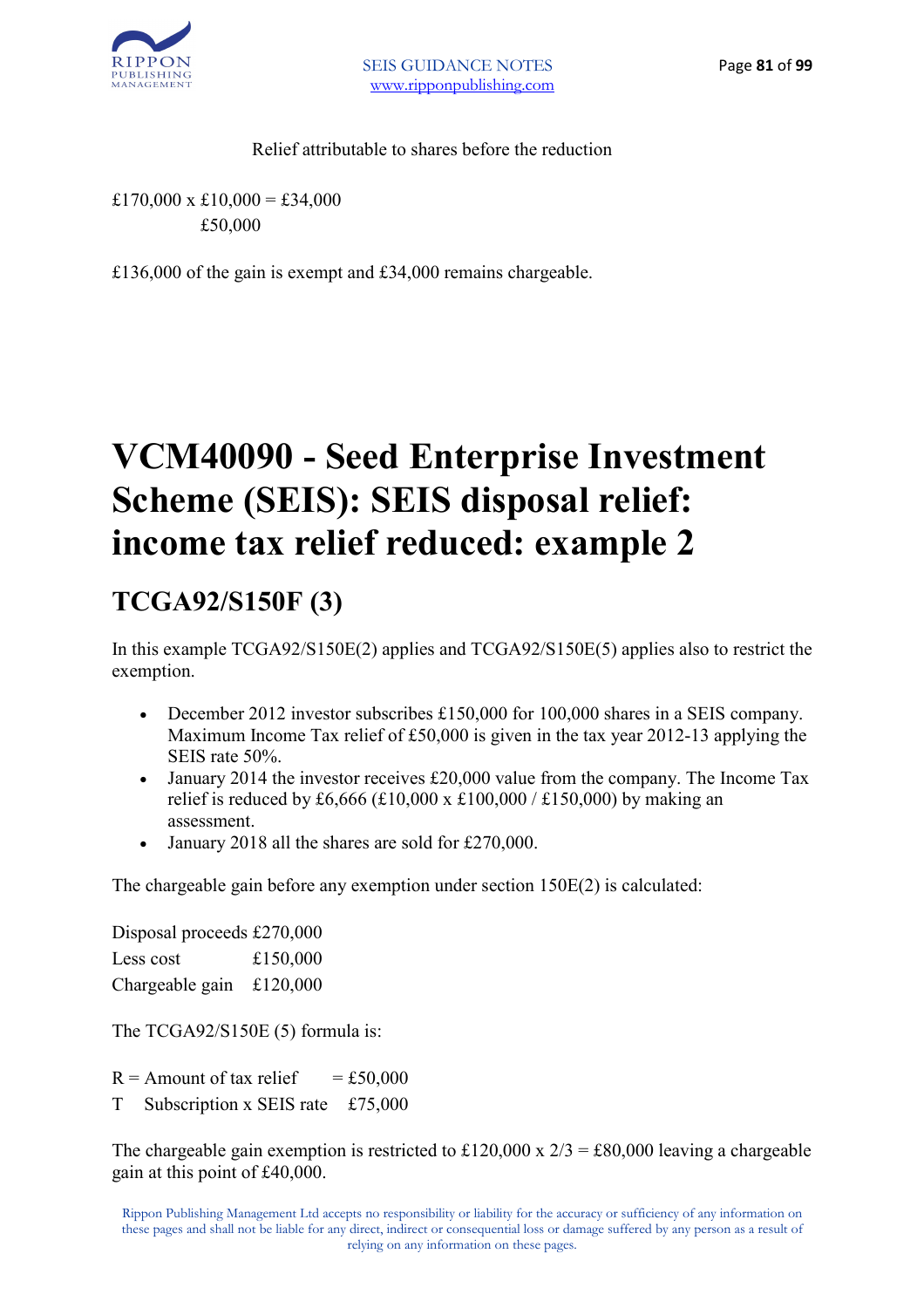

#### The TCGA92/S150F (2) formula is

- $A =$  Reduction in relief
- B Relief attributable to shares before the reduction

The exemption is further reduced by the following amount:

£80,000 x £6,666 = £10,666 £50,000

The exempt gain becomes £69,334 and the chargeable gain £50,666 (£40,000 + £10,666).

# **VCM40100 - Seed Enterprise Investment Scheme (SEIS): SEIS disposal relief: losses**

### **TCGA92/S150E (1) and (3)**

An investor can claim a loss on the disposal of SEIS shares even if

- the Income Tax relief is not withdrawn and
- were a gain to accrue instead, that gain would not be a chargeable gain.

Where a loss arises it must be reduced by the amount of any Income Tax relief which remains attributable to the shares sold.

The examples at VCM40110 and VCM40120 show how allowable losses are reduced to take account of Income Tax relief.

# **VCM40110 - Seed Enterprise Investment Scheme (SEIS): SEIS disposal relief: losses: example**

- December 2012 an investor subscribes £100,000 for 50,000 shares in a SEIS company. Income Tax relief of £50,000 is given in 2012-13 applying the SEIS rate 50%.
- January 2014 the investor sells all 50,000 shares for £60,000. Income Tax relief of £30,000 in respect of the £60,000 value received by the investor is withdrawn (£60,000 x 50%), see VCM36020. Income Tax relief of £20,000 is not withdrawn and remains attributable to the shares sold. The allowable loss is calculated as below.

| Disposal proceeds | £ 60,000 |
|-------------------|----------|
| Less cost         | £100,000 |

Rippon Publishing Management Ltd accepts no responsibility or liability for the accuracy or sufficiency of any information on these pages and shall not be liable for any direct, indirect or consequential loss or damage suffered by any person as a result of relying on any information on these pages.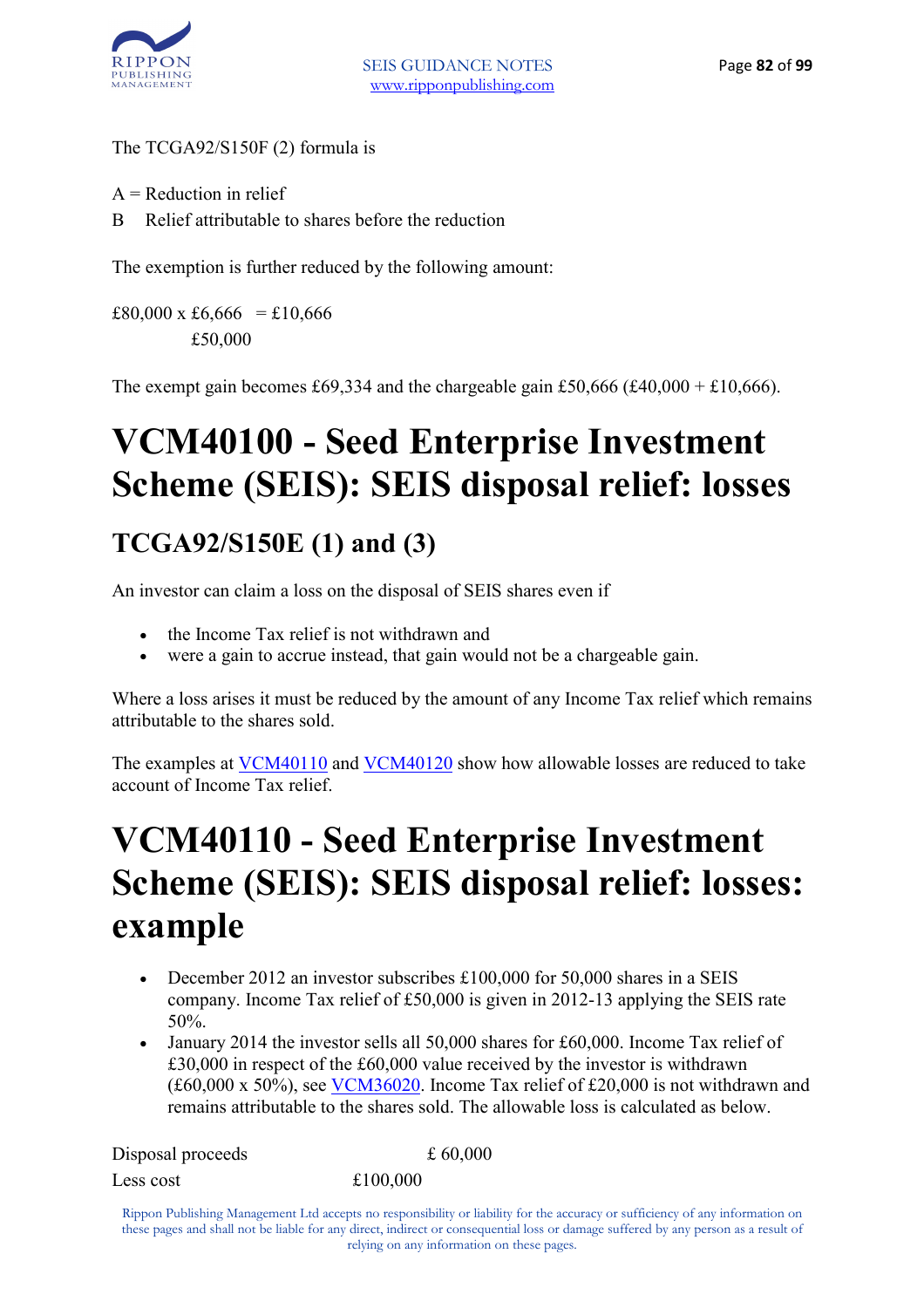

Reduced by Income Tax relief\* £ 20,000 £ 80,000 Allowable loss  $\pounds(20,000)$ 

\*This is the SEIS Income Tax relief not withdrawn which remains attributable to the shares sold.

# **VCM40120 - Seed Enterprise Investment Scheme (SEIS): SEIS disposal relief: partdisposal: example**

- December 2012 an investor subscribes £100,000 for 100,000 shares in a SEIS company. Income Tax relief of £50,000 is given in 2012-13.
- January 2014 the investor sells 25,000 shares for £10,000. Income Tax relief of £5,000 is withdrawn, (£10,000 x 50%), see VCM36020. Income Tax relief of £7,500 attributable to the shares sold is not withdrawn. The allowable loss is calculated:

| Disposal proceeds                              |         | £ 10,000    |
|------------------------------------------------|---------|-------------|
| Less cost                                      | £25,000 |             |
| Reduced by Income Tax relief* £ 7,500 £ 17,500 |         |             |
| Allowable loss                                 |         | £ $(7,500)$ |

### **VCM45000 - Seed Enterprise Investment Scheme (SEIS): Re-investment Relief: contents**

VCM45010 Introduction VCM45020 How re-investment relief is allowed VCM45030 Time limit for claim VCM45040 Relief restricted VCM45050 Income tax relief restricted VCM45060 Income tax relief restricted: example VCM45070 Income tax relief attributable to shares reduced before relief obtained VCM45080 Income tax relief attributable to shares reduced before relief obtained: example VCM45090 Relief reduced or withdrawn VCM45100 Relief reduced or withdrawn: examples VCM45110 Attribution of relief to SEIS shares VCM45120 Shares transferred to spouse or civil partner VCM45130 Identification of disposals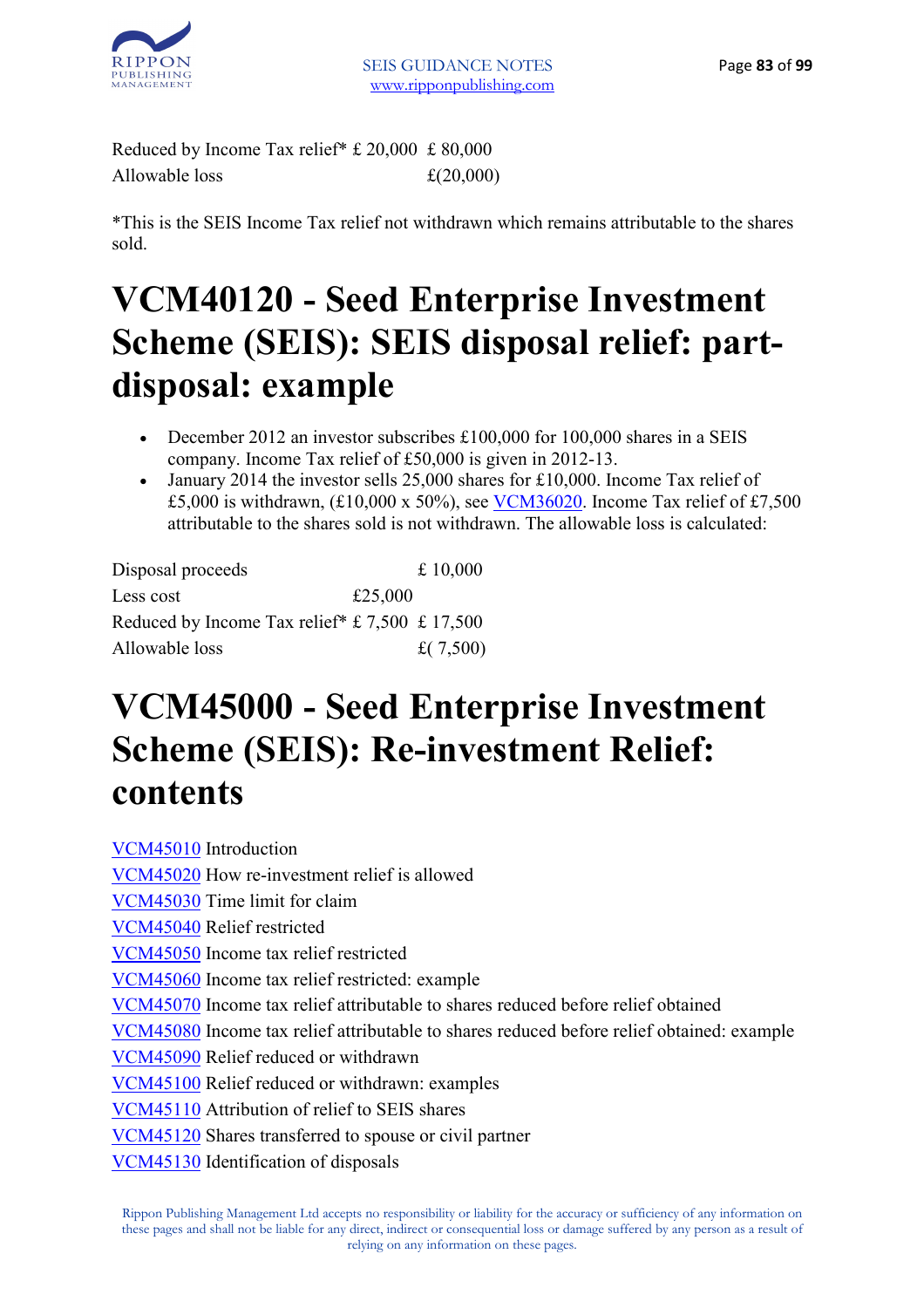

VCM45140 Identification of disposals: examples VCM45150 Assessments VCM45200 Claims procedure

# **VCM45010 - Seed Enterprise Investment Scheme (SEIS): re-investment relief: introduction**

### **TCGA92/SCH5BB/PARA1 and PARA8(3)**

SEIS re-investment relief applies for the tax years 2012-13 and 2013-14 only.

If an individual disposes of an asset that would give rise to a chargeable gain in 2012-13 and reinvests all or part of the amount of the gain in shares which qualify for SEIS relief, also referred to in this guidance as SEIS Income Tax relief, the amount reinvested may be exempted from Capital Gains Tax.

If an individual disposes of an asset that would give rise to a chargeable gain in 2013-14 and reinvests all or part of the amount of the gain in shares which qualify for SEIS relief, half of the amount reinvested may be exempted from Capital Gains Tax.

A £100,000 limit applies for SEIS relief. Thus gains of up to £100,000 may be exempted for 2012-13 and up to £50,000 for 2013-14.

### **Claim**

Re-investment relief must be claimed. It may be claimed only by individuals and not by other persons such as companies or trustees.

### **Qualifying gains**

The investor may claim relief against any chargeable gain arising in 2012-13 or in 2013-14 on the disposal of an asset. The gain may arise at any time in the tax year. The chargeable gain is the gain after taking into account any mandatory reductions, and any other reliefs or elections claimed or made in computing the chargeable gain, but before the deduction of losses or the Annual Exempt Amount.

### **Qualifying Reinvestment**

To claim relief for 2012-13 the investor must subscribe for shares issued to them in 2012-13 in respect of which they claim and receive SEIS relief for that year. If the shares were issued before the time the chargeable gain accrued, they must still be held at that time.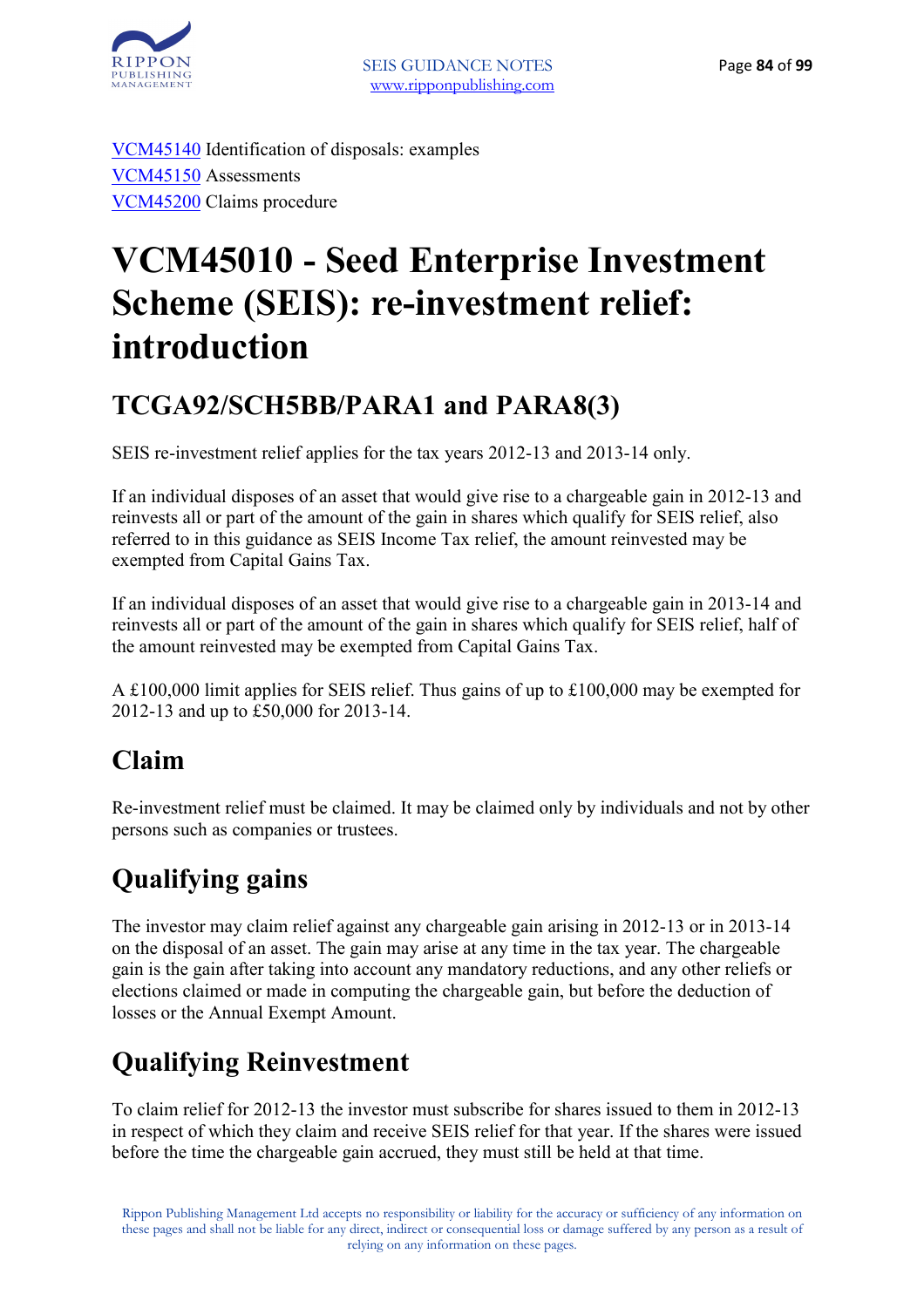

To claim relief for 2013-14 the investor must subscribe for shares issued to them in 2013-14 in respect of which they claim and receive SEIS relief for that year. If the shares were issued before the time the chargeable gain accrued, they must still be held at that time

If the investor subscribes for shares eligible for SEIS relief that are issued in 2013-14, they may claim Income Tax relief for 2012-13 as if a specified part of that issue had instead been issued in 2012-13. SEIS re-investment relief then also has effect as if that part had been issued on a day in 2012-13. Similarly, if the investor subscribes for shares eligible for SEIS relief that are issued in 2014-15, they may claim Income Tax relief for 2013-14 as if a specified part of that issue had instead been issued in 2013-14. SEIS re-investment relief then also has effect as if that part had been issued on a day in 2013-14.

# **VCM45020 - Seed Enterprise Investment Scheme (SEIS): re-investment relief: how re-investment relief is allowed**

### **TCGA92/SCH5BB/PARA1 (1) to (7)**

The relief must be claimed and it is given by treating all or part of the gain in relation to which the claim is made as not being a chargeable gain. There is no requirement that the proceeds of the disposal giving rise to the gain are directly applied to subscribe for the new shares.

The investor can specify an amount of expenditure in the claim up to the amount subscribed for an issue of SEIS shares in the tax year for which he or she claims and obtains SEIS relief, the 'SEIS expenditure'.

The amount of SEIS expenditure taken into account in the claim cannot exceed

- the amount of the SEIS expenditure specified in the claim,
- the amount of the SEIS expenditure that is unused, or
- that part of the gain which is unmatched.

If the claim is made in respect of a gain accruing in 2012-13, the amount of the gain matched with the SEIS expenditure is treated as not being a chargeable gain.

If the claim is made in respect of a gain accruing in 2013-14, 50% of the amount of the gain matched with the SEIS expenditure is treated as not being a chargeable gain.

An investor's SEIS expenditure is unused to the extent that it has not already been used against all or part of a chargeable gain either in a claim to SEIS re-investment relief or in a claim to EIS deferral relief within TCGA92/SCH5B.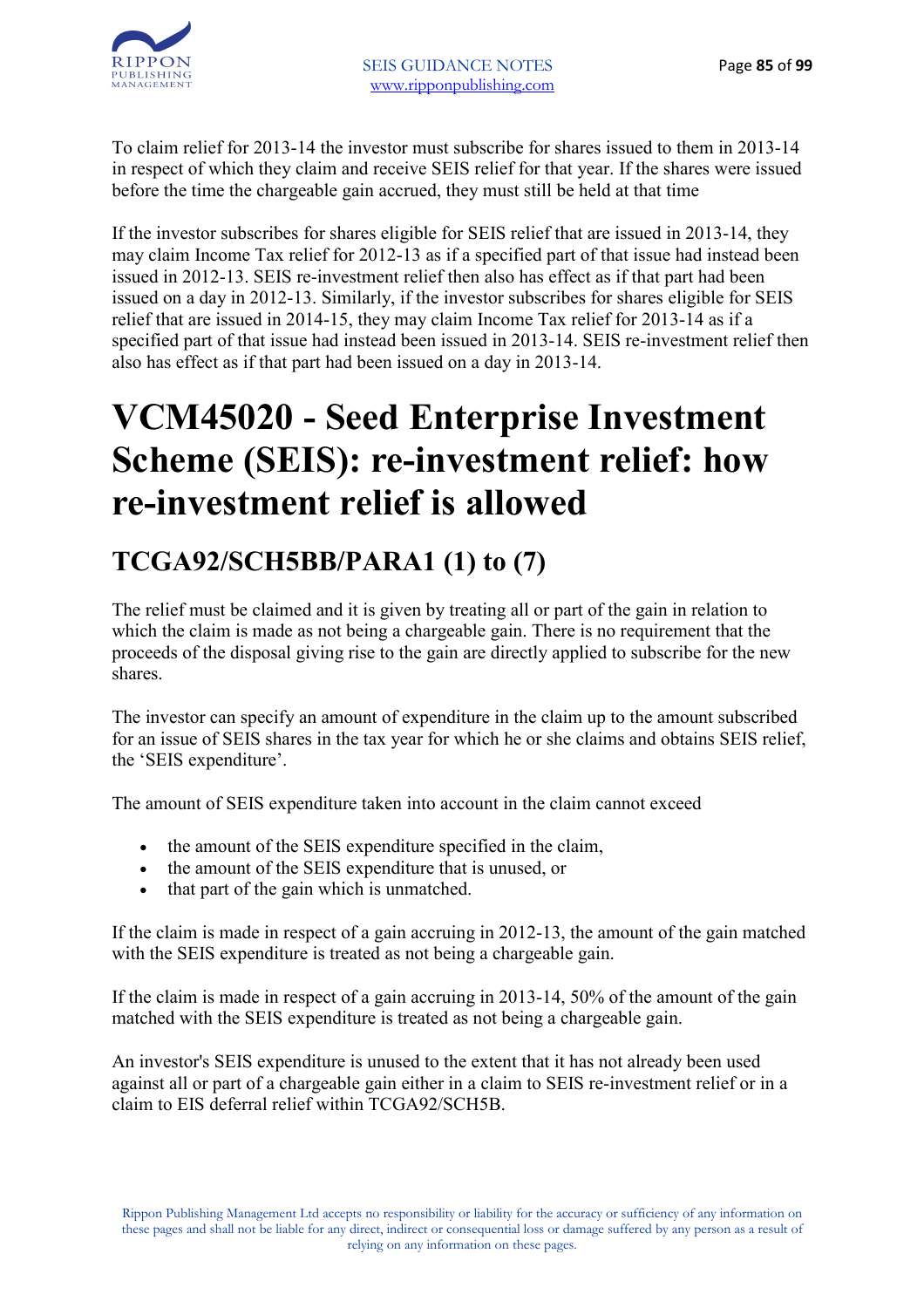

The original gain is unmatched to the extent that it has not had any other expenditure set against it in a claim for SEIS re-investment relief or in a claim to EIS deferral relief within TCGA92/SCH5B.

#### **Example 1**

In 2012-13 a taxpayer carries out the following transactions:

- he disposes of a property under an unconditional contract dated 1 May 2012 giving rise to an agreed chargeable gain of £90,000,
- he subscribes for and is issued with £60,000 worth of shares in a SEIS company on 1 September 2012
- he subscribes for and is issued with a further £40,000 worth of shares in another SEIS company on 1 December 2012.

The taxpayer can claim a total amount of £90,000 SEIS re-investment relief in respect of this gain and the two share issues. The chargeable gain on the property is reduced to nil. He does not have to claim relief on his acquisition in September in priority to that in December.

#### **Example 2**

In 2013-14 a taxpayer carries out the following transactions:

- he disposes of a property under an unconditional contract dated 1 May 2013 giving rise to an agreed chargeable gain of £90,000,
- he subscribes for and is issued with £100,000 worth of shares in a SEIS company on 1 September 2013

The taxpayer can claim £45,000 SEIS re-investment relief in respect of the gain and issue of SEIS shares. The chargeable gain on the property is reduced to £45,000.

### **VCM45030 - Seed Enterprise Investment Scheme (SEIS): re-investment relief: time limit for claim**

### **TCGA92/SCH5BB/PARA3**

The time limit for claiming SEIS re-investment relief is five years from 31 January following the end of the tax year in which the shares were issued (or treated as issued in accordance with ITA07/S257AB(5)). Thus a claim for 2012-13 must be made by 31 January 2019 and for 2013-14 by 31 January 2020.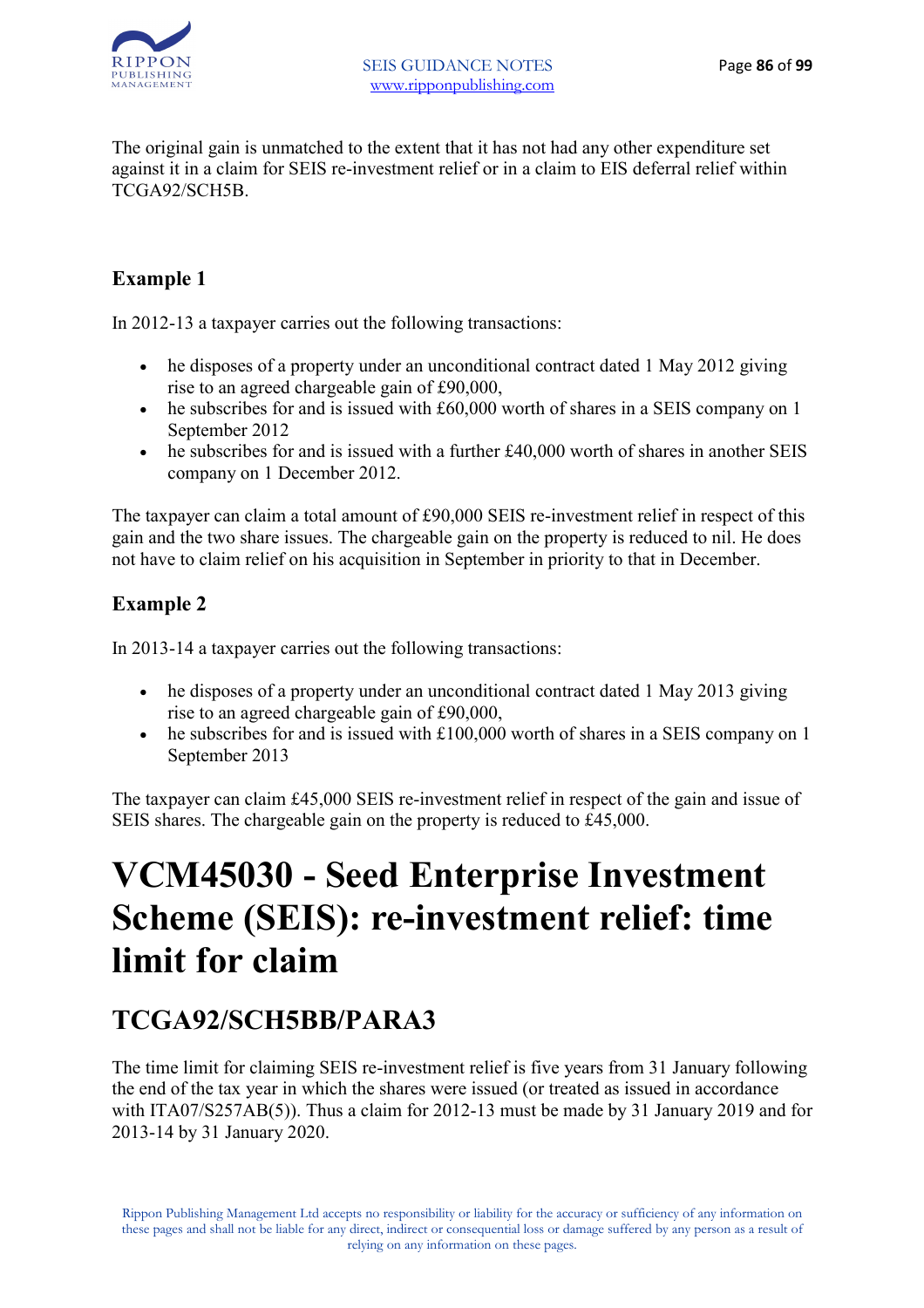

Though it is a requirement that the investor obtains SEIS relief, a claim to SEIS re-investment relief may be made before effect is given to the claim for SEIS relief on which the SEIS re investment relief claim depends. Both claims may thus be made at the same time.

Note that a claim to re-investment relief reduces the amount of a chargeable gain accruing in 2012-13 or in 2013-14. Any repayment or discharge of tax relates to the year in which the gain accrues, not the year in which the claim is made.

## **VCM45040 - Seed Enterprise Investment Scheme (SEIS): Re-investment Relief: relief restricted**

Re-investment relief may be restricted if:

- SEIS Income Tax relief is not given on the full amount of the subscription for SEIS shares, see VCM45050.
- the amount of SEIS Income Tax relief has been reduced before re-investment relief was obtained see VCM45070.

## **VCM45050 - Seed Enterprise Investment Scheme (SEIS): re-investment relief: income tax relief restricted**

### **TCGA92/SCH5BB/PARA2 (1) & (2)**

The restriction will usually apply when an investor subscribes more than the amount on which Income Tax relief is available. Income Tax relief in any year of assessment may not exceed tax at the SEIS rate on £100,000

If the investor claims SEIS Income Tax relief for amounts subscribed for shares which exceed £100,000, you limit the amount of SEIS expenditure which may be set against the gain, see VCM45020, using the formula:

SA x £100,000 **TSA** 

where

SA = the SEIS expenditure before applying the above formula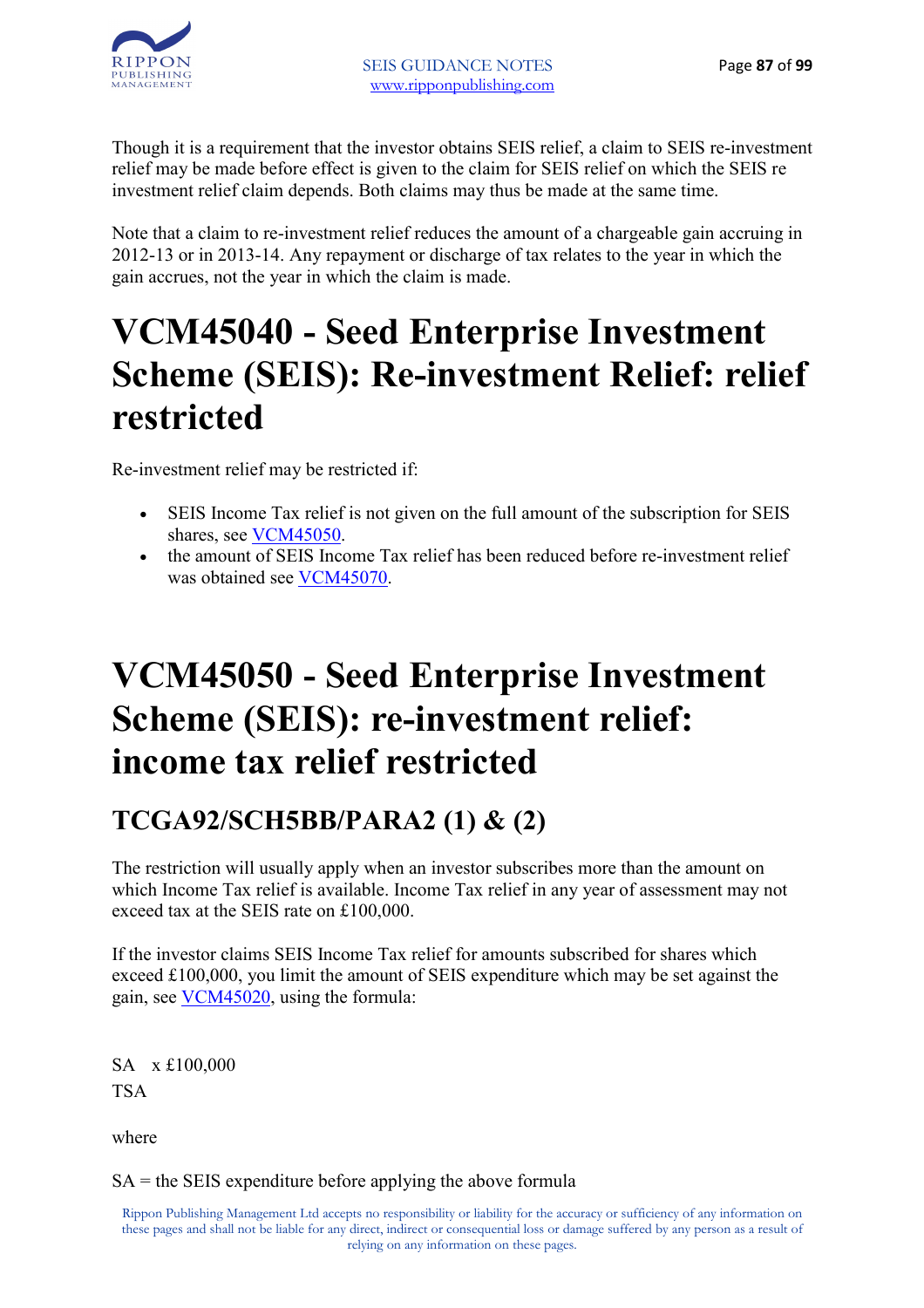TSA = the total of amounts subscribed for shares issued in the tax year in respect of which the investor is eligible for and claims SEIS relief for that year

This is illustrated by the example at VCM45060.

# **VCM45060 - Seed Enterprise Investment Scheme (SEIS): re-investment relief: income tax relief restricted: example**

In 2012-13 an individual investor carries out the following transactions:

- He disposes of a property under an unconditional contract dated 1 May 2012 giving rise to an agreed chargeable gain of £130,000.
- He subscribes £40,000 for and is issued with shares in a SEIS company A Ltd on 1 September 2012.
- He subscribes £120,000 for and is issued with further shares in another SEIS company B Ltd on 1 December 2012.

He claims full SEIS Income Tax Relief in respect both share issues. He also makes claims for re-investment relief in respect of the amounts subscribed for the shares in both A Ltd and B L<sub>td</sub>

Section 257AB(2)(b) ITA07 limits the amount on which the investor's SEIS Income Tax relief is based to £100,000.

Of the £40,000 subscribed for the shares in A Ltd the amount that can be matched with the chargeable gain is limited to

40,000  $x \pounds 100,000 = \pounds 25,000$ 160,000

Of the £120,000 subscribed for the shares in B Ltd the amount that can be matched with the chargeable gain is limited to

 $120,000 \times \text{\pounds}100,000 = \text{\pounds}75,000$ 160,000

The chargeable gain on the property is reduced to £30,000.

Had the transactions been carried out instead in 2013-14, the amounts subscribed for shares that could be matched with the chargeable gain would again be limited to a total of £100,000. After re-investment relief of £50,000 (see VCM45020) the gain on the property would be reduced to £80,000.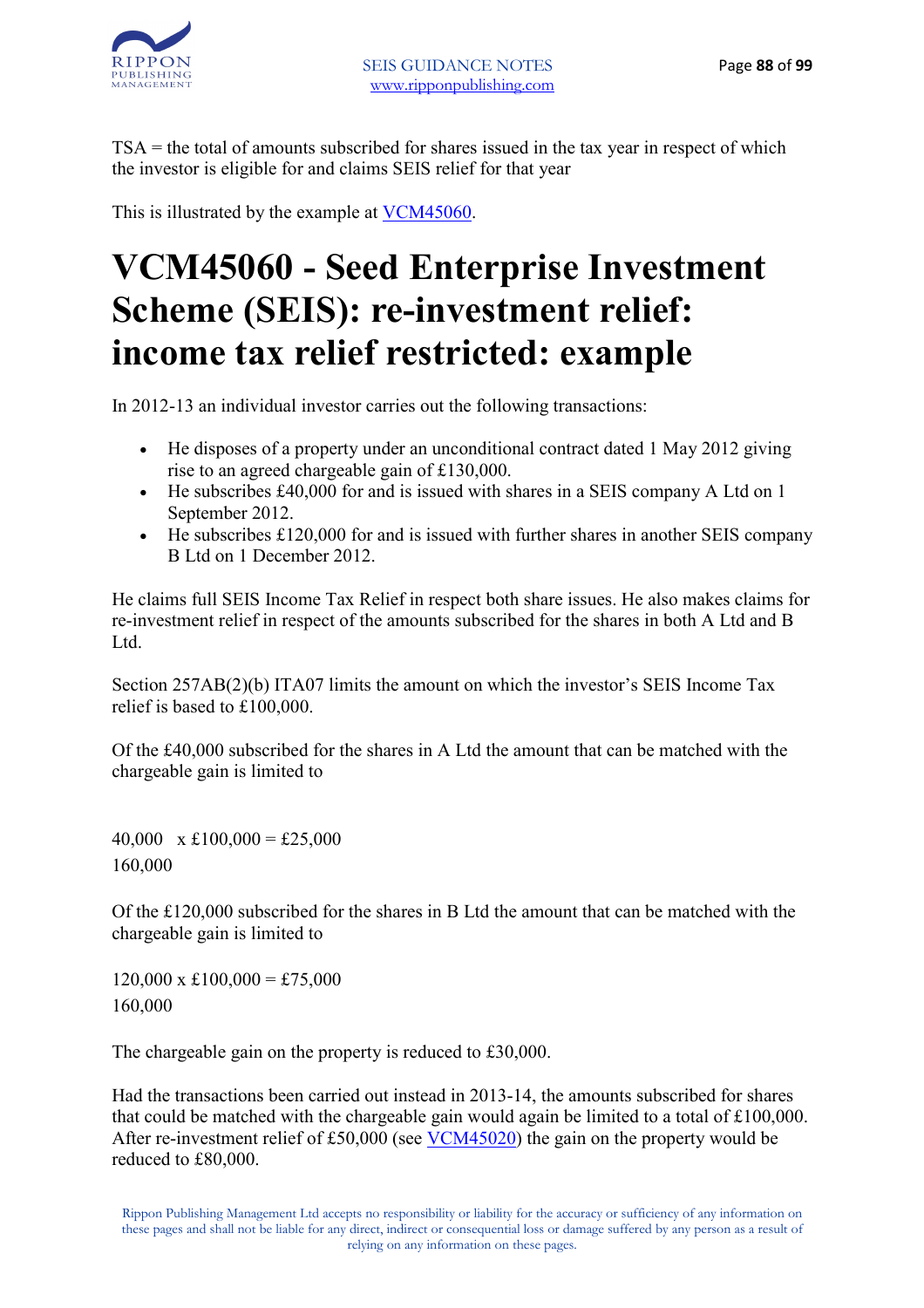



# **VCM45070 - Seed Enterprise Investment Scheme (SEIS): Re-investment Relief: reduction in income tax relief attributable to shares before re investment relief obtained**

### **TCGA92/SCH5BB/PARA2 (3) & (4)**

Chapter 6 Part 5A ITA07 provides for the entitlement to SEIS Income Tax relief to be reduced, for example, if the investor within a certain period receives value from the issuing company. If the relief has been reduced before the re-investment relief is obtained, you limit the amount of SEIS expenditure which may be set against the gain, see VCM45080, by applying the fraction:

R1  $R<sub>2</sub>$ 

where

 $R1$  = the amount of SEIS Income Tax relief attributable to shares when the re-investment relief is obtained.

R2= the amount of SEIS Income Tax relief which would have been so attributable in the absence of the reduction.

For the consequences should SEIS Income Tax relief be reduced or withdrawn after the relief has been obtained, see VCM45090.

Should both sub-paragraphs (2) and (4) of paragraph 2 Schedule 5BB apply, you use the formula (SA/TSA) x £100,000, see VCM45050, before applying the fraction R1/R2.

# **VCM45080 - Seed Enterprise Investment Scheme (SEIS): re-investment relief: reduction in income tax relief attributable**

Rippon Publishing Management Ltd accepts no responsibility or liability for the accuracy or sufficiency of any information on these pages and shall not be liable for any direct, indirect or consequential loss or damage suffered by any person as a result of relying on any information on these pages.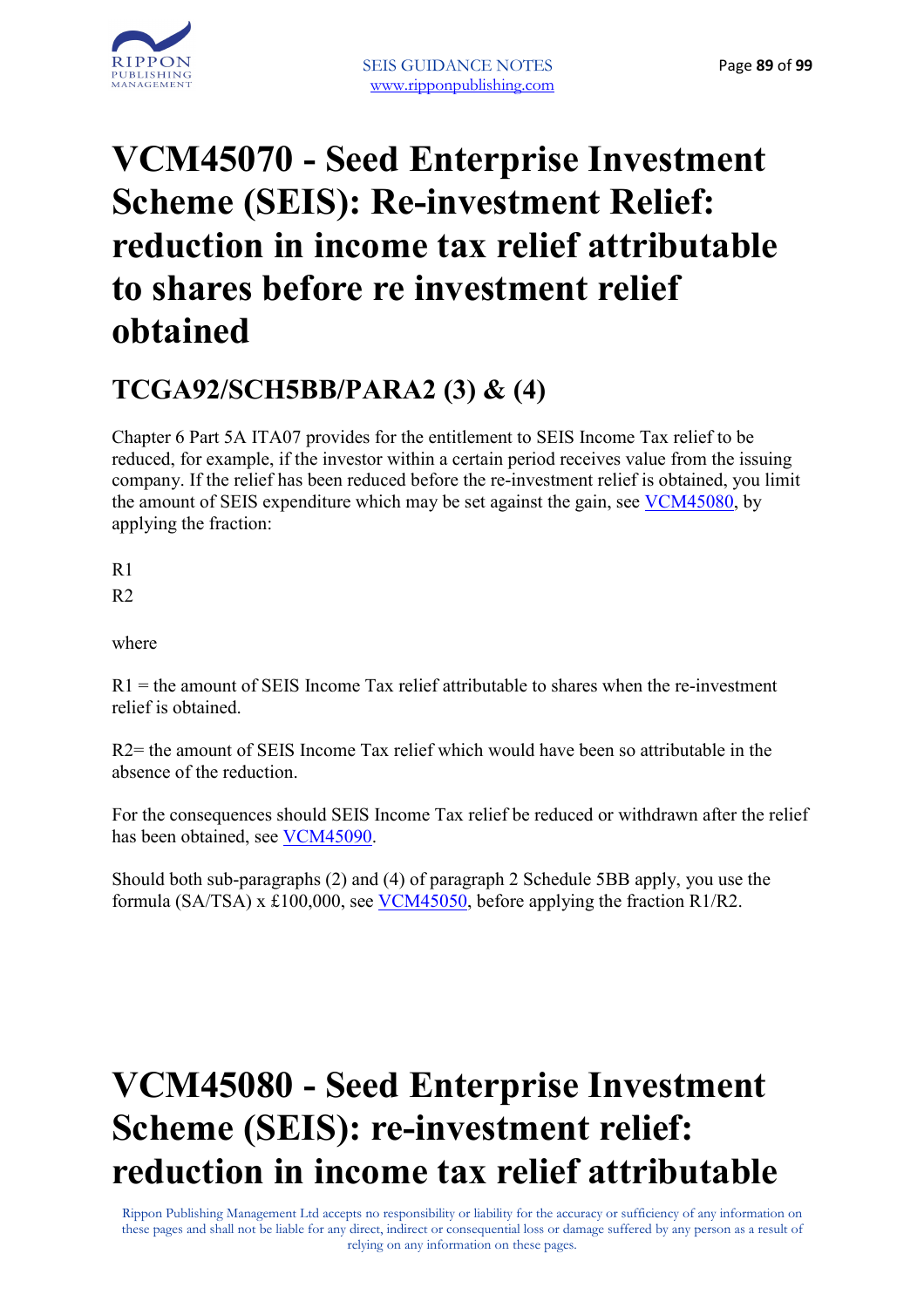

## **to shares before re-investment relief obtained: example**

In 2012-13 an individual investor carries out the following transactions:

- He disposes of a property under an unconditional contract dated 1 May 2012 giving rise to an agreed chargeable gain of £150,000
- 1 June 2012 he subscribes £100,000 for 100,000 ordinary shares in a SEIS company.
- 1 December 2012 he receives £20,000 value from the company.

Later he claims SEIS Income Tax relief and CG re-investment relief in respect of his subscription

Based upon the £100,000 subscription the investor would have been eligible for maximum Income Tax relief £50,000 in 2012-13. After reduction in respect of the earlier value received, he obtains relief £40,000.

Of the £100,000 subscribed for the shares the amount that may be matched with the chargeable gain is limited to

 $100,000 \times \text{\pounds}40,000 = \text{\pounds}80,000$ £50,000

The chargeable gain on the property is reduced to £70,000.

Had the transactions been carried out instead in 2013-14, the amount subscribed for SEIS shares that could be matched with the chargeable gain would again be limited to £80,000. After re-investment relief of £40,000 (see VCM45020) the gain on the property would be reduced to £110,000.

## **VCM45090 - Seed Enterprise Investment Scheme (SEIS): re-investment relief: relief reduced or withdrawn**

### **TCGA92/SCH5BB/PARA5**

To obtain re-investment relief the investor must claim and obtain SEIS relief in respect of an issue of shares. Chapter 6 Part 5A ITA07 contains provisions which withdraw or reduce the Income Tax relief if certain events occur before the third anniversary of date of the share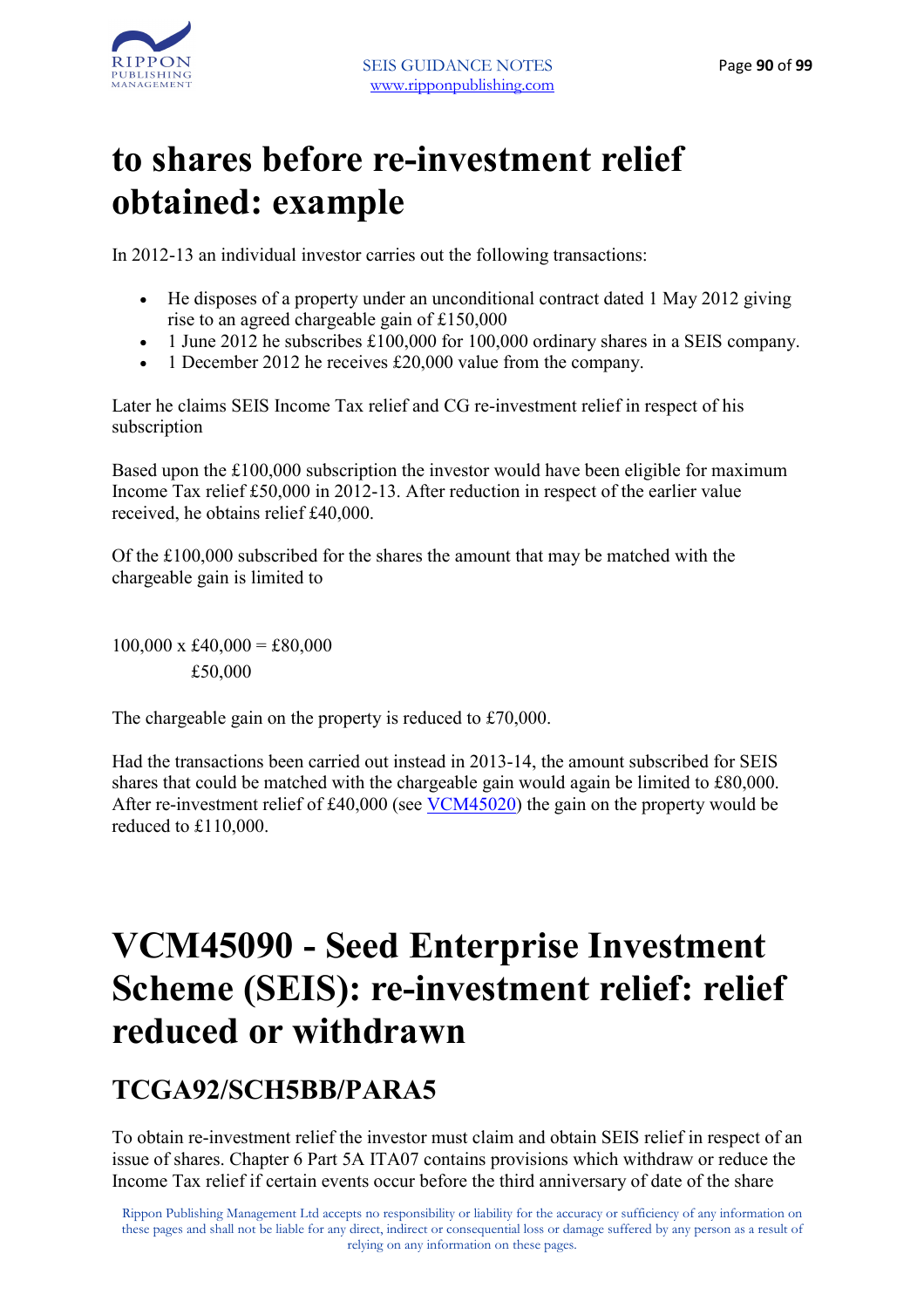

issue. Where the Income Tax relief is withdrawn or reduced, there is a corresponding removal or reduction of re-investment relief. The removal or reduction of the relief is effected by deeming a chargeable gain to accrue to the individual in the tax year in which the shares were issued on a disposal made in that tax year.

Where in respect of shares issued to an individual

- SEIS relief is attributable to the shares,
- SEIS re-investment relief is also attributable to the shares, and

#### 1. **the SEIS relief attributable to the shares is withdrawn**

a chargeable gain is treated as accruing in the tax year in which the shares were issued. The amount of the gain is the amount of the SEIS re-investment relief attributable to the shares immediately before the withdrawal of the Income Tax relief. No re-investment relief then remains attributable to the shares.

#### 2. **the SEIS relief attributable to the shares is reduced**

a chargeable gain is treated as accruing in the tax year in which the shares were issued. The re-investment relief is reduced in the same proportion as the Income Tax relief and the amount of the gain is a fraction of the SEIS re-investment relief attributable to the shares immediately before the reduction. The fraction is:

**R1 - R2 R1**

where

 $R1$  = the total amount of the SEIS relief attributable to the shares immediately before the reduction

 $R2$  = the total amount of the SEIS relief attributable to the shares immediately after the reduction

The amount of re-investment relief remaining attributable to the shares is reduced by the amount of the gain brought back into charge.

This is illustrated by examples at VCM45100.

# **VCM45100 - Seed Enterprise Investment Scheme (SEIS): re-investment relief: relief reduced or withdrawn: examples**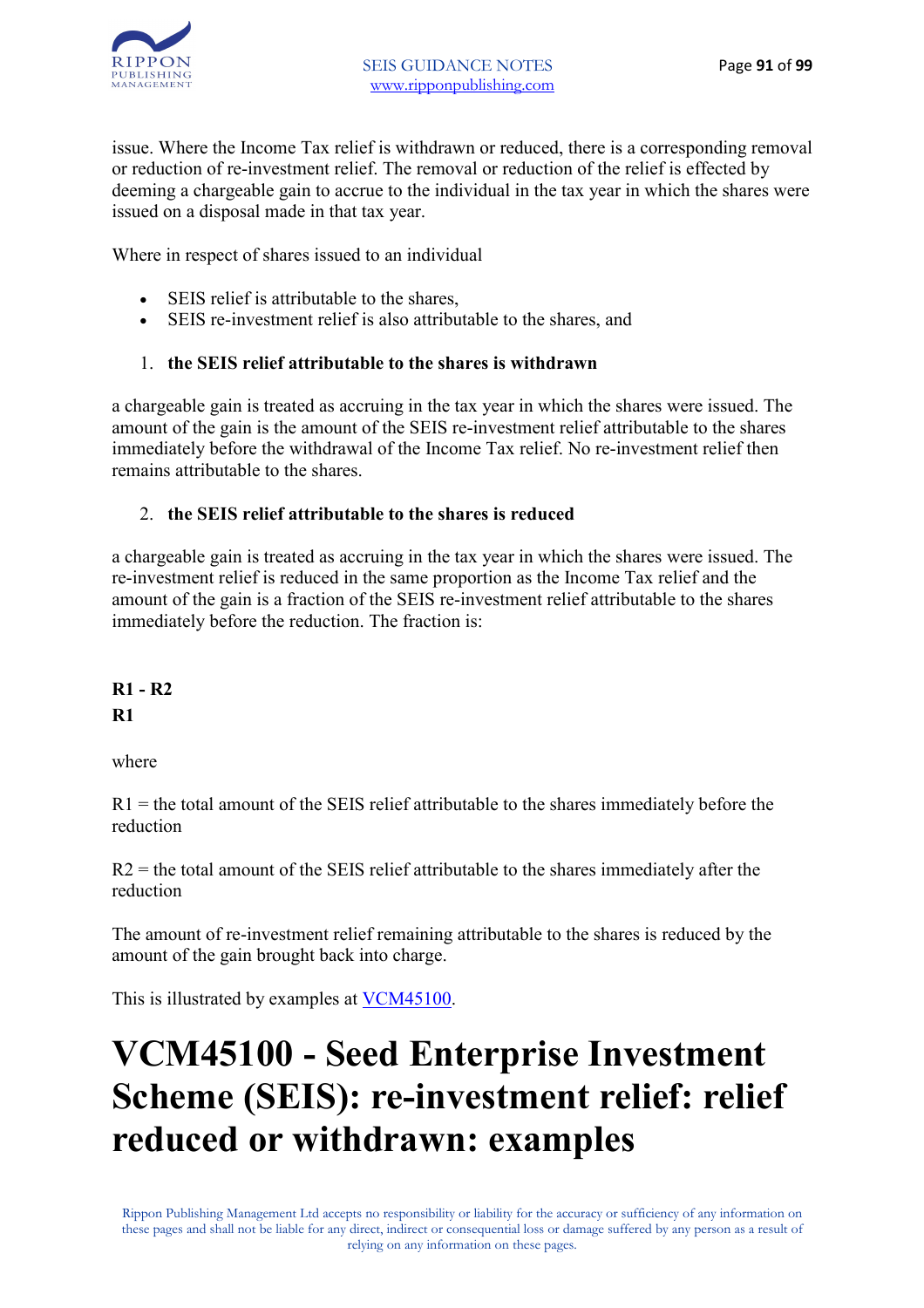

#### **Example 1**

An investor subscribes £50,000 for SEIS shares that are issued to him in 2012-13. He claims and obtains SEIS Income Tax relief in respect of the shares. He also claims in respect of the share subscription re-investment relief in relation to a chargeable gain of £40,000 from the disposal of a property in 2012-13. The chargeable gain is reduced to nil. Two years later he sells all the shares at undervalue to a friend.

The disposal of the shares is not by way of a bargain made at arm's length and all the SEIS relief is withdrawn. The whole of the re-investment relief is also withdrawn and a gain £40,000 becomes assessable for 2012-13.

#### **Example 2**

An investor subscribes £30,000 for SEIS shares that are issued to her in 2012-13. She claims and obtains SEIS Income Tax relief £15,000. She also claims in respect of the share subscription re investment relief in relation to a chargeable gain of £24,000 from the disposal of land in 2012-13. The chargeable gain is reduced to nil. Two years later, in 2014-15, she sells the shares at arm's length for £20,000.

On the sale of the shares £10,000 of the SEIS Income Tax relief is withdrawn. This is two thirds of amount attributable to the shares immediately before the sale and the re-investment relief is reduced in the same proportion:

R1 - R2 x 24,000 = 15,000 - 5,000 x 24,000 = 16,000 R1 15,000

A gain £16,000 becomes assessable for 2012-13.

A loss accrues on the disposal of the shares in 2014-15. The loss is restricted by the Income Tax relief remaining attributable to shares, see VCM40100.

#### **Example 3**

An investor subscribes £50,000 for SEIS shares that are issued to him in 2013-14. He claims and obtains SEIS Income Tax relief in respect of the shares. He also claims in respect of the share subscription re-investment relief in relation to a chargeable gain of £40,000 from the disposal of a property in 2013-14. The chargeable gain is reduced to £20,000 (see VCM45020). Two years later he sells all the shares at undervalue to a friend.

The disposal of the shares is not by way of a bargain made at arm's length and all the SEIS relief is withdrawn. The whole of the re-investment relief is also withdrawn and a gain £20,000 becomes assessable for 2013-14.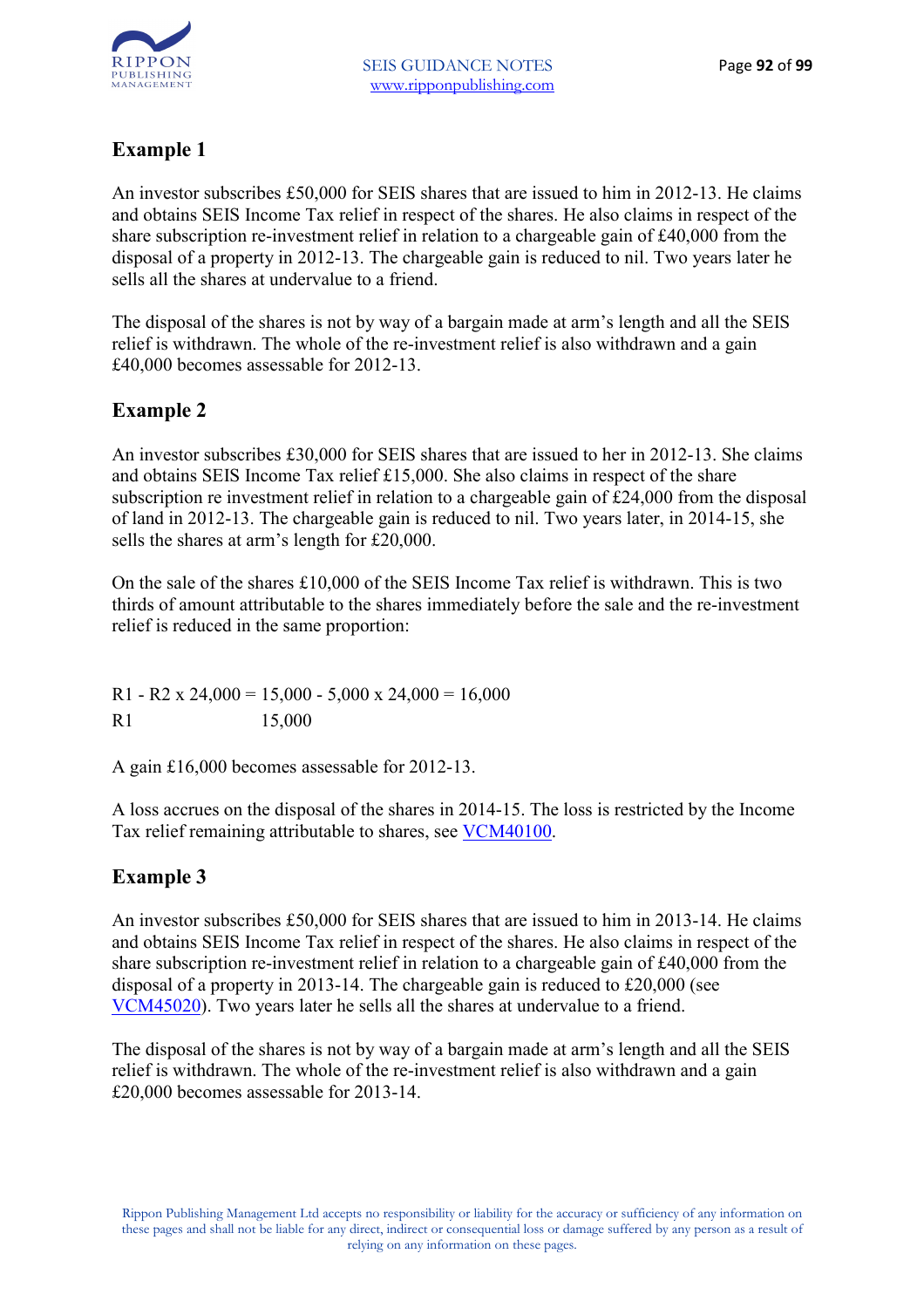

## **VCM45110 - Seed Enterprise Investment Scheme (SEIS): Re-investment Relief: attribution of relief to SEIS shares**

### **TCGA92/SCH5BB/PARA4**

The amount of re-investment relief is attributed equally across all the shares in respect of which the claim to relief is made. Thus an apportionment may be made if only some of the shares are disposed of.

If bonus shares are issued without any payment in respect of shares to which re investment relief is attributed and the shares are in the same company, of the same class, and carry the same rights, the relief is attributed proportionately across all the shares, both the original and the bonus shares.

## **VCM45120 - Seed Enterprise Investment Scheme (SEIS): Re-investment Relief: shares transferred to spouse or civil partner**

### **TCGA92/SCH5BB/PARA6**

Where the investor in shares to which re-investment relief is attributable transfers some or all of the shares to their spouse or civil partner at a time when they are living together, section 257FA(4) ITA07 prevents a withdrawal of SEIS relief on the disposal and re-investment relief remains attributable to the shares acquired by the transferee.

If, after the transfer, SEIS relief is withdrawn or reduced, any chargeable gain accruing as a result (see VCM45090) is treated as accruing to the transferee spouse or civil partner in respect of the shares which they hold, and the amount of any gain treated as accruing to the original investor is based on only the shares they still hold.

#### **Example**

An investor subscribes £50,000 for SEIS shares that are issued to him in 2012-13. He claims and obtains SEIS relief in respect of the shares. He also claims, in respect of that share subscription, re-investment relief in relation to a chargeable gain of £40,000 from the disposal of a property in 2012-13. His chargeable gain is reduced to nil.

He transfers half his shares to his wife following which there is a return of value to shareholders. This return of value requires £30,000 of the re-investment relief to be withdrawn.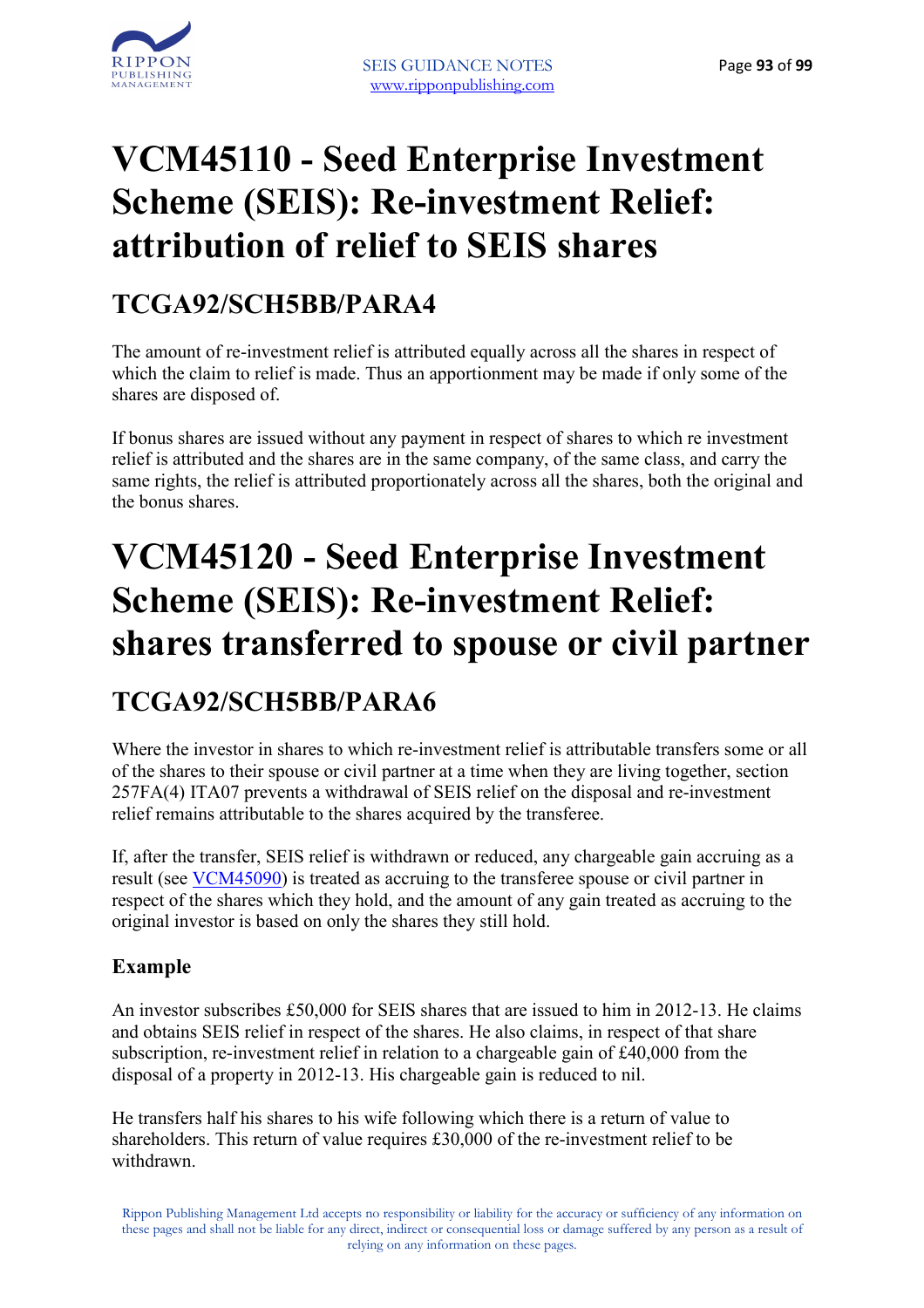

A 2012-13 chargeable gain £15,000 is treated as accruing to the investor. A 2012-13 chargeable gain £15,000 is treated as accruing to his wife.

### **VCM45130 - Seed Enterprise Investment Scheme (SEIS): Re-investment Relief: identification of disposals**

### **TCGA92/SCH5BB/PARA8 (4), TCGA92/S150E (6), ITA07/S257HA**

The usual share identification rules do not apply where shares have been issued and SEIS Income Tax relief is obtained in respect of those shares. Each acquisition is treated separately.

A shareholder who has acquired SEIS shares may possess other shares in the company which are of the same class. Also, shares may have been acquired at various times and at different prices. Consequently, where a shareholder makes a disposal, we need rules to identify the particular shares disposed of to determine whether the shares disposed of result in any exempted gains coming back into charge.

### **First in First out**

If the shareholder has acquired shares of the same class on different days and disposes of some but not all of his shares the disposals are identified first against the earliest acquisition.

### **Disposals of shares acquired on same day**

If a shareholder disposes of some but not all of the shares he or she acquired on the same day it is necessary to determine which shares are disposed of. This is done by separating the shares into three categories depending on whether SEIS Income Tax relief alone is attributable to them, both SEIS Income Tax relief and re-investment relief are attributable to them, or neither. In making this decision, bear in mind that:

- SEIS reliefs cannot be attributable to shares if the shareholder did not acquire them by subscription unless the investor acquired them on a disposal within a marriage or civil partnership (see below) and the reliefs were already attributable to the shares;
- where an amount of re-investment relief or SEIS Income Tax relief is attributable to an issue of shares - that is, to all the shares of a particular class of shares which are issued to the investor on the same day - it is attributable to the whole of that share issue, and a proportionate amount is attributable to each share in respect of which the claim is made.

The shares are treated as disposed of in the order (a) - (c) as below.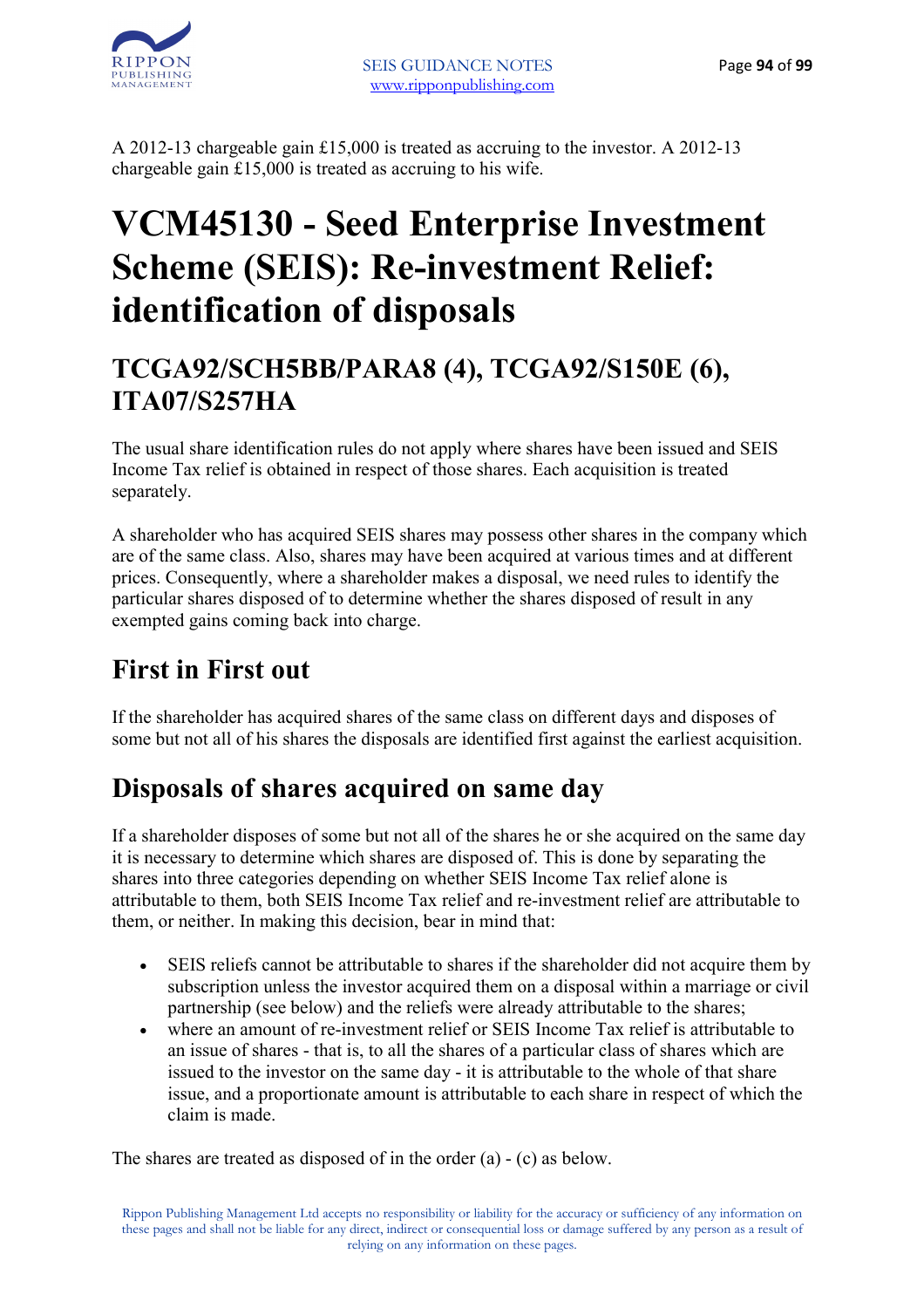

|                     | Shares to which SEIS IT relief is<br>attributable | Shares to which re-investment relief is<br>attributable |
|---------------------|---------------------------------------------------|---------------------------------------------------------|
| (a) Disposed of $X$ |                                                   |                                                         |
| (b) Next            |                                                   | X                                                       |
| (c) Finally         |                                                   |                                                         |

X indicates that the relief is not attributable.

Y indicates that the relief is attributable.

Under the SEIS Income Tax rules some shares may have been treated as issued in the tax year prior to that in which they were actually issued, see VCM31130. Where there is a disposal of shares which includes such shares, and not all of the shares in categories (b) or (c) are treated as disposed of, shares in that category treated for Income Tax relief purposes as issued in the previous tax year are treated as disposed of before those which were not.

For the purposes of these rules, if relief is attributable to shares disposed of which were acquired from a spouse or civil partner at a time they were living together, the acquirer is treated as having acquired them on the date they were issued.

The identification rules are illustrated by examples at VCM45140.

## **VCM45140 - Seed Enterprise Investment Scheme (SEIS): Re-investment Relief: identification of disposals: examples**

#### **Example 1**

An investor subscribes £80,000 for 80,000 shares in a SEIS company that are all issued to him on 3 November 2012. He obtains Income Tax relief on £80,000 and £60,000 reinvestment relief in respect of a gain from a disposal of land. 50,000 of the shares are sold on 4 April 2014.

Following VCM45130 the amount of the deferred gain that accrues at the time the 50,000 shares are disposed of is calculated as follows:

- the £80,000 Income Tax relief is attributable equally to all 80,000 shares,
- the £60,000 re-investment relief is attributable equally to all 80,000 shares.

The numbers of shares falling into the categories described in VCM45130 are: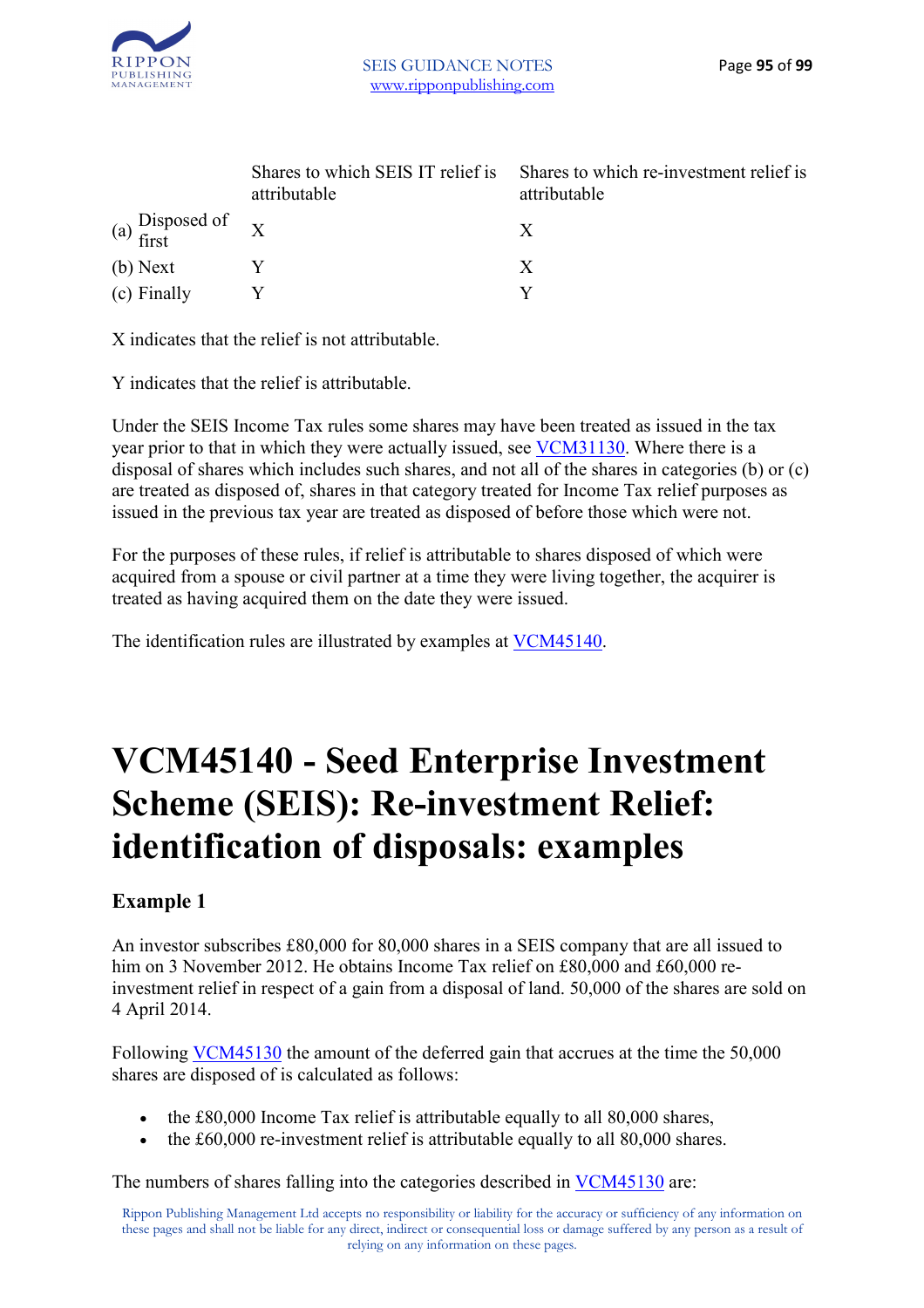

- 1. None.
- 2. None.
- 3. 80,000.

The 50,000 shares disposed of are identified as 50,000 of the 80,000 shares to which both re investment relief and Income Tax relief are attributable, (c).

The disposal is within three years of the share issue and the Income Tax relief attributable to the 50,000 shares may fall to be reduced or withdrawn with a corresponding reduction or withdrawal of re-investment relief, see VCM45090.

#### **Example 2**

On 25 May 2014, Mary disposes of 24,000 of her holding of 34,000 ordinary shares in Z Ltd in an arm's length sale. She had acquired the shares, which are all of the same class, as follows:

- on 1 September 2012, she was issued with 10,000 shares, in respect of which she obtained SEIS Income Tax relief,
- on 5 October 2012, she was issued with 5,000 shares, in respect of which she obtained both SEIS Income Tax relief and re-investment relief,
- on 5 October 2012, she acquired 4,000 shares by private sale from her brother, to whom they had been issued on 1 September 2012.
- on 16 January 2013, her husband transfers 9,000 shares to her. These shares had been issued to him on 5 October 2012, and he had obtained SEIS Income Tax relief in respect of the subscription,

No Income Tax relief had been withdrawn prior to the disposal.

For the purposes of the identification rules, the 9,000 shares that were transferred to Mary on 16 January 2013 are treated as having been acquired by her on 5 October 2012.

Following VCM45130, the relevant attributions of relief to the shares in her holding are as below, (the dates shown being those which are applicable for identification purposes).

|                                        | $1/9/12$ 5/10/12 |
|----------------------------------------|------------------|
| a Neither relief                       | 4,000            |
| b Income Tax relief only $10,0009,000$ |                  |
| c Both reliefs                         | 5,000            |

The 24,000 shares that Mary disposes of are identified in the following way. Firstly, (First in First Out) with the 10,000 shares she acquired on 1 September 2012 and then with 14,000 shares she acquired (or is treated as having acquired) on 5 October 2012. Of the shares acquired on the same day, 5 October 2012, the 14,000 shares treated as disposed of are identified firstly as the 4,000 shares to which no reliefs are attributable, then the 9,000 shares to which Income Tax relief (but not re-investment relief) is attributable, and finally 1,000 of the 5,000 shares to which both Income Tax relief and re-investment relief are attributable.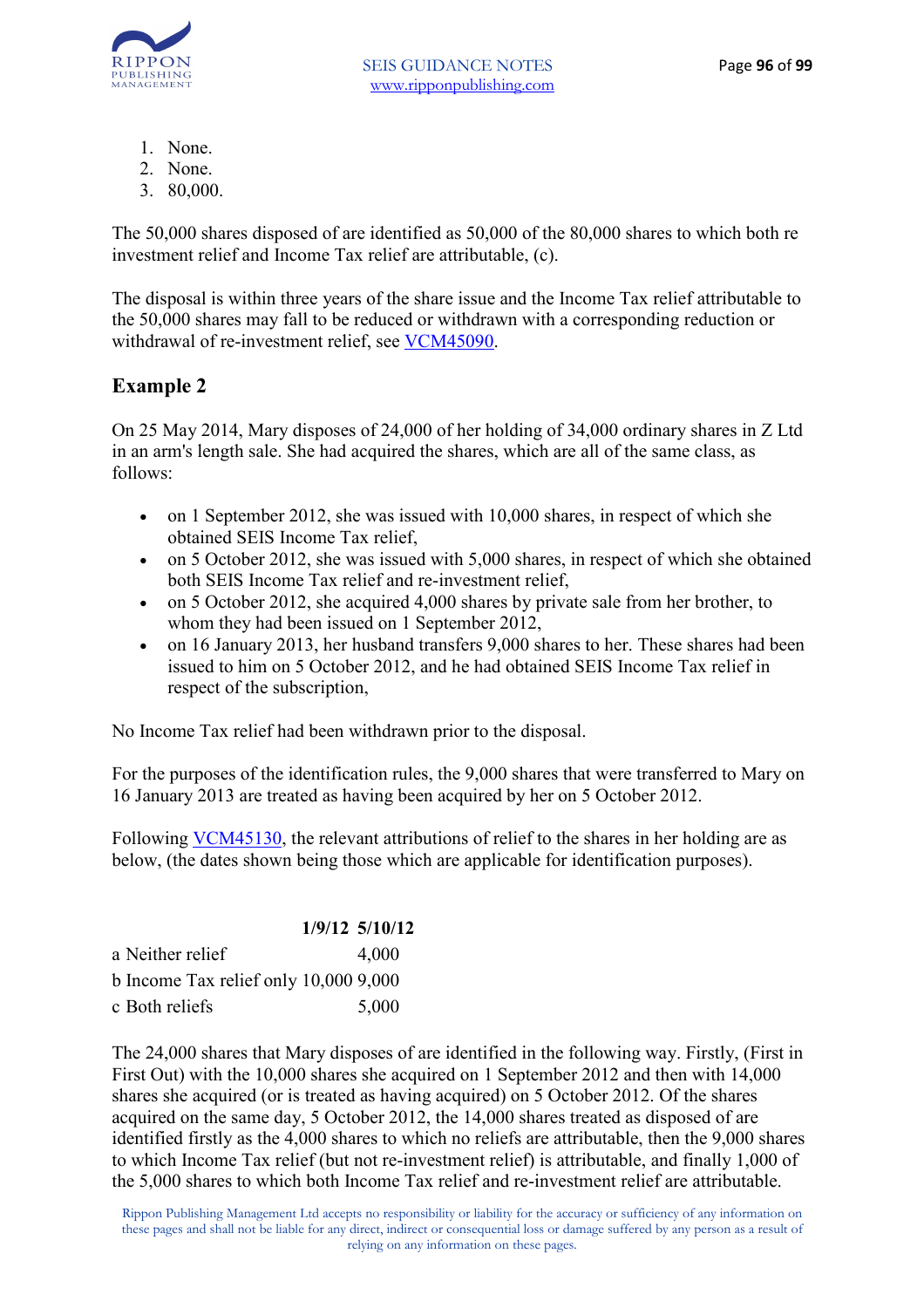

Mary had subscribed £7,500 for the 5,000 shares that were issued to her on 5 October 2012, and in respect of that subscription she claimed re-investment relief for a chargeable gain of £4,000 which accrued to her on 10 November 2012. She sold her shares for £2 per share and on disposing of 1,000 of the 5,000 shares the Income Tax relief attributable to those 1000 shares is withdrawn. £800 (£4,000 x 1,000 / 5,000) of the previously exempted gain thus becomes assessable in 2012-13. (All the details of the withdrawal of Income Tax relief are not covered in this example).

#### **Example 3**

An investor subscribes £100,000 for 400,000 shares in a SEIS company that are issued on 1 February 2013 and claims the maximum Income Tax relief. These are the only shares held by him in that company. He makes a claim to set off £25,000 of the amount subscribed against a chargeable gain which accrues to him on 8 October 2012, £15,000 against a chargeable gain accruing to him on 10 December 2012, and £30,000 against a chargeable gain accruing to him on 28 December 2012. No other gains accrue to him in 2012-13 so he cannot set off the whole of the amount he subscribed for the shares against chargeable gains. On 4 April 2014 he disposes of 100,000 of the shares.

The total re-investment relief, £70,000, is attributed proportionately to each of the 400,000 shares. He has disposed of a quarter of his shares, so, if the disposal leads to the withdrawal in full of the Income Tax relief attributable to the 100,000 shares, a chargeable gain £17,500 (70,000 x100,000/400,000) will be treated as accruing in 2012-13.

### **VCM45150 - Seed Enterprise Investment Scheme (SEIS): Re-investment Relief: assessments**

### **TCGA92/SCH5BB/PARA7 (1)**

Where re-investment relief is withdrawn it should be recovered by making an assessment following the guidance for the withdrawal of SEIS Income Tax relief, see VCM36140.

Where the shares in question were acquired from a spouse or civil partner, the assessment will be on the person they were transferred to, see VCM45120.

You should consider also whether adjustments are required for other years as a consequence of withdrawing the relief.

### **TCGA92/SCH5BB/PARA7 (2)**

Where an assessment is made to withdraw re-investment relief or to give effect to a consequential adjustment, interest under section 86 TMA70 runs only from 31 January following the end of the year of assessment in which the assessment was made.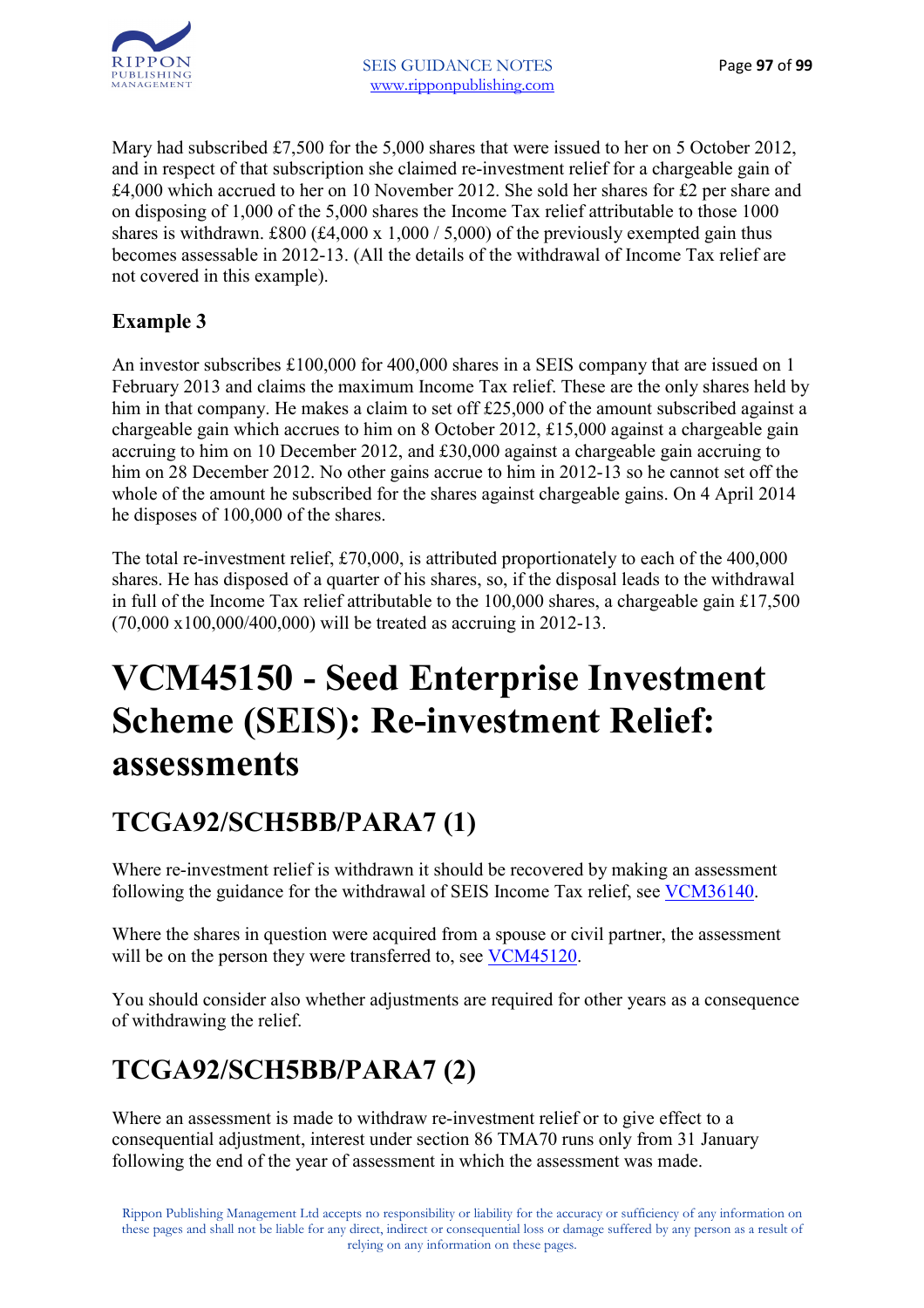



### **VCM45200 - Seed Enterprise Investment Scheme (SEIS): Re-investment Relief: claims procedure**

In order to claim reinvestment relief the investor will need to submit part 2 of the compliance certificate (SEIS3) from the company in which the investment is made. This contains a claim form which the investor may use when submitting a claim (with or without a tax return). The SEIS3 form must be submitted with the reinvestment relief claim whether the claim is made on the tax return or separately.

Guidance on the procedure to be followed by a company to obtain forms SEIS3 for issue to investors is contained at VCM35110.

Relief must not be claimed until the investor has received that form. The SEIS3 form contains details of:

- the amount paid on subscription for the shares,
- the company in which the investment has been made,
- the date the shares were issued,
- the Small Company Enterprise Centre office which deals with the company and the company's tax reference,
- the chargeable gains against which reinvestment relief is claimed.

No reinvestment relief should be allowed in the absence of a SEIS3 form relating to that particular investment.

When a claim is agreed, you should send a copy of the claim form to the office dealing with the company and retain a copy in the permanent notes folder.

On receipt of the SEIS3 the office dealing with the company should check that the issue of form SEIS3 has been authorised and that the details returned agree.